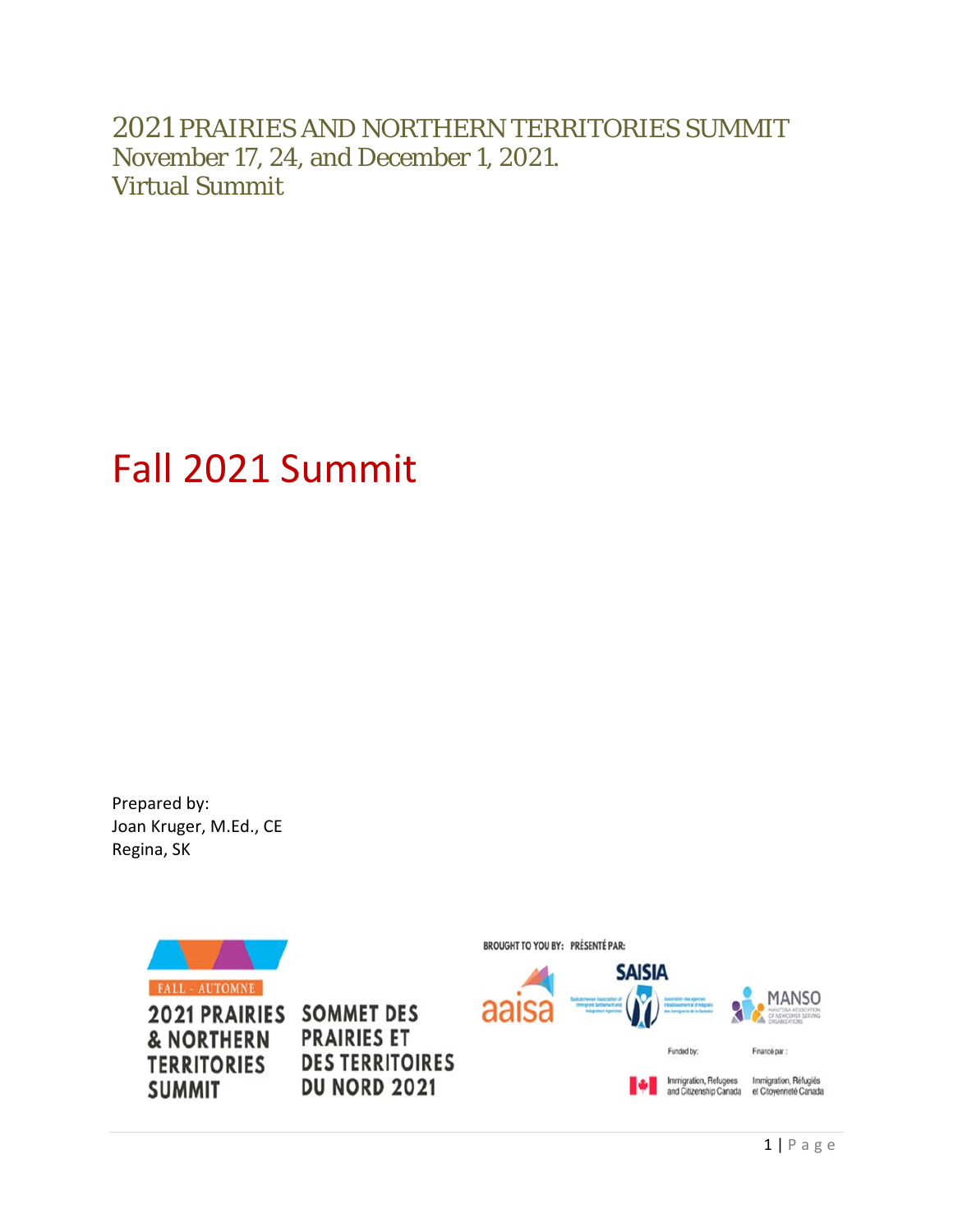# **Table of Contents**

| Moderator Day 1: Vicki Sinclair, Executive Director, Manitoba Association of Newcomer              |  |
|----------------------------------------------------------------------------------------------------|--|
|                                                                                                    |  |
|                                                                                                    |  |
|                                                                                                    |  |
|                                                                                                    |  |
|                                                                                                    |  |
| Moderator: Sarosh Rizvi, Executive Director, Alberta Association of Immigrant Serving              |  |
|                                                                                                    |  |
| Session 6: Vaccine uptake and vaccine hesitancy amount Immigrants in Fall 2021: An update          |  |
|                                                                                                    |  |
|                                                                                                    |  |
|                                                                                                    |  |
|                                                                                                    |  |
|                                                                                                    |  |
|                                                                                                    |  |
|                                                                                                    |  |
|                                                                                                    |  |
|                                                                                                    |  |
|                                                                                                    |  |
|                                                                                                    |  |
|                                                                                                    |  |
| Day 3: Full day of programming with IRCC. Discussion of programs in the context of each region. 37 |  |
| Moderator: Ahmad Majid, Executive Director, Saskatchewan Association of Immigrant                  |  |
| Session 8: The IRCC Afghanistan (re) settlement initiative: The early response, the present, and   |  |
|                                                                                                    |  |
|                                                                                                    |  |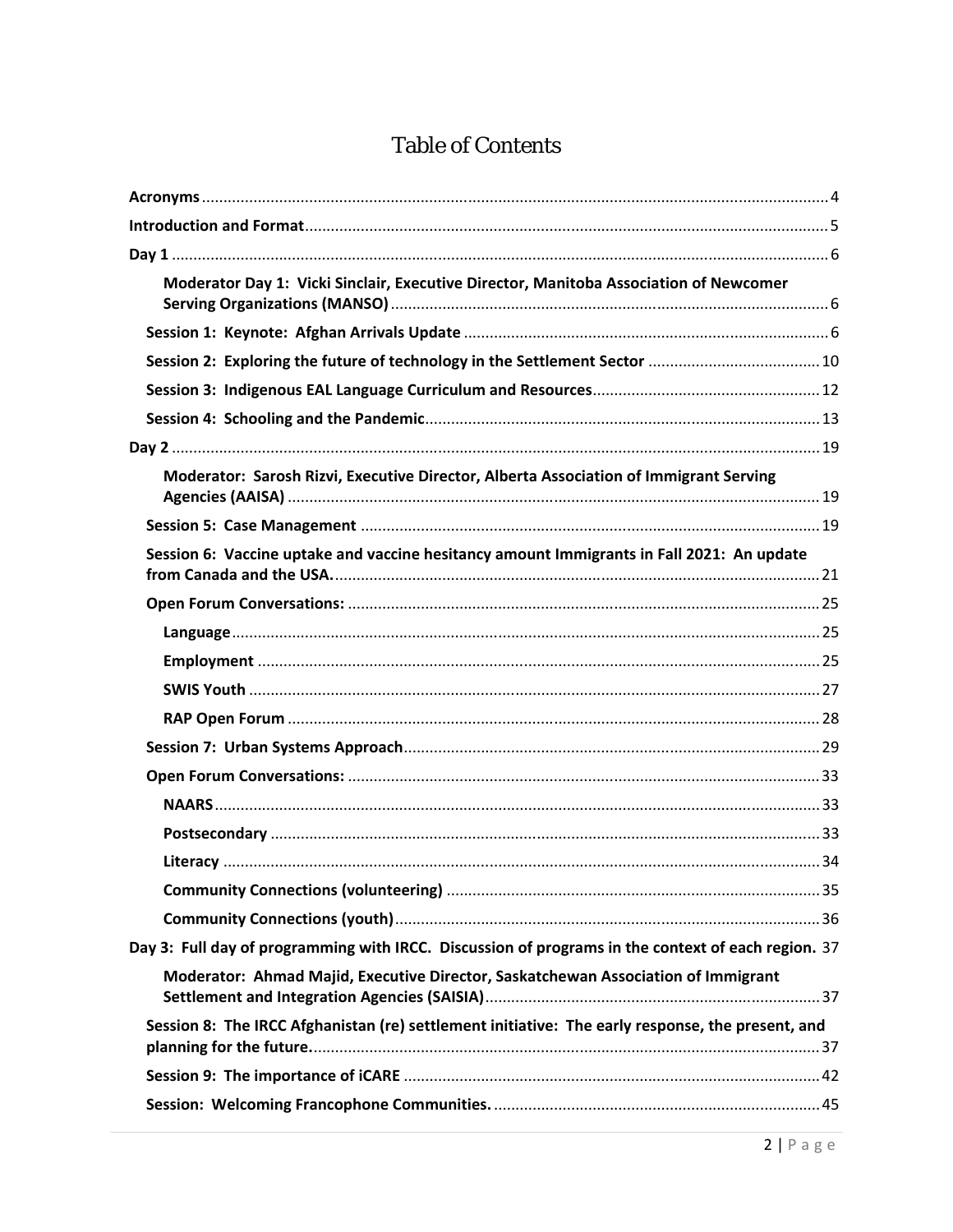| <b>Appendix A:</b> |  |
|--------------------|--|
|                    |  |
| <b>Appendix B:</b> |  |
|                    |  |
|                    |  |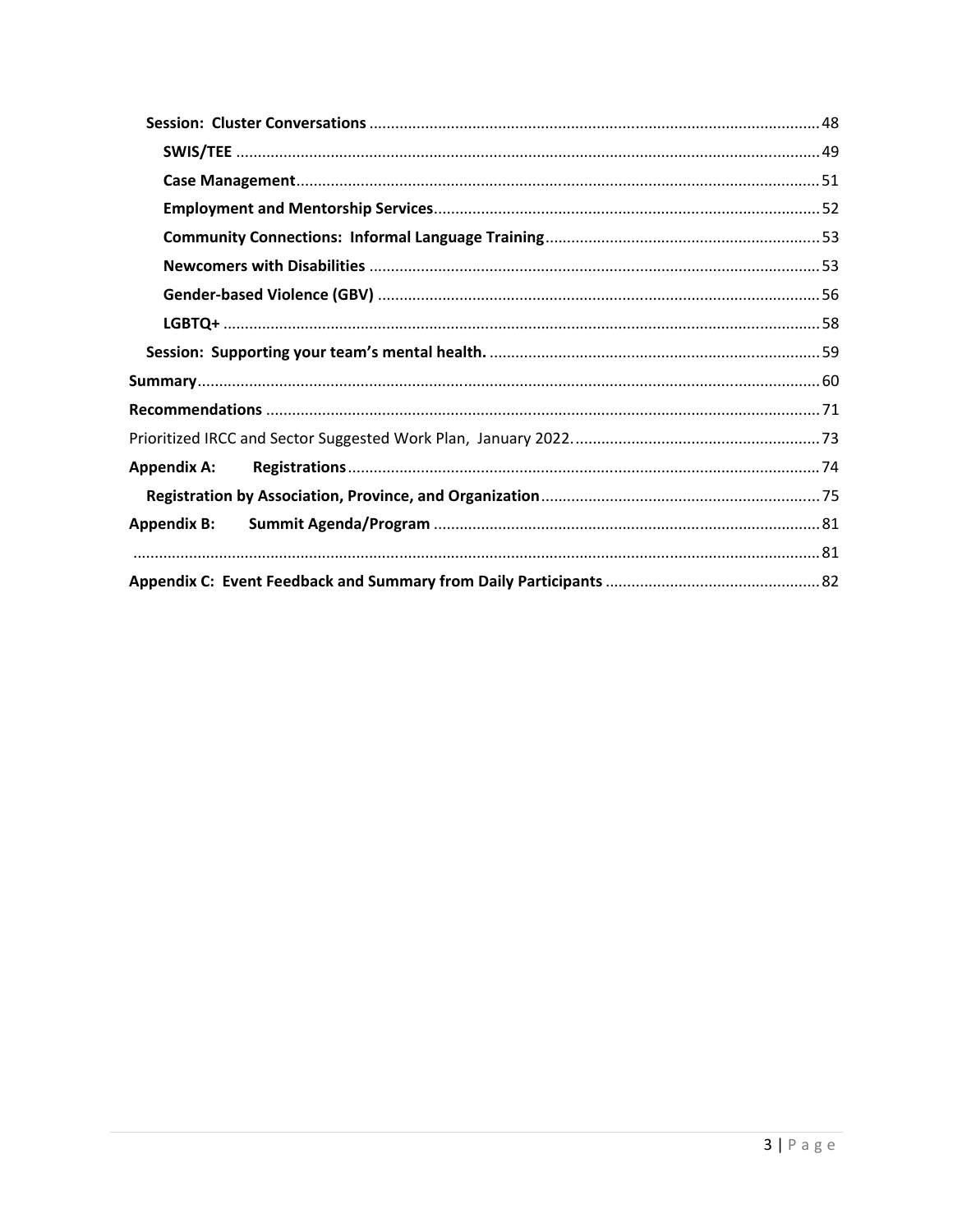## Acronyms

- AAISIA Alberta Association of Immigrant Serving Agencies
- ACF Assemblée communautaire fransaskoise
- ACOA Atlantic Canada Opportunities Agency
- CCIS Calgary Catholic Immigration Society
- CCLB Centre for Canadian Language Benchmarks
- CFP Call for Proposals
- EAL English as an Additional Language
- ELL English Language Learning
- FMRI Forum of Ministers Responsible for Immigration
- FTP Federal‐Provincial Territorial
- GARs Government Assisted Refugees
- GoC Government of Canada
- IRCC Immigration, Refugees and Citizenship Canada
- ICC International Certificate Conference
- IWS Immigrant Women of Saskatoon
- LINC Language Instruction for Newcomers to Canada
- LIPs Local Immigration Partnerships

LGBTQ2 Abbreviation that stands for lesbian, gay, bisexual, transgender, queer/questioning (and other related terms)

- OSR Operation Syrian Refugee
- PBLA Portfolio‐based language assessment
- PTs Provinces and territories
- PR Permanent Resident
- PSRs Privately Sponsored Refugees
- RAP Resettlement Assistance Program

MANSO Manitoba Association of Newcomer Serving Organizations

NAARS Needs and Assets Assessment and Referral Services

- NASC National Afghan Steering Committee
- NATO North American Treaty Organization

SAISIA Saskatchewan Association of Immigrant Settlement and Integration Agencies

- SPOs Service provider organizations
- SWG Settlement Working Group
- SWIS Settlement Workers in Schools

WELARC Winnipeg English & French Language Assessment and Referral Centre

UNHCR United Nations High Commissioner for Refugees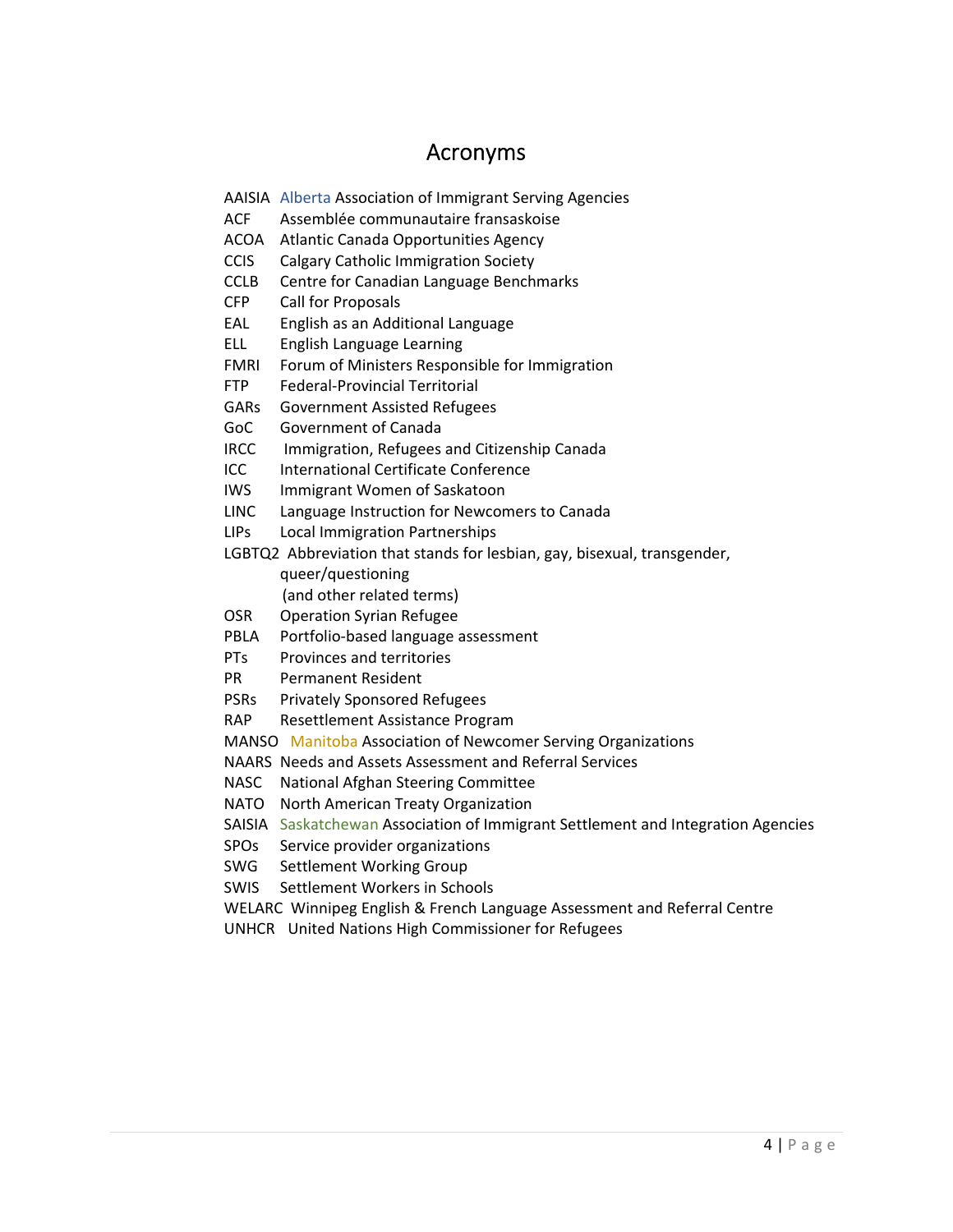# Introduction and Format

The 2021 Prairies and Northern Territories Fall Summit was a collaboration between AAISA (Alberta Association of Immigrant Serving Agencies), SAISIA (Saskatchewan Association of Immigrant Settlement Integration Agencies) and MANSO (Manitoba Association of Newcomer Serving Organizations) and in partnership with Immigration, Refugees and Citizenship Canada (IRCC) and provincial representatives. The non‐profit umbrella organizations represent agencies that provide resettlement, settlement, and integration services to newcomers in the respective provinces.

Each organization hosts an annual conference for its members as part of their mandate to provide leadership and support to members and to help increase the level of service to newcomers through professional development, networking, and collaboration. This was the second Summit in the region in 2021 and was in a virtual format which provided a unique opportunity to join and provided attendees with expanded programming and inter-provincial best practice sharing.

IRCC facilitates the arrival of immigrants, provides protection to refugees and offers programming to help newcomers settle in Canada. It also grants citizenship and issues travel documents (such as passports) to Canadians. Funding for this Summit was provided by IRCC. (https://www.canada.ca/en/immigration‐refugees‐citizenship.html)

The purpose of the Fall PNT Summit was to inform the participants of recent immigration activities by the Government of Canada (GoC) and by the agencies and partners. It was also an opportunity for the immigration community to connect and discuss updates. The program was designed to engage participants, provide answers to questions, and provide solutions to problems. Participants could engage with each other using text messages and video chats.

An overview of the Summit included Days 1 and 2: Sector-led content, and Day 3: IRCC-led presentations and discussions.

In February 2021, there were approximately 570 participants at the first PNT Summit and at the November/December 2021 Summit there was approximately the same number. Many of the attendees were from the umbrella agencies and the key immigration service provider agencies (SPOs). However in the Fall Summit, several partner agencies attended for the first time. The Northern Territories were represented. A list of the attendees by region is in Appendix A. This list is general as some registration details were "unknown."

**Format.** The format was again virtual with most participants in their homes or offices. The Summit was held webinar‐style and contracted through Spark Event Collective, Calgary. The moderators of each day were the Executive Directors of the umbrella organizations, MANSO, AAISA, and SAISIA. They provided an overview of the day, housekeeping and virtual location information, introduced presenters and panel members and moderated question‐and‐answer sessions at the end of each presentation. They kept the Summit on time and task.

The three days of the Fall Summit were separated into three separate weeks so that participants could better manage their work, could work with their clients, and allow for inspiration by what is happening across the region.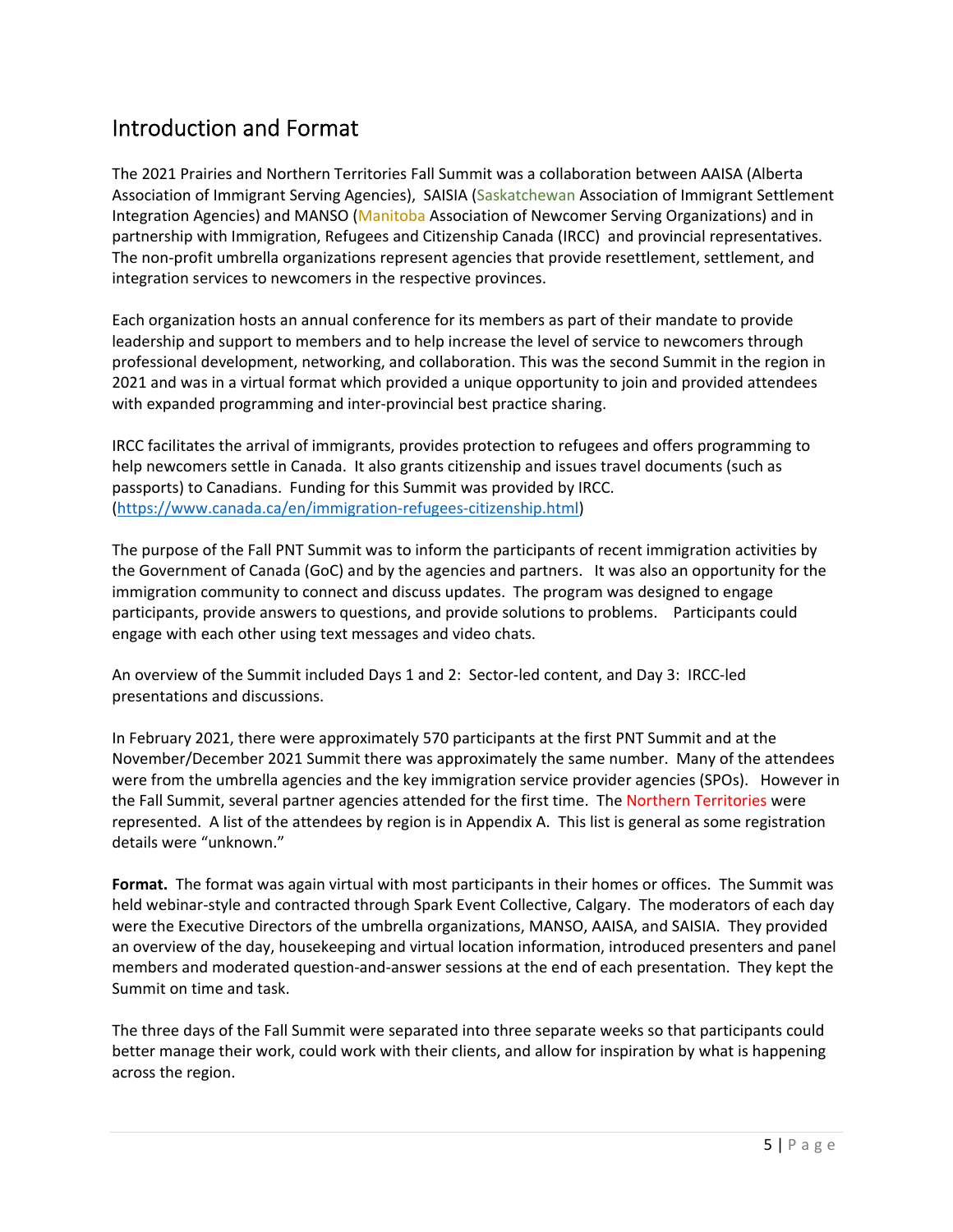The Summit was conducted in English, some sessions and presenters conducted their session in French, and simultaneous translation was provided throughout the Summit. All presentations were available in English or French, either by audio or by closed caption onscreen print. The moderators were consistent in their session instructions as to how to access the materials in either official language.

Most moderators and presenters acknowledged the Indigenous and Métis land where they were located. The purpose of land acknowledgement is to provide a moment for reflection and appreciation for the gifts and people of the lands. All others are newcomers to this country at some point in time.

*Spark* provided recordings of the live video presentations. The video presentations included chat and message functions for questions/answers and to provide feedback. The moderators and presenters utilized Zoom for the communication, and the Summit was recorded and accessed on YouTube. The software also allowed spaces where common groups could gather to discuss various topics. The moderators encouraged participants to use chats to ask questions and provide clarifications. Most presentations were available on the presentation site. Some follow‐up by Spark was required to obtain all materials. The open‐forum conversations and cluster conversations were not recorded. The content from those sessions utilized for this report was from notetakers at each session as available.

Conversation and cluster conversations were held on Day 2, November 24, and on Day 3, December 1, were conducted simultaneously by IRCC and regional representatives. The cluster conversations on Day 3 provided an update and further clarification on the status of the identified clusters.

# Day 1

## Moderator Day 1: Vicki Sinclair, Executive Director, Manitoba Association of Newcomer Serving Organizations (MANSO)

The moderator opened the session by explaining the Opening remarks. PNT region last met in February 2021. Vicki thanked all those who participated in this Summit.

To set the tone for settlement and integration and as an act of reconciliation, Chief Donny Smoke, Dakota Plains First Nation provided a few welcoming words and history on behalf of the Dakota nation to newcomers. He encouraged participants to learn about the Dakota nations in MB, SK, and one in AB. There is not a treaty agreement with the Dakota nations.

## Session 1: Keynote: Afghan Arrivals Update

**Presenter: Fariborz Birjandian**, Co‐Chair of the Afghan Refugee Resettlement National Steering Committee, CEO Calgary Catholic Immigration Society (CCIS)

Fariborz provided an overview of the current situation as well as the impact of the situation globally. He also provided an overview of the Government of Canada's work with provincial and territorial partners to assist in resettlement support of arrivals from Afghanistan.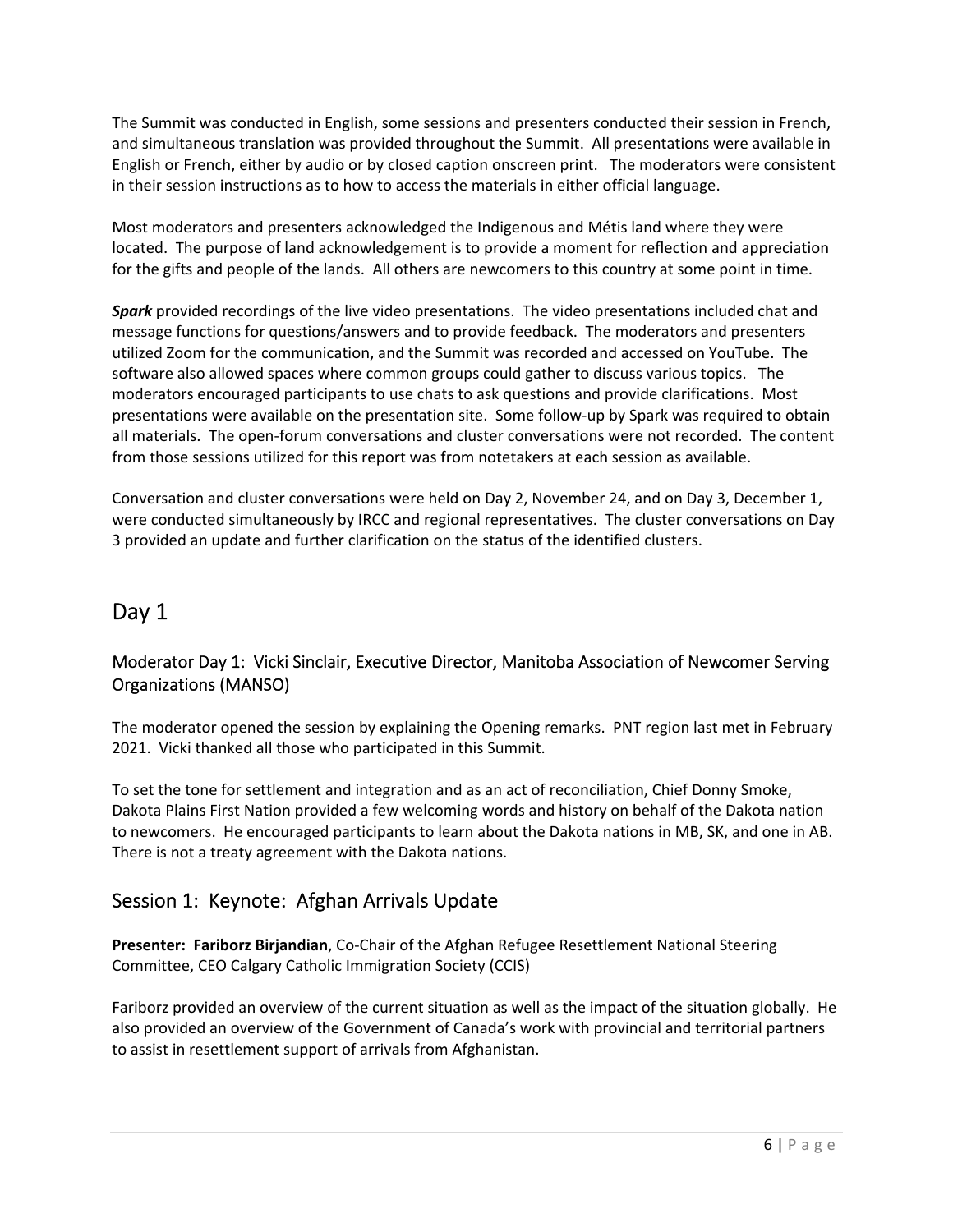The presentation was divided into several segments: the scope of the project, the planning, where the project is today, the expectations to the end of March 2022, what participants can do to help, and what the sector should be prepared for in the future.

**Scope.** Afghanistan has been in turmoil since 1981, almost 42 years of political turmoil. The allied forces tried to assist for over 20 years, but that has ended. Many persons have been evacuated. The evacuation did not go as planned and created chaos. Canada's first policy paper called for 6 000 persons to be evacuated to Canada, mainly those who had worked with Canadian agencies in the past. The Canadian immigration community prepared for 6 000. Everything happened in 15 days.

**Planning.** The National RAP working group was asked how to manage the arrival. A short policy document was designed to ensure that the arrivals were kind‐centred and expert‐driven. This project was unique in that it was quite unpredictable and no planning was conducted overseas or in Canada. The Government of Canada was in a care‐taking mode due to the Canadian federal election so they could not be involved. IRCC had to show leadership and make decisions, and the existing partnerships developed with the sector across Canada were utilized to develop the short policy document.

The sector had only received 6 000 versus the usual 12 000 government‐assisted refugees (GARs) anticipated in 2021 wo there was capacity and a structure was developed to handle the immigration. The four regional implementation divisions engaged the 34 RAP providers across the country. Through this structure, two persons from each region started the planning and the planes started to arrive. About 3 700 people arrived initially in Toronto. Four or five major agencies handled the initial arrivals while dealing with COVID. Arrivals were in quarantine for two weeks. They were provided with food and basics, and each family received two or three devices. The RAP function began at that point. Staff from across Canada assisted with the arrival process. It was a learning process on how to handle mass immigration.

**Today.** The government was committed to bring 20 000 refugees to Canada during the election and subsequently, the Minister announced Canada would bring 40 000 Afghanis to Canada by December 2023. In November 2021, about 4 300 people had arrived in Canada. About 3 000 were sent to 24 RAP agencies across Canada. The PNT region houses 12 RAP service providers.

The challenges were dealing with COVID, with a young population who were very educated, and with few that spoke English. However, the biggest challenge is that many of them want to stay in charge. One example of this was that many thought that Toronto is the best place to settle. However, they do not receive financial support to match the cost of living in Toronto. Many veterans/Canadians who worked in Afghanistan knew the arrivals, and the Canadians became very helpful during the settlement process.

IRCC created a Secretariat with a national coordinator for the RAP working group. Two persons were added to the Secretariat to support the initiative on a national basis. About 23 000 emails were addressed and were often urgent. These persons sorted, classified, and forwarded concerns. Many emails were from Afghanistan. A robust website was developed, and funds were centrally collected and channeled across the country. Today, Information is collected monthly and provided to the National RAP working group.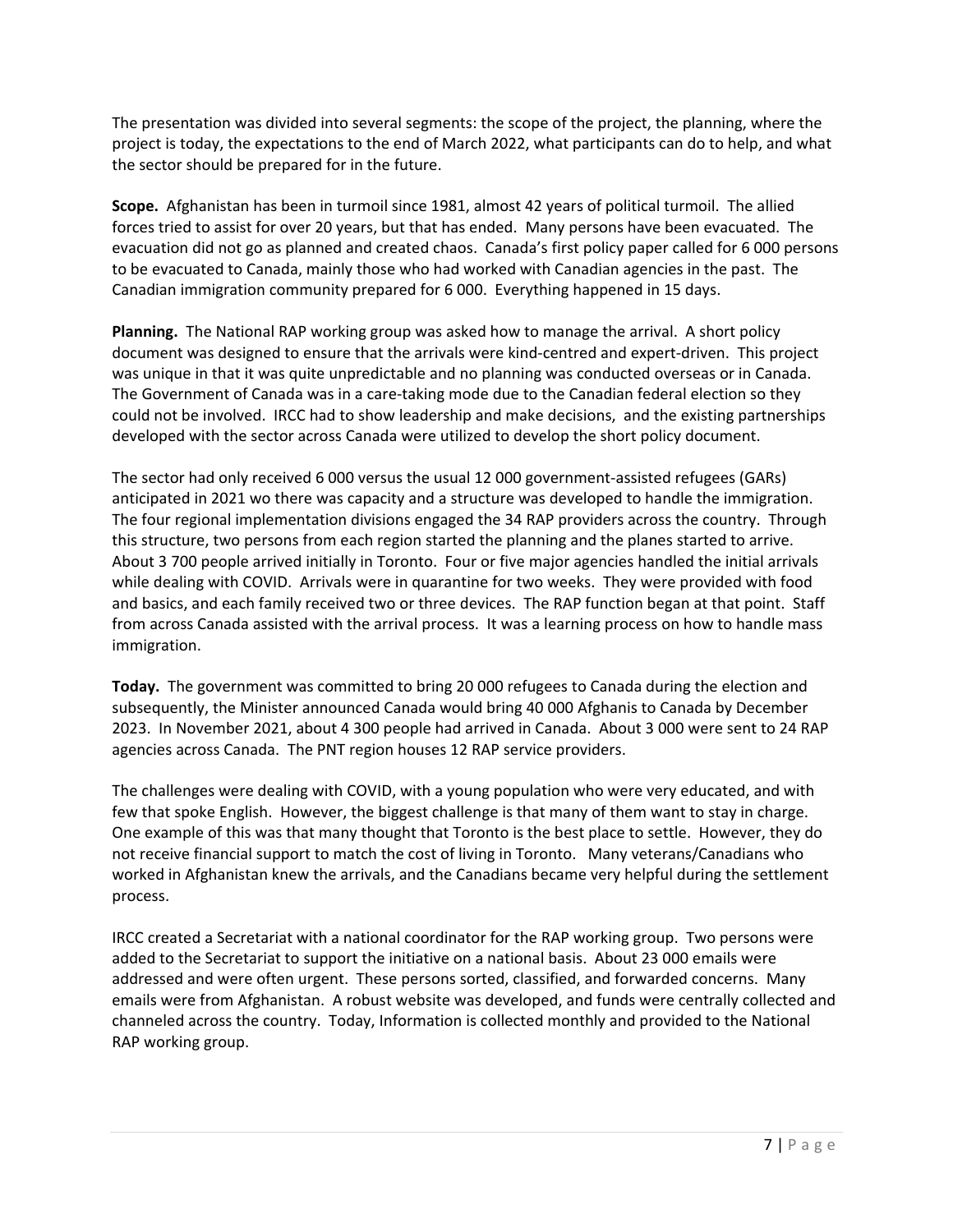The regions did their planning and 34 agencies across the country settled the refugees. At the end of November, 24 communities had received refugees; namely, 350 in Alberta, 300 in Vancouver, and the rest in Toronto.

IRCC assigned Corinne Prince as the Director General of his file. John Biles and Fariborz co‐chaired the project. Changes occurred as needed. The project seems to be working quite well. Recognition should be given to the corporate sponsors who supported the project including an agreement with Airbnb that provided \$500 000 to house refugees, UBER credit, Canadian Tire, and others.

There is a huge appetite by Canadian employers to hire Afghanis. This group has high human capital, and there are many children (under 18 about 60%). It is not difficult for children to adapt to the Canadian school system. However, many of these refugees have left family members behind. Mental health support, recreational support, and counselling are being provided.

The PNT RAP providers must be given a lot of credit. They have met collectively for the last two years and that cooperation and collaboration assisted with this effort. They meet every week and help each other.

Calgary became an arrival hub; the strategy had changed as refugees were sent to a location other than Toronto. Initially about 265 arrived in Calgary, were processed, and sent to Saskatoon, Winnipeg, and other locations within the PNT region. It is planned that 200 will be sent to St. John's NF and a planeload to Halifax, NS. About 5 000 are to come from the United States to Calgary to be processed and sent to other locations. Edmonton will receive 180 persons by the end of 2021; these arrivals will be human‐ rights advocates who had to leave Afghanistan for safety reasons. Another 1 000 PSRs are coming as well.

Refugees have evacuated to many countries. They may arrive in Canada with or without their applications being processed.

**Expectations to the end of March 2022**. There are many variables for Canada to monitor. Fairborn's advice to agencies is to be "over-prepared." Funding has been moderately available. There was no Minister until late October 2021 after the election. Decisions were made shortly after his arrival. It is anticipated that Canada will like receive 7 000 to 8 000 arrivals shortly and another 12 000 by the end of March 2022. It is projected that the arrivals will be 50 percent GARs and 50 percent PSRs but this is dependent on government decisions. Much should be clarified before Christmas 2021.

The plan affecting the PNT region is to land in Calgary and to settle in different communities while encouraging them to settle in smaller communities. There are many Afghani communities across the country. Immigration agencies must work collectively to get maximum community engagement.

**What can you do?** Everyone must be involved, but the involvement must be managed. Security and privacy are issues for everyone. Do not identify persons by pictures. RAP providers should support your agencies as the tasks are well defined. RAP providers can help an agency to do the structural, initial work. As persons move to their homes, support can be provided to the refugees. The RAP agencies are the lead agencies, and they should not be compromised. Help will be provided to your settlement agencies. The lead agency in Edmonton is the Catholic Social Services. There is a RAP spokesperson for each region.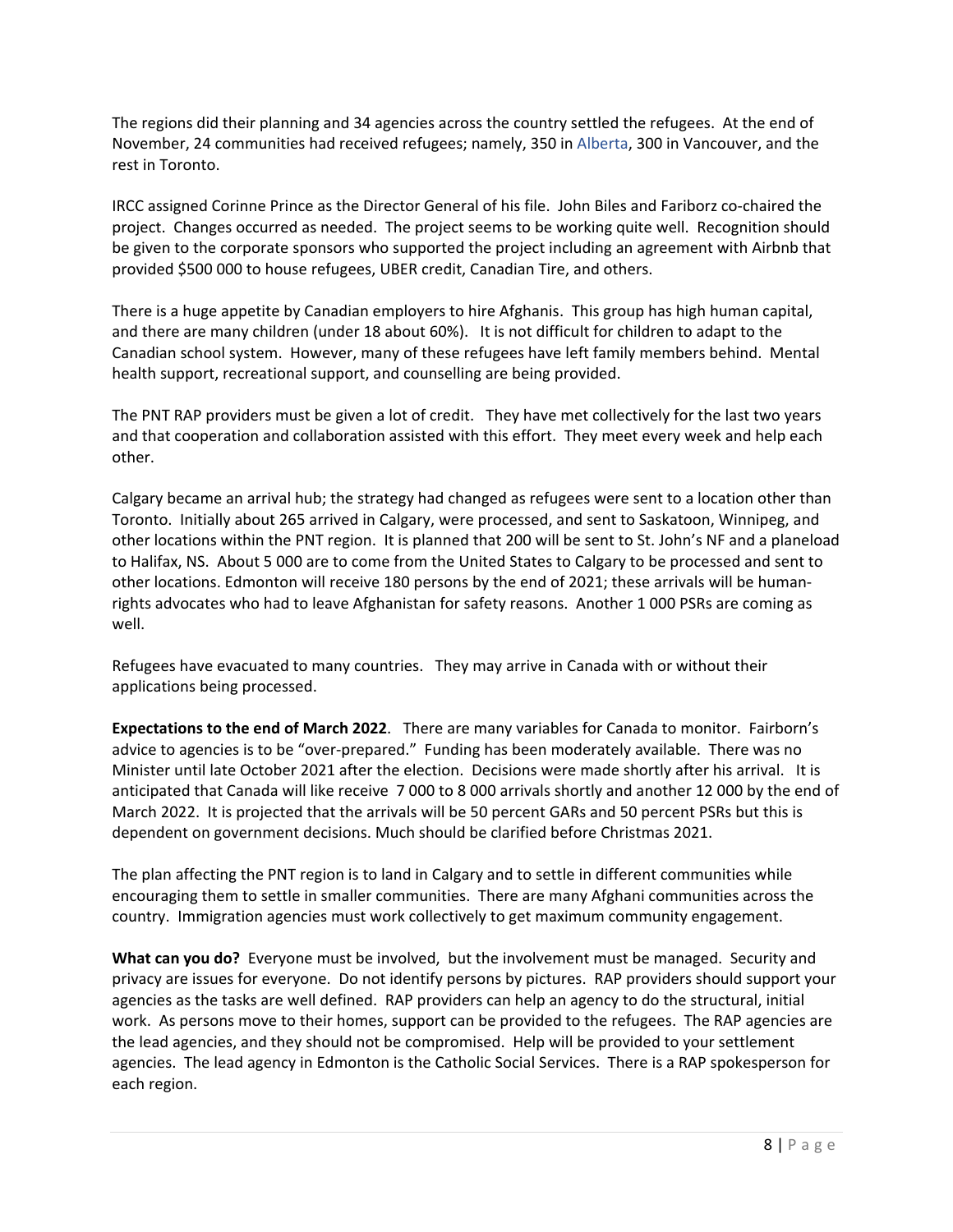The settlement of Afghanis is going to be long‐term. The National working group developed a national needs assessment (NAARS) for GARs before this Afghani project was developed. A panel of experts developed the process, add the collection of the information was an opportunity to capture the basic data of all the GARS no matter where they settle. It provides basic knowledge of progression and information for policy direction. It is going very well for the first time. That information will be available to SPOs to profile the demographics of refugees and to suggest what works and what does not work.

Fairborn recommends to IRCC that the national settlement council begin to talk about broader settlement issues such as LINC availability, community connections, employment programs and others. Everyone can assist with this project.

Community engagement, because of the sensitivity of these refugees, is important and the processes are followed. Settlement workers were asked to work with their communities to educate them about the immigration sector, how the sector is organized, and reinforce the expertise of the sector.

All persons are working in harmony is something to be proud of. We are constantly adapting. Amazing people are working on this file. Fariborz is preparing a paper to "tell the story" for the government.

## **Questions:**

Q. Where is the best, most up‐to‐date information?

A. Links were shared in chat.

Q. What types of communication are suggested for family members still in Afghanistan?

A. There is no policy clear in November 2021. Currently, there is a policy for PSRs; however, the current PSR policy must be adjusted. If refugees are coming as GARs now, they have the 12‐month funding window but adjustments must be made. It is heart-breaking for those still hiding/living in Afghanistan. As mentioned, IRCC has a group of staff looking at emails and how to address them. It is important to manage the expectations. There are probably 2 million people who wish to leave.

Q. Are there videos developed to send to encourage newcomers to settle in smaller communities? A. Not yet. They could be developed locally to introduce the community. There are tourism videos already developed, but consider anything that could help them to consider moving to the community.

Q, What is the policy of prioritizing Afghanis and will it affect refugees from other countries? A. It will impact as there is a capacity issue. The flow of other GARs has not changed so far. It might be in the future, but the issue is the capacity and meeting expectations (housing, location, culture, expectations, etc.).

Q. With this increase of refugees, what has happened to the other functions of IRCC such as permanent residency, citizenship, etc.?

A. The two streams of immigration did not change (temporary foreign workers and refugees). PSRs had slowed a bit but there has been a sharp increase of numbers coming in the last six months. International students slowed down but it is open now; other immigrants are pending. Many people are wanting to come (approximately 100 000) and it will happen soon, but the risks must be mitigated, ensuring that they can support themselves. COVID is a major consideration.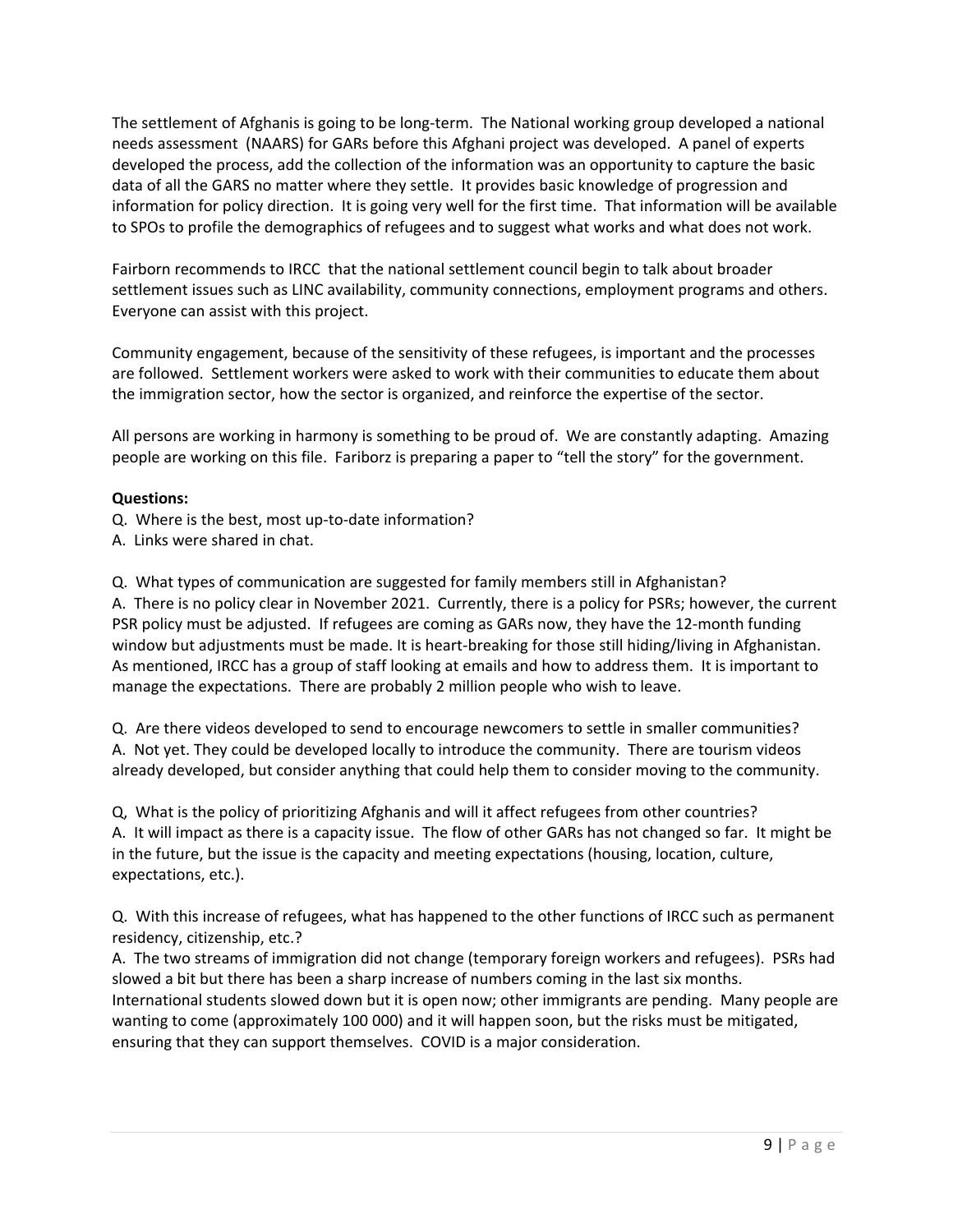## Session 2: Exploring the future of technology in the Settlement Sector

Jour 1 Explorer l'avenir de la technologie dans le secteur de l'établissement

**Presenter: Alysha Baratta, PeaceGeeks**. Product Manager, *Arrival Advisor* // Chef de Produit, *Arrival Advisor* app Coming from the West Coast and the traditional territories of the First Nations. Alysha invited participants to go to native‐land.ca to enter their address and to find the territory upon which they reside. The research and slides are available to all participants. alysha@peacegeeks.org

This session discussed technology's ability to serve settlement agencies and newcomers to Canada, specifically its strengths, limitations, and common pitfalls to watch for. Considerations the sector should keep in mind when seeking or designing ethical and effective technological solutions for their work were offered.

From an audience poll, the presenter asked the role of the participants. The participants were: 30% frontline workers; 28% managers, IRCC policy; and 20% umbrella groups, LIPs, and others.

PeaceGeeks are developers, designers, immigrants, activists, and peacebuilders. The *Arrival Advisor* is a free, multilingual app for immigrants and refugees in BC to find trusted information and services. They are developing a similar app for Manitoba (coming soon). Their website is https://arrivaladvisor.ca/

The presentation focused on two areas: situating technology in the sector and considerations for digital productions. The findings were from the settlement sector and technology task group report and the PeaceGeeks report that came out this year. Essentially it recaps what you have experienced in the sector.

**1. Situating Tech in the sector**. There are new opportunities for the settlement sector. PeaceGeeks has been working with technology sector task groups this year. Key themes have prevailed.

The pandemic further demonstrated the need for innovation and adaption has started quickly.

The current situation has pushed organizations and staff to the breaking point.

 New budgets and capacities are needed to meet the technological realities, including digital literacy, regional nuances (urban/rural), and the technology learning curve for both staff and newcomers.

Findings from a recent survey.

 Only 17% of newcomers said that technology skills were relevant, but only 50% said they know how to send and receive an email, and 34% had privacy concerns. This raises the question of what are the skills of our newcomers? Findings indicate that there are digital disparities are correlated with income, age, education, race, indigeneity, and ability.

 Eighty (80) percent of newcomers have their own phone or access to a friend's phone. The cost of accessing the internet is the biggest barrier.

Are there funding opportunities? The costs are huge to provide technology to newcomers.

There are funds for anti-racism and equity, but perhaps SPOs could use some of this funding to address the disparities in socioeconomic and demographic populations.

Lending library and public internet access facilitation are required.

 English/French fluency does not equal in digital literacy. Tech‐savvy newcomers teach peers in their first language.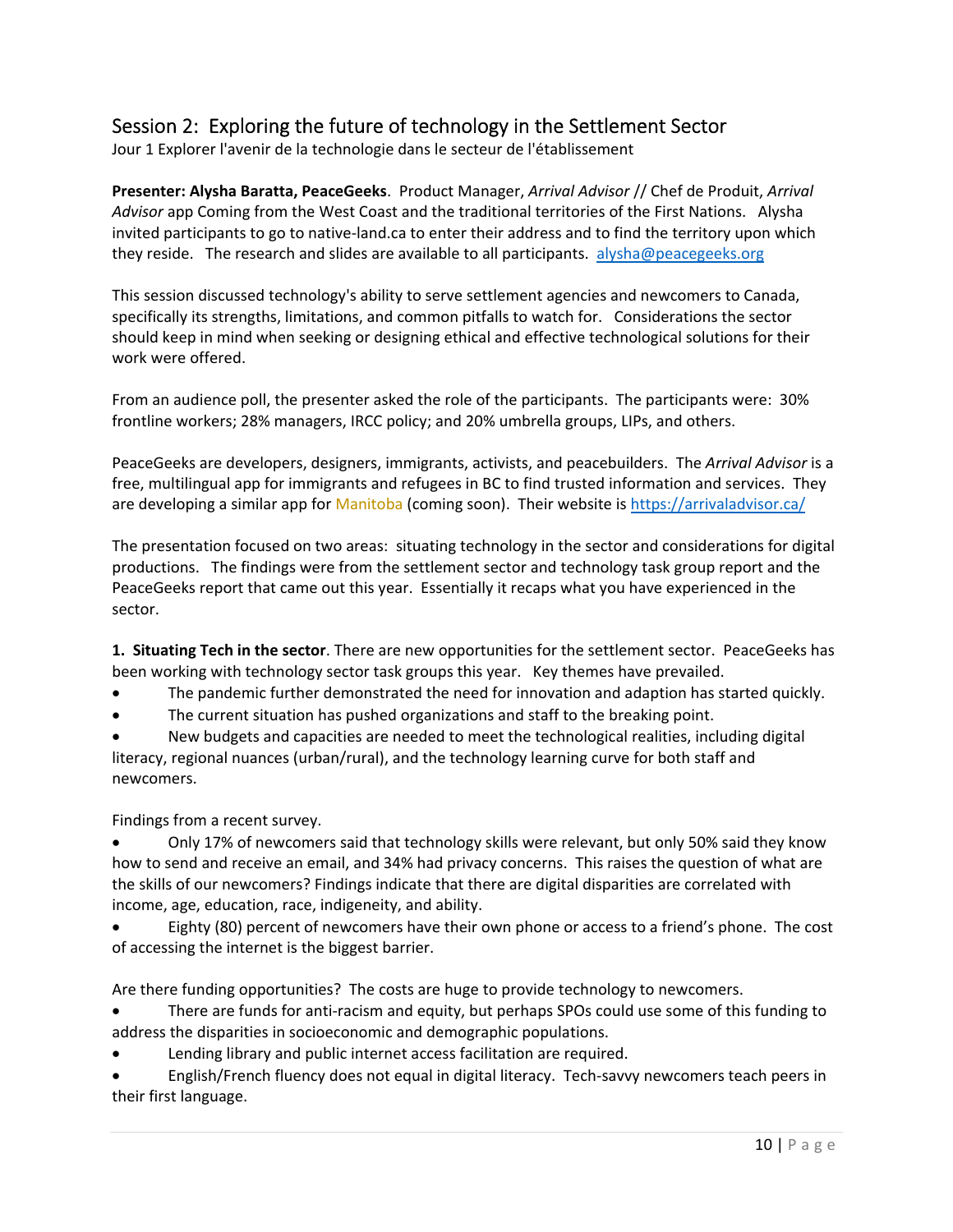Facilitate learning/digital literacy exchanges and increase digital skills training programs.

There is a Digital Maturity framework for nonprofits and their staff. For staff, there is a list of new roles: digital navigator, data protection/privacy advisor, instructional designers, digital pedagogy specialist and others.

There is a national community of practice. There are digital benchmark scores to assess clients' needs. Frameworks are available to assess the organization's digital maturity.

## **2. Considerations for digital products to serve newcomer populations.**

Product design involves building a digital product whether it be an app, website, SMS service or another online service. It offers value to the users while meeting organizational needs. Product design focuses on the problem. This presenter is a product designer.

Steps:

 Solve the problem before developing a solution. A designer asked what is the problem and what are we trying to solve and for whom? The designer/s talk with the users and listen to their stories. Where is the problem happening? Ensure the solution is not at a high level; for example, if the problem is, "I don't know where to find information?" develop a short‐term outcome by mapping the newcomers' stories. Develop a storyboard to see how the problem can be solved.

 Be aware of the **surfacing assumptions** that would have to be true so that your solution will work. Assumptions may include:

- o Desirability does anyone want?
- o Feasibility –can we build it?
- o Usability—is it usable?
- o Ethical—is there potential harm in building this solution?

Questions to be answered may be as follows.

- o What are some of the assumptions that would have to be true?
- o What resources are needed to build the app?
- o What is the cost of the lost opportunity? Assumption: users have space on their phones to download and use the app across cultures.
- o Security issues what kind of info are we collecting? Lots of concerns.

Users must have skills to use the application, and the developers must have content relevant to the users.

In conclusion, the settlement sector as well as the general population is in a world of transition. The sector can and should engage in the digital world to be the leaders in setting moral boundaries for newcomers.

The moderator facilitated the question‐and‐answer session.

Q. Where was the data collected?

A. In the study, most data were collected in refugee camps – sample size of 300. Check out the report.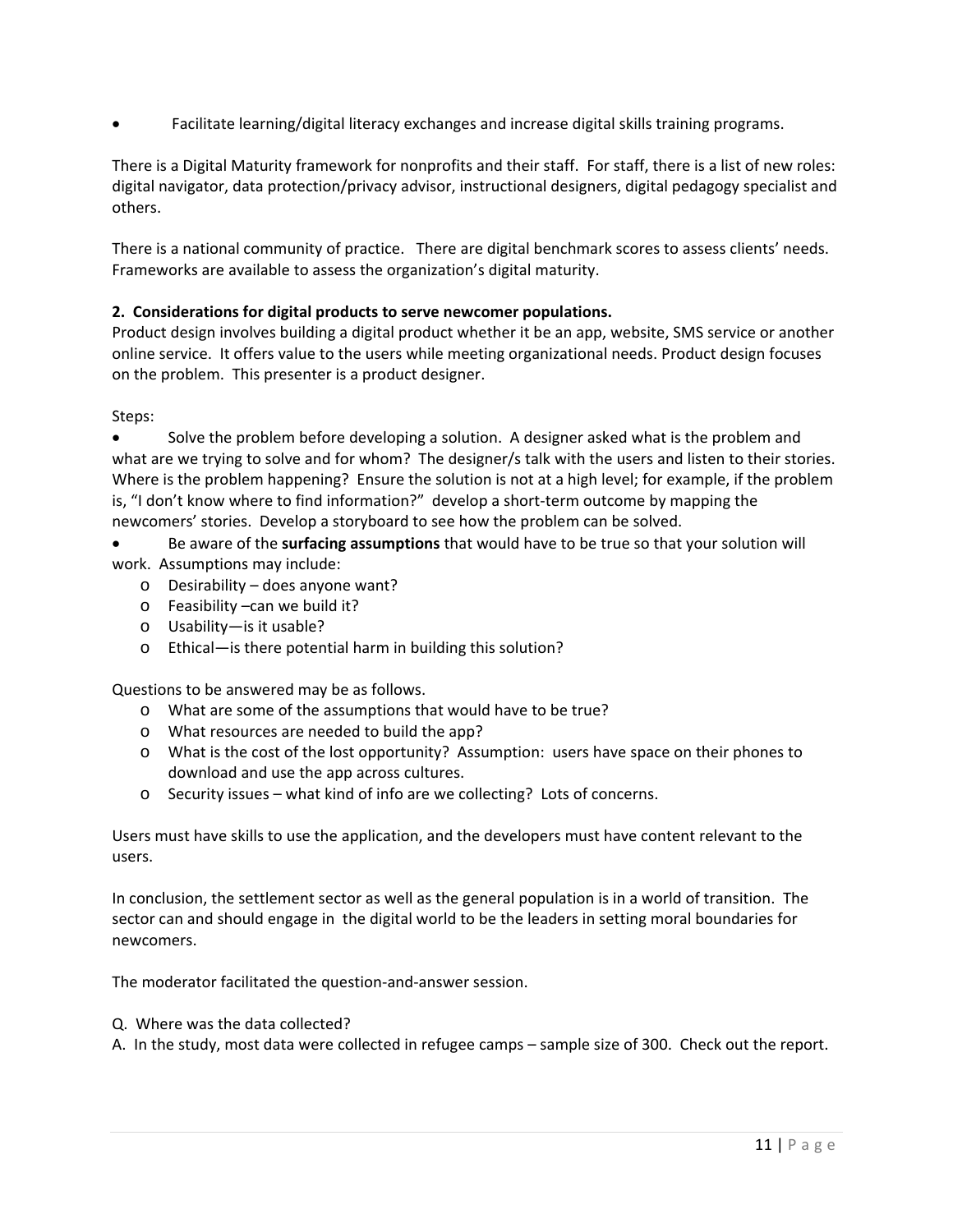Q. What works well and what does not – cultural implications?

A. Word of mouth is the most trustworthy from a trustworthy person. Nurture relationships in person and in technology.

### Q. Any use in Saskatchewan?

A. Not sure – just in BC and MB at the current time. There is a lot of benefit to being accessible in and outside Canada.

## Session 3: Indigenous EAL Language Curriculum and Resources

## **Day 1 Indigenous EAL Language Curriculum and Resources**

Service providers from both LINC and Informal Language programming were asked to join this session that highlighted the Indigenous EAL curriculum and resources that have been developed across the PNT. Language instructors from Enhanced English Skills for Employment and English Online will share ways they have adapted the Kichi‐Asotamatowin: Land & Treaties EAL Curriculum in their classrooms. Indigenous Engagement Coordinators from Immigration Partnership Winnipeg will also attend and provide their input on questions about content and culture.

**Moderator. Teresa Burke, Director of Language Support**, Manitoba Association of Newcomer Serving Organizations (MANSO)

#### **Panellists:**

**Adrianne Breyfogle** IOTK (Indigenous Orientation Toolkit) Project Coordinator, Immigration Partnership Winnipeg.

**Dina Demburg**, Head Teacher, Enhanced English Skills for Employment

**Karen Loeb**, EAL Teacher & Curriculum Developer, Enhanced English Skills for Employment & English Online

Each panellist made a presentation, answered questions, and the participants broke into groups.

**Adrianne:** The IOTK project goals are to provide newcomers with information on Indigenous culture, history, customs and beliefs, and contemporary issues. It is intended to facilitate bridge building and foster relationships between the Indigenous and newcomer communities. There is a critical need for this information for Newcomers.

The toolkit includes facilitator guides, EAL modules, and short videos. The development process was collaborative including key partnerships; the partners assisted with the development of the IOTK.

The seven themes of the materials are Land and Treaties, Assimilative Policies, Worldview and Spirituality, Resilience and Resurgence, Families, Métis, and Connection to the Land. The IOTK approved the themes and their content. Curriculum writers provided content and structure for approval. The guides are in development now and two guides are finished. Contact Adrianne directly for more information.

Teresa Burke (MB). Teresa's curriculum work focused on Truth and Reconciliation Call to Action 93. The design comes from the morning star (hope and guidance), and Kichi Asotamatowin means sacred promises to one another.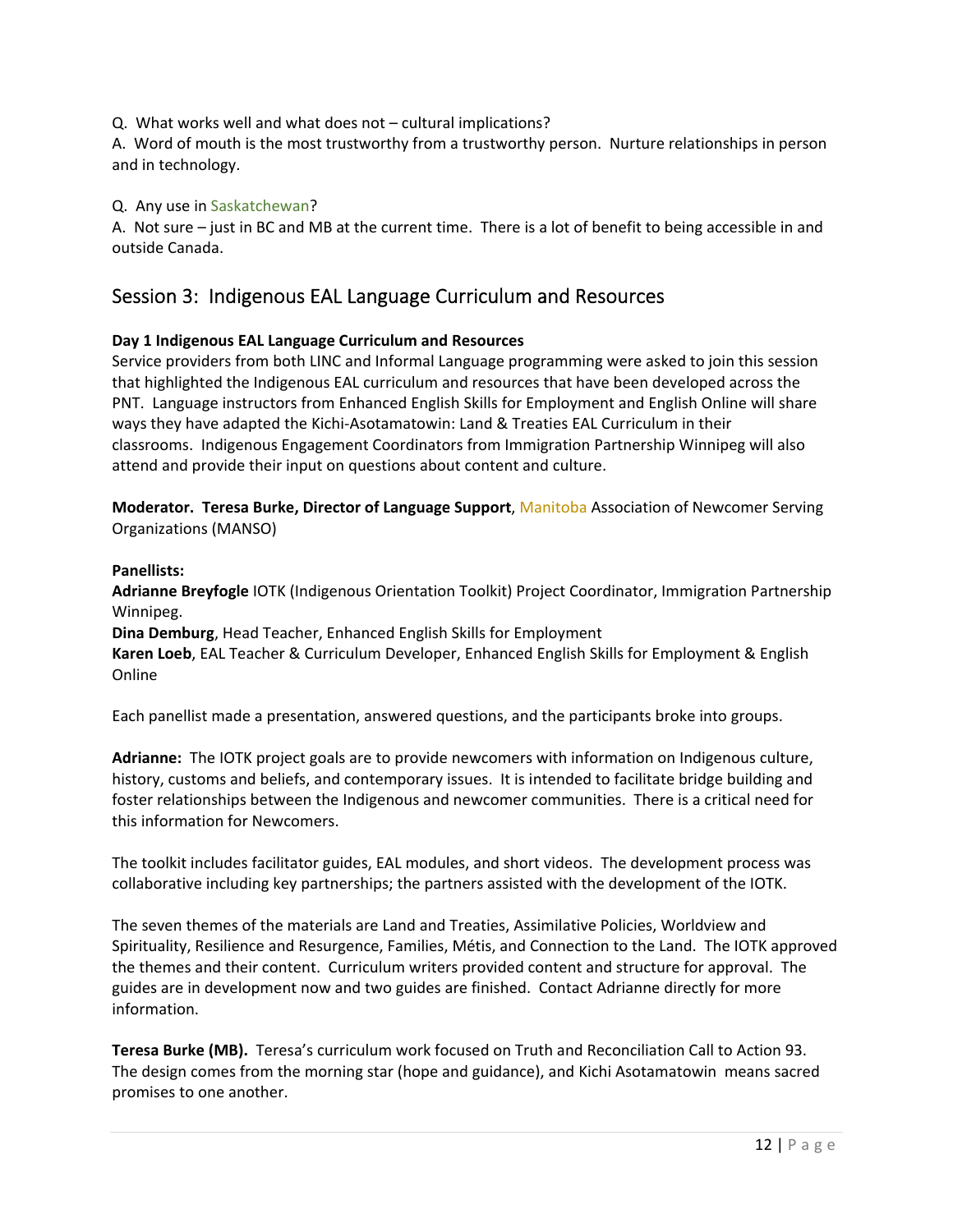The Land & Treaties Curriculum is designed to:

 Provide authentic, vetted, and accurate Indigenous resources. There are similar projects in SK and AB.

● Provide Language Instruction for Newcomers to Canada (LINC) and Portfolio-based language assessment (PBLA) aligned teaching materials.

 Provide portfolio‐based language assessment for Canadian Benchmarks Literacy up to CLB 7‐8, for Conversation Circles, or other informal language training.

They are discussing translation into French with other agencies.

**Karen Loeb** provided participants with examples of how to use this curriculum with clients. This topic elicits a lot of interest from newcomers. Some of the challenges have included teaching to lower‐level English speakers and the time constraints make it difficult to get into great depth with newcomers. This is an initial, experience for newcomers. It was a great benefit for settlement workers to learn about treaties and residential schools.

The curriculum is divided into four main skill areas: reading, listening, speaking, and writing. Karen has been using it online, one-to-one instruction. It is available in pdf format. These can be shared. Make the information current/applicable to your context. Go to https://tutela.ca/ to view the materials.

**Dina Demburg** indicated that Enhanced English Skills for Employment (MB) serves newcomers who focus on the workplace, its culture, and the skills required. Each skill has a separate 10‐week course/curriculum. Newcomers must have an English Canadian Language Benchmark (CLB) between 5 and 8. The Land and Treaties curriculum was adapted and offered as extra-curricular activities including a fun quiz (individual), word‐of‐the‐week (group, interactive), and was administered every week. These activities have question‐and‐answer components.

**Breakout Rooms.** Participants moved into virtual breakout rooms by province or territory to:

- Share examples of what they were doing.
- Provide key recommendations for the participants.

The notetakers of each chat room were to report back to the group.

The writer of this report did not have access to those notes. If you require further information, contact Moderator, Teresa Burke, Director of Language Support, Manitoba Association of Newcomer Serving Organizations (MANSO)

## Session 4: Schooling and the Pandemic

Moderator: Maryam Karimi, PNT SWIS Coordinator, SAISIA

The recording for this session was not available. The notes from the presentation are summarized from PowerPoints. The follow‐up panel discussion was recorded and is summarized below the presentation.

#### **Co‐presenters of the presentation:**

**Dr. Willow Samara Allen**, Leadership Studies, Faculty of Education, University of Victoria.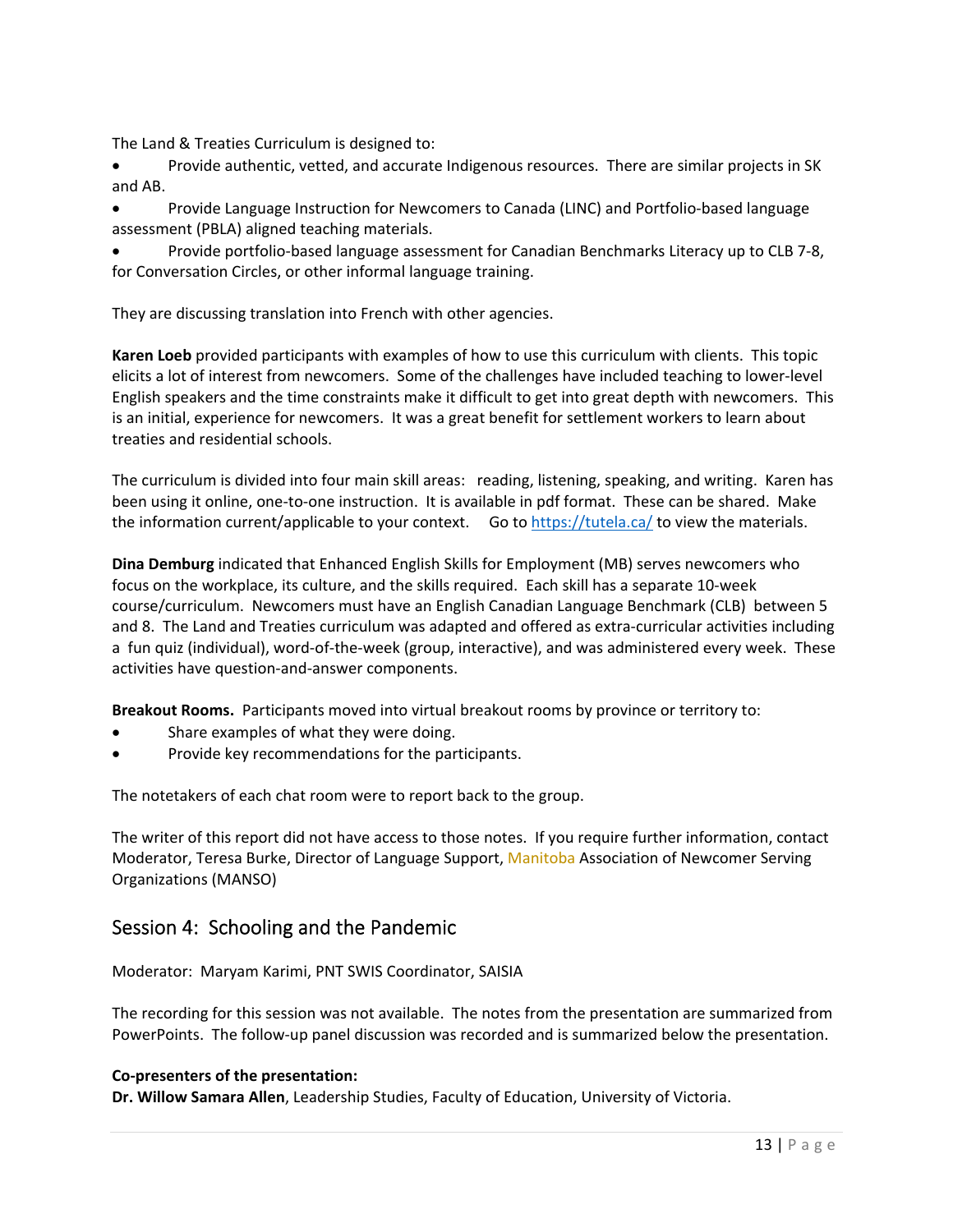**Dr. Amanda Gebhard**, University of Regina, Assistant Professor, Faculty of Social Work. **Cecile Fagot (picture**). Welcoming Francophone Community Coordinator, La fédération franco‐ténoise and the Welcoming Francophone Community (Communauté Francophone Accueillante or CFA). **Dr. Fritz Pino,** Assistant Professor, Faculty of Social Work, University of Regina.

The presenters acknowledged and recognized the following. The funding for this research was obtained from *S*ocial Sciences and Humanities Research Council *(*SSHRC) with support from SAISIA namely Maryam Karimi, PNT SWIS Coordinator and Ahmad Majid, Executive Director.

The research advisory team was:

- Maryam Karimi, Harjeet Kaur, Cinthya Luque, Janine Hart;
- The settlement workers in schools (SWIS); and
- Student researchers from the universities.

The research questions were:

- How was SWIS responding to educational inequalities?
- What are the recommendations for the SWIS program?

The theoretical frameworks from which the findings were derived came from:

- Community‐based research (advice in participant recruitment; in data analysis, in the formulation of recommendations), and
- Anti-racism theory.

The data was collected from 8 focus group discussions with a total of 30 participants. Participants were recruited via email from SAISIA and service providers.

The following are the findings from the study.

1. Role and responsibilities of the students.

- Shifted, expanded, and amplified. Students had expanded roles (mentor, interpreter, protector, and others).
- Students adapted to new modes of delivery and service provision. They started and maintained relationships online. How do you build trust in a new country with new people? They depended heavily on interpreters.
- Students supported other students dealing with exacerbated barriers and with inequalities during Covid.
- 2. Barriers presented by virtual learning and technology during the pandemic.
	- Online learning takes significant time and SWIS workers are limited in terms of resources they can provide to students. Families require support also.
	- Newcomer students and families often do not have access to technology (hardware and software) or not enough technology for the family. The digital divide: lack of digital literacy and communication is hard. Even if they have the hardware/software, they don't know how to use it.
	- There were differences in cultural values when using technology. More value is placed on faceto-face interactions and less expectation to be constantly online.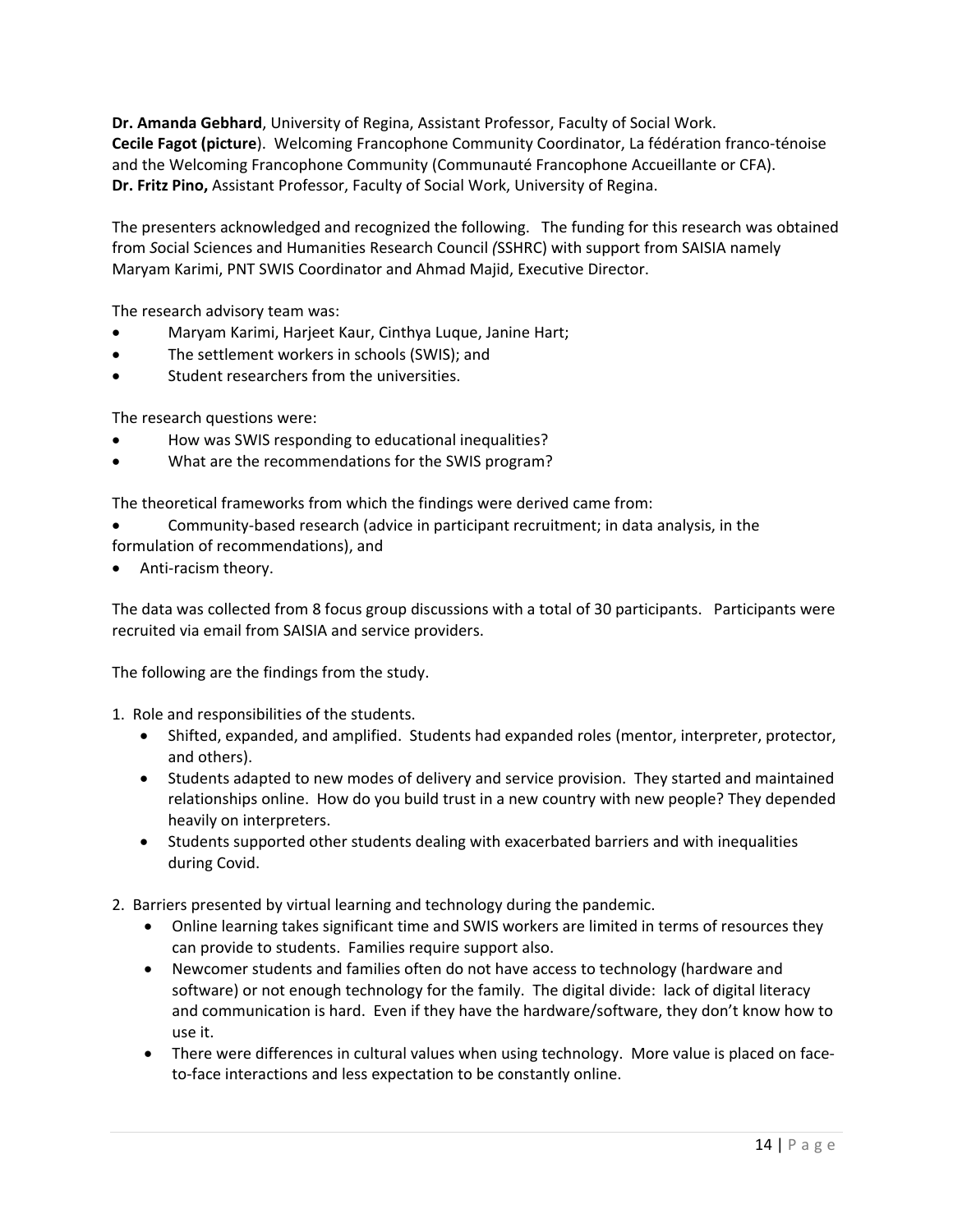3. Interrupted channels of communication between settlement workers, teachers, students, families, and schools.

- Students were not aware that settlement workers' support exists or how to contact them. Communication is key. Teachers don't always know what to do.
- School systems are uninformed about the SWIS program, and some school administrators do not understand the benefits/importance of what settlement workers can provide.
- Schools may not communicate with the settlement workers or only when significant issues arise (grades are poor, non‐attendance at school).
- 4. Recognition and support for SWIS by educators and schools.
	- Recognition, validation, and understanding from the wider school community are crucial. Settlement workers are inconsistently recognized and valued by school staff and administrators.
	- Institutional support and validation are needed to build equitable school communities.

There needs to be education about supporting newcomer students and racist stereotypes, and it is a responsibility that needs to be shared by the entire school community.

Recommendations for SAISIA. (Coordination, Collaboration, Communication, Effective Implementation).

- Strategic.
	- o Support SWIS in their pursuit for meaningful and quality service provision.
	- o Develop a permanent multi‐sectoral task force to address newcomer immigrant and refugee students' unique needs.
	- o Channel resources to enhance the research and evaluation strategy of SAISIA by hiring a consultant to assist in identifying gaps in service delivery during the pandemic.
	- o Develop quarterly or annual province‐wide data collection protocols for all SWIS programs.
- Operational.
	- o Enhance existing mechanisms that bolster communication and connections amongst SWIS and their settlement agencies and resources on doing settlement work during the pandemic.
	- o Facilitate interprofessional and interagency collaboration to create a comprehensive approach to newcome students' and families' integration.
	- o Allocate more resources to support SWIS with technology training and education.
- Capacity-building.
	- o Institute mechanisms and structures where SWIS can safely report incidents of discrimination and racism.
	- o Enhance professional development training on anti‐racism education.
	- o Develop strategies and programs that will aid in strengthening the mental, physical, and emotional wellness of SWIS workers during the pandemic and beyond.

Recommendations for Ministries of Education

- School policies and programs.
	- o Allow settlement workers the same rights as teachers for entering schools during pandemic restrictions.
	- o Offer ongoing anti‐racist education professional development to all school staff.
	- o Critically examine deficit models for meeting the needs of immigrant and refugee students.
- Collaboration and support for SWIS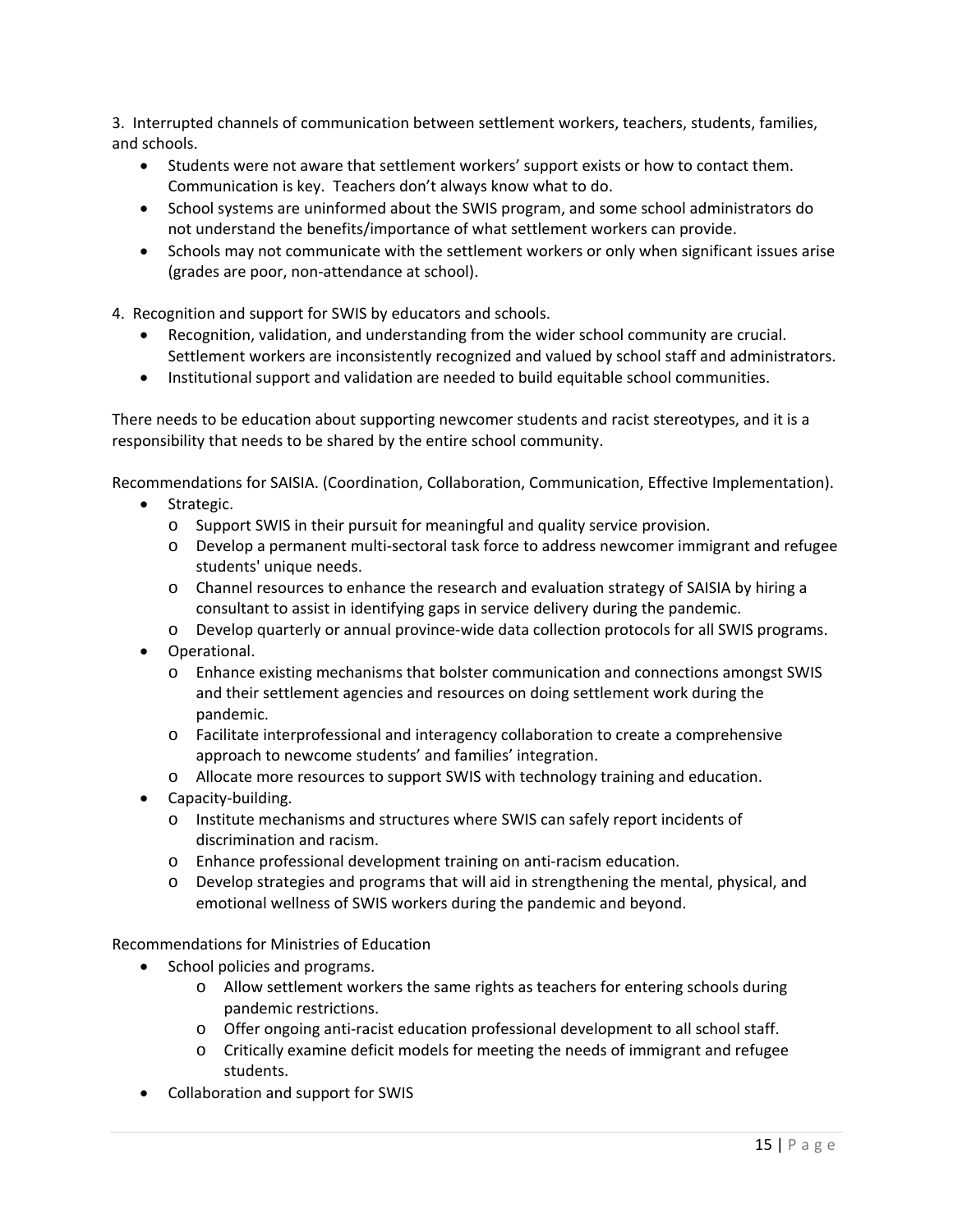- Support SWIS by providing resources to programs and activities that promote and enhance relationships among newcomers and Canadian‐born settler students. Information and competencies threaded through the curriculum.
	- o Promote the significance of SWIS
	- o Promote a collaborative approach with SWIS and settlement agencies to ensure a balanced and equitable workload for SWIS/everyone.
- Systemic considerations.
	- o Develop strategies and programs with faculties of education for pre‐service teachers to emphasize the work of settlement workers in schools.
	- o Create open and transparent communication, consultation, and dialogue with Immigration, Refugees, and Citizenship Canada (IRCC).

#### Recommendations for IRCC

- Funding.
	- o Increase funding support for SAISIA to expand SWIS programs.
	- o Offer permanent positions for settlement workers in schools.
	- o Increase funding of rural settlement agencies in Saskatchewan.
	- o Offer more funding opportunities for settlement agencies to utilize settlement staff and community members' talents, knowledge, and skills.
- Opportunities.
	- o Support SWIS who wish to further their knowledge and education of settlement and immigration and related areas through university courses.
	- o Offer opportunities for immigrant SWIS to engage in professional development that would expand their options and economic stability.
- Knowledge sharing.
	- o Recognize digital literacy training as a core settlement component for newcomers.
	- o In the first point of contact for newcomers (e.g., at the Canadian border), share information about SWIS services as part of the standardized initial intake immigration process.
	- o Provide current feedback to SAISIA and/or settlement agencies in terms of the number of newcomers and refugee intake.

**Panel discussion.** During the pandemic newcomer parents and students face many challenges. This panel will focus on how the school and SWIS can work together to support the students. Each panellist shared their thoughts and the participants moved into smaller groups. The notes from the groups are summarized below.

**Janine Hart**, Executive Director, Humboldt Regional Newcomer Centre, Saskatchewan. This is the largest geographic school division in Saskatchewan and serves 16 schools. The SWIS Centre must work creatively to meet the needs of newcomers within the division. This year "the youth found their voice."

COVID presented many challenges SWIS caseworkers provided some activities outside of the classroom. The isolation of newcomer students is difficult. There are few numbers of newcomer students and issues of racism arise. The SWIS workers are supportive.

SWIS workers collaborate with others within the region, and it has helped to change the narrative of the reality of SWIS in small centres.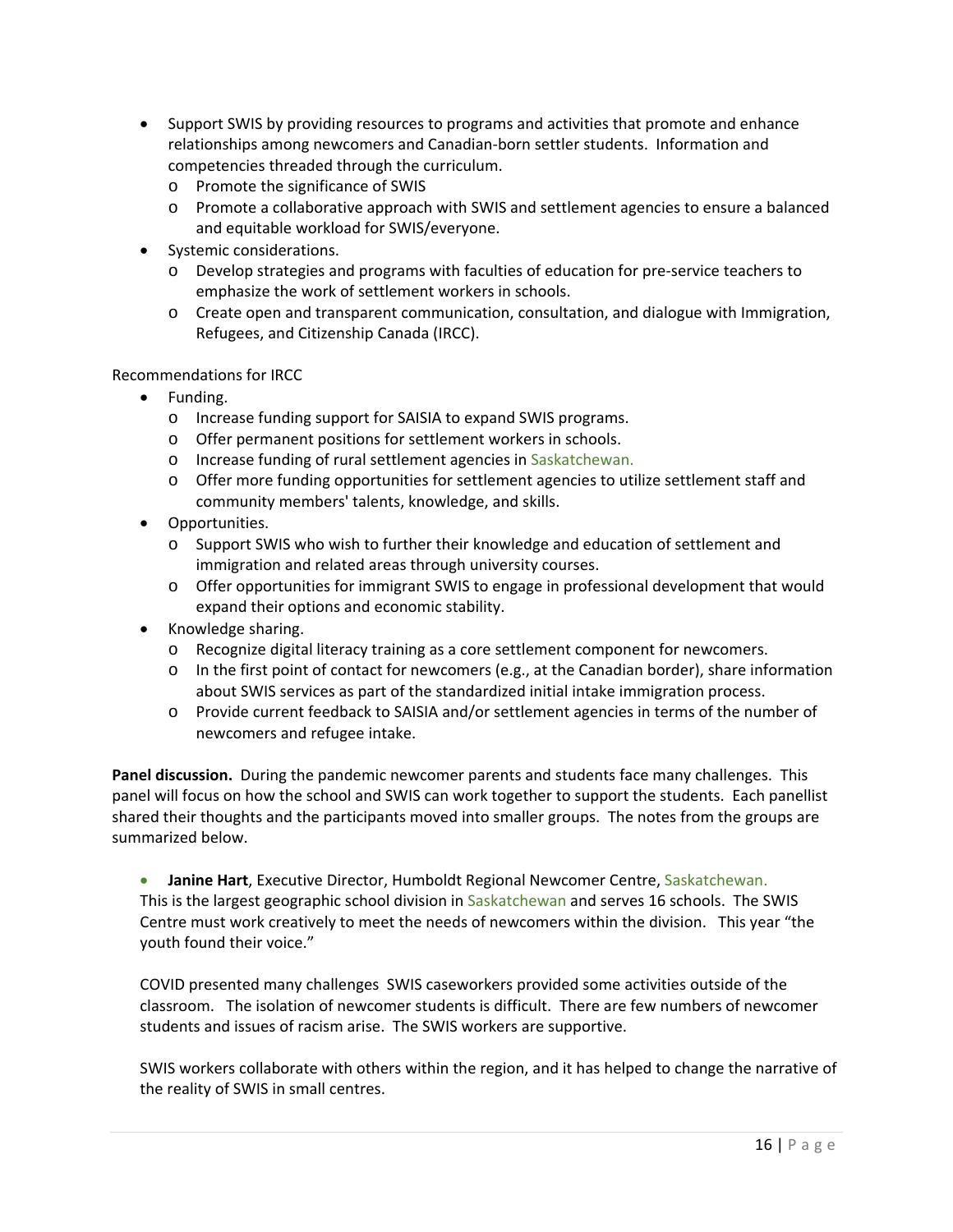**René Mateso,** SWIS Team leader, Newcomers Employment and Education Development Services (N.E.E.D.S.) Inc., Winnipeg, Manitoba.

Many points René experienced were covered in the research and the report of Dr. Allen and the other presenters. He reiterated that SWIS workers do not have a space in all schools. Many schools try to accommodate SWIS workers but some do not. Sometimes, workers even go into their vehicles to meet with students. They often feel they are not part of the school team.

Transportation for parents is a problem and students must walk to school a couple of times a day which is a problem in the winter. Schools that have a lunch program is often too expensive for newcomers.

It is difficult for SWIS workers to serve students online as students don't have access to the internet and devices/computers. Some schools have offered computers to the students. Many students do not attend online learning because of access problems.

The best thing to be improved is communication. Many teachers do not know who the SWIS workers are and why they are in the schools. Some solutions may be:

- Pictures of the SWIS workers for the staff to view.
- Meetings with school staff, parents, and students.

SWIS workers are not aware of the educational issues; they are social workers.

It would be beneficial for SWIS workers to meet with rural and urban counterparts within the province to share experiences.

**Ngena Ali‐Ebenga Ali‐Ebenga**, Coordonnateur des services d'établissement dans les écoles // Settlement Worker in Schools Coordinator, Alberta.

The writer could not access this session in English.

#### **Christine Boyle**, Assistant Principal, East Glen High School, Edmonton, Alberta.

Christine highlighted the critical work that the SWIS workers do in their high school., East Glen High School. The school has 850 students with diverse backgrounds. About 25 percent of the students are English speaking and 75 percent have arrived in Canada and speak various languages. The needs of the students have grown over several years. SWIS students assist with the cultural needs and learning needs of other students. SWIS workers assist with city and community orientation. SWIS workers do have office space.

The partnership between East Glen and SWIS works very well. The year begins with the three‐ day Newcomer Orientation Week (NOW) program to orient staff and students about SWIS workers' work. Peer leaders are chosen from students and are a key part of the team. These students earn work experience credit for their high school diplomas. Usually, 100 new students come every one or two months. A Culture Club begins in the Fall and includes newcomers and Indigenous students.

The SWIS workers know the families and help with school‐parent communication and with the school transitions. They even assist with LINC training and with the transition from high school to postsecondary school.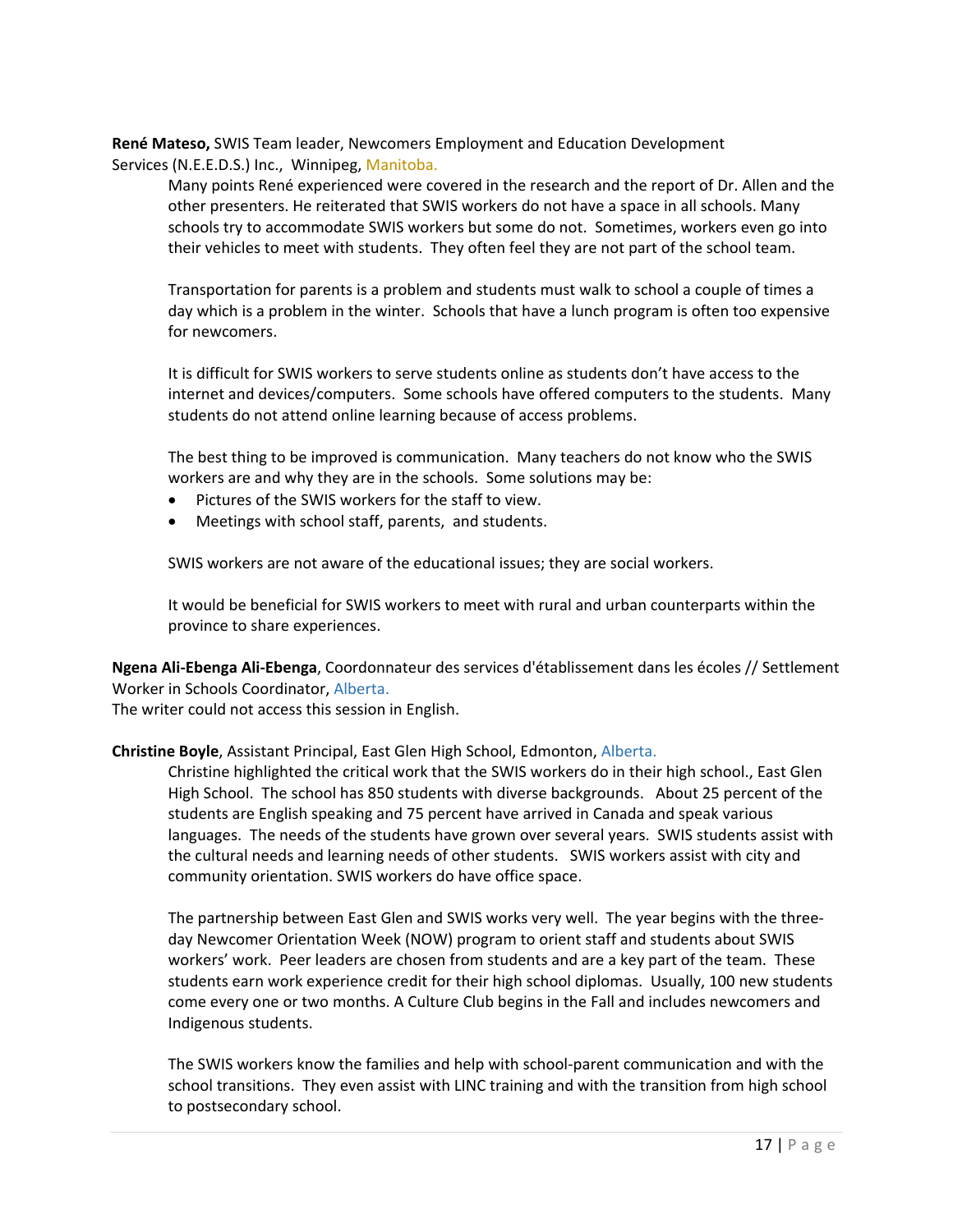Q. What is the process when students leave high school (20 years) and move to postsecondary school?

A. Christine. Students need to register with Catholic Social Services (CSS) to get their LINC testing for the postsecondary institutions. This was difficult for students to do themselves. The high school works with CSS to facilitate the process and the SWIS worker assists. That is a key piece of the process.

**Breakout Sessions.** The participants then moved into three breakout sessions and were asked to respond to two questions.

- Given what you understand of the SWIS program, how would you describe the essential role of SWIS workers?
- Do you feel you have the support resources and collaboration to fulfill your responsibility?

The facilitators for the sessions were:

- **Oliver Kamau**, Director of Programs, Edmonton Immigrant Services Association.
- **Ricardo Morales**, Integration Services Director, Community Development at Calgary Catholic Immigration Society.
- **Lisa Janz,** Newcomers Employment and Education Development Services (N.E.E.D.S.) Inc.

The moderator facilitated the reporting of the groups.

#### **Summary from the groups.**

- There was a general discussion about the tasks that SWIS workers conduct. There was a discussion about how others can connect with the school: the principal and the community support worker are good first contacts. Communication is key.
- There were many challenges shared. There were some good suggestions from Saskatoon where they have a SWIS advisory committee table with a superintendent from a school board, provincial reps, principals, and language assessment centres. They discuss the role of SWIS.
- Another model is that the school can be used for the promotion intervention model by the school, supported by the school. That is part of the formal school role.
- Include settlement services information in the *"Welcome to Canada*" packages so newcomers are aware. In rural and smaller communities, the SWIS worker is the "go-to " person.
- It is difficult to pin down the role of the SWIS worker including the cultural component of their work. The focus of the SWIS worker is at the school and after school. This is the way to connect families to resources.

## *This was my favourite session. I enjoyed the inspiring story of the vice‐principal, Christine, and her relationship with SWIS workers.*

Summary of Session 4: Maryam Karimi. There is more work to be done. Thanks for sharing ideas today. We need to continue this conversation.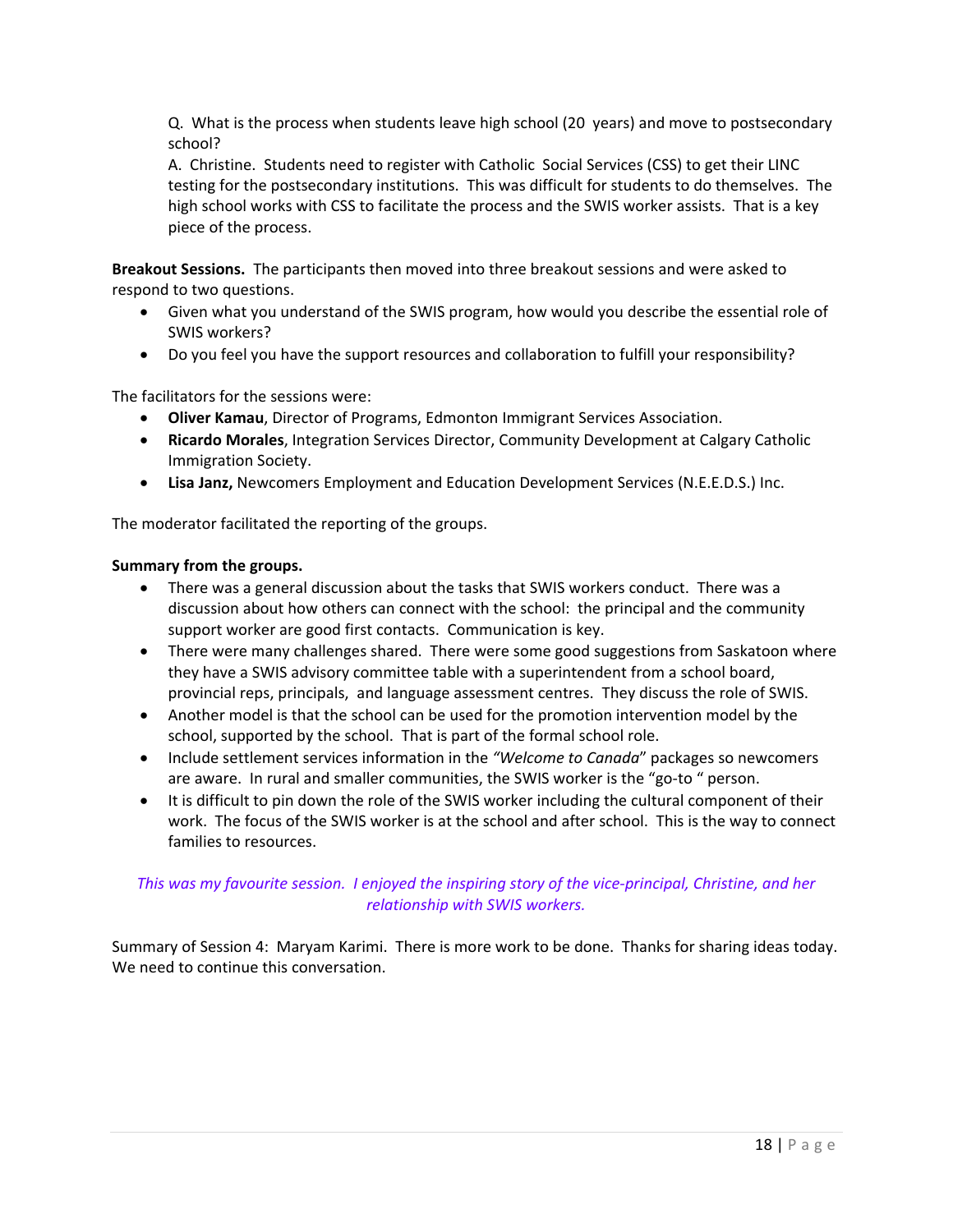# Day 2

## Moderator: Sarosh Rizvi, Executive Director, Alberta Association of Immigrant Serving Agencies (AAISA)

The moderator thanked over 500 participants attending the Summit. The theme of the second day of the Summit was more sector‐led content and ideas to solve problems at a local level. There were opportunities for collaboration across the region.

Sarosh acknowledged the Indigenous nations and lands of Alberta.

## Session 5: Case Management

Dr. David Este. Professor Emeritus of Social Work, University of Calgary. Title: A social justice model of case management.

Dr. Este has been a social worker since 1980. In about 1992, Dr. Este wrote a chapter on cultural competency for managers. He suggested social workers remain knowledgeable about the diversity of the audience they were serving, retain the skills needed for a case manager, and suggested a value set that case managers needed to perform their function.

In reference to current casework with refugees, Dr. Este reviewed the case management literature for immigrants and could not find anything. After further research, he decided on a social justice model of case management. The first part of his presentation dealt with traditional models of case management, and the latter on a social justice process of case management. References were provided to Summit organizers.

A basic definition of case management is defined as to

*a health care/social service process in which a professional helps the service user develop a plan that coordinates and integrates the support that the service user requires to optimize their health and psychosocial goals.* (Giardano, 2021).

Case management is an active process and typically involves at least two individuals. A service user is trusting the professional to provide a care plan. Traditional tasks of case management include:

- Outreach activities to identify and list the most appropriate service users.
- Screening the user and the needs of the service users to match the purpose of the program. Often there can be a mismatching of the user's needs to the program.
- A comprehensive assessment whereby the case manager collects in‐depth information about the user's social situation and physical, mental, and psychological functions.
- Care planning for the services is based on the assessment. The key piece of case management is the assessment; it is the driver of the interventions.
- Service arrangement, a contract of both formal and informal providers for the user.
- Monitoring by the case manager to assess/evaluate the impact of the plan for the service user/s and make changes where required. What worked? What did not work well? What do we need to improve the service to the user? This is a key step in the process.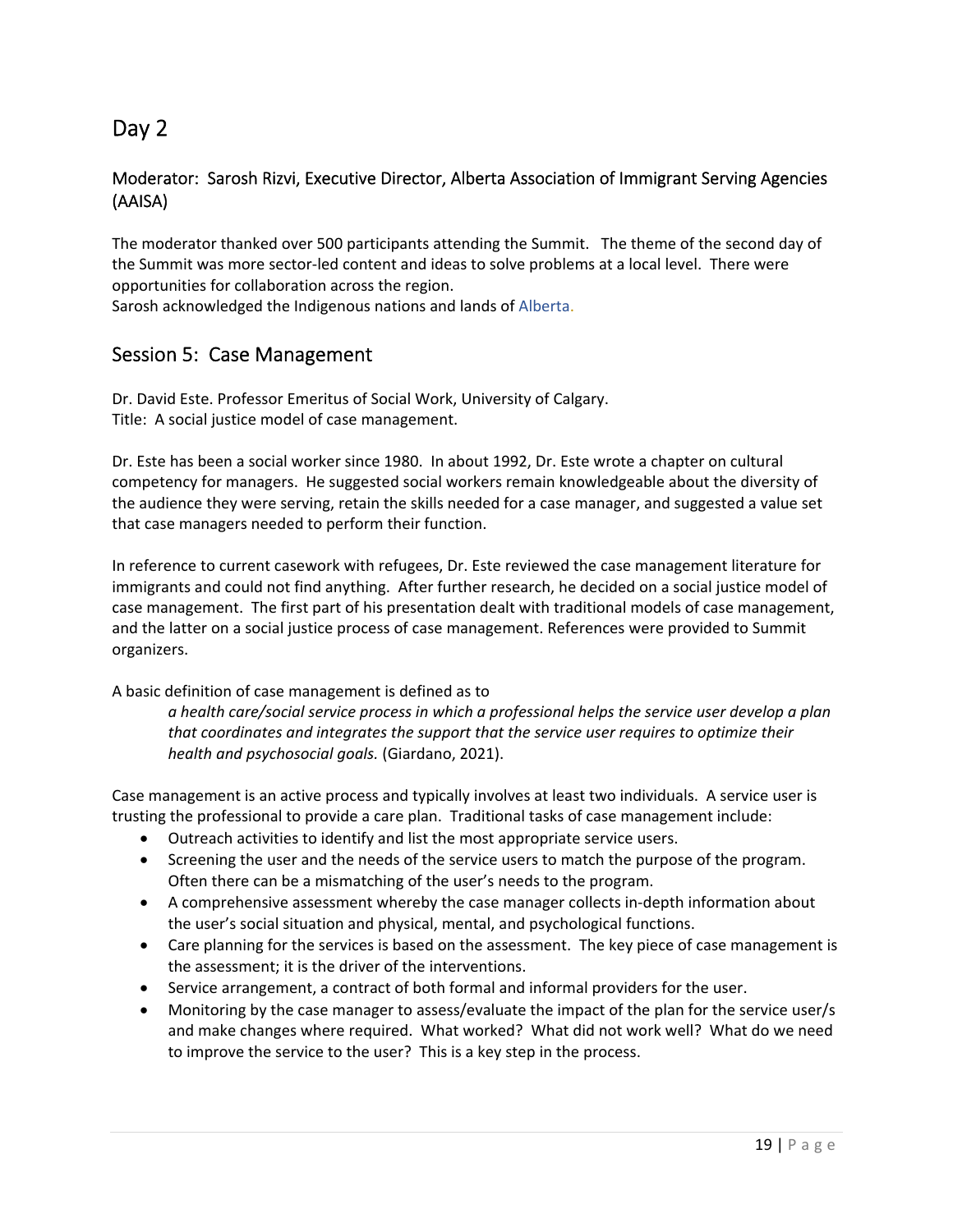There are many case management models in the literature for different populations and fields of practice. Many models emphasize technical and process emphases.

Dr. Este wondered about the emphasis on social justice. The literature suggests there are three ethical mandates for case management: social justice, inclusion, and equity. These three concepts are interrelated and achieve objectives for a vision (what do we want?), passion, commitment, clear intention, and a call to action. There are concepts that case managers need to do to ensure our work is related to the three mandates.

 Social justice is a state of egalitarianism with freedom, human rights, privilege, and common good being at its core. It is a belief in human equity and is a virtue that invites the deliberate removal of inequities among people in society.

 Inclusion refers to the process of welcoming, acceptance, and empowerment of service users/individuals with whom you are working. The core components are equity, openness, acceptance, and belonging. It is taking a non‐judgmental stance.

 Equity refers to the fair and just treatment of individuals and families by a case manager. How do one exercise and advance human rights principles towards others and self? It focuses on a level of support and assistance that meets the service user's needs and who they are. The implications from a lens of equity are that the case manager should focus on providing a level of support and assistance that meets the service user's needs fairly and equitably. Aspects include age, gender and gender identity, sexual orientation and preference, race, culture, value, belief systems, education, family values/dynamics, immigration status, ability and disability, religious beliefs, social‐economic status, living situation, and others.

Case managers must engage with newcomers with humility. The case manager becomes the "student" and the newcomer becomes the "teacher." The caseworker needs to have a clear understanding of the immigrant's journey. During the assessment phase, key questions are asked.

- What factors prompted the individual/family to migrate? There is a major difference between immigrants and refugees.
- What was the immigration process? This is especially important to refugees who have been in camps, possibly for years.
- What is their experience of living in Canadian society to date?

Dr. Este suggests that the actions of socially "just" case managers include the following.

- Acknowledge and respect people with various identities/markers. Do not generalize; for example, the black community in Canada is not homogeneous.
- Support the development of infrastructures needed for all people to survive.
- Acknowledge the existence of current inequities. *"Operate with our eyes open."* Current inequities exist and probably always will, but we must acknowledge them and come up with strategies to address them.

Case managers have a dual responsibility to work with immigrants and refugees and to work with their communities and advocacy groups. The case manager should provide opportunities that allow for open dialogue and authentic discussion about sensitive issues. A case manager must be patient to recognize the benefits of the process.

*Be aware of each of our perceptions, experiences, and biases. Recognize them and the most challenging question is how do these impact your work?*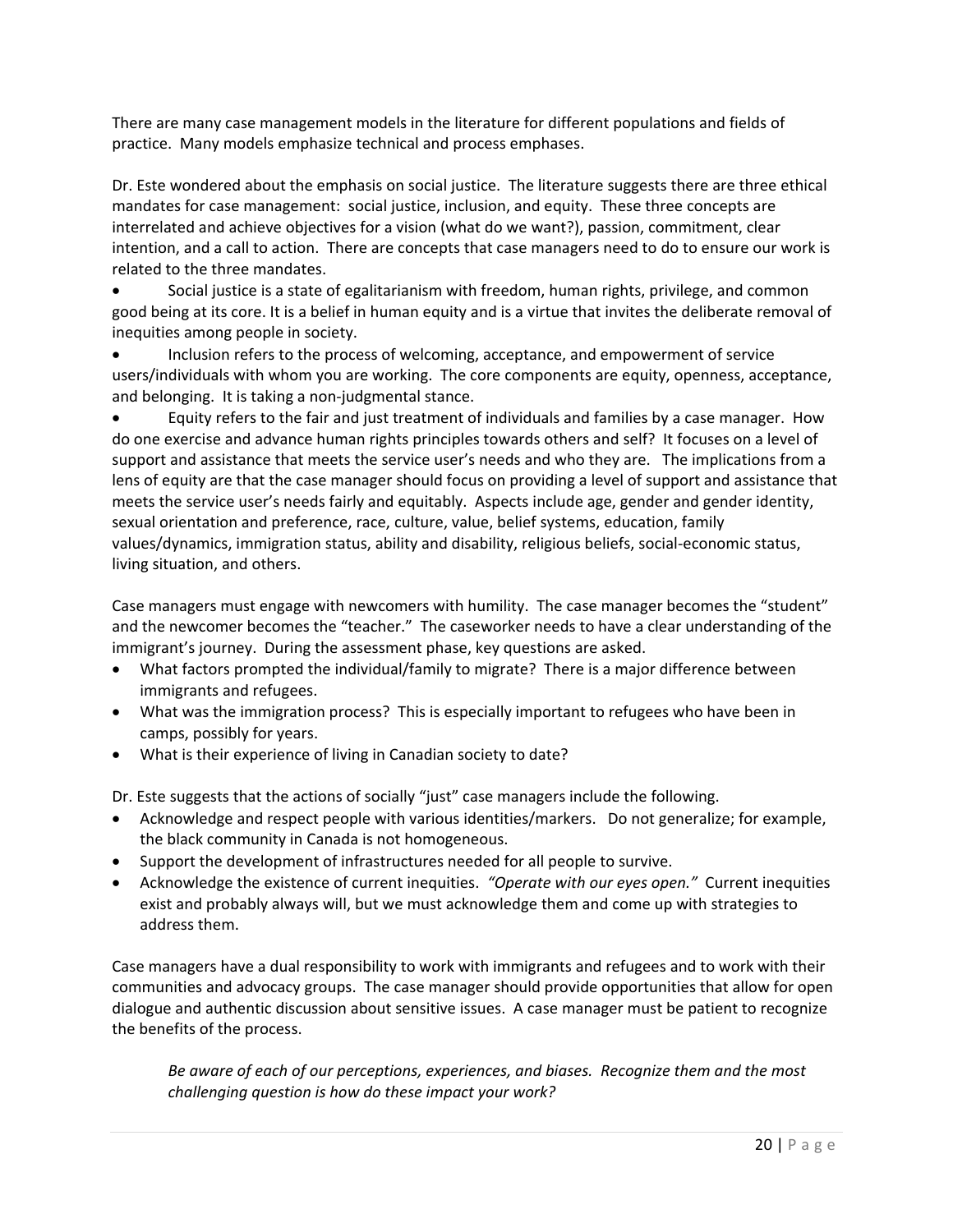The moderator facilitated the question‐and‐answer session with participants.

Q. How does one balance ethics and guidelines of social work with the needs of newcomers who ask for advice, input, and direction? How should a practitioner/agency address this dilemma? A. Dr. Este does not see a conflict between the ethics of social work, working with newcomers, and providing them with advice. There is a code of ethics that the social work profession needs to abide by and practice. Most newcomers ask for provisions that are realistic and that address their needs.

Q. What are the major factors that have led to the gap in the social work literature referring to immigrants and refugees?

A. Today in the faculty of social work at the University of Calgary, case management as a tool is not in our course outlines and thus, academic research has not been pursued. Dr. Este is keenly interested in finding out about the newcomer model.

Q. Can you discuss the benefits of cultural humility especially in case management?

A. In Dr. Este's former work with case management, he made the case for cultural competency, but as he began to think about the limitations of cultural competency -- who determines cultural competence? This had led him to the assumption that cultural humility is a better concept. The goal is to become better aware.

Note: The slides will be updated with the references/citations and will be added to the site.

# Session 6: Vaccine uptake and vaccine hesitancy amount Immigrants in Fall 2021: An update from Canada and the USA.

Traditional Territories Acknowledgement. The University of Manitoba campuses are located on the original lands of Anishinaabeg, Cree, Oji‐Cree, Dakota, and Dene peoples and the homeland of the Métis Nation. Respect for the treaties was recognized.

Presenters: **Jack Jedwab**, Association for Canadian Studies **Lori Wilkinson**, University of Manitoba, Immigration Research West

As the Delta variant continued to spread and mutate, efforts to increase vaccine uptake among all subgroups of the Canadian population continue with a greater sense of urgency. The data of this study were collected weekly between March 2020 and October 2021 and reveals that although vaccine uptake had increased, especially when vaccine mandates began to be introduced, there remain worryingly large groups of adults who remain unvaccinated. This becomes particularly troubling the vaccination of children between the ages of 5 and 11 years commences. The proportion of the children and young adult population that are newcomers or children of newcomers is large. In some areas, over 65 percent of the school‐aged population forms this group. The presentation gave an update on the vaccine rates among newcomers to the United States and Canada and identified some of the factors that influence vaccine hesitancy.

The results extracted for this presentation were from a three‐county, omnibus project examining the social, economic, and socioeconomic outcomes of the immigrants, refugees, and racialized persons including indigenous peoples from Canada, the US, and Mexico.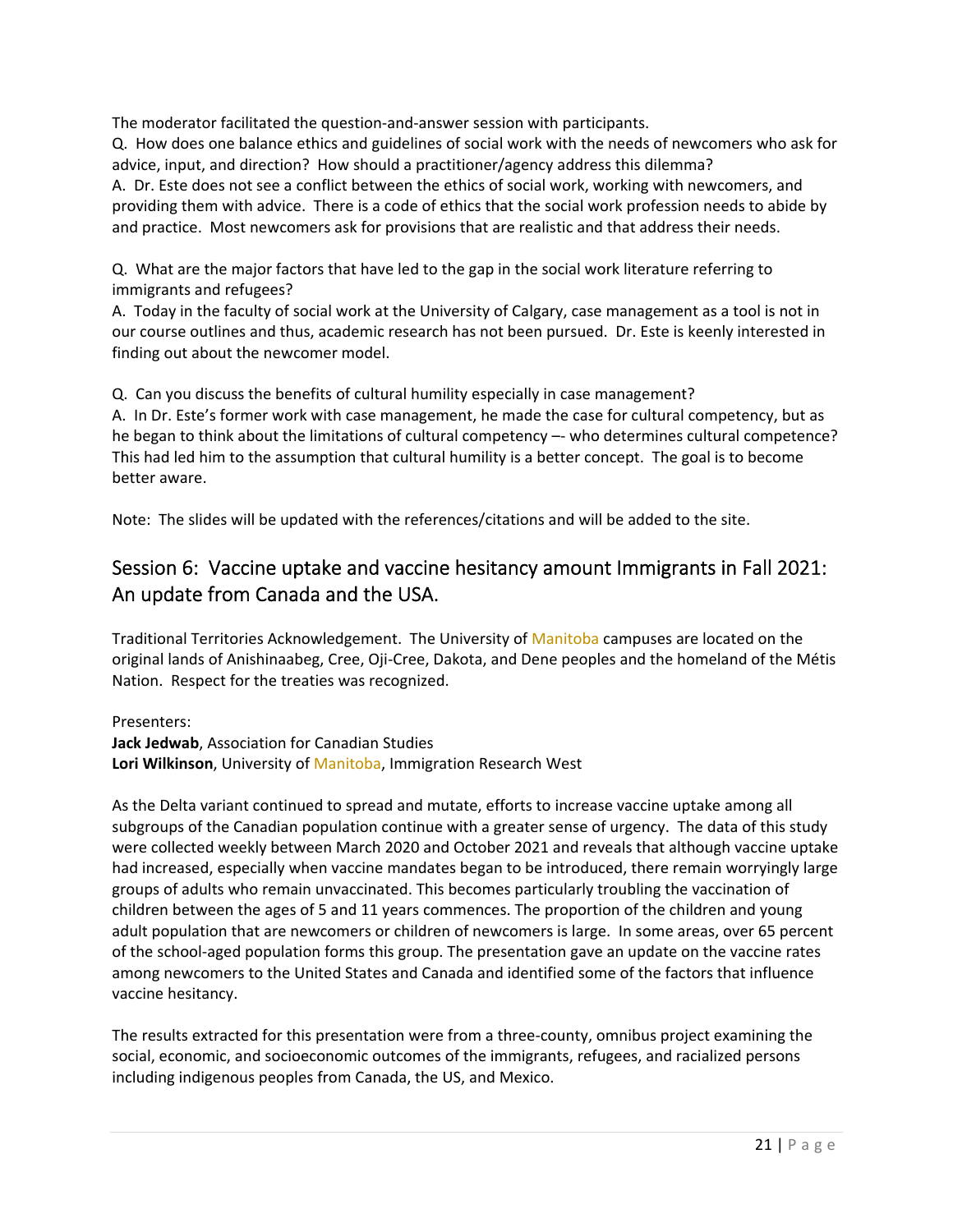This presentation is from a September/October 2021 poll from a collaborative initiative with the Canadian Institute for Health Research (CIHR) and near the end of this presentation, the data is from the latest survey (November 7, 2021) that deals more with vaccine hesitancy.

Why was the comparison with the United States? The researchers wanted to know if, in Canada where there was a push for vaccinations, the uptake of vaccination has resulted in higher vaccination rates. Also, they wanted to know if there was something generic about immigrant status vs. non‐immigrant status.

The main objective of this presentation was to discuss vaccine uptake. There was concern that immigrants (recognized as a diverse group) might exhibit a disproportionate degree of vaccine hesitancy and special attention should be directed toward them.

For the data/charts of these results, please see the PowerPoint associated with this session. Summary statements are included below.

The research question answered was: do immigrants and non‐immigrants in Canada and the United States differ around rates of vaccination uptake and over their vaccination concerns (view of gender, age, and political orientation)?

The study examined racialized groups based on immigration status (non‐immigrants vs immigrants) to determine whether immigration is a better predictor of attitudes and behaviour than are identified markers (race, age, etc.). A comparison with the United States provides insights into whether immigrant status transcends national boundaries regarding views around vaccination.

The survey respondents reported that nearly 90 percent of Canadians over the age of 12 have been or intend to be fully vaccinated. The report found that over the last few months, the number of vaccine‐ hesitant people is gradually shrinking. About 10 percent of Canadians said they won't get vaccinated and don't intend to as compared to about 30 percent in the United States. Most people in Canada have decided to get vaccinated.

In the United States, about 35 percent say they do trust immigrants/newcomers when it comes to COVID 19, but about 53 percent in Canada do not trust immigrants/newcomers when it comes to COVID 19. That is a concern.

Ninety (90) percent of both non‐immigrants and immigrants said they are vaccinated for COVID 19 in Canada. The numbers in the United States are much lower: 68 percent for those born in the United States (non‐immigrants) and 79 percent for immigrants.

Looking at the racial status and vaccination rates, those racialized persons in Canada who responded to the survey (indigenous, black, white, Latin, Chinese and others) said they were vaccinated is high (83% – 96%) while in the United States the number is lower (59% to 83%). There is a difference between Canada and the United States.

The survey found that there was little difference in vaccine hesitancy between non‐immigrants and immigrants in Canada. There was a much greater difference in the United States where immigrants were more likely to take the vaccine than non-immigrants.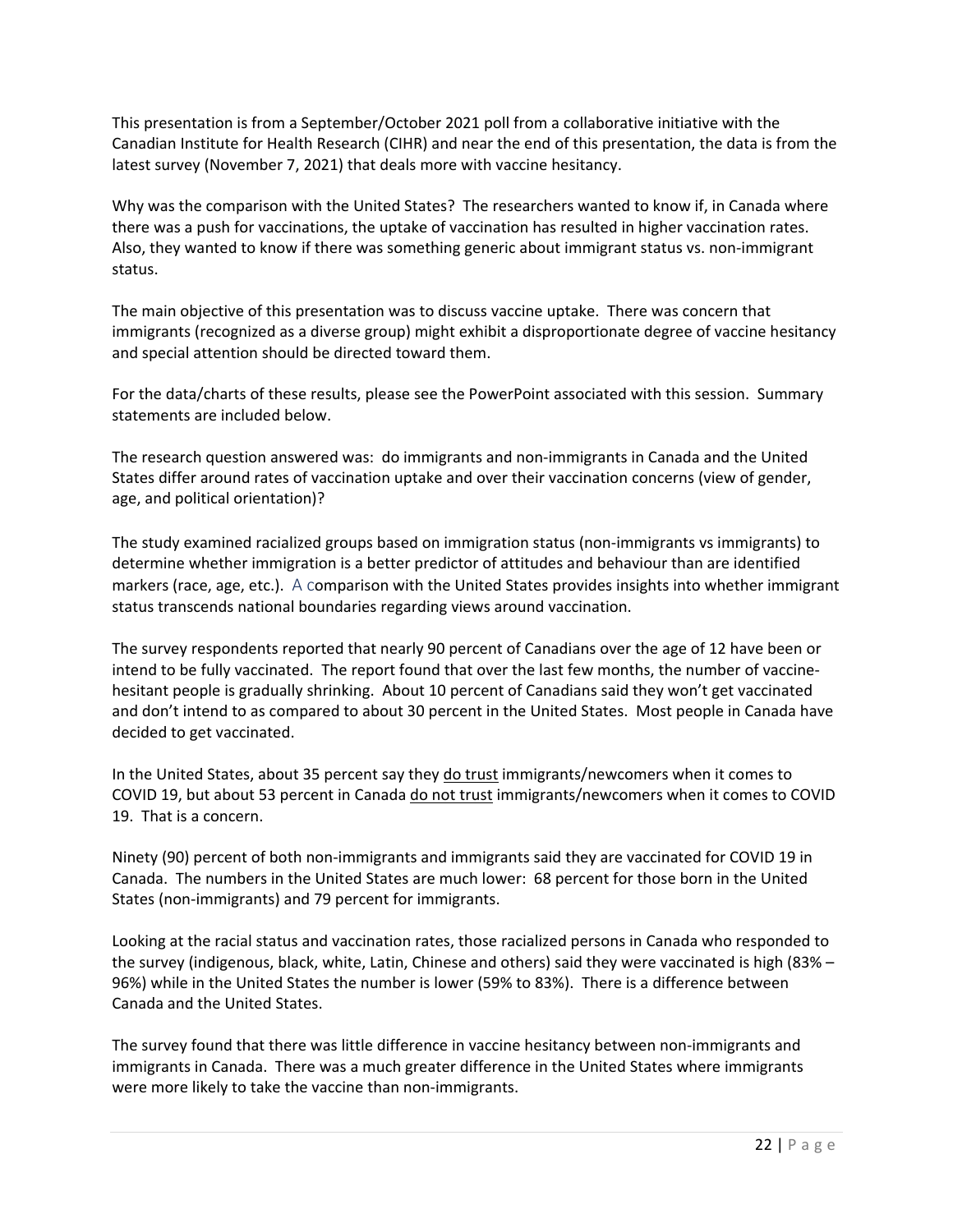One of the ways to measure vaccine hesitancy to COVID 19 is to measure if people are hesitant of other vaccines, by ethnic and racial identity. In Canada, 10 percent of all survey respondents feel vaccines are dangerous whereas, in the United States, 20 percent feel vaccines are dangerous. A couple of differences are that persons who identify as being "black" find vaccines as being particularly dangerous in both Canada and the United States whereas those identifying as being "Hispanic "in the US describe vaccines as dangerous to the same extent.

Should vaccines be given to children 5‐ to 11‐year‐old children? There are differences of agreement between respondents in Canada (65%) agreed and in the United States (53%) once vaccines are approved for children. Overall, there are reasonable rates of parents agreeing that children under the age of 12 should be vaccinated, but there is some hesitancy with the parents of Asian descent in both Canada and the United States. Also, the rates of vaccine hesitancy for children under the age of 12 are higher than those of those above 12. Notably, immigrants indicated that they are more likely to have their children vaccinated than non‐immigrants in both Canada and the United States.

Unvaccinated men and women are mainly compromised of non‐immigrants in Canada. In the overall group not vaccinated, non‐immigrants are mainly represented. The evidence does not suggest there are many reasons for distrust of immigrants regarding COVID.

In Canada, non-immigrant respondents between the ages of 35 and 44 are far more likely to be unvaccinated than immigrants. Immigrants are more apt to be unvaccinated at higher age levels.

Beyond the identity considerations (race, age, immigrant status, etc.), other factors may contribute to vaccination rates. One is by political leaning (right or left on the political spectrum) and by immigrant status in Canada and the United States. In Canada, the right-leaning non-immigrant respondents are less likely to be vaccinated (74%) than those who are left-leaning non-immigrants (95%); a difference/gap of 21% of vaccination rates. The right‐leaning immigrants are also less likely to be vaccinated (84%) than the left-leaning immigrants (96%); again, a difference/gap of 12%. The same ideological divide is evident in the United States but higher. The vaccination decisions by ideology show a difference and would be considered an indicator of vaccination.

What are some of the socio-economic predictors for vaccination namely, education and income status for Canada and the United States (immigrant and non-immigrant status not considered)?

- Education status (high school or less to graduate level) is not as much an indicator in Canada (only a 7.9% gap) as in the United States (48% gap in terms of vaccine uptake).
- Income levels. There is a difference/gap (11.5%) between income levels and vaccination rates in Canada. This difference is significant and should not be dismissed. It is a much greater indicator in the United States (27%).

Education and income levels are stronger predictors of vaccine hesitancy or uptake in the United States than in Canada.

Why did persons get vaccinated in Canada? The principal consideration was to connect with family and friends and the other considerations were not to lose their job and social considerations. There were some differences between age cohorts in that the younger group wished to connect with friends (social connections).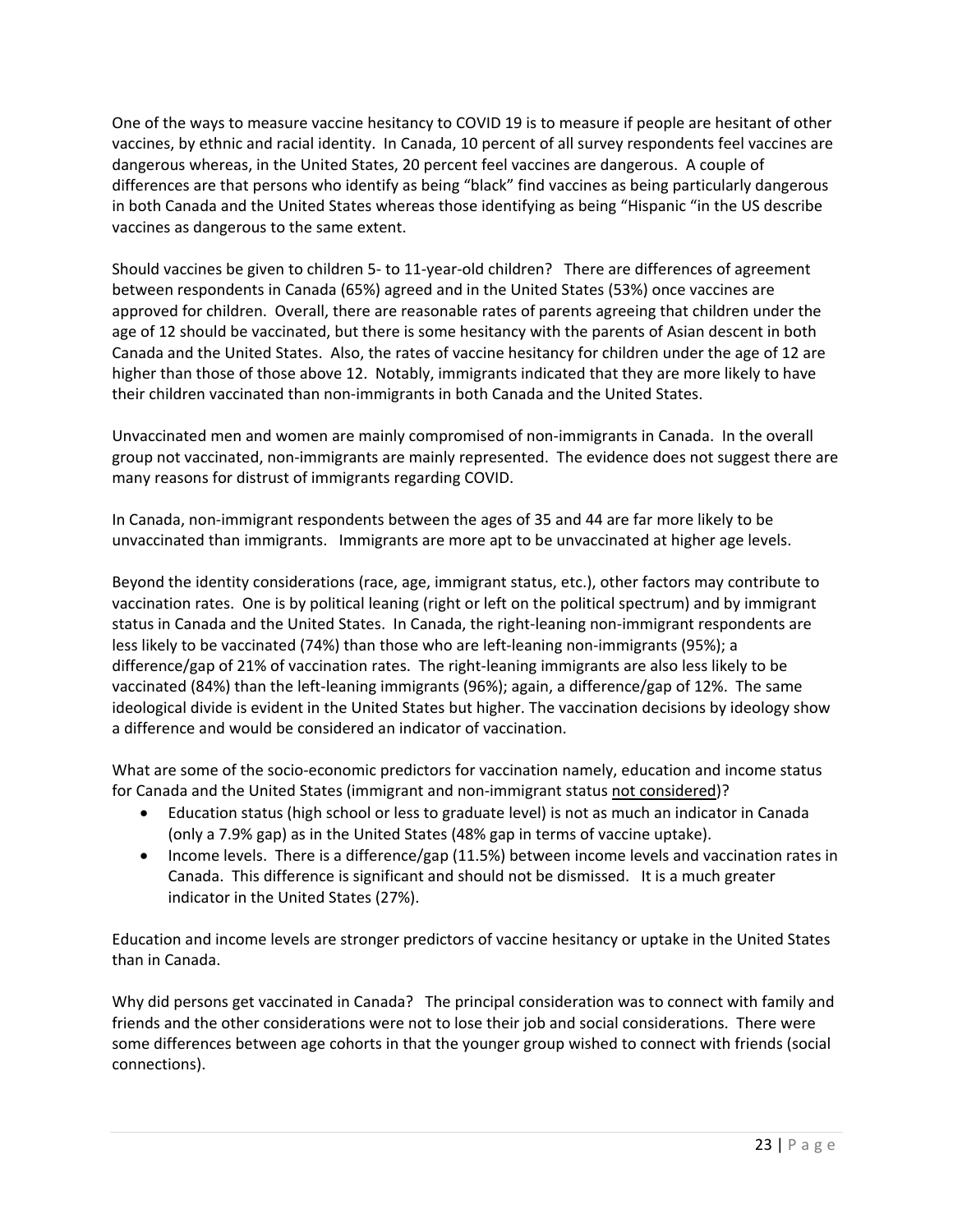The reminder the Re‐opening Canada at the Metropolis Conference will take place in Vancouver from March 24 to March 26, 2022. https://metropolisconference.ca/en/ Links were in the chat.

The moderator facilitated the question‐and‐answer session.

Q. Please clarify the Chinese/Asian category. Does the Chinese category in Canada further break down the population into Asian, East Asian, and others not captured in those groups? A. For these studies, in Canada it is Chinese and in the United States, it is Asian Americans. This is aligned with the terms used for the Canada Census. The United States does include people who are outside the Chinese category. There are differences between Canada and the US identifying in populations: black, Hispanic, and others.

Q. Was there an effort to include responses from Indigenous communities in Canada? A. Yes, the presenters have data on these communities but it is not reported yet. They will share this information (quantitative and qualitative) with participants in Canada, the US, and Mexico. The website will be populated on their website, Association for Canadian Studies. https://acs-aec.ca/en/covid-19social‐impacts‐network/

Q. Why would non‐immigrants feel more hesitant about vaccines than immigrants? A. The presenters suggest that fake news may contribute. The results presented now are from wave 3 from our study, and in wave 4 it will be probed further. Most immigrants are getting information from family and friends and social media platforms. The information on social media platforms is not necessarily incorrect, but the source of the information provides credibly.

Q. Is the difference between left‐leaning and right‐leaning findings for the immigrant cohort statistically significant?

A. Remember these are self-assessments – what political spectrum do they support? Yes, they were, especially in the United States.

Q. Are there plans to do studies around religious affiliations and levels of religious affiliations. A. There is a problem about asking in general, but are they practicing/active in their religion. If they are not active, does that affect vaccination or not being vaccinated? It is hard to measure religiosity.

Q. Those from the Philippines have a larger representation in some areas. Are they identified? A. Not in this study but the numbers are not high enough to generate findings. The largest number of immigrants in Canada were from India (25%). Those from the Philippines (in third place) have decreased in the last year or two. The Metropolis conference in Vancouver this year will be able to answer more of those detailed questions (see below).

Q. What are the presenter's top three "ah-hah" moments from this study?

A. A key learning is the reasons why/how Canadians distinguish themselves from Americans regarding vaccine uptakes. Some of this information seems to differentiate Canadians from Americans and the broader issues across society. There is a clear difference in the attitudes between Canadians and Americans. This includes trust in all governments; it is declining in Canada but not as low as in the US. Trust is significant in other areas e.g., medicine, WHO, and others. Trust is a huge issue in the responses of participants in the last 20 months. Who do they trust and how much do they trust? More research is required.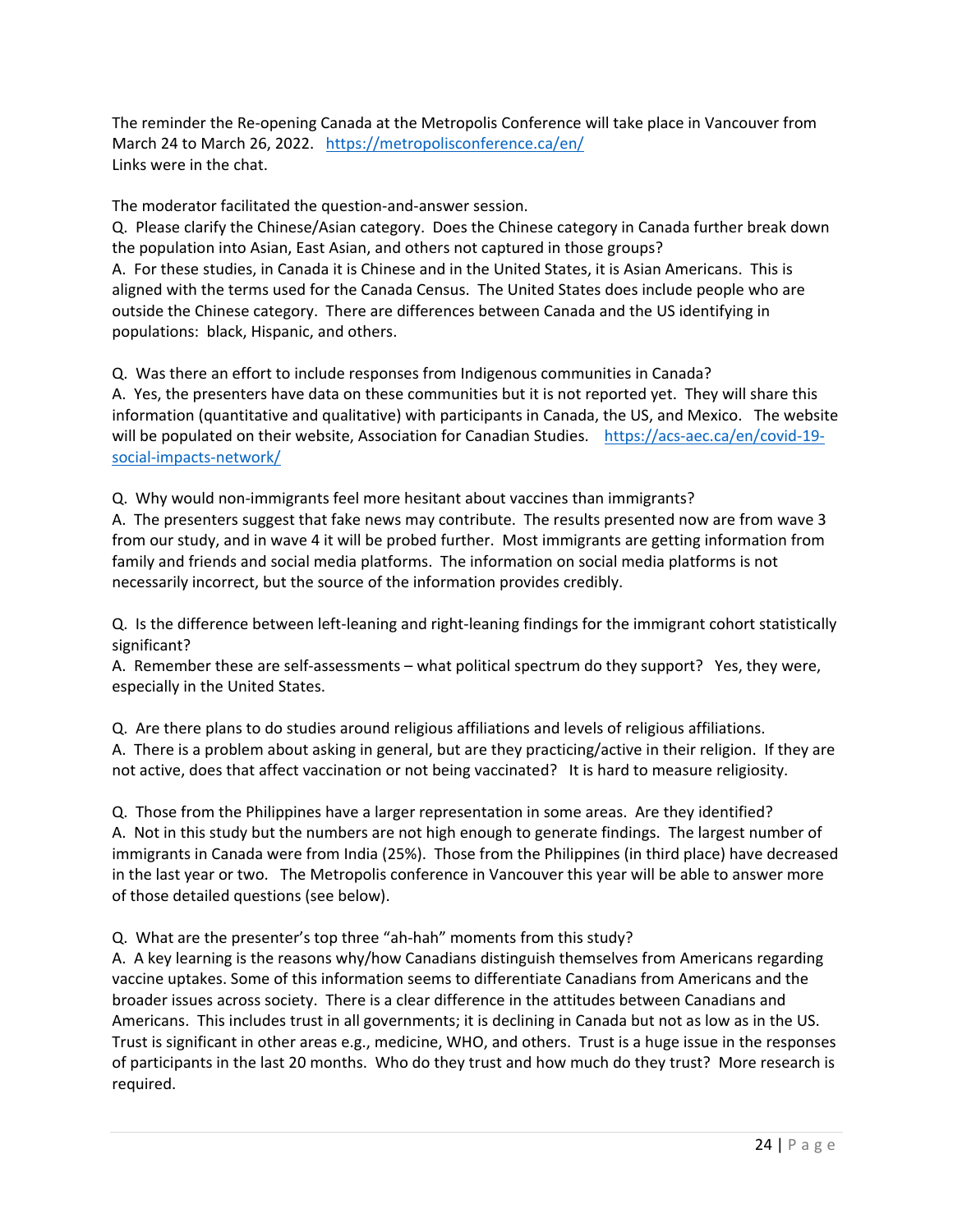Other current findings for further investigation include the following.

- There are segments of the Canadian population that say they are anti-vax and they feel vaccines are dangerous and yet they got vaccinated at a higher rate than those in the US. The culture of vaccination in Canada is more positive than in the US.
- ‐ Explore the mental health side of COVID what does it look like? Who is most affected? What are its manifestations?
- Personality (traits) affecting vaccination and mitigation actions. We are learning about ourselves.
- Relationship between the vaccinated and the unvaccinated. It is a source of major tension in the surveys. There are significant issues around social cohesion/polarization issue.

Q. Are education and income levels major predictors?

A. Yes, and this needs to be further investigated especially in the United States. Immigrant status is a weak predictor in Canada.

## Open Forum Conversations:

## **Language**

There were no notes provided to the writer.

## Employment

**Question 1**. What types of work placement are clients placed into and are these work placements temporary or long‐term career goals?

 Immigrant Centre Manitoba. There are no structured work placements. They focus on entry‐ level job placements until newcomers can obtain their "dream" job or go to postsecondary education. The strategy is to empower clients to find jobs themselves. They do provide support for clients with resumé development. They help everyone from a person who has picked up a pencil for the first time at age 47 to PhDs, doctors, and others with higher qualifications who are waiting for credential recognition (may take up to two or three years). Entry‐level positions are easy to find and credential recognition is a long, expensive process. Currently, there are many open positions (500 – 600), and the Immigrant Centre cannot meet the demand from employers mainly in the manufacturing and service sectors. Childcare is often a challenge.

 Northern Saskatchewan. They do not have community‐based organizations and no employment services for an entire region. The official service is out of Prince Albert which is three hours away and not easily accessible. There are several seats reserved for newcomers within the regional colleges for cost-free basic training (basic skills, resumé preparation, first aid, etc.) but the training spots are not full. There is an extremely high unemployment rate in Northern Saskatchewan.

Newcomers want to work and said they are not looking for schooling. They wanted practical experiences in Saskatchewan to earn a living and be part of the community. They want to know the community and the community members while feeling they are contributing.

As a result, the province has developed a work placement program with no required in‐class learning, but training is available for positions that require training such as food safety. It is a four‐month placement with an employer. The program is not yet in place, but it will be soon. The immigration service provider finds the newcomers to move into these placements. Placements in the hospitality industry may offer no room for advancement, but placements in daycares may lead to further credentials in early childhood education (ECE). There must be a minimum of 25 participants in the work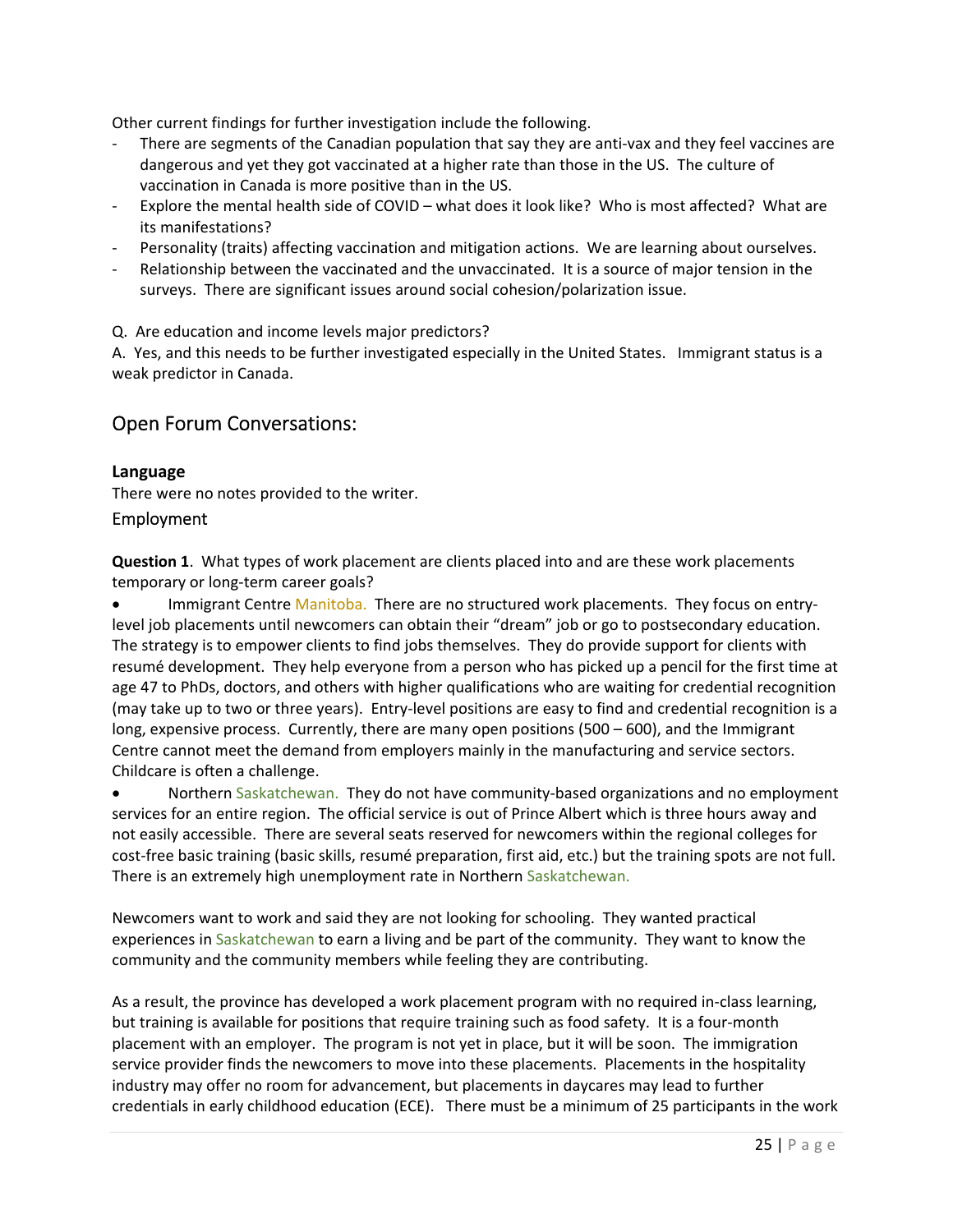placement program and minimum wage is offered. The employer will pay the employee for one month and will gradually decrease its pay for the remaining months unless the employer intends to hire the newcomer to fill current employment gaps. The immigrant service providers assist with the process and make the connections.

 Saskatchewan Polytechnic New Start Program. The program was started to meet the needs of the Saskatchewan Immigrant Nominee Program (SINP). Many nominees participate but others can participate as well including their family members. It is online training for the purpose of increasing credentials. It is successful in the cities but did not have the same effect in rural communities.

 Manitoba work placement depends on the immigration stream from which the newcomers arrived. For example, if an immigrant came through family sponsorship or private sponsorship, the spouse will usually start to work in Canada. If the newcomers came through the nominee program, there is more pressure to start working soon as they do not have financial support. In all these situations, there is a lot of pressure to start working. There are not a lot of GARs in the work placement programs as they have short‐term support.

 Saskatchewan has a Driver Education Grant Program for newcomers. It covers the cost, or a portion of the cost, for eligible newcomers to complete their six-wheel drive (6WD or 6×6) training so they can get their license to secure or maintain employment. This is not available across the province. The Newcomer Welcome Centre in Moose Jaw, Saskatchewan has the same program (or one very similar) which they call Newcomer Driver Education Funding (NDEF).

Red River College in Manitoba is also focusing on micro-credentials and utilizes Recognition of Prior Learning (RPL or PLAR).

Generally, there is a movement toward micro-credentials where there are gaps rather than pursuing (postsecondary education or training) or waiting for credentialing.

**Question 2.** What approaches or specialized training would you recommend to better support clients in reaching their career goals? Any success stories on how to help clients?

 Manitoba. Utilizes Maslow's hierarchy of needs to help people meet needs (pay for rent, food) as they work toward their other longer-term goals. They are flexible in meeting with newcomers as some have jobs and/or home demands. They provide evening appointments via Zoom to meet with employment facilitators.

A needed change is to have credentialing made easier, less expensive, and to allow newcomers to feel valued about their credentials in Canada. There has been little change in the last 20 years. The employment facilitators try to get newcomers into entry-level positions within their field so that they can expand their skills and make them feel valued.

The importance of the Mentoring Programs is critical. There are some programs below.

- Windmill Loans and Career Loans program
- Internationally Educated Health Professionals: Article UM to help foreign-trained health professionals qualify for Manitoba practice
- Saskatchewan Polytechnic Micro-Credential Program
- Edmonton: The Alberta International Medical Graduates Association (AIMGA) supports international graduates who come to Alberta and facilitates pathways for them to join medical professions in the province.

 Rural Saskatchewan. The credential program has not changed here for the last 20 years Is there a document that exists that people use to suggest positions?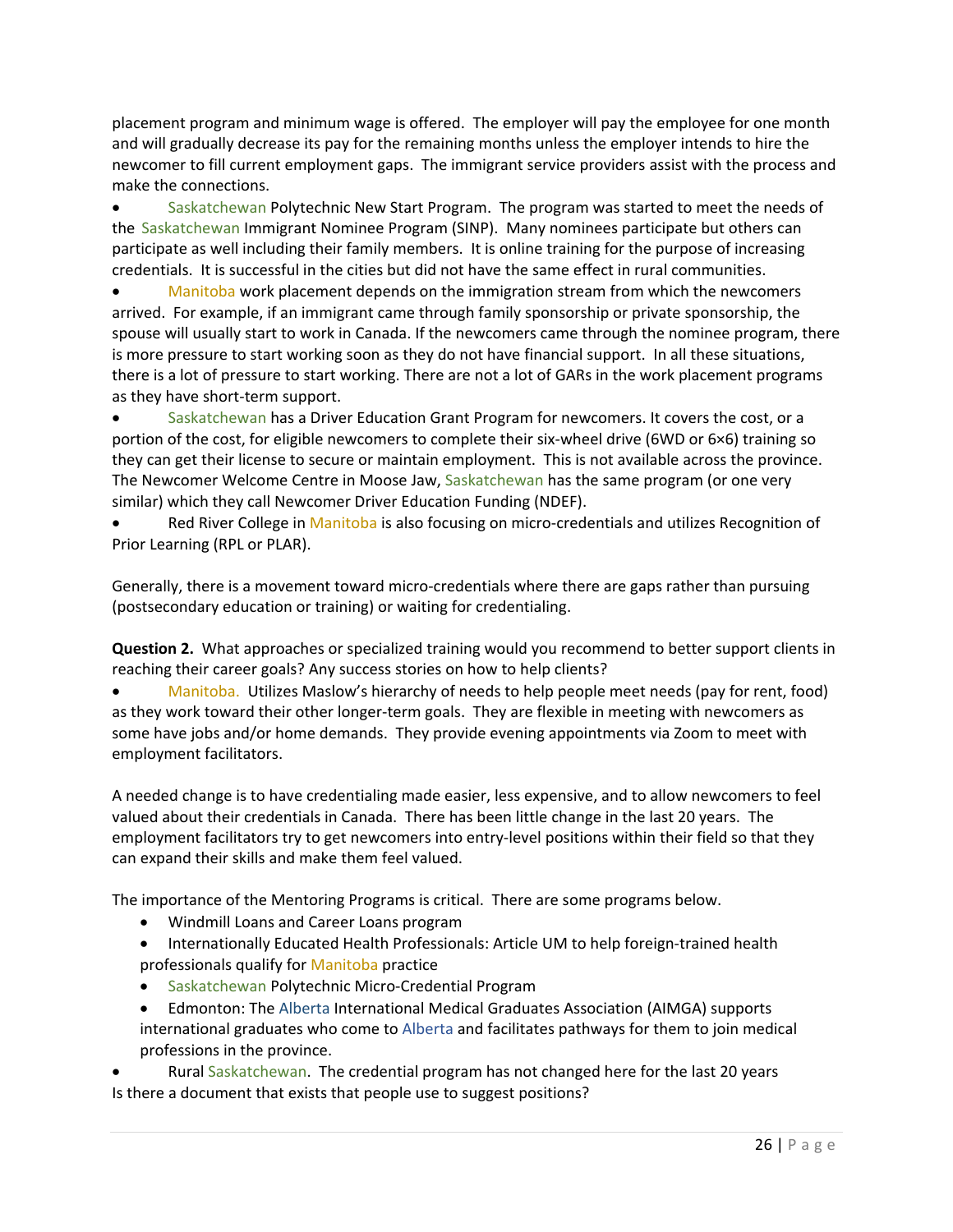## *Career counsellors know this and it's up to them to provide newcomers with positions based on their skills.*

## SWIS Youth

**Question 1**. What are issues/pressures regarding your program when settling newcomers in school (for SWIS workers) or community programs (for Youth workers)?

 In rural areas there is a lack of services especially leisure and recreational activities for both newcomers and Canadians.

 Collaboration with school staff such as EAL/ELL teachers does not seem to be as smooth as it can be; examples include newcomer referrals, information regarding newcomer lists, and parent contact information. This has resulted in delays and difficulties to support newcomer clients. Sharing personal information is difficult for SWIS workers, and not all school administration and staff are keen on sharing information.

 There are challenges with high‐need families and single‐parent families. These include limited resources, transportation, and referrals are difficult. Immigrant agencies have limited resources and capacity.

 Schools are hiring fewer EAL/ELL teachers which is a challenge as they are the main source of contact for many SWIS workers. There is a growing gap in the awareness, knowledge and relationships with SWIS programs; there is a loss of knowledge and trust. SWIS programming can be highly affected by the willingness of EAL/ELL staff support. One way is pivoting into a space that is shared spaces and meeting with school staff and SWIS workers.

 The cultural settlement needs of students such as prayer places are not always available. It is difficult to get support for newcomer clients.

 Enhanced Settlement Workers in Schools (ESWIS) provided by the Edmonton Mennonite Centre for Newcomers is a new initiative from IRCC. It offers a collaborative, wraparound approach with a specialist, community services, and school administration and teachers.

• There needs to be more collaboration and synergy between various service providers and agencies.

 There is a trend of youth wanting to volunteer in Canada, both for current school credit and future employment. Settlement agencies have worked in partnerships with local employers; there has also been a noticeable growth in youth volunteering. One respondent mentioned that there seem to be greater barriers for newcomer youth with employment.

**Question 2**: What are some potential solutions or resources that can be effective in easing the pressures?

 Opening communication and processes for collaboration. Ongoing meetings and communication with the school results in stronger collaboration and referrals.

- Streamlining or creating more effective ways for referrals especially in schools.
- Immigrant agencies that have strong relationships with the school boards had put in a lot of groundwork to build strong relationships with school staff.
- An advisory committee with school staff.

 Work closely with youth program facilitators and youth employment counsellors. This has been effective.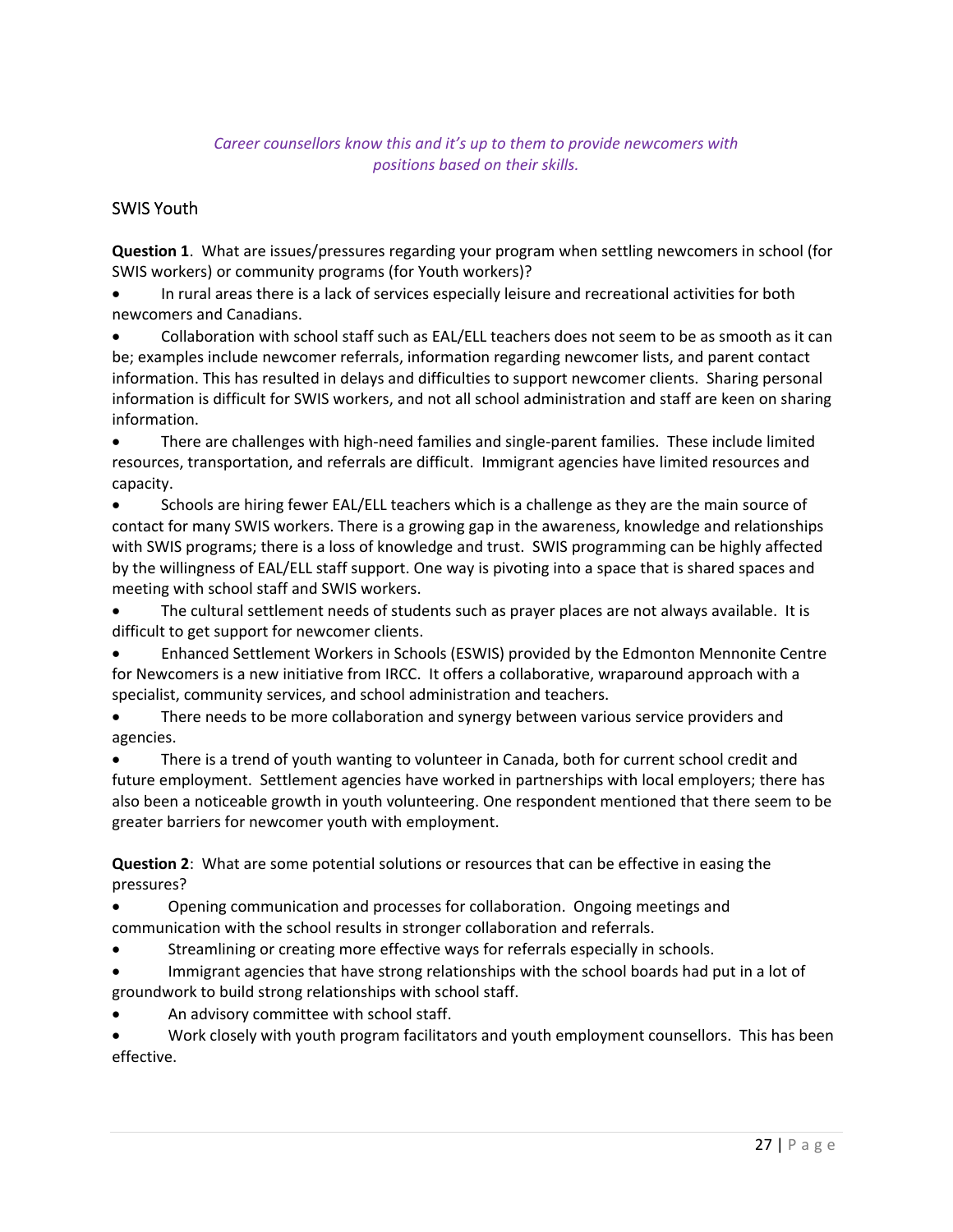**Question 3:** What are your concerns and wishes?

- Predictions from IRCC on language, demographic and numbers of newcomers to better prepare for the school year.
- Having a bank of interpreters is good practice for agencies.
- One school receives and provides service to newcomer students.
- Wish to have more ongoing and consistent programming.

## RAP Open Forum

The following is a summary of the open forum conversations held on Day 2 of the Summit.

 Increase RAP allowances for clients as the current allowance is very low and it is challenging to depend on especially for single clients, and those in areas with higher costs of living.

## *This point was the most strongly emphasized throughout the session as the most pressing need across the PNT.*

 There was broad agreement across service providers that RAP requires more funding and capacity to better meet demands. Clients often have very high, complex needs, and there is a higher volume of clients which necessitates more funding to retain talented settlement staff to meet the diverse needs of clients.

 Secondary migration complicates the funding issue further. It creates many challenges and causes RAP dollars to become increasingly stretched. The mobility of newcomers is a challenge. It is suggested that these newcomers be tracked and encouraged to stay in their destined communities, at least for the RAP service year to ensure consistent resource distribution and service provision. If not, is it possible to have more flexible funding allotments to meet the needs of these secondary migrants?

 Many staff are overworked and are facing possible burnout and mental health challenges due to the intensity of the work. There are concerns about losing talented staff due to the demanding and emotionally taxing nature of the work.

 Securing appropriate and affordable housing is a universal challenge for RAP service providers, especially for large refugee families.

It is integral that RAP providers work with the community; a "whole-of-society" approach is required to settle and retain refugees in the community to ensure their meaningful integration. There is a need to build broad community refugee support and awareness to ensure a welcoming, safe community for refugees to settle for the long term. Community mentors and champions from ethnocultural communities are also integral.

## *Community education and awareness is an important piece of this puzzle, including anti‐racism and DEI training.*

 Trauma‐informed practice is important for community/wraparound service providers to ensure they are providing appropriate and sensitive service to refugee clients.

 Translated and plain language documents, resources (oral and visual) are essential to ensure equity of access and broad awareness.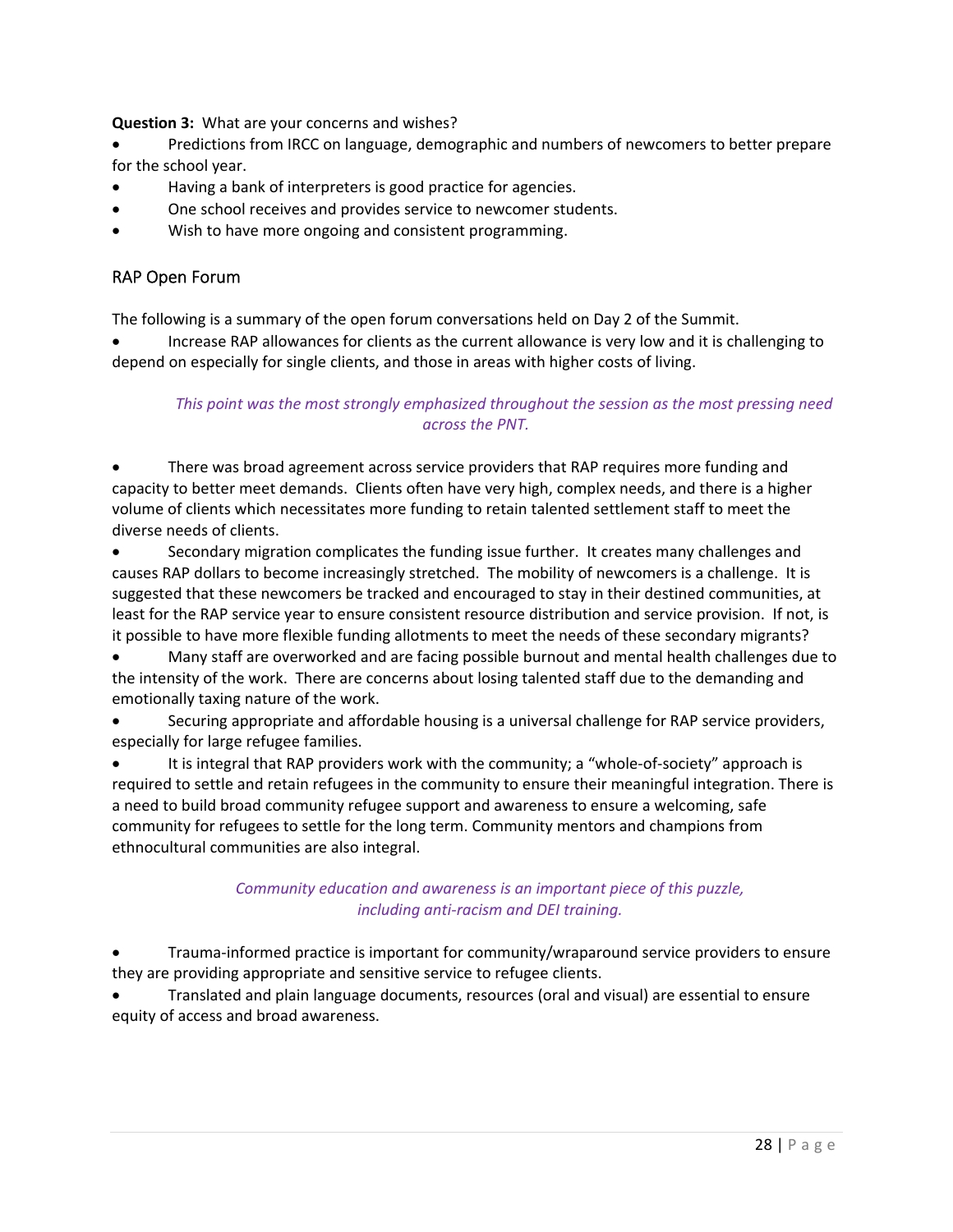# Session 7: Urban Systems Approach

## **Needs and Assets Assessment and Referral Services (NAARS)**

#### **Presentations from:**

Alex Racine, IRCC, Issues Management Officer overlooking the urban transformation initiative. Dayna Hinkel, Manager, Manitoba Start Ijeoma Nwamuo, Executive Director, International Women of Saskatoon (IWS) Jana McKee, Program Director, Seven Oaks Immigration Services (SOIS) José Chinchilla, Settlement Coordinator, Seven Oaks Immigrant Services (SOIS)

Alex Racine, IRCC. Alex welcomed the session participants. He overlooks the urban transformation initiative including the standardizing centralized NAARS and the zonal outreach and referral processes. The purpose of this session was not to suggest that one NAARS process is better than the other, but it is to give insight into some of the good work that has been done in the region so far.

#### **Ijeoma Nwamo, International Women of Saskatoon (IWS)**

Ijeoma acknowledged the land upon which the IWS stands: Treaties 4 and 6 territories and the homeland of the Métis.

NAARS strategy for Saskatoon urban centres. On the formal side, the International Women of Saskatoon (IWS) has taken the lead as the contribution holder for the NAARS and as such is a neutral community facilitator for the service locations of Regina and Saskatoon. The focus is on permanent resident clients.

The partnership includes the English and Francophone settlement communities in Saskatchewan. The vision is to use a client‐centred service approach for the uptake of settlement services and exceptional client outcomes.

Before the program was launched, IWS had to consider the external and internal factors. They identified the stakeholders, brought multiple stakeholders together, and created a safe space for critical and candid conversations about why NAARS needed change. Challenges and problems were defined and solutions were presented. Trust was built by all partners disclosing who was doing what so that all could understand the current circumstances. Themes were brainstormed and a common questionnaire was to be completed in the interview process. It was critical to work together to strengthen the internal operational capacity of all partners and to agree on the way forward.

The internal strategic framework was revised. Guiding principles were reviewed and revised as follows.

- Neutrality. For example, in language assessment centres a neutral party was critical.
- Best interest of the clients.
- Transparency of the processes.
- Fairness to all parties involved.
- Cultural considerations for Francophone clients.
- Accountability to internal and external stakeholders (to IRCC, partners such as the Board of Directors, and the membership of the organization).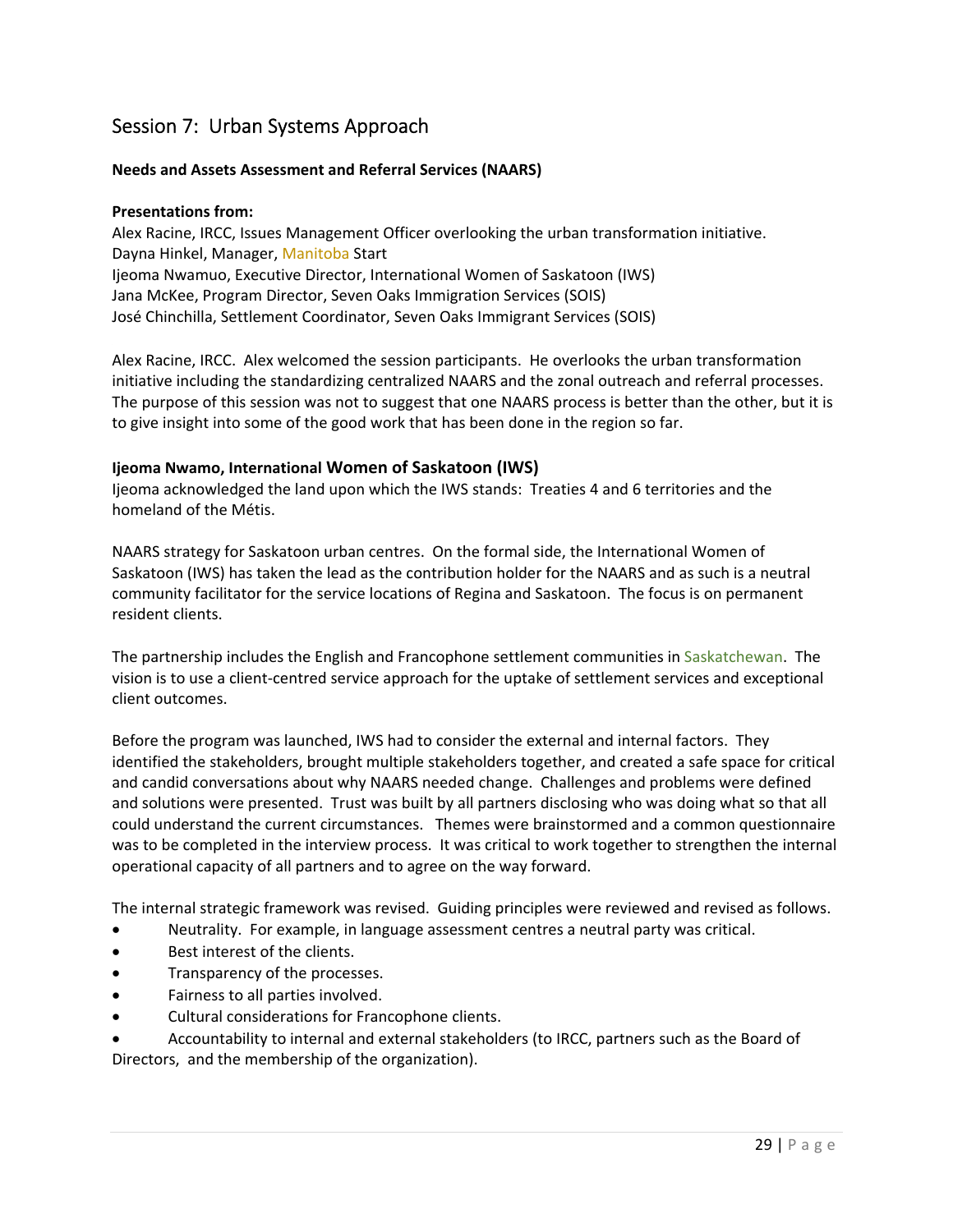Innovative design thinking and systems thinking were used to plan the changes. Design thinking takes into consideration the needs of the client and the complex needs of the community whether it is the settlement sector system in Saskatchewan and Canada as a whole. The goal is to find a healthy balance while enhancing efficacy, efficiency, and effectiveness. All factors much work together. An example of an application is the process of interviewing.

The partnership agenda is built on the following factors.

- Coordinate. IWS convenes and supports the partnership to ensure goal alignment.
- Collaborate. Despite the divergent views and skills of the partners, there was a commitment to work together to achieve a shared goal.
- Cooperate to achieve a culture of team support. A commitment to ensuring that no one is doing anything to undermine the other and their capacities to deliver on responsibilities.
- Communicate respectfully to share ideas, information, and concerns. Share the reports, the data, and the trends with partners to better serve the clients.

The results were as follows.

- NAARS advisory committees and a draft terms of reference were developed for each PNT region.
- A unique partnership with ACF (Assemblée communautaire fransaskoise) was established to further the Francophone pathway. French clients who want services in French will have service.
- A program differentiation between basic NAARS (those with non‐complex issues) and triage services to case management was made. Which clients go where?
- Delivery tools/interview templates were refined with the assistance of the partners. The needs and assets assessment process were shared across the region.
- Data collection and reporting mechanisms were established for IRCC and others.

Implementation strategies were created.

- Division of labour zone agencies for core coordination and agencies for core management.
- Standardized NAARS content/forms (the what).
- Centralized client referral processes (the how).
- Reassessment strategy for clients coming back after four to six months of the initial assessments.

The following are promising practices that evolved from the strategy.

- Gender-based and anti-oppressive framework and trauma-information practice.
- The neutral position and the absence of conflict of interest.
- Individualized NAARS interview unless there was an exception for a family interview.
- Use of multiple delivery methods: in person at offices; online via Zoom/other; offsite at partner agencies; and home visits for in‐home services.
- Flexible work schedules including Saturdays.
- Clients' access to either a comprehensive (refugees usually) or simplified NAARS depending on their needs.
- Translated simplified NAARS in various languages.
- Using independent interpreters to ensure a credible process (no family members in an interview).
- Clients utilize the *Welcome to Saskatchewan* mobile app and language assessment centre (LARC) services. The first app in the province.
- Access to Care for Newcomer Children (CNC) and information on child-raising supports.
- NAARS representatives were at the table with PNT representatives to speak on behalf of Saskatchewan and its activities, initiatives, and what is needed for the urban centres.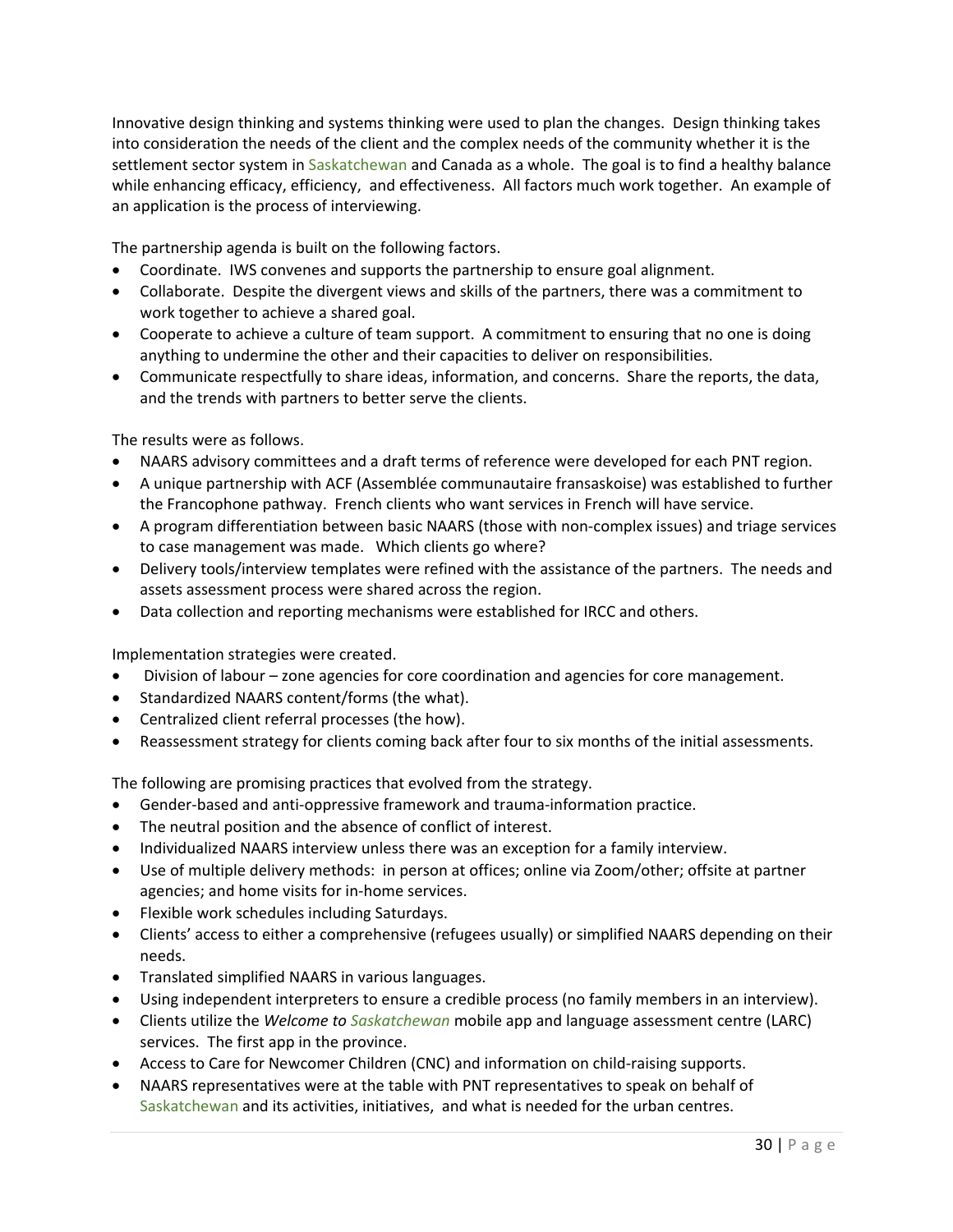#### **Dayna Hinkel, Manitoba Start**

Urban System Approaches: IRCC funded the Manitoba needs and assets assessment and referral services project implementing technology to complete this project (PeaceGeeks project).

#### There were three components to the full approach.

1. The Manitoba needs and assets assessment and referral services centralized intake. For a decade this system has operated. The new plan has been revised and expanded over the last year with 22 Manitoba settlement partners using the IRCC Winnipeg urban systems approach zone map and referral flow charts and NAARS guide. The project consulted with the IWS (Saskatoon) as its NAARS process as it was launched first.

This process allows for the collection of client information on behalf of IRCC to timely refer and connect newcomers to the defined Winnipeg settlement zones, mini zones, language supports, Francophone pathway, and case management triage when high‐need clients arrive.

The standardized NAARS is very lengthy and has robust data and information. The question remains about how to store and analyze the data. This year, Manitoba Start chose *Better Outcomes* as the vendor for NAARS. Many organizations use it already and knew it could extract what they needed including a client settlement plan. Currently, they are converting the NAARS form into the database. They are piloting the form with a focus on data collection and referrals. The referrals will be sent by email to our settlement partners.

They are developing a dashboard to represent Manitoba information. It will filter information by zone and immigration category. Additional referral information will be added as it is developed. It is planned that this dashboard will be live in January and have data to review in February.

They are developing a client settlement plan within the software. After completing the NAARS, the client will leave with a settlement plan (paper and/or electronic). All details are will be included.

#### 2. The Winnipeg information for newcomers' information orientation (WIN).

WIN will be launched in late 2021 in English and in French. It will give newcomer settlement providers and Winnipeg organizations access to Winnipeg information and resources and will augment zone and service provider information. A package has been developed (workbook and other resources). All resources have been reviewed. The settlement provider portal at Manitoba Start will share the settlement and orientation resources.

3. Manitoba *Arrival Advisor* app is a free mobile app for newcomers to navigate their settlement journey. PeaceGeeks has adapted this app for Manitoba. The topics of the app come from the WIN project and the services are coming from a project partner, MB211. Users can search and view topics or they can answer a series of questions and will be connected to services. This app will be launched soon in English and French. One new language per year will be added for each of the next three years.

Thanks to IRCC Winnipeg providing timely, client‐centred information to newcomers.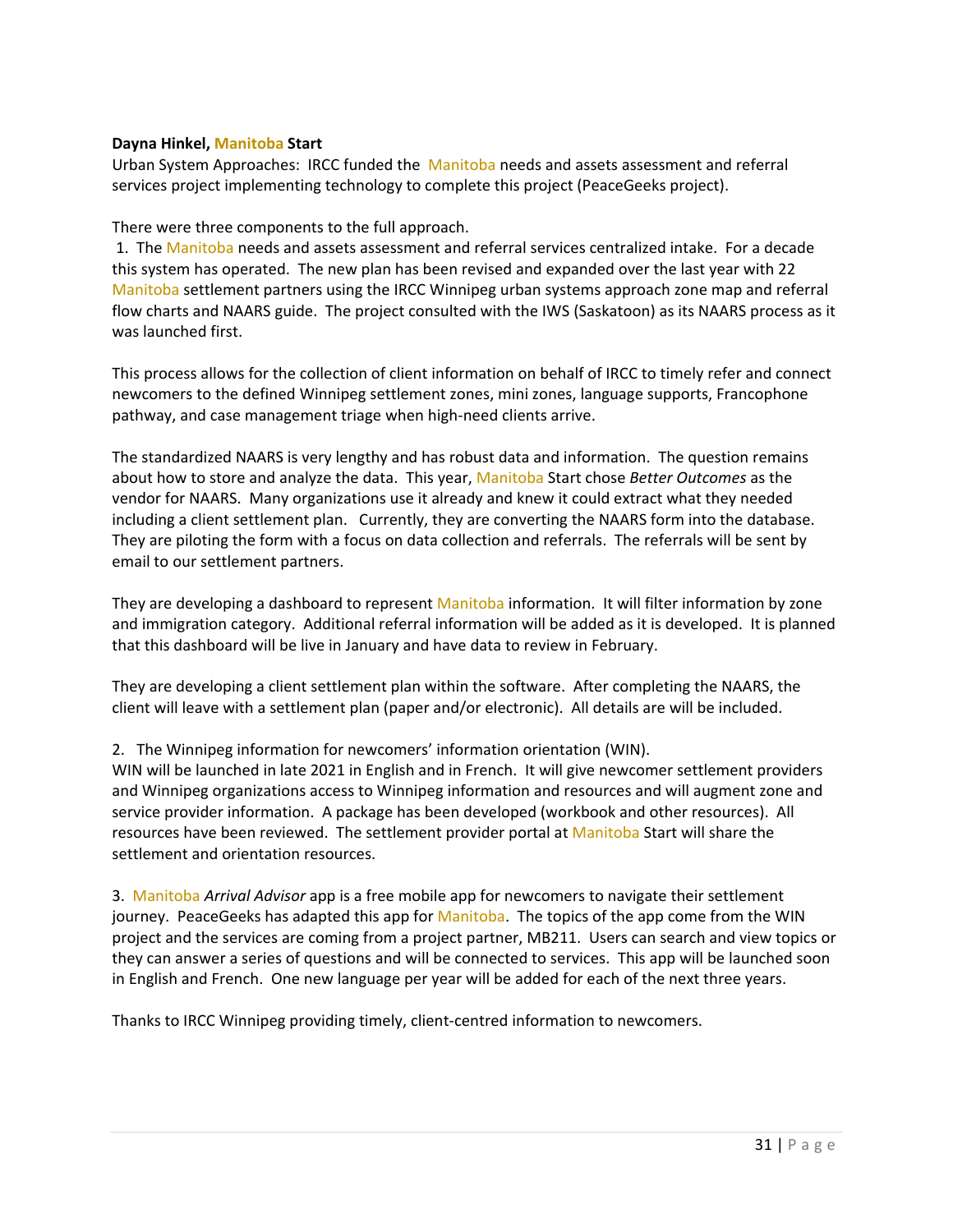**Jana McKee and José Chinchilla** Seven Oaks Immigrant Services (SOIS), North West Winnipeg. Jana and José acknowledged the Treaty 1 territory upon which they reside.

The outreach is very simple in their region. Seven Oaks goes where the people are and interacts with the community people, agencies, and businesses. They help newcomer individuals and families in the NorthWest Winnipeg community and beyond by offering information, support systems, enhanced skills and community connections that aid their integration into life in Canada. We do this to empower immigrants and our community to be healthy and thrive.

The process includes three steps. They went to the communities to trace resources, programs, and community partners. Secondly, they returned to connect with the resources, businesses, community centres, churches, and services. They then informally interviewed their clients asking what they were doing before COVID and after.

From this initial interaction, advisory boards are established. They meet and discuss how they can work together. A key to reaching is the "elevator pitch" – ongoing outreach. Every staff understands their role and engages with communities. They reached out to include new comers and offer what immigrant services they need.

Most of the staff work and live in the communities and know community partners. Connections are easy to make with the permanent residents and the newcomers by making use of opportunities available to the staff.

Building and nurturing relationships are important. The staff have been invited to events and worked with other agencies in the community to better meet the needs of newcomers. They bring an educational component into their service, and they are partnering with agencies to have a health focus as well.

The moderator facilitated the question‐and‐answer session.

Q. Manitoba. Will there be a WIN website for service providers outside Winnipeg?

A. The current funding agreement is for urban service providers. IRCC would have to fund rural service provision.

Alex: IRCC plans to have the WIN rollout in the urban centre and then roll out the programs to the small centres as well. There will be some differences.

Q. Seven Oaks. Do you have best practices to ensure that newcomers have access to settlement services and initial services such as Manitoba Start?

A. The newcomers that arrived before and during COVID were isolated first. Then the settlement workers ensured that they met with people in the community to make them aware of the services. Subsequently, the workers are connecting the newcomers to programs. The newcomers become aware of the immigrant services in general, with the assistance of the settlement workers, and they make appointments to ensure services are provided. When there seems to be a clear path and connection, the settlement plans are developed. Seven Oaks is trying to pilot an online NAARS supporting the clients. Manitoba Start has that capacity.

Q. Is it possible to share the standardized NA forms?

A. Yes, reach out to your IRCC program officer. IWS can send out the forms.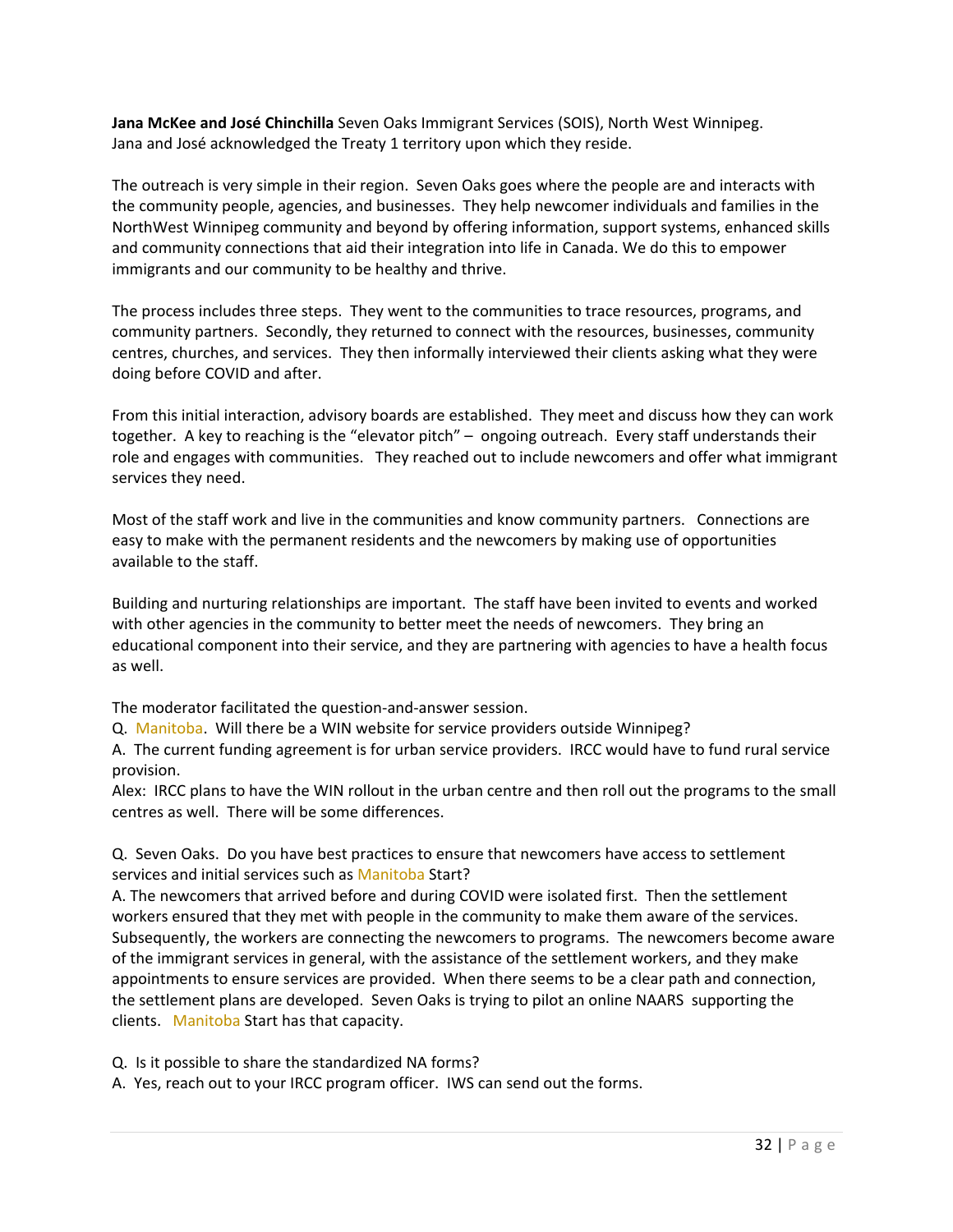Q. Does the app inform users that once in Canada, it is safe to disclose a disability or permanent barrier? Does the app provide an option for disclosure?

A. On the Welcome to Saskatchewan site, IWS benefits tab, all the social benefits are listed including disability benefits. The reader can click for additional information. When newcomers come for the needs assessment, more information is clarified. All agencies have passwords and no information is shared in the interest of the client. There is no privacy breach.

The Manitoba *Arrival Advisor* app connects newcomers to services. It provides a broad overview. If required, they can share emails in a passworded environment with an agency person.

## Open Forum Conversations:

## **NAARS**

There were no notes provided to the writer of this report. There was considerable information provided to the participants during the Urban Systems Approach ( NAARS) on Day 2.

## Postsecondary

The following is a summary of the open form conversation on Day 2 of the Summit.

**Facilitator**: Stuart Schwartz, Red River College

**Question 1:** Thinking about the IRC‐funded services that your organization provides, what unique role do Canada's post‐secondary institutions play in the immigration landscape?

They are partners with the community/region and with settlement providers.

 Tailored programming. Postsecondary institutions should target programs to meet the changing needs of newcomers. This includes listening, adapting and continually adapting programs to ensure relevancy to the population they are serving.

• There is a need to determine the challenges that the institutions face. What do they need to know? For example, how to approach newcomers to ensure the information they have is actionable. It is important to know the plans of their newcomer students so that instructors can meet their specific needs; for example, the micro‐credentialing of skills.

 Creating micro‐credentials to demonstrate that the newcomers have developed soft skills such as conflict resolution which is communication‐based. Soft skills are needed to succeed in the employment market.

**Question 2:** Colleges and Institutes in Canada recently released a study on the role of newcomers in Canada. It suggested newcomers drive Canadian economic growth, and it recommended the creation of a national workforce‐focused language program. Is the communication specific to the workplace something that is seen as a potential gap? Does this recommendation make sense to you?

## *This is essentially micro‐credentialing.*

 Assess the foundational skills that newcomers arrive with, and build the skill sets to create employment success. This can improve language skills.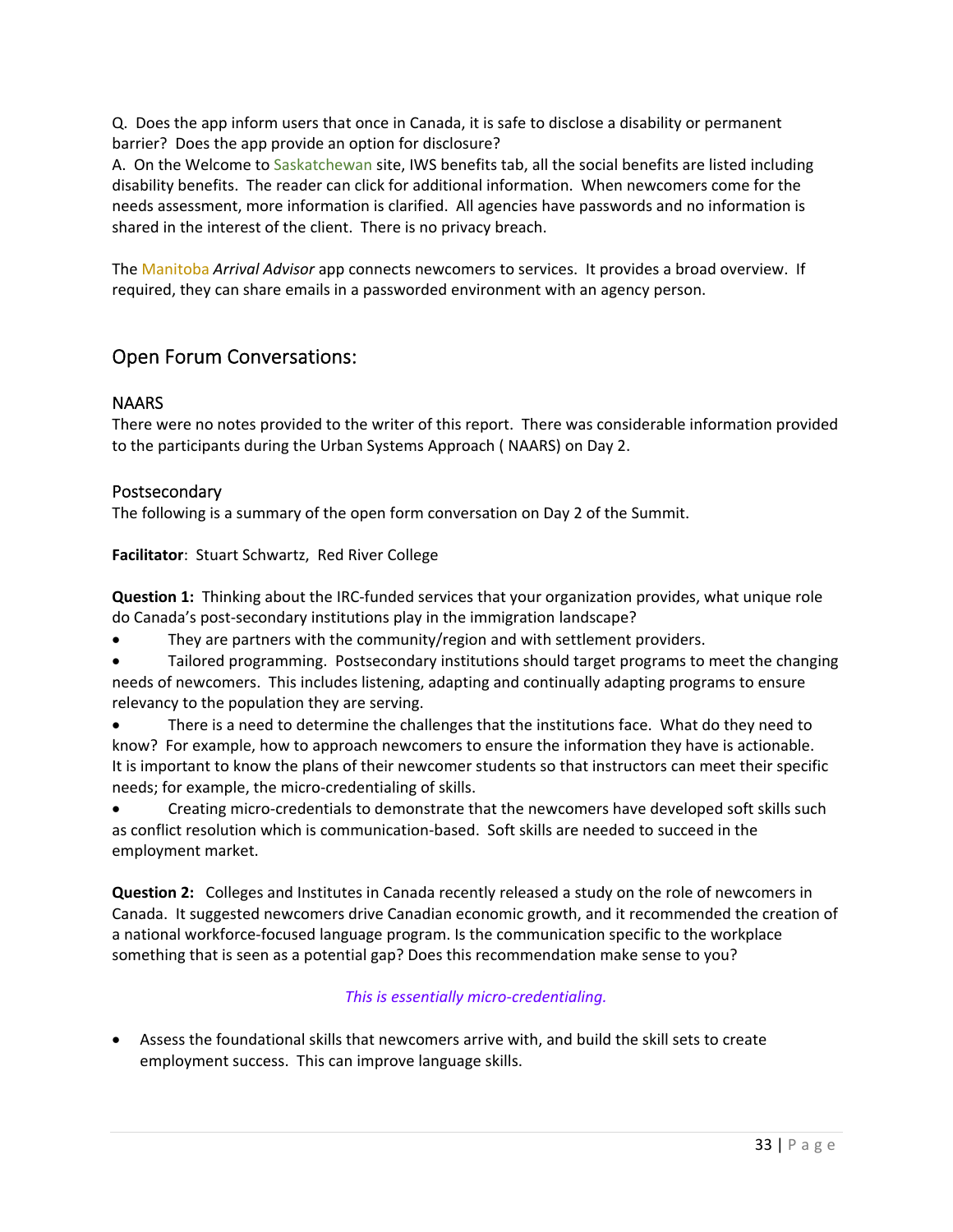Employment gaps are often filled by an immigration strategy; for example, the Atlantic immigration pilot program and the rural newcomer immigration pilot. The strategy would be designed for a geographic area and to address labour market gaps

**Question 3**: Are there any promising practices currently occurring in your organization?

- Creating and offering tasks that demonstrate soft skills to be used in the workforce.
- Linking soft skills such as effective communication and group work to job tasks.
- Applied Research:
	- o Partnerships between the postsecondary researchers and LIPs to develop a community study that drives policy change and leads to more funding.
	- o Creates greater success and adapts to the changing demographics and needs of newcomer clients.
- Bringing in post-secondary students into partnerships.

## **Literacy**

The following is a summary of the open forum conversation held on Day 2.

#### **Facilitator: Daniel Green**

**Question 1.** Training literacy teachers can be difficult, especially when classes are mixed between regular‐stream and literacy‐stream students. What resources are available? What kind of training is valuable to give to instructors?

- Tutela.ca has five literacy workshops.
- **Bow Valley College, Calgary, has a post TESL certificate, Material Design Module.**

*is very useful. It is not free but has had positive feedback from many who have taken it.* 

- TIES (Calgary Immigrant Educational Society) and Literacy Center of Expertise offer specific training. Their website: https://www.immigrant‐education.ca/
- *Avenue* online portfolios are very useful. They may be the future of portfolio-based language assessment (PBLA) storage.
- Edmonton Catholic School Division LINC has a website that divides Literacy levels into CLB, high and low. Skills lists can help train teachers.
- Digital navigators provide training that is also quite useful.

**Question 2**. How has being online been‐‐challenging or rewarding?

- Rural Saskatchewan. They have been doing an online pilot for CLB 2/3. There are many students, but they are not progressing very fast with *Languishing Learning*. Currently, they have an instructor but the students are not attending regularly.
- Small classes are quite useful for teaching online. Class sizes are small but regular students usually come.

#### *Smaller is usually better.*

- Classes that offer child care are usually full.
- There is poor enrollment in many classes. Some classes have 7/20 attending and no one on the waitlist.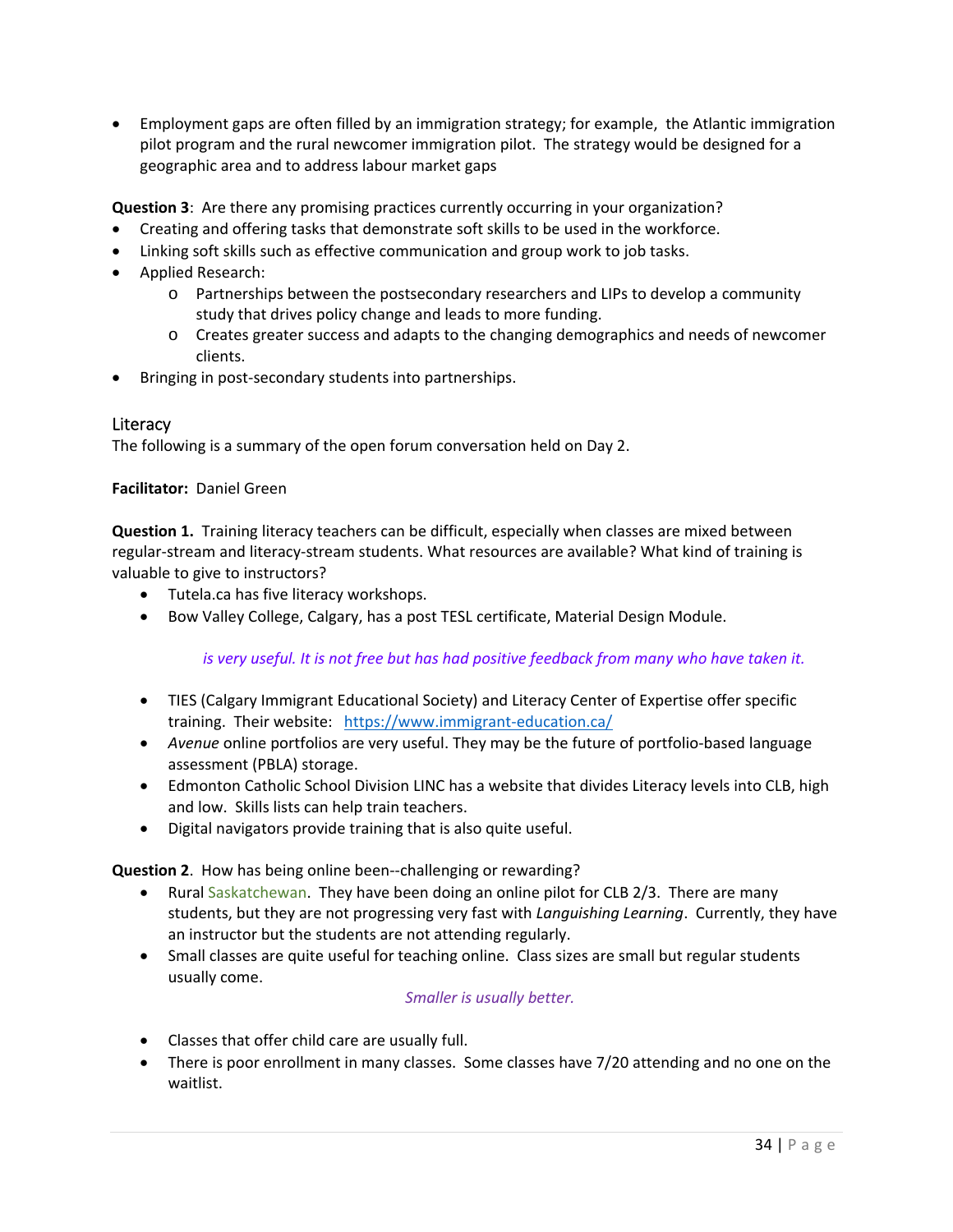- Some students are waiting for COVID/online learning to be finished and are not responding to calls to join classes from a waitlist.
- It would be great if *Avenue* had a Literacy Default Layout that was very minimal.
- Education assistants and technology assistants are quite helpful, but those positions have unstable funding.
- They have very flexible homework completion dates (all due on Friday, for example).

**Question 3:** How are the needs different between foundational/lower levels and CLB 3L and 4L?

#### *It is quite stressful to plan terms and classroom arrangements.*

 Everyone uses Avenue as there is always some face‐to‐face interaction. Literacy learners are in all classes.

● Levels 1 and 2 meet face-to-face to make things easier but meeting online is not as efficient as with the higher levels.

• Immigrant Services Society of BC (ISS of BC) has a website with lots of resources to look at for digital literacy.

Loaning desktops and laptops is very effective; phones are harder to use for learning.

 However, students should be reassured that they will not have to repair/replace loaned laptops but they should be careful with them. Some students refuse laptops because of this.

## Community Connections (volunteering)

The following is a summary of the open forum conversation held on Day 2 of the Summit.

#### **Facilitator:** Icasiana de Gala

**Question 1**: What are the challenges that you are experiencing with COVID‐19 concerning volunteering and what did you do?

- There are few volunteers due to COVID‐19.
- Volunteers are concerned about the vaccination status of the clients.
- Burnout among volunteers who come back each year is prevalent.

#### *We need more of these volunteers.*

 Some volunteers do not have the digital literacy capacity or the equipment/internet to host a session that they might have done in person.

 The agencies do not have many donations. Settlement workers may investigate marketplace items and sales/garage sales to grab items for clients. An organization posts on Facebook, and the workers may connect the client to the resource. Some organizations have been directing donations directly to clients themselves.

**Question 2**: What programs need volunteers? And how do you get the volunteers to connect with you?

 There are volunteers for activities such as citizenship test tutorials. These volunteers are usually retired persons.

- Tutors can assist volunteers with virtual platforms at the service centres.
- Volunteers assisted with paint nights, yoga, etc. which were held virtually. *A business with a QR code links interested persons to our volunteer package.*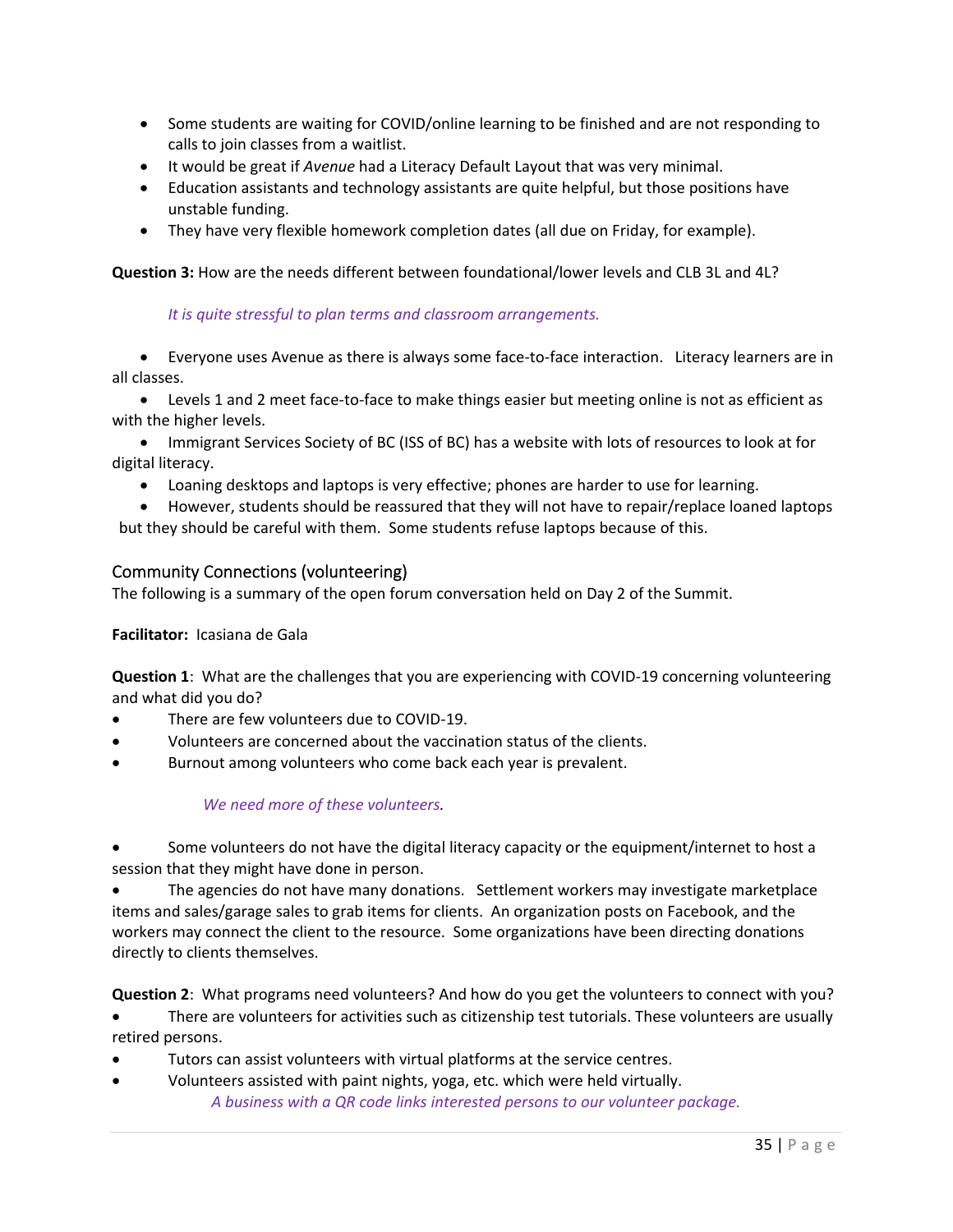**Question 3**: Do you find it easier to promote events with attractive titles (such as Zumba/Paint night) rather than asking for volunteers?

- Volunteers for Zumba and artistic events are readily available.
- If volunteers with certain skills can be identified, workers can create a volunteer event.

 Settlement workers look for volunteers from work experience/life skills classes in high schools that have a volunteering component; e.g., Life Skills classes. However, due to COVID, the schools have stopped some work experience and life skills volunteer classes.

 There are volunteer opportunities for the newcomers themselves. Newcomers want employment, and there are volunteer opportunities that may lead to employment such as child care. Parents often leave their children at settlement childcare centres when they are taking English classes. This action can lead to volunteer occasions and even a career path.

 Clients are a great source of volunteers, especially if they do not have work experience because provided them with work experience and can assist with mental health issues (isolation).

**Question 4:** Do you find that you are getting fewer volunteers compared to other non-profits?

An organization that has enough volunteers may refer them to other organizations.

## *Another time, they can refer back to us. It is easier to work together rather than against.*

- Edmonton Immigration Services Association (EISA) has a volunteer system with many settlement practitioners assisting with summer camps, after‐school academic support programs, and information sessions. A human resource manager oversees accepting volunteers (referrals, screening). A youth team oversees programs within the schools. There are volunteers from the University of Alberta and colleges in Edmonton. However, they still need more volunteers for programs – such as ethnocultural.
- To attract volunteers, participants suggested putting ads on Facebook; having service points in high schools and community centres, and hiring summer students can facilitate involvement during the school year (retired teachers may assist).

## Community Connections (youth)

The following is a summary of the open forum conversation held on Day 2 of the Summit.

**Facilitator:** Oliver Kamau.

The Youth programs had some specific and unique challenges during the pandemic and often have not participated in settlement programs as often as pre‐pandemic.

 A lot of Youth have decided not to pursue their post‐secondary education but were working and not participating in youth programs.

- The lack of access to technology (a lot of families have limited access to computers).
- During COVID, youth are more open to talking about their mental health and their challenges.

 Unique peer groups have formed whereby youth from higher grades have started assisting and mentoring students in lower grades.

Workers should encourage youth to access scholarships and student loans which would encourage them to pursue their post‐secondary education.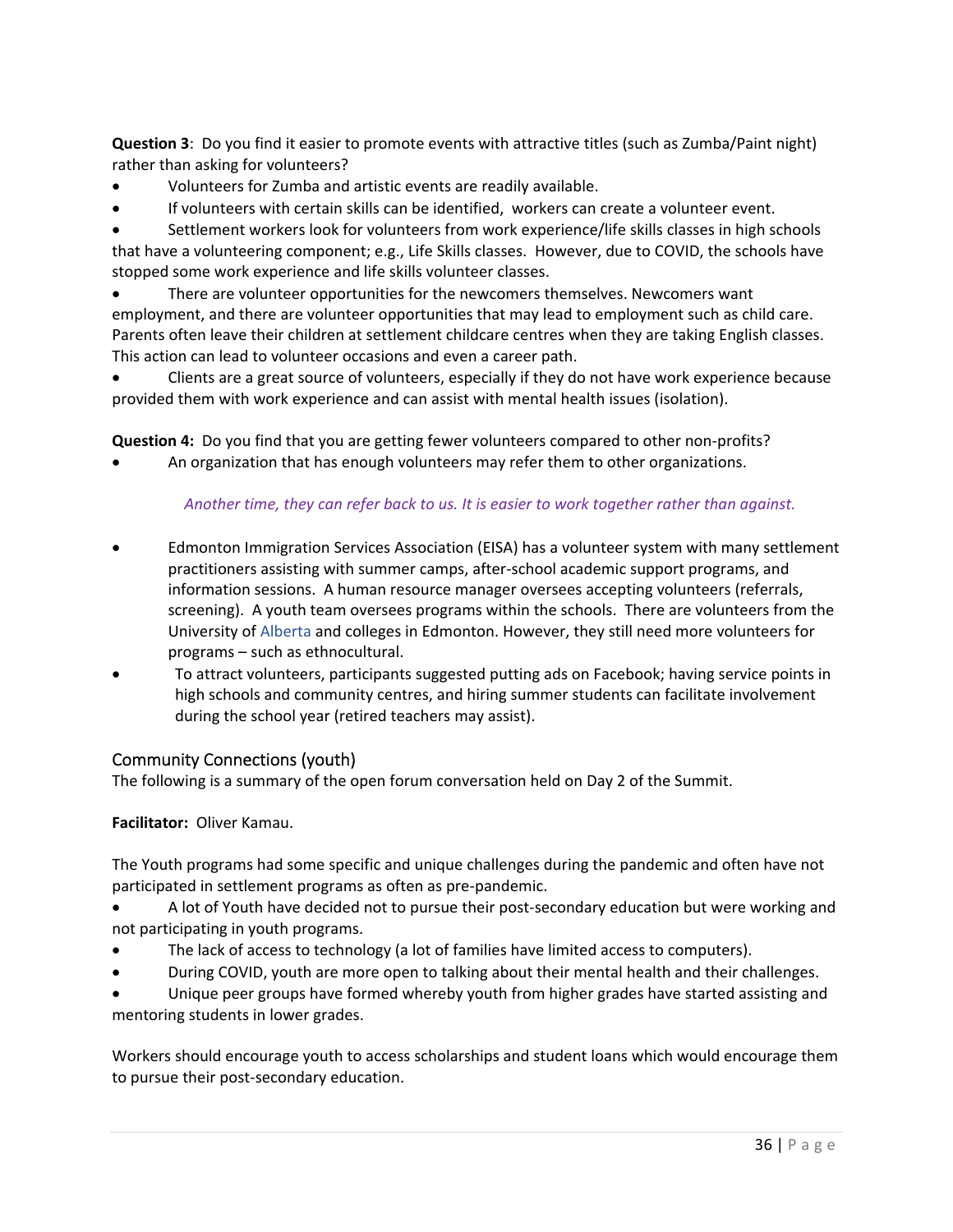# Day 3: Full day of programming with IRCC. Discussion of programs in the context of each region.

# Moderator: Ahmad Majid, Executive Director, Saskatchewan Association of Immigrant Settlement and Integration Agencies (SAISIA)

Ahmad welcomed and acknowledged the Indigenous land on which SAISIA and its members gather. Treaties 2, 4, 5, and 6 territories, the traditional gathering place of 31 Indigenous peoples and the home of the Métis. Celia Fiddler of Waterhen First Nation offered the prayer, greeting, and message for participants.

# Session 8: The IRCC Afghanistan (re) settlement initiative: The early response, the present, and planning for the future.

**Keynote: The IRCC Afghanistan (Re)Settlement Initiative**: The Early Response, the Present, and Planning for the Future.

Presenters were:

**Corinne Prince,** Director General, Immigration, Refugees and Citizenship Canada / Immigration, Réfugiés et Citoyenneté Canada

**John Biles,** Acting Senior Director of Operations, Afghanistan Settlement Branch, Immigration, Refugees and Citizenship Canada / Government of Canada // Immigration, Réfugiés et Citoyenneté Canada / Gouvernement du Canada

The presentation was an overview of the urgent settlement decisions made in the first months of the emergency response, the evolution of the (re)settlement journey, and a look at the future of what IRCC believes the ongoing response to the commitment to resettle 40,000 Afghan nationals will look like, including the importance of a "whole of society" approach.

**Corinne.** There is a new branch in IRCC called the Afghanistan Settlement Branch. This branch works with the sector to respond to the Afghan mission. There is a new Minister of Immigration, Refugees and Citizenship, the Honourable Sean Fraser, appointed in late October 2021.

Afghanistan is experiencing a humanitarian crisis. During the evacuation, the Government of Canada (GoC) was able to get 3 000 refugees out of the country, thanks to the efforts of many and in a coalition effort.

Canada is committed to resettling 40 000 Afghans with efforts to build a sustained response over the medium term. No one level of government can do this alone. Staff across many departments, a network of visa officers, provincial governments, settlement agencies and many others must work together.

The resettlement will be completed through two programs.

1. A special immigration program for Afghan nationals and their families who assisted the GoC. They will be supported as GARs for the first 12 months of arrival.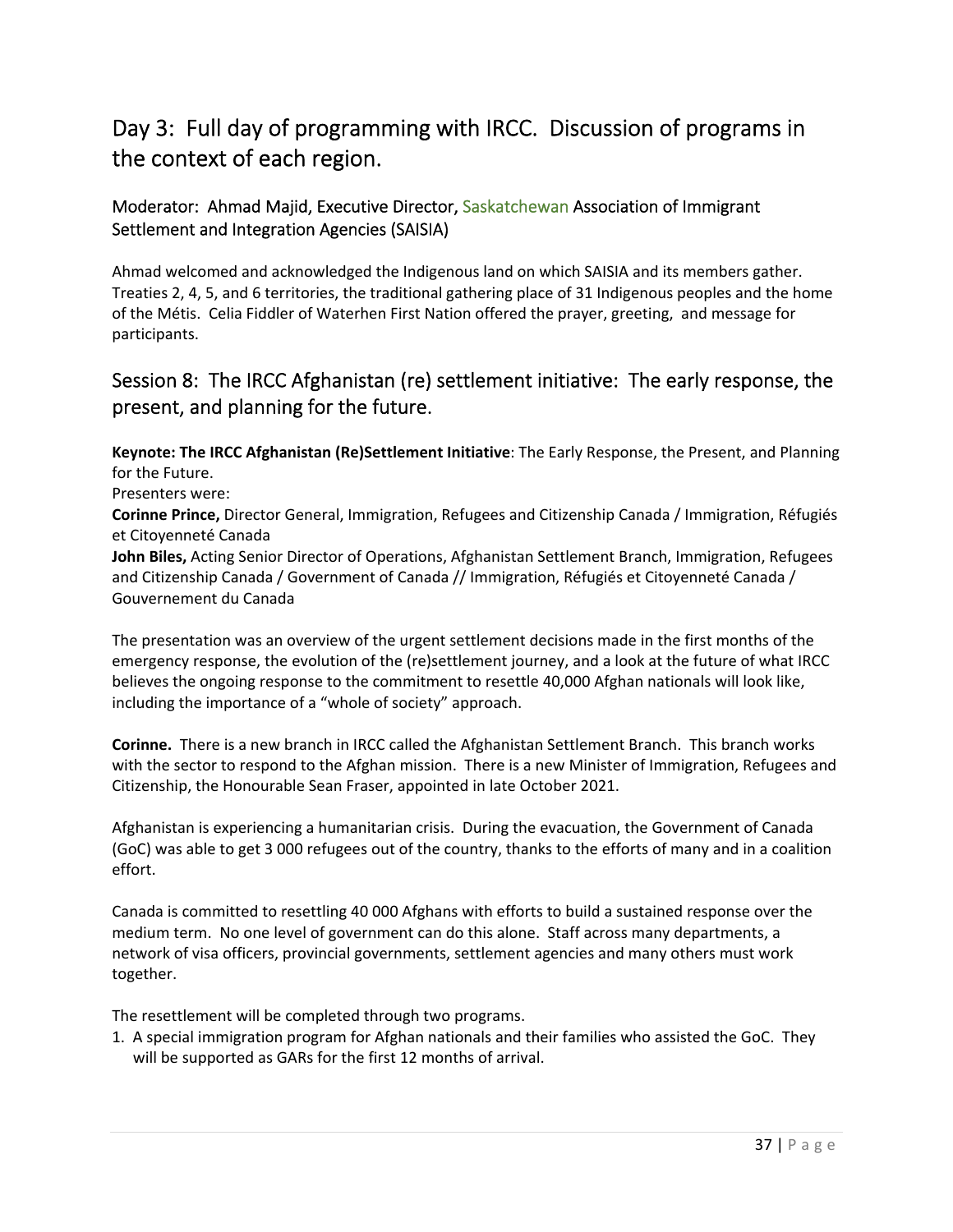2. A special humanitarian program focused on resettling Afghan nationals outside of Afghanistan who don't have a durable solution in a third country. This could include women leaders, human rights defenders, persecuted religious or ethnic minorities, LGBTQ+ individuals, and journalists and those who assisted Canadian journalists. This group of Afghans is a mix of GARs, PSRs, and family reunification persons. This work will be done with trusted overseas partners including the United Nations High Commissioner for Refugees (UNHCR). The UNHCR has received referrals from the United States (US) and NATO. Canada can expect referrals to begin in 2022. They must be identified and screened before arriving in GoC.

In Fall 2021, the GoC entered into an agreement with the US for referrals. They will be sending those newcomers to the Calgary port of entry. The humanitarian portion will extend to the end of 2023. Private sponsors can apply.

Canada has clear priorities as follows.

- Respond to refugee needs.
- Build and utilize preservice partnerships with provinces, territories and SPOs.
- Fulfill our dedicated resettlement commitment to Afghan refugees.
- Enable the successful settlement and integration of newcomers.
- Deliver a high degree of confidence and support.

**John Biles**. To date, there are some key figures to note. There are special immigration programs for Afghans who assisted the GoC. Of those, 14 550 applications have been received: 9 575 have been approved and 3,555 people arrived in Canada under the special programs.

## *This is not operation Syria. This is not a processing challenge; it is a transportation and access challenges.*

There was a surge during the evacuation phase, but in the later phase, it has been episodic. Entire families were evacuated who had not been processed and regardless of their immigration status. This is unusual.

More energy has been spent navigating the complexities. IRCC intends that every part of the resettlement network will be engaged. Only 22 agencies have received families at the time of this Summit. One family will not be sent to a community where there are no other Afghan families for support. A cluster of families may be sent to one community. The final destination of families will not be determined until they get to Canada.

It is a more complicated process than usual. The 5 000 refugees from the US and another 1 000 from Albania have been/will be sent to Calgary. They will be quarantined, processed, and the communities to which they will be sent will be determined at that time. There have been a few mass arrivals, and they have stayed together and found housing in a cluster. This would include a group of girls from one school who were able to be housed together in Saskatoon.

The early days of the resettlement are described as follows. The planning discussions began in mid‐July. It was a centralized approach whereby a tent city solution was formed at Pearson Airport and Afghans were quarantined in the Greater Toronto Area (GTA). Polycultural Immigration and Community Services (Metro Toronto and Peel Region) managed the quarantine hotels. There were daily meetings with the Minister of Health, local health authorities, and the Public Health Agency of Canada. COVID‐19 testing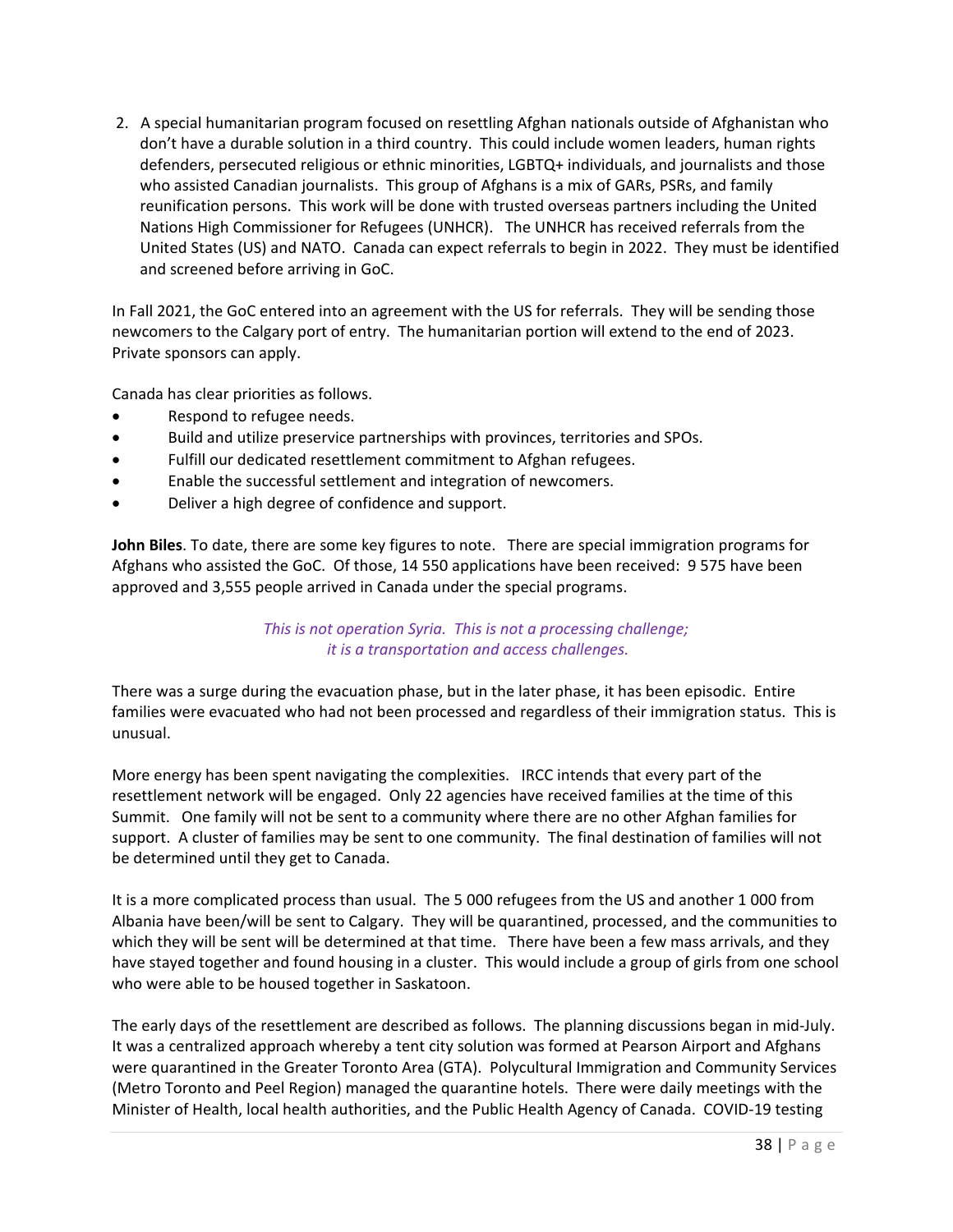was conducted on days 1 and 8 in the quarantine hotels. Standardized needs and asset assessments were administered for the Afghan GARs,

The complication of the family arrivals was that individuals had mixed immigration status, and often no immigration papers. There were 400 temporary resident permits issued, pending their PR applications.

# *A lot of paper was being processed in hotels.*

**Resettlement Planning.** Toronto First to Toronto Last. Initially, the settlement was focused on Toronto with an effort to settle the refugees in Canada first. The numbers exceeded the capacity of Toronto. This has resulted in a five- to a six-month stay in hotels. In the future if individuals have strong family ties, they will be accommodated in Toronto.

IRCC is now directing mass arrivals to Calgary first and if possible, to Saskatoon, Winnipeg, St. John's, Halifax, and Edmonton. There are some NATO‐identified persons to arrive in Regina.

### **Corinne: Lessons Learned.**

Some of the key lessons learned from the Syrian refugee resettlement initiative included:

- The importance of information-sharing with stakeholders.
- The value of partnerships and teamwork.
- Harnessing public support.
- Having operational flexibility and developing innovative approaches to processing.
- Designating Syrians as *Prima facie* refugees (meaning, under UNHCR guidance, they did not need to prove their refugee status).
- The importance of pre-arrival orientation.

The relationships between IRCC, our partner organizations, and volunteers are very important. IRCC has been overwhelmed by the support and the generosity of corporate Canada, individuals, and civil society. There have been huge amounts of goods and services delivered to the hotels after the families arrived. It is important to be flexible and innovate "on the fly." All processing had to be done after they landed and not from the refugee camps.

### *These families have been running to planes with only the clothes on their backs.*

Many of these refugees are still experiencing extreme trauma and are not ready to begin processing. This has to be handled.

John Biles. The PNT knows "how to do the settlement." There has been good work done across the region.

IRCC and partners have identified the following major areas for increased or continued focus.

The need for end-to-end planning for a major initiative of this kind. The sector started on Operation Syrian Refugee (OSR). In the later stages of the resettlement phase, the sector worked together. The average individual refugee accesses services for seven to ten years (to naturalization). This projection will assist with later‐stage planning.

The need for accurate and complete refugee information (standardized NAARS).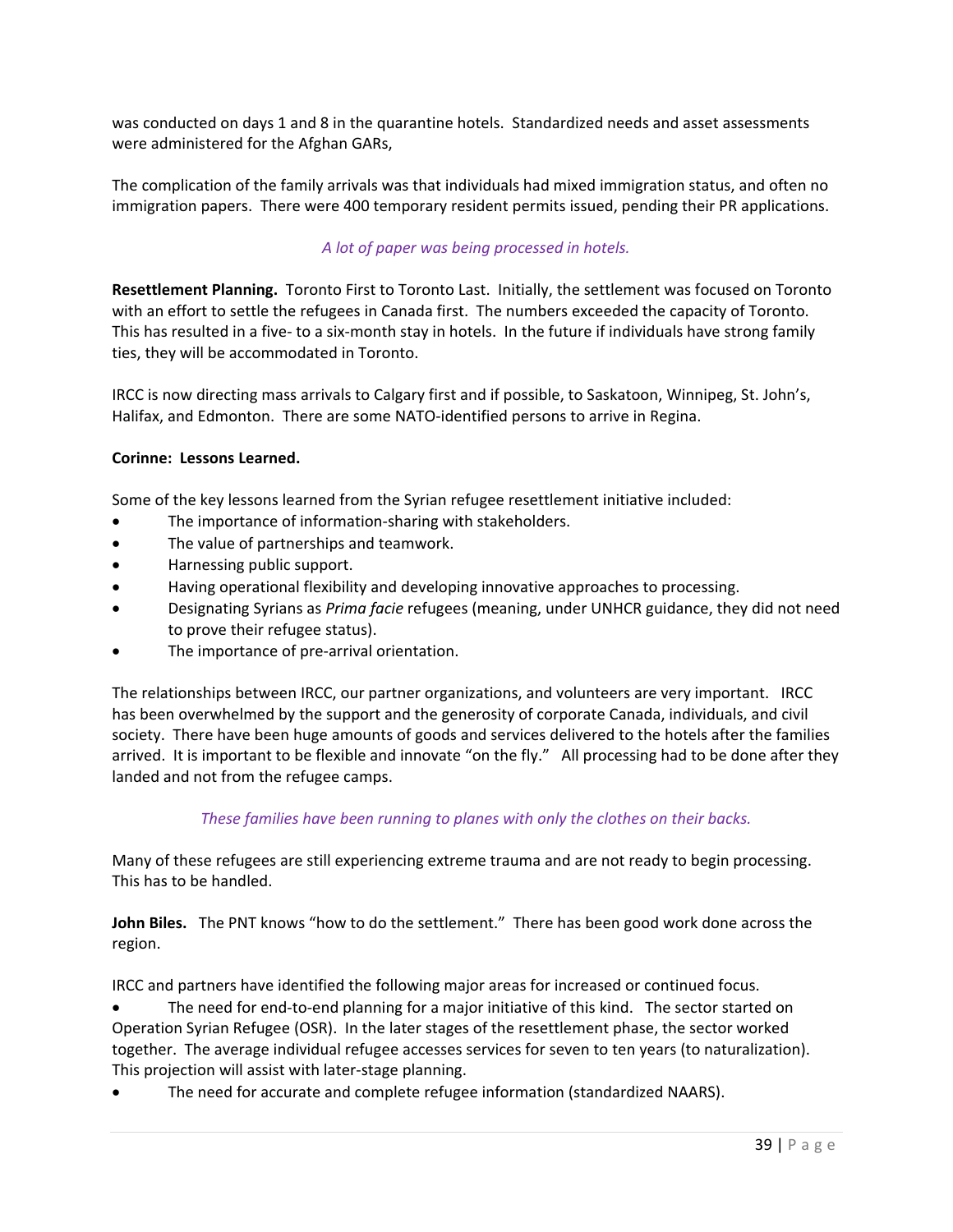Provincial pre‐arrival services are essential. There is an upswing from communities to navigate the system.

 Having a focal point for stakeholder coordination and communication in service areas and provinces.

 Bolstering settlement program elements. Case Management was well underway before the Afghan project, but it still needs to be dispersed to smaller centres. There will be some new RAP centres.

 There are timeframe capacity issues (the volume and pace of activities are critical and often unpredictable).

 Ensuring Official Languages obligations are respected. Build connections in the two linguistic communities; it is built-in and essential to this initiative. The efforts of the partners to identify Francophone interpreters and translators are appreciated.

# **New structures at IRCC – Supporting Afghan Resettlement.**

The resettlement of the Afghan refugees required structural changes within IRCC.

 July to August 2021. The National Afghan Steering Committee (NASC) was created, co‐chaired by the Executive Director of the Calgary Catholic Immigration Society (Fariborz Birjandian, CCIS) and the acting/Deputy Director‐General, Resettlement (John Biles). A similar structure had been started previously. Each region has a focal point lead for potential employers, veteran groups, and a doorway to settlement.

● Mid-August. The Settlement & Integration Sector. The Afghanistan Engagement Team was created at IRCC. John was involved in the operations side and Corinne came back to handle to policy side.

 Early September. The formation of the Afghanistan Task Team. On the immigration side, the processing is complicated as they are negotiating with several countries at one time. The immigration and settlement side of the government had to connect with the immigration operations and thus the team was formed.

● Mid-October. The Afghanistan Settlement Branch was created with Corinne Prince as Director-General. All related personnel moved together. Canada is still receiving 12 500 non‐Afghan GARs as well as those from Afghanistan and those operations will continue as well.

Canadian citizens, organizations, and individuals can get involved in many ways. IRCC suggests the following.

- Housing is the biggest barrier (during a pandemic and national housing crisis).
- Volunteers are always needed.
- Cash donations are best. Service providers can purchase what they need for clients.
- In‐kind support once the families get to their final destination.

The key needs and challenges of the Afghan newcomers are many, but the following are priorities.

- Information and orientation.
- Employment. Companies are willing to accept Afghans.
- Housing.
- Language training. They can begin with some online training while they are in quarantine.

Settlement workers are working with many agencies to ensure settlement providers are ready for Afghans and their families. The future is unknown at this time.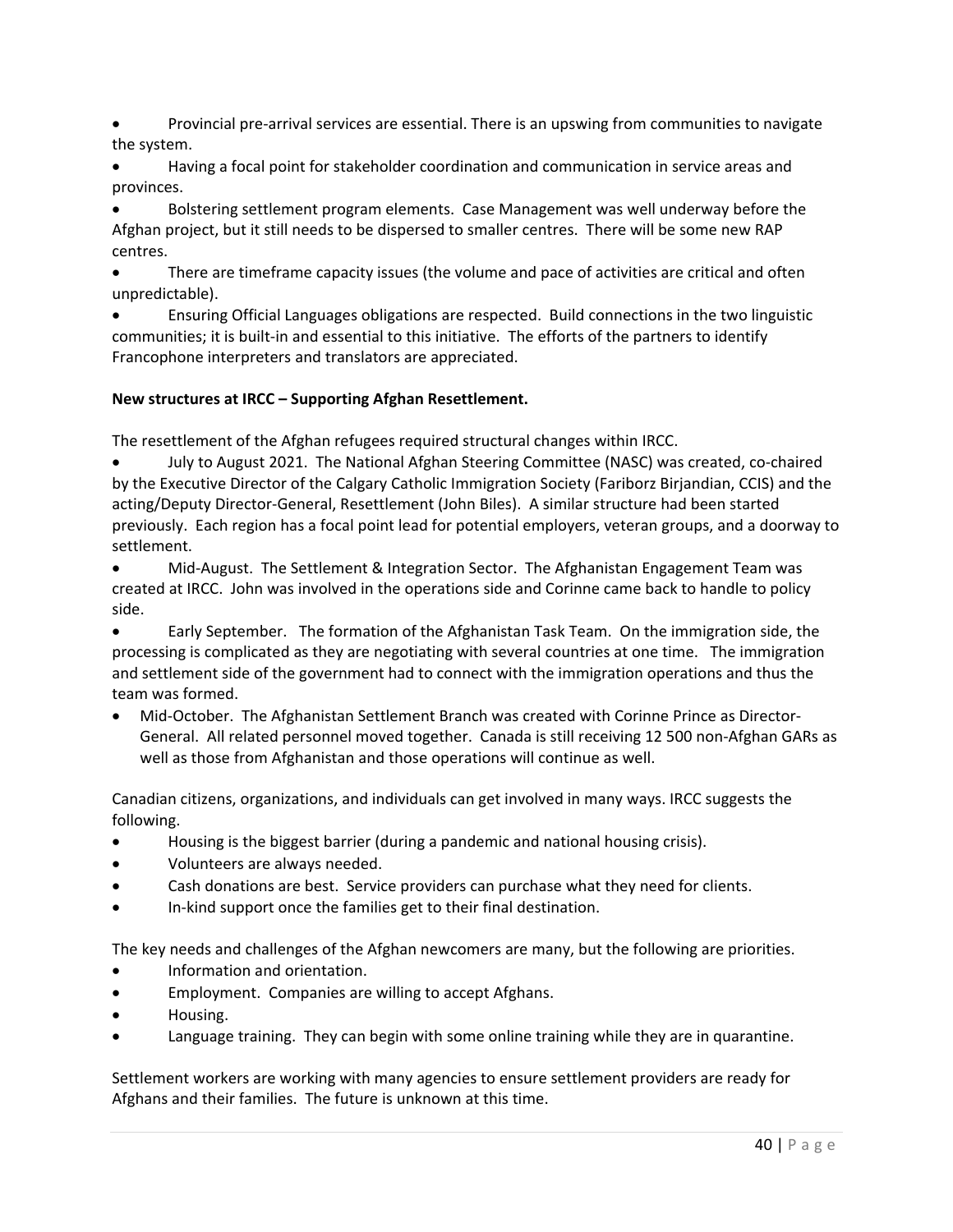IRCC is planning for the arrivals of Afghanis living outside of Afghanistan at this time. They anticipate about 6 000 to 7 000 by the end of 2021 and another 4 000 to 5 000 by the end of March 2022. These processes are active now.

There are going to be many new arrivals in the coming months, including the first PSRs.

- Three flights will come in December 2021 to Toronto and broader areas of Ontario.
- There will be a flight to Calgary and the PNT around December 15 with PSRs for AB and BC.

 There is a partnership with NATO for flights to Newfoundland, to Halifax, and 5 000 US referrals to Calgary, and many more.

# *The future will see us increasingly turning to the service providers for help to welcome and assist thousands of Afghan refugee arrivals.*

IRCC wants to hear the views of service providers on collaborative efforts to support Afghan refugees who need protection to increase their chances for successful integration into our communities across Canada. IRCC will keep partners apprised through the umbrella groups including the LIPs.

# We must compliment not duplicate or complicate our efforts. *We will be at this for many years to come.*

The moderator facilitated the question‐and‐answer session.

Q. How can we help support religious minorities that have made it to a third country but are being religiously persecuted eg. Sikhs?

A. They are a priority for IRCC support.

Q. What are the problems associated with the lack of pre-arrival information and application? A. The major concerns are:

- The identification of their basic needs and their lack of knowledge about Canada.
- Housing is the biggest challenge. RAP follows provincial rates and there is a huge difference in rates. There are hurdles with property owners and with provinces and territories. IRCC did not have anything to share at the Summit, but there will be some approvals on some proposed solutions.
- Afghans want to know where the Afghan diasporas are located and they wish to resettle there.
- Foreign credential recognition as this cohort is highly educated.

Q. Will there be an additional allocation under the sponsorship agreement program to sponsor Afghan PSRs?

A. The current allocation is \$ 8000 for GARS and \$7 000 for PSRs. Parameters will be further established.

Q. Will there be reallocations for the locations when newcomers want to move?

A. The allocations will roughly be the same as for arrivals in each region.

Q. Do GARs or PSRs use food banks? How is IRCC ensuring that accurate information is being related? A. The use of food banks was encountered with OSR. IRCC did provide some increases in some circumstances. There are rates per person per day and IRCC does a RAP rate review in each province each year. There are sufficient resources provided so the use of the foodbanks should not be necessary.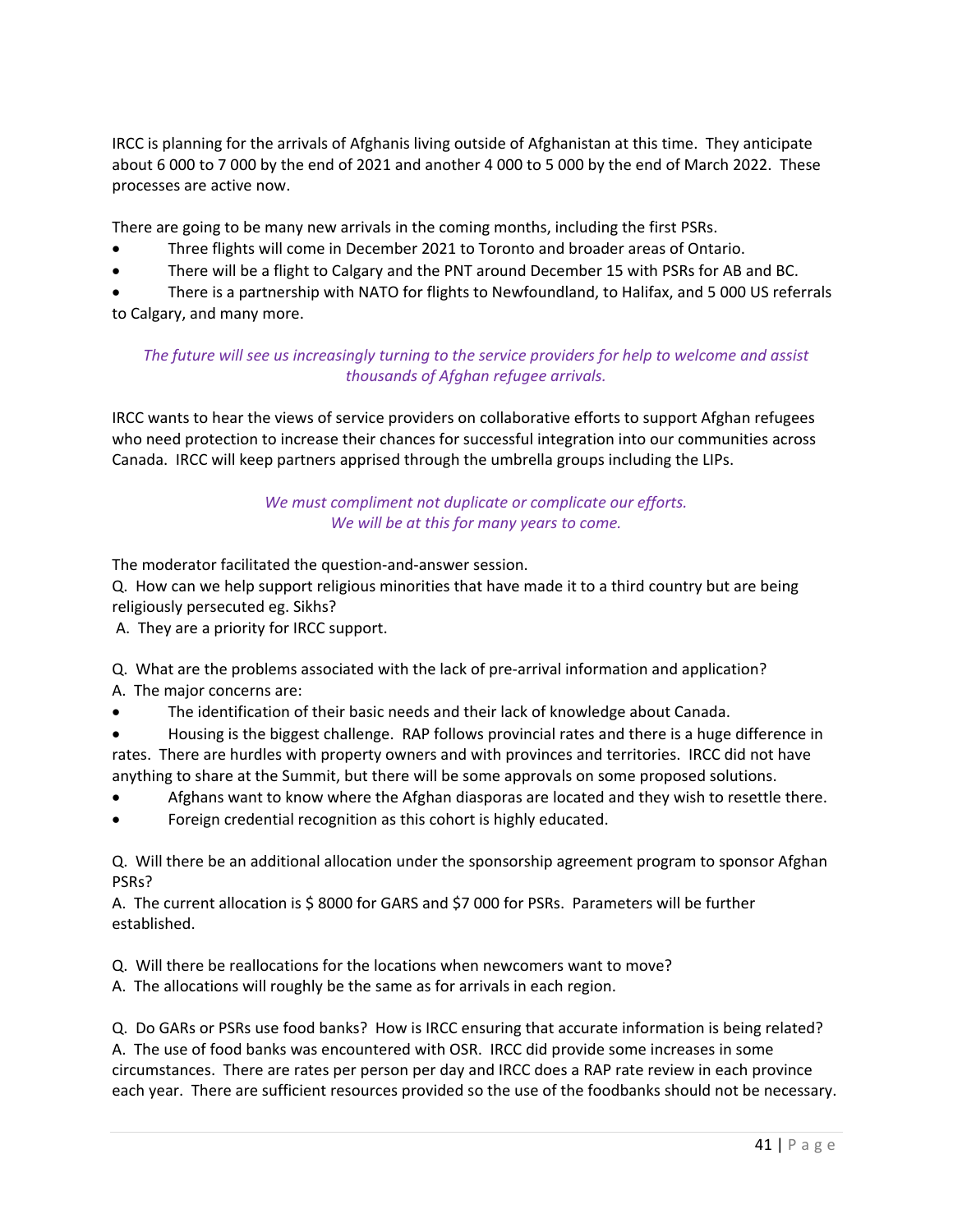There have been several negative media stories about this issue. IRCC is handling the arrival of 40 000 refugees during a pandemic and a housing crisis. There have been glitches and they have had to change caterers, provide culturally appropriate food; and others concerns. IRCC and service providers have had to educate the Canadian public as well as refugees.

## *We are living a perfect storm.*

Q. Do we know how many Afghans will be allocated to each province?

A. This cohort is so different. The situation in Afghanistan is very volatile; they move to other countries and then negotiate their arrival. We know there is a federal commitment of 40 000 but not over what period. Roughly a jurisdiction will get the same percentage as a region would receive of GARs over the same time.

*Things can change daily.* 

# Session 9: The importance of iCARE

Ahmad Majid, Executive Director, SAISIA

**Jeslyn Thibedeau**, Assistant Director, Settlement and Integration Policy (SIP), Immigration, Refugees and Citizenship Canada (IRCC) **Justin Cavacciuti**, Policy Analyst, Settlement and Integration Policy Branch (SIP) Immigration, Refugees

and Citizenship Canada (IRCC)

The purpose of this session explains how iCARE data is placed into the larger settlement program and where context is important.

The session will be facilitated by Jeslyn and Justin.

The presentation is highlighted from the Settlement Outcomes Highlights Report: Summary Findings from IRCC's first settlement outcomes report 2021. The presentation will highlight how iCare data is used in research. Note: this report was written before COVID. It is available at: https://www.canada.ca/content/dam/ircc/documents/pdf/english/corporate/publications‐ manuals/settlement‐outcomes‐highlights‐report‐2021.pdf

**Immigration and Settlement Program**. The settlement and immigration program is integral to a diverse, inclusive, and prosperous nation. It is a "whole‐of‐society" endeavour and the Federal Government is the key and central player. It is a shared responsibility with all levels of government and civil society as a whole. The settlement program assists newcomers to overcome barriers to participation in social, cultural, civic and economic life in Canada. Funding is allocated to provinces and territories and is centrally managed nationally. This does not include the transfer to Quebec. Before COVID, the settlement sector was experiencing an increased volume of newcomers and SPOs did a great job of providing service to them.

Services are funded by contribution agreements and delivered by third‐party providers. To reach the overall objectives of the programs, IRCC tries to ensure sector capacity, professional development, best practices, and building knowledge of the program clients.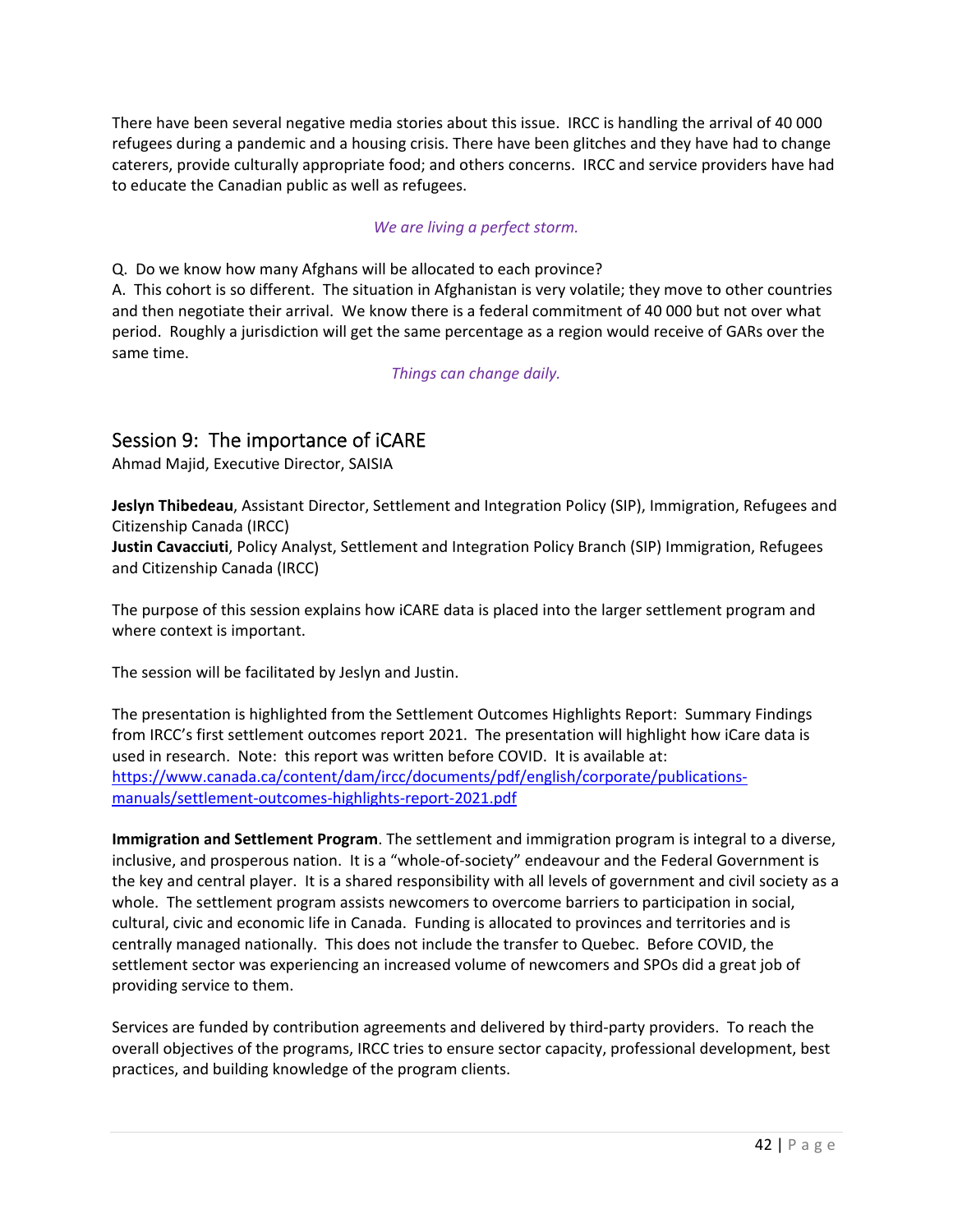**Measuring and Reporting on the Settlement program**. Why do we need to measure? We want to ensure it is meeting the needs of clients, delivering programs in the best way possible, and that we are learning from wins and learning from our challenges. Both IRCC and organizations do a lot of work in this area. There is also research being done by IRCC, academics, umbrella organizations, LIPs, and others. There is also evaluation which provides a periodic, in‐depth study into the programs.

Behind the scenes, IRCC writes a Treasury Board submission to access the funds for the programs and within the submission are included outcomes that the program is intended to achieve. Annually, Treasury Board asks IRCC how the outcomes are being achieved. The Settlement program must also report to Parliament and the Cabinet and the public; all information is available online.

**iCARE data collection**. How does Immigration report on the almost \$800M for this program? The first step is to look at outputs, the foundation of outcomes measurement reporting. Outputs are numerical and descriptive (for example the numbers of clients, the number and length of services, formats and descriptions of activities, and topics discussed) and well as the funding attributed to these services. iCARE provides Settlement with all of the output information related to clients and the services they receive in as timely and accurately as possible. Who are the clients? Who benefits the most? There is much more information collected.

**What does success look like?** What are the expected outcomes of direct services? The outcomes are immediate, intermediate, and ultimate outcomes. The context is important including the newcomers themselves as they arrive as well as their status (GARs, economic class, etc.).

**Data ecosystem and measuring services.** iCARE (who) is the tip of the iceberg and several databases provide the whole immigration picture (GCMS {demographic info}, Newcomer outcomes survey {launched again November 2021}, IMDB {StatsCan longitudinal tax info}). Other information includes the GCS (contribution agreement information) and the APPR (annual performance report).

**The Settlement Journey – reality and data.** There was a journey of a fictional person and how this newcomer's information is collected from entry to settlement. The iCARE does provide the date, the duration, which organization provided the service, the location of the service, the language in which the service was received, and support services. There are pre-arrival records, delivery and program records, including dates, topics, assessments, employment records and status.

**The Larger outcomes landscape.** The outcomes described are much larger than what is reported here but IRCC must measure the steps/inputs/immediate outcomes to get to the larger outcomes. The importance of community is also important to the context in which the newcomer enters. On a national scale, it is not possible to collect all nuances, that is where evaluation and research information is collected. iCARE is the foundation for outcomes work and to protect funding.

**The Settlement Outcomes Highlights Report.** Through the analysis of all the departmental data sources, settlement was able to form a baseline document from which comparisons can be made in future years. It was also compiled to further the settlement mandate for evidence‐based programming. This was the first time that all of the information was compiled. Settlement can look for priorities, conduct further research, and understand the effectiveness and efficiency program.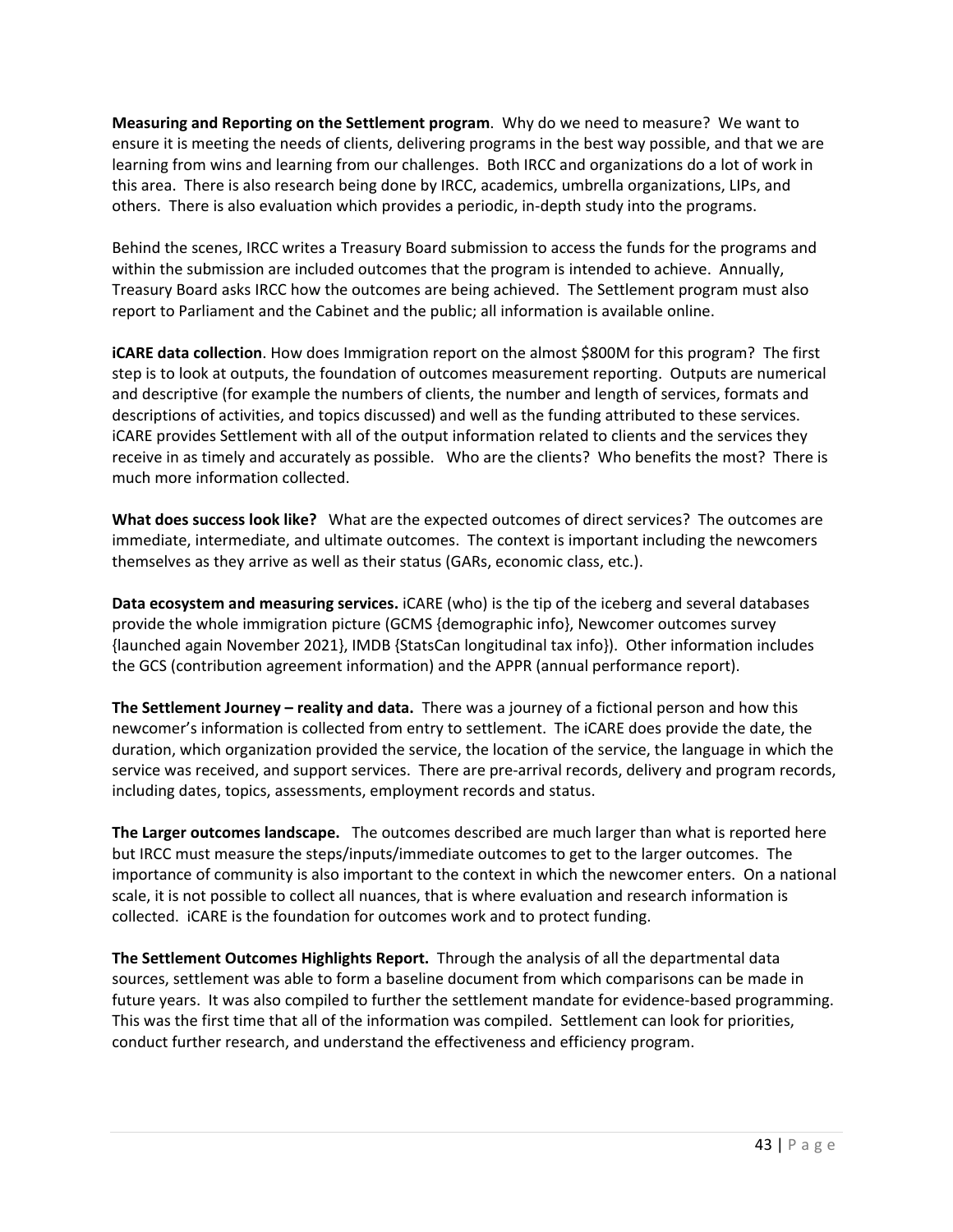## **Thematic findings from the Report.**

 The starting line for newcomers is different. For example, not everyone wants a job. There should be a suitable range for newcomers.

 There are indicators that tailoring services to specific clients based on demographic features or other characteristics may increase efficiencies in service delivery for optimal outcomes.

 There are key differences in service usage by immigration category; e.g., refugees use the most. Charts are provided in the report. The need for service will be different and even beyond the immigration category e.g., age, gender, and others.

 The first years of service to newcomers are crucial. As time in Canada increases, the newcomers become more self-sufficient. The timing of service makes a difference to outcomes.

 Support services, such as interpretation, child care, and transportation, are important for some clients' success. This will need to be revisited during and after COVID.

 Gender is a significant factor. For example, program delivery to women is important: where and when. Women need child care; women tend to take work placements whereas men favoured mentoring; and others. Further examination of demographic characteristics is required.

Future plans include establishing attribution (context), understanding the program's value for money by determining which services have the most impact; reviewing the programs' definition of success for more specific newcomers; and drawing upon the breadth and depth of this first report to further understand the challenges of newcomers in Canada.

# *iCARE helpdesk is available.*

The question-and-answer session was facilitated by Justin. Some questions were answered via the chat. Q. Many newcomers ask for a translation of documents but SPOs don't have resources for this. A. This is a gap, and this is exactly the type of information required. If it is a big gap, provide that information in the APPR.

Q. Will follow‐up studies focus on gender, age, and ethnicity?

A. Yes, data is available. The approach is to embed this information into various demographic variables in each project; always looking at gender, age, etc. The teams are working on this.

Q. iCARE uses a results‐based management (RBM) model. Is it possible to see the RBM and logic model look like a whole?

A. The settlement logic model has been sent out in the past. Check to see if it is online. It can be sent out if you request it. The individual indicators may be available as well. It would be embedded in the contribution agreements.

Q. There were questions on the APPR which Justin has recorded mainly about the use of the information in the APPR.

A. In the future, they look at APPR when looking for challenges, barriers, needs assessments, and others. They plan to adjust the questions to be in line with current program activities. The content must answer/focus content on the specific questions.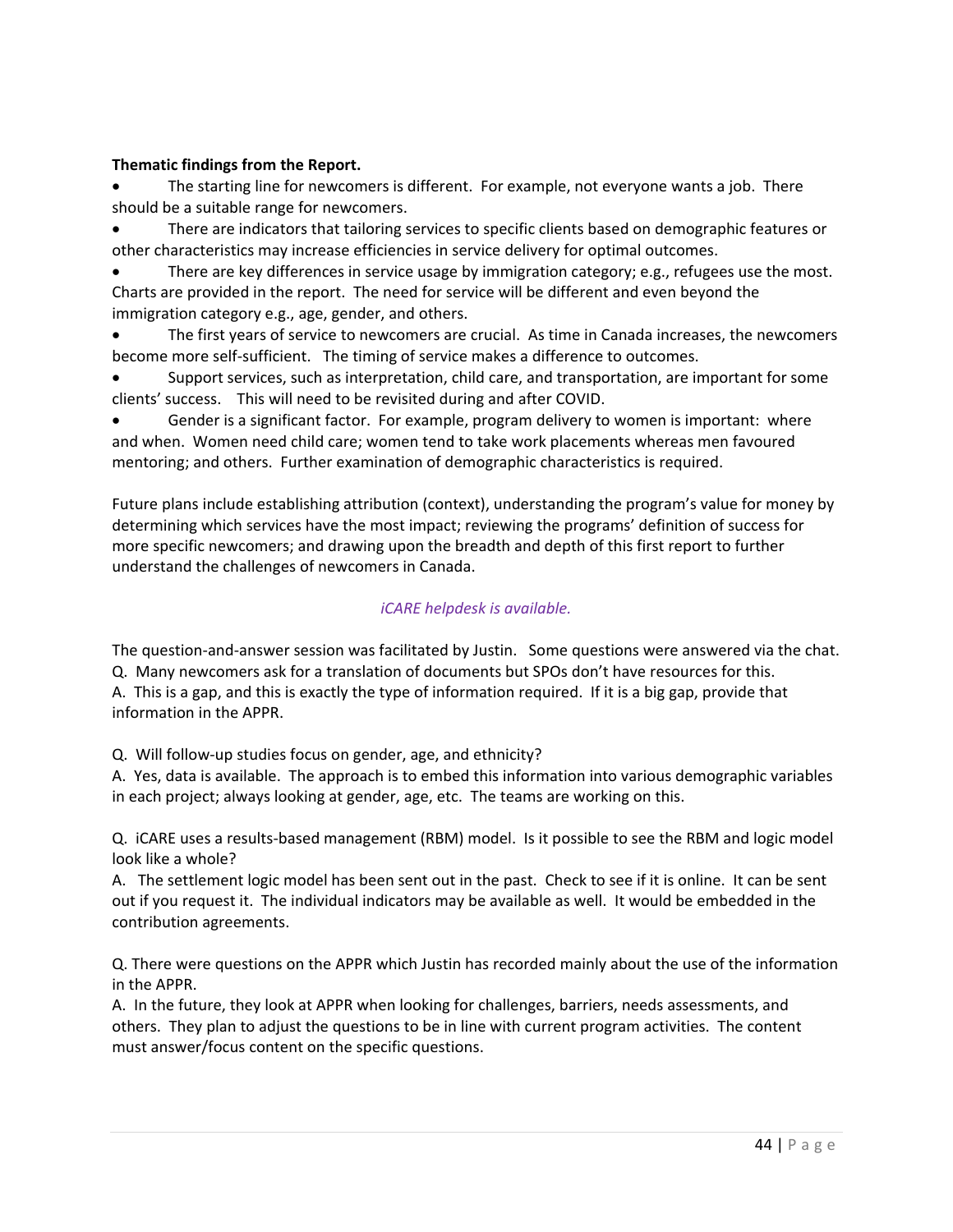Q. How do you measure outcomes for the youth service? Economic outcomes will not be measured soon.

A. Currently there is an evaluation of SWIS being conducted. They may look at the longer view of economic outcomes. All evaluations are on the website.

Q. Do you focus on the settlement agreement or the APPR?

A. For the purpose of the report referenced in this session, they viewed the APPRs as well as the RAP studies.

Q. Will the iCARE report revert back to narrative reports? iCARE requires extra work and sometimes incorrect data.

A. This comment will be passed along.

Q. How is qualitative data collected?

A. Qualitative data directly from the clients and from the organizations and to clients to get a sense of whatever they want to measure. Any evaluations that occur have lots of qualitative data collection methods are used.

Q. How can SPOs contribute and how will you be doing that?

A. For smaller research projects they would identify the service, the questions to be answered, and reach out to the SPOs to find the context and collect the data.

Q. How important is the location of the service, postal code, the type of location of the client location of the service?

A. This information is extremely important especially during COVID because they are seeing a shifting of the service and the location of the client. To see the service delivery point, they need the postal code of the service provider and the client. They look at the community, etc. There has been some mapping going on. The more accurate the better.

# Session: Welcoming Francophone Communities.

**Moderator: Cecile Fagot,** Welcoming Francophone Community Coordinator, La fédération franco‐ ténoise, SAISIA

#### **Presenters.**

Déborah Chevalier, CFA, Yellowknife, SAISIA

Chantal Morin, Program Coordinator // Coordinatrice de Programme, WFC initiative of Moose Jaw/Gravelbourg // CFA de Moose Jaw/Gravelbourg

Charlotte Lapôtre, , Coordonnatrice ‐ Communications et projets spéciaux // Coordinator ‐ Communications and Special Projects, Carrefour Nunavit

Erwan Oger, Coordonnateur, CANAF, Centre d'Accueil des Nouveaux Arrivants Francophones, Calgary Alberta.

Salwa Meddri, Manager / Gestionnaire, Réseau en immigration Francophone du Manitoba

The presentation was in French and there were some problems with the closed caption translations and audio translation. The writer was not able to access French materials from the software. These overviews are brief.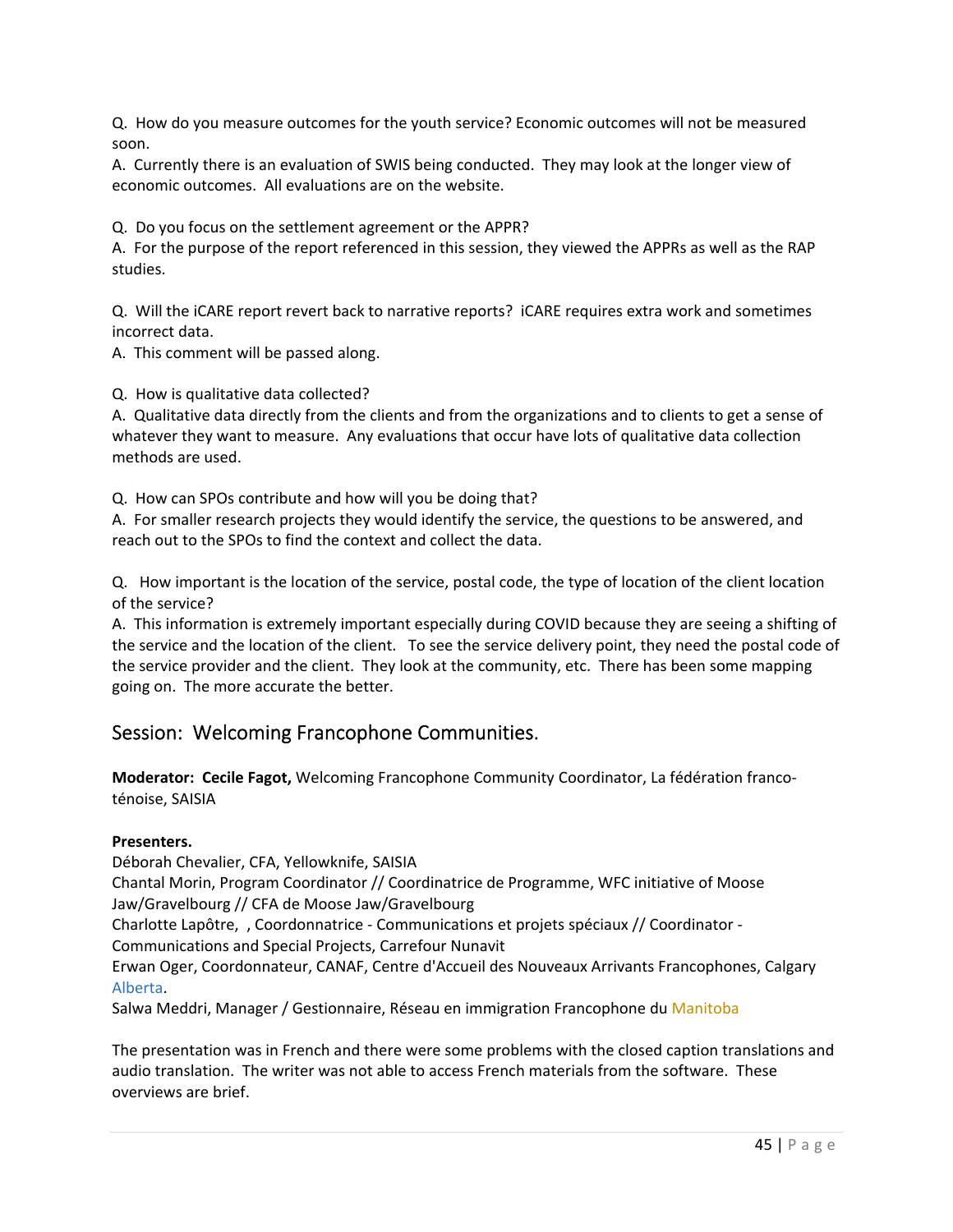An update was provided on the work being done by Welcoming Francophone Communities. It was implemented in 2020, participants heard how Welcoming Francophone Communities have developed over the last year and gain insight on the work being done to create inclusive communities for French‐ speaking newcomers to Canada.

Panel members provided an update and a question‐and‐answer session followed.

**Déborah Chevalier**. Deborah recognized the territory, Yellowknife Dené First Nation and the North Slaves Lake Trades Alliance upon which she resides. The Francophone community initiative was implemented in Yellowknife and she coordinates the initiative. The mission is to provide, encourage, and defend the interests of the franco-tenois to increase the vitality of the NorthWest Territories to offer services in French in areas such as health, justice, education, and immigration. The office is located in the newcomer welcome centre which brings together all immigration services in Yellowknife.

It is a pilot project that has an advisory committee of five members representing the community and three Francophone organizations. Some are citizens and some are new arrivals.

The community plan was drawn up by the advisory committee based on community needs. This includes the need for belonging, security, and the need to build ties to the community. They meet these needs through activities and resources. They are based on five axes of development: Inclusive leadership.

- Access to reception and establish services.
- Access to public spaces.
- Welcoming civic engagement and participation.
- Economic development.

All activities are carried out in partnership with Francophone organizations.

They have established SWIS connections in schools, a Francophone cultural centre in Yellowknife, and the economic development council. They have a partnership with the CFA. Together they hosted a day bilingual cultural and orientation event at the farmer's market. The goal was to bring community leaders together with newcomers so they develop a sense of belonging. There were over 100 people and 12 SPOs who came to welcome 19 newcomers, French and English, to the community. They danced to the music of the drums and the mayor handed out welcome certificates to the newcomers.

They offer other community connection activities so that newcomers can get to know the community and its history and culture. They arranged trips; and they are arranging other cultural activities. Some of the activities include a buddy system whereby a newcomer is partnered with a local resident for learning and recreational activities. Resource materials are provided in French. Shortly, all resources at the health centre will be provided in French. They are planning a launch of Francophone services in other communities in the NWT. They offer community resources in French so that newcomers feel welcome and that resources are accessible. During the national Francophone week, they held an exhibition of Francophone arts and cultures. Employers are encouraged to hire Francophone newcomers in their businesses.

An annual conference including the organizations from the NorthWest Territories, Nunavut, and the Yukon is held to raise the awareness of the Francophone immigration process emphasizing the value of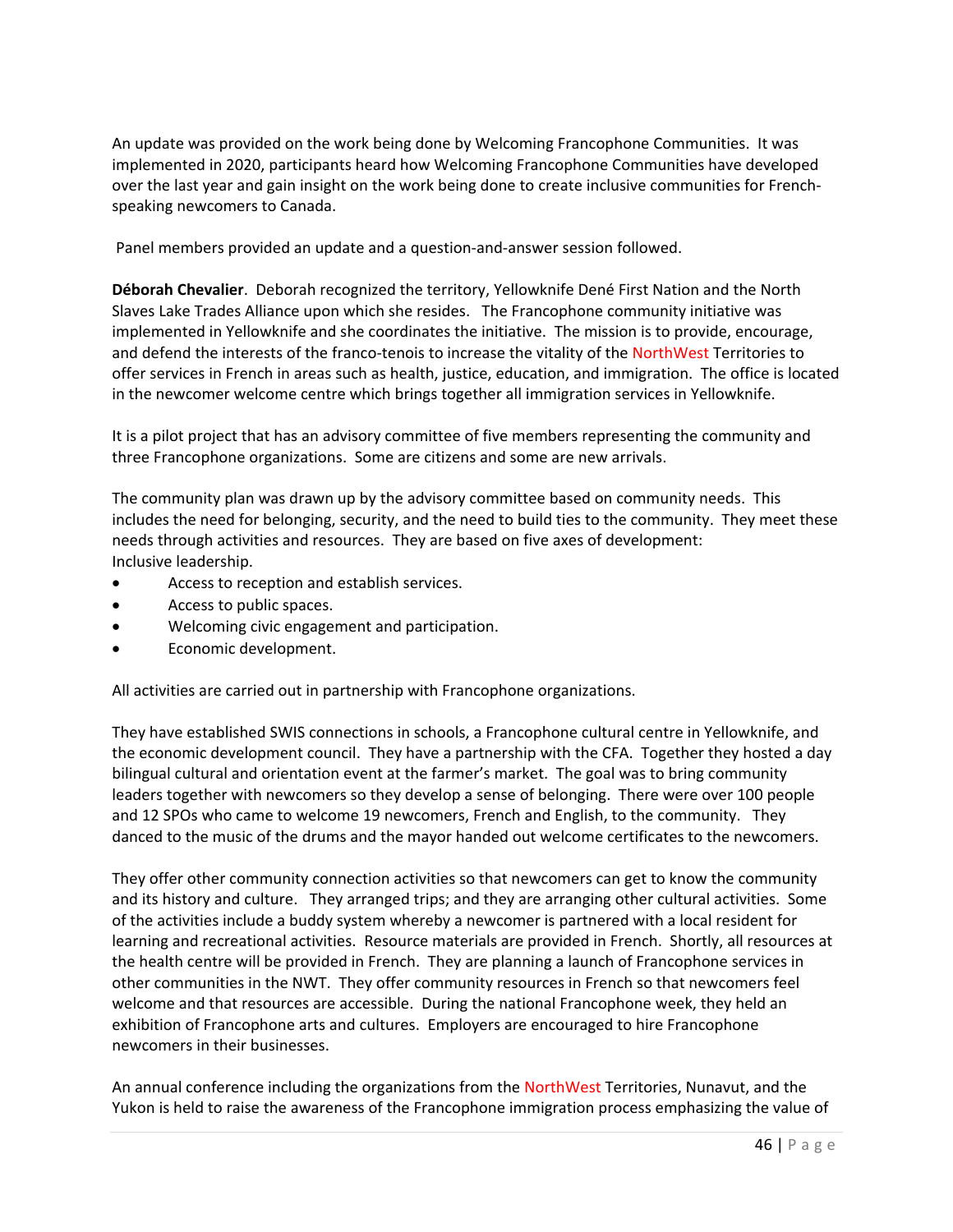multiculturalism in the workplace. During the conference, current employers will share their integration experiences and best practices.

This group is active in the community. Slides will be translated into English and will be available to participants.

**Chantal Morin**. CFA Saskatchewan, Moose Jaw, SK. The Francophone welcoming community offers various activities to build a more welcoming Francophone community and aims to develop inclusive leadership and economic opportunities for newcomers in the Gravelbourg, Le College Mathieu, and Moose Jaw areas.

This is a pilot project led by IRCC with 14 Francophone communities, the Federation of Francophone and Acadian Communities (FCFA), and the Atlantic Committee on Francophone Immigration (CAIF). There is a selection process for communities that wish to participate. The purpose of the initiative is to make Francophone newcomers feel welcomed and valued in their communities. They have developed a resource as a bilingual guide for newcomers. They have pages and videos on Facebook. *The relationship of the two communities makes a single welcoming community.* 

Slides will be translated into English and will be available to participants.

**Erwan Oger**, CANAF, Centre d'Accueil des Nouveaux Arrivants Francophones, Calgary Alberta. Erwan acted as the economic integration coordinator for the Province of Alberta. The CANAF is a reception centre for Francophone newcomers. They offer employability services in Calgary. They offer services and host events throughout Alberta.

They are based in Calgary and have had a multitude of non‐profit organizations in the community consulting with them. The planning is taken on by an organization that gathered together the Francophone immigrants from Alberta. They worked with a community advisory committee to develop a common action plan, and they are in the implementation phase of the operational phase. They are located at the reception centre for new French‐speaking arrivals under a contribution agreement with IRCC, signed in 2020. They have had a slightly later start than other colleagues in the region. They launch the centre in April and have started activities.

They have great public engagement throughout the Francophone community during the engagement phase from non‐profit service providers and support organizations. Immigrants have been invited to submit projects to the community advisory committee who recommends the adoption of certain projects. These projects are now in the executive phase and five of them are a diversity ambassador reception program for migrants from the Calgary airport. There is a communication strategy to support this reception and make it possible to get in touch with these Francophone immigrants. This facilitates communication with other Francophone settlement services. There are special services for an African Francophone group that has not started as yet. Its mandate is to communicate within the community through its diversity ambassadors.

Calgary is a large, diverse region and there are plans to build bridges between the different Francophone communities by creating activities within the broader communities. They provide welcoming services at the airport, employment services, youth services and a youth centre, as well as community connections. They also provide training for teaching staff in the French school system. The purpose of this project was to raise awareness and better prepare teaching teams to serve young learners who recently arrived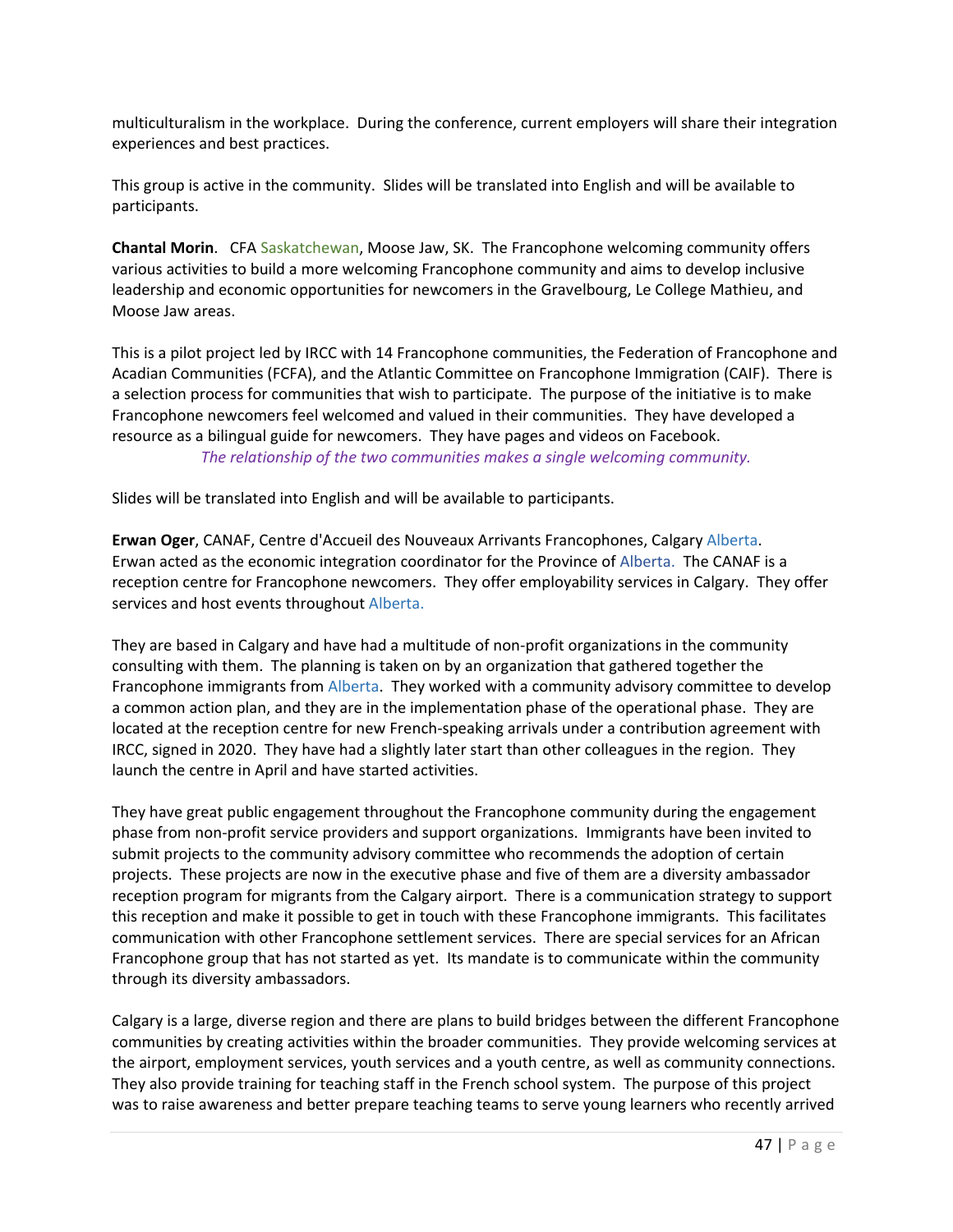in Calgary. This also contains a critical incident workshop for staff and parents to mitigate cultural misunderstandings and assist family‐school relations. These are five projects set up with partners with great collaboration for employability and communication. Therefore, these projects address diversity and inclusiveness and are for the benefits of immigration of bilingualism la Francophonie for the city. Look at their website for further information.

Transcripts will be translated into English and will be available to participants.

**Salwa Meddri**, Manager / Gestionnaire, Réseau en immigration Francophone du Manitoba. In Manitoba, three communities are designated bilingual and are welcoming Francophones: the municipalities de Taché, the municipality of La Broquerie, and the city of Saint Anne all located in southeastern Manitoba. There are 17 criteria that designate a bilingual community. These include fair or established reception services with a welcoming environment, favourable to French‐speaking newcomers. With CFA initiatives, various partners are involved in various activities such as the French‐ speaking reception which deploys reception and establishment services. The Francophone employment services are an integral part of the community.

Resources are available on their website. Slides will be translated into English and will be available to participants.

**Charlotte Lapôtre**, Coordonnatrice ‐ Communications et projets spéciaux Carrefour Nunavit Iqaluit communacuté. Nunavut is the largest territory, created in 1999, and has a population of 35 000. It has 25 communities, accessible only by airplane, and the cost of living is high. At present, the official languages are French and English, with an official languages law ensuring the French official language. Only 4 percent of the population is Francophone, mainly located in Iqaluit.

Their project implementation included a welcoming French‐speaking community in six stages. There were studies carried out, by various individuals, along with focus groups from which an actional plan was developed. The implementation of various activities was recommended. The purpose of the initiative is to provide a friendly and welcoming place to promote a Francophone environment including providing services in French, an inclusive environment, and a welcoming community for Francophones. They have provided equitable access to reception and settlement services including a reception at the airport, economic opportunities, and services to visitors in two languages.

Slides will be translated into English and will be available to participants. Questions were answered in the cluster group.

# Session: Cluster Conversations

The last session of Day 3 was cluster conversations. The clusters at the November/December 2021 Summit were SWIS, Case Management, Employment and Mentorship, Informal language training (under Community Connections), Newcomers and disabilities. Gender‐based violence and LGBTQ2. These were the same as those identified at the February 2021 Summit. IRCC initiated clusters to identify and generalize best practices evaluations to help conduct future service delivery. What has been accomplished?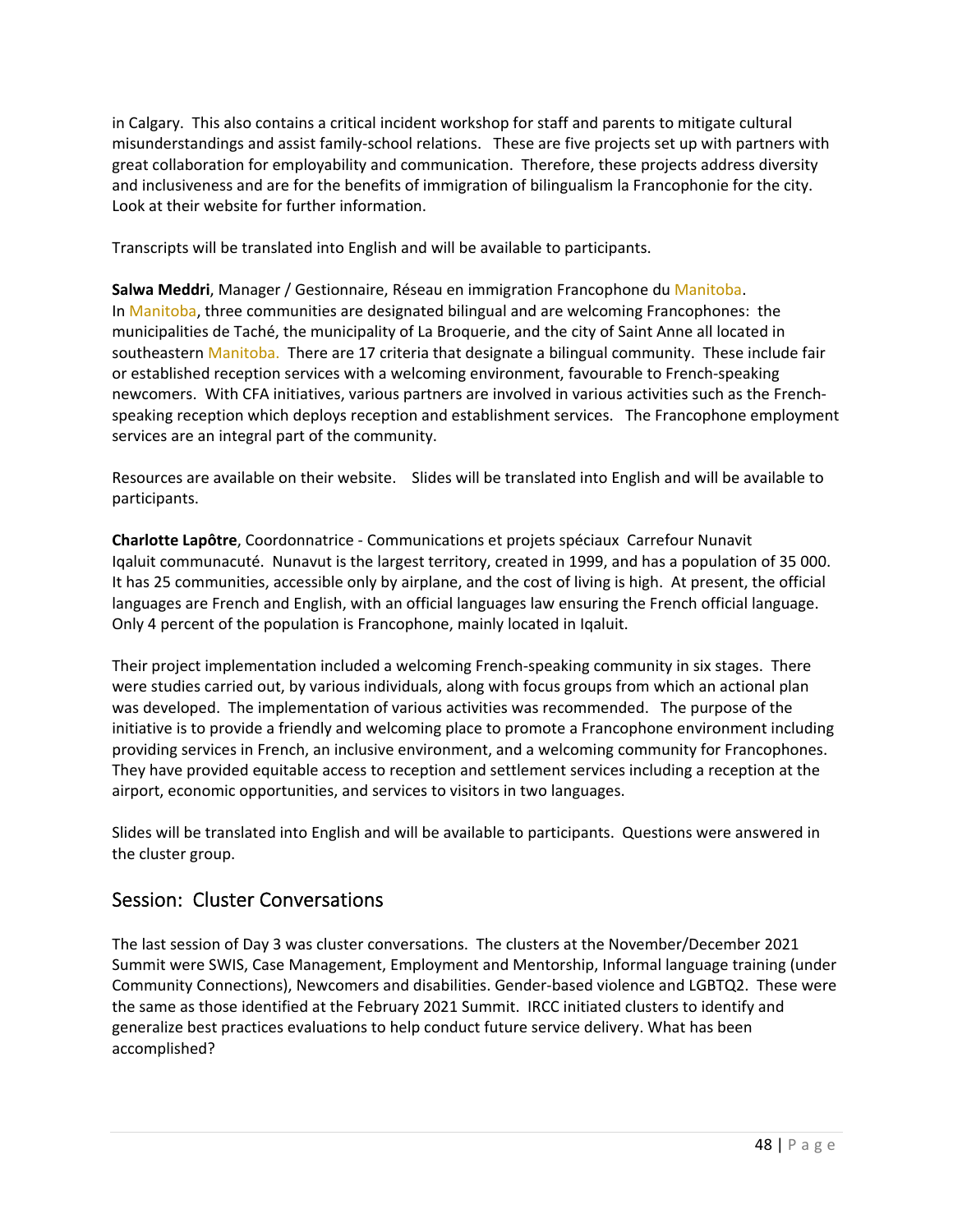These cluster conversations were not recorded; thus, the content below is summarized from the notes provided by the notetakers.

# SWIS/TEE

The following is a summary of the cluster conversation on Day 3 of the Summit.

**Facilitator:** Joe Espina **IRCC Management:** Alex Racine **Notetaker:** Geneviève Therrien

The SWIS cluster has started and the results of the SWIS evaluation has just been completed in Fall 2021. There are different levels of SWIS identified across the PNT including enhanced SWIS and travalleurs d'establissment dans les ecoles (TEE).

**Question 1:** How has COVID impacted your SWIS provision over the past year?

 CCIS, Alberta, has youth programming located in High River, Okotoks, and Rockyview. They work with kids during lunch hours to provide extra support, avoid social exclusion, and help with the navigation of the school system.

The schools stopped all external programming during COVIDincluding the SWIS program. The SWIS workers looked for ways to connect individually with students and switched to a more of a mentorship model. They connected with students in community groups if the students were attending those groups.

The schools are now asking SWIS workers to come back. They have changed the programming so we can be there for students.

It was detrimental that SWIS was seen as external. SWIS workers should be part of the school's intervention team. This would allow staff and students to approach workers more easily. SWIS workers are integral to students' living and have a duty to care.

Regina. SWIS is currently virtual. The worker in this discussion is learning about SWIS and is meeting with students virtually. COVID has made it difficult for SWIS workers to build trust with students because contact is not in person.

 SAISIA. SWIS has been offered virtually. More SWIS workers should have additional training with technology for online support and to assist with the digital literacy of newcomer students. Also, there could be more anti-racism training delivered to school staff.

 MANSO. SWIS workers are exhausted, but they are present in the schools in rural areas and Winnipeg. They have adapted; they have created homework clubs and other activities to connect with more students.

### *I am always amazed at how they connect to students.*

**Question 2:** Does anyone have any silver linings/positive outcomes from this year?

 CCIS. Alberta. We have had several positive outcomes. SWIS workers have offered Saturday sessions in libraries. Schools have started to invite us back to the schools. Schools are starting to identify the importance of SWIS workers in schools and their roles.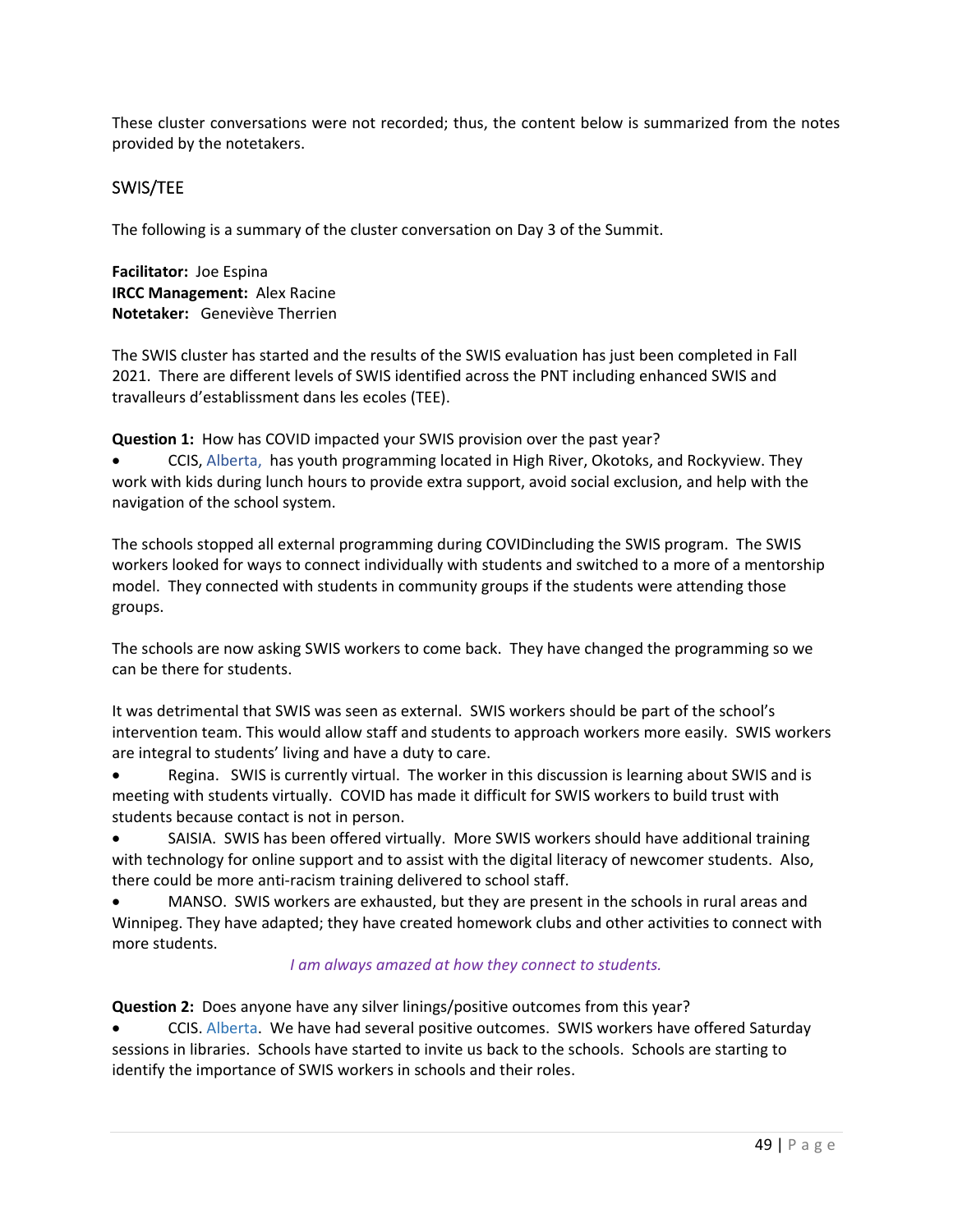Youth are reaching out and asking to get together in person. There is a mental health implication in some of these requests. SWIS plays a role in school connectedness, parent support, mentoring, settlement support, information for newcomers, assisting new students at schools (Models of Intervention).

During COVID, SWIS was able to provide 150 computers to students and that is going on.

**Question 3:** Has anyone (SWIS workers) had trouble getting into school this past year?

 When schools were shut down, SWIS workers were keeping in touch with parents and students online. The online aspect allowed workers to connect and parents were involved.

 Working from home is not the ideal way to offer SWIS programming as workers need interpersonal connections, especially with students in junior and senior high school.

 When schools were open and agencies could enter, SWIS could go into the schools. Whether the SWIS worker works from home or in the school, it is important to keep in contact with at least one person in the school. Schools sometimes wait until an issue is critical.

**Question 4:** Does anyone have any strategies on how to reintegrate SWIS workers back into schools? There were no responses to this question.

**Question 5:** Where are the results/findings of the four areas to which the PNT SWIS were tasked at the February Summit? These included: streamlining programs throughout the region; developing standardized job descriptions, standardizing SWIS NAARS (a draft, and identifying the core and non‐core activities of SWIS relationships). They were to be presented to IRCC by September 30. We are waiting for senior leadership to review these drafts.

It is being reviewed at IRCC (NHQ).

 Did you send out the draft document of SWIS Job descriptions to all SWIS in PNT for comments and contributions? They were not sent to SPOs because they had representation who was involved in the development. There was a balance of geographical regions.

**Question 6:** In the last Summit breakout session (November 24) dealing with SWIS youth, some concerns are related to SWIS.

- Rural areas experienced a lack of services, especially leisure and recreational activities for both newcomers and Canadian youth
- With the return to school, some agencies have found it difficult to secure cultural settlement needs such as prayer places for clients.
- Many SWIS workers have the main point of contact as the EAL/ELL teacher in the schools. With the reduction of these teachers, there is also a growing gap and inconsistency of awareness, knowledge, and relationships with SWIS programs.
- Southern Alberta. *United Voices* is an immigrant wellness summit with the theme of "What does Belong Look Like?" It is a collaborative initiative developed with different settlement services. Last year, everyone could bring 10 to 15 youth and lover 200 youth participated. The idea was to keep the concept of the SWIS worker role to support newcomer youth.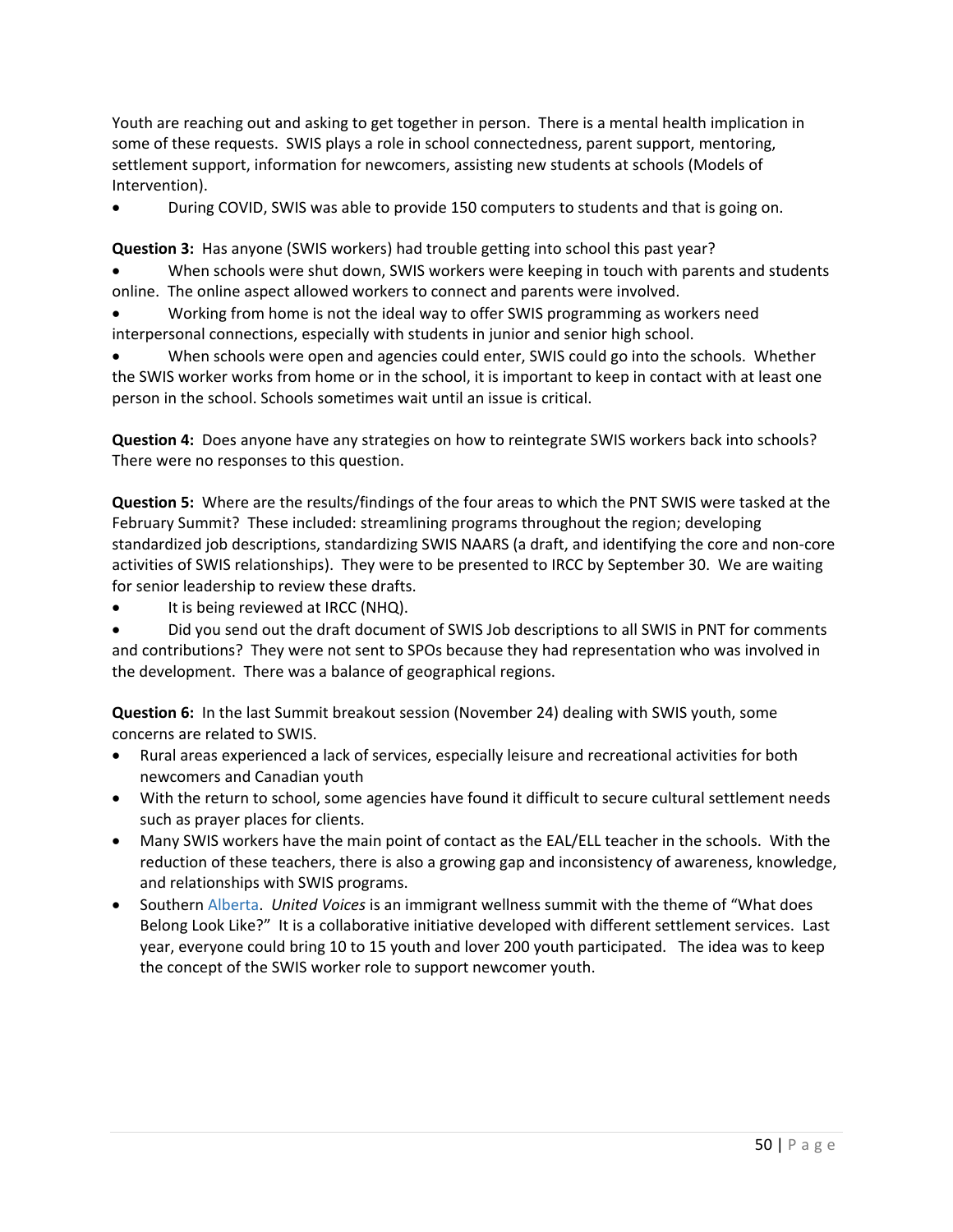## Case Management

The following is a summary of the cluster conversation on Day 3 of the Summit.

**Co‐leads** Joe Espina and Andrea Ferguson. **IRCC Management**: Alex Racine **Notetaker:** Geneviéve Therrien

Case Management is a group of services that deliver similar specialized services to clients from a particularly vulnerable population group. Case management events were held in Winnipeg in March 2017, in 2018, and Saskatoon in October 2018. The Working Group performed an environmental scan determining client‐to‐worker ratios. This led to the development and implementation of the Indicator Tool and the adoption of definitions for the four case management levels.

Currently, those in the cluster are seeking consistency in services offered and working towards the demonstration of improved outcomes.

#### Questions and comments from Alex, IRCC.

### **Does anyone have feedback on the recommendations or concerns on standardizing case management? Are there recommendations on what should be considered?**

It does not need to be an urban‐only conversation. Is there anything else that should be considered when looking for consistency across the region?

A committee will be made up of representatives from organizations across the regions. They will work with the PNT leads to develop a work plan for the cluster. These will be the milestone that we hope to achieve very soon.

The definitions of the indicator tool will be refined (not a triage tool but used to determine if triage is required). IRCC has amalgamated the feedback regarding the tool and hopes that everyone will pilot the tool. They hope that the tool includes feedback from everyone and that it is a stepping stone towards standardization. They are developing some mock scenarios to pilot the tool to see if urban centres have similar results.

**Question 1:** Is the committee looking at a unified triage that may be provincial-wide or locally? A. It is borrowed from all urban centres. If it is Winnipeg‐specific, it will be diverted to Aurora for case management triage while continuing with the zone referral.

**Question 2**: Alberta. We are curious to see what the other provinces are using?

Winnipeg is using Aurora primarily. Family Dynamics doing the triage.

 In Saskatchewan some triage is already happening. Tit was implemented since June 2020. IWS does needs assessment and triage with our partners. They refer clients who do and who do not require case management; it is predetermined based on the client's case management level. A case management indicator matrix has been developed. They have indicators of about 14 themes of the needs assessment. For example, under housing, there are six or seven indicators. There are a few indicators that match the questions on our NAARS form. It is a starting point but there is a comprehensive approach to it, especially for domestic violence.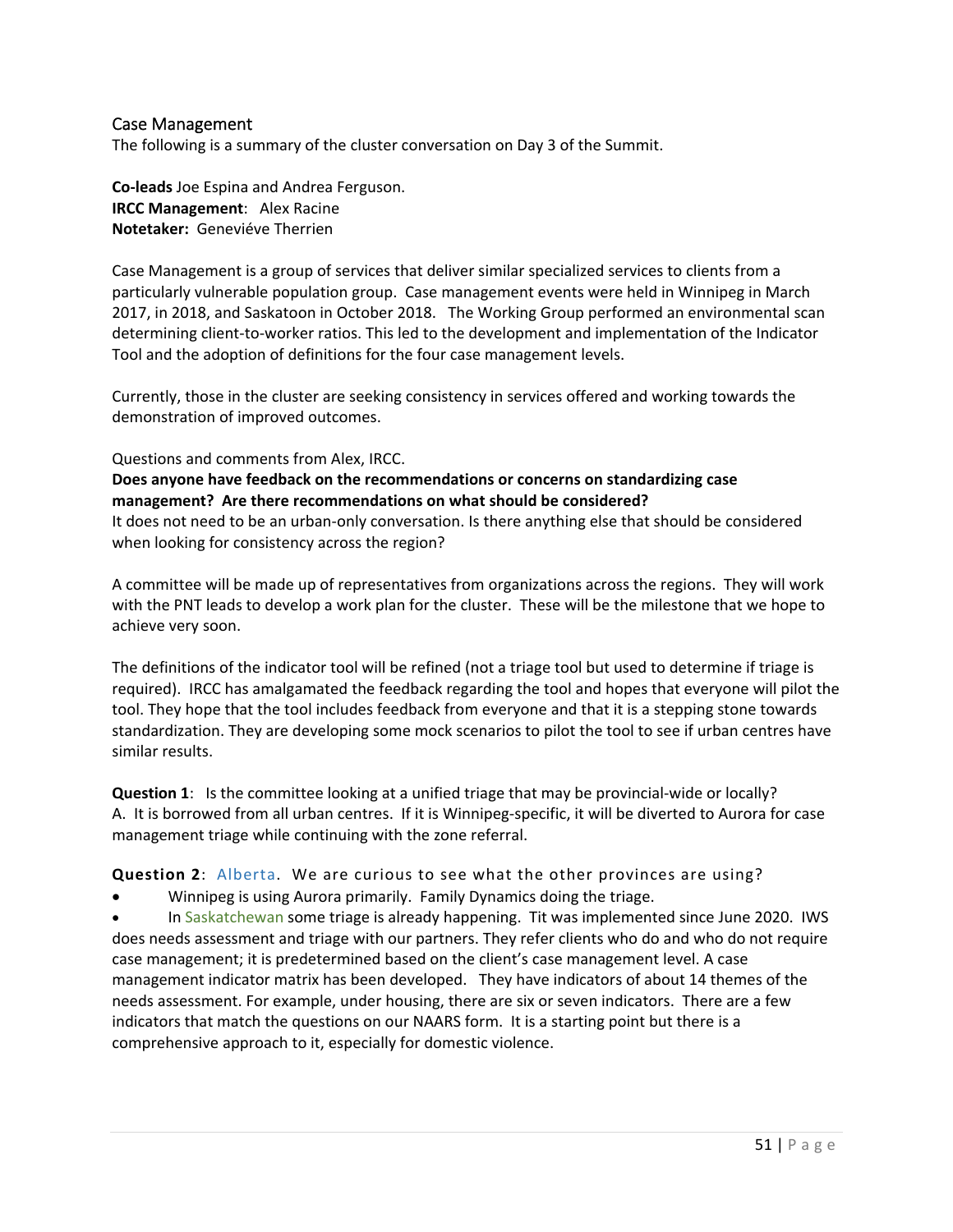**Question 3.** How do the centralized NAARS process and the case management triage move simultaneously in the province or inter‐provincially?

- IRCC: The model that IWS described is the model also used elsewhere where the organization does the triage. The idea is finding consistency in the triage itself whether it's centralized, standardized or an external SPO. IWS notes that it's a work in progress and requires tweaking.
- The worker decides whether the client needs therapy services or programs. It looks like a referral process. If there are children, it can be outside or inside the SWIS program. Whoever meets the client first does the needs assessment and depending on that, a referral will be made depending on the urgency of the need.
- In the initial needs assessment, the caseworker does not always address all issues. For example, a youth worker may not deal with complex family issues because they want to focus on the youth.
- Not all clients need or they decline a comprehensive needs assessment. Even with the simplified NAARS, it does not just focus on employment; 14 different themes may be useful even if the client is not aware of the support.

# **Question 4. How does one deal with client unwillingness?**

 Some of the reasons for a client's unwillingness to participate in the process are language barriers, low digital skills, and lack of trust. Staff is encouraged to step into action with whatever need to be they identified. Work with them and start building relationships to build their trust so they feel comfortable later when other domains are identified. After a few weeks, staff can complete the NAARS process; it is complicated.

### *Clients are not always willing to step forward and do the whole process.*

# Employment and Mentorship Services

The following is a summary of the cluster conversation on Day 3 of the Summit. There were  $12 - 15$  participants in this session.

At the 2020 Summit, there were callouts for interest in the cluster participation. Once interest is established, groups can be formed.

**Question 1:** Are there any gaps identified since the last summit?

- Suggestions were made to have discussions with umbrella organizations to assist with partnerships between employment organizations and service providers.
- Do umbrella groups suggest that there be more SPO training on racism, workplace harassment, and HR policies within agencies?

**Question 2:** How do we make provide a more inclusive environment during networking events?

 Alberta. A person who worked at a settlement agency with a Muslim male was not aware that handshaking was not allowed between men and women. This experience helped frame other ways of interacting with volunteers/clients in a more inclusive workspace. Discuss bias with staff and others settlement agencies.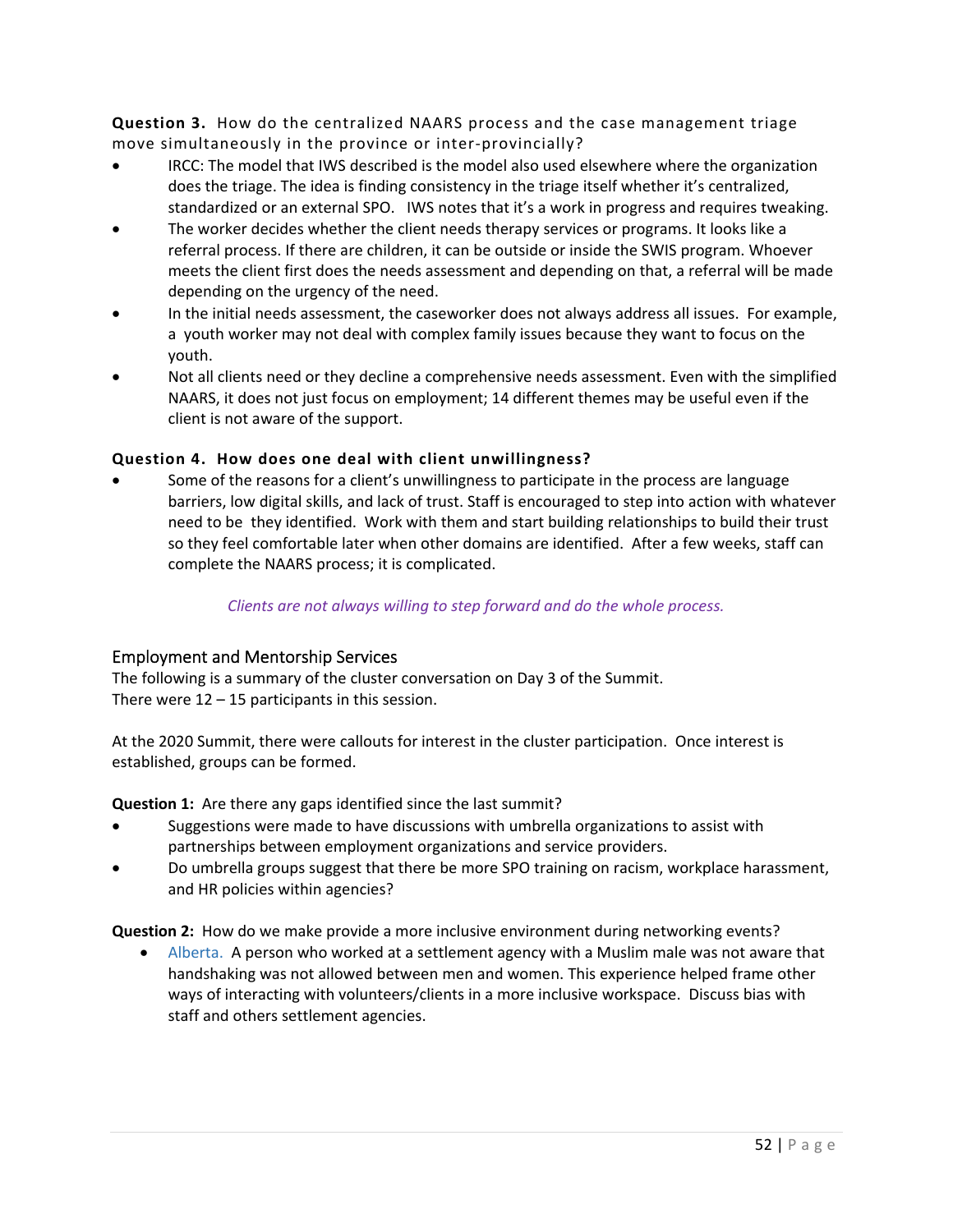**Question 3:** What are the benefits of team building?

**A.** Teambuilding is important in a virtual environment. If a newcomer is starting a job in a virtual environment, there could be new work culture components emerging that would benefit newcomers.

 Saskatchewan. Newcomers must learn about the Canadian work culture, working in a multicultural environment, respect, and professionalism. Ensure that clients don't go into the workplace blind to any topics: what to expect in the workplace; offensive language; and others. SPOs have ongoing training that should be refreshed frequently. Are suitable HR policies in place to ensure that all employees are respectful to each other and multicultural workspaces.

**Question 4:** Is there a guideline to create a standardized program for employment and mentorship training?

- The content is now created by the SPOs. The information is updated and reviewed quarterly to ensure relevancy. Suggestions include:
- o Review employment trends in rural and urban communities.
- o Building relationships with all providers in working groups. When the group meets, they are more willing to share and participate because they have that one-on-one relationship with the organizer.
- o Maintain a Francophone perspective in all calls/meetings (Anglophone as well).
- o Include an assessment/evaluation for feedback and suggestions to move forward.
- o Utilize Career Fairs from Talent Pool.
- o Trades Ontario had an immigrant trades information day, interviewing immigrants who, for example, moved into trades, those trained, and those who started their businesses. The comment indicated that the virtual event was very successful. There is interest in Manitoba.
- o A language skill program partners with an employment organization that matches newcomers with employment opportunities based on their skills.

**Question 5:** The sector wants to be more inclusive of Francophone newcomers. Employers who are predominately Anglophone are wishing to hire more Francophone employees. What advice can we share with employers.? How do we reach out to and incorporate Francophone newcomers?

 IRCC would be happy to facilitate making some connections between the Francophone community and SPOs, expanding outreach and connecting communities. Maybe some Francophone SPOS can within the umbrella organizations offer advice and services.

# Community Connections: Informal Language Training

The writer of this report did not receive notes from this session. There were some discussions of informal language training on Day 1, Session 3: the Indigenous DEAL Language Curriculum and Resources session.

### Newcomers with Disabilities

The following is a summary of the cluster conversation on Day 3 of the Summit. There were seven attendees noted.

**Facilitator:**  Brigitte Desrosiers and Jean‐Philippe Thole **IRCC Management: Notetaker**: Annick Kieffert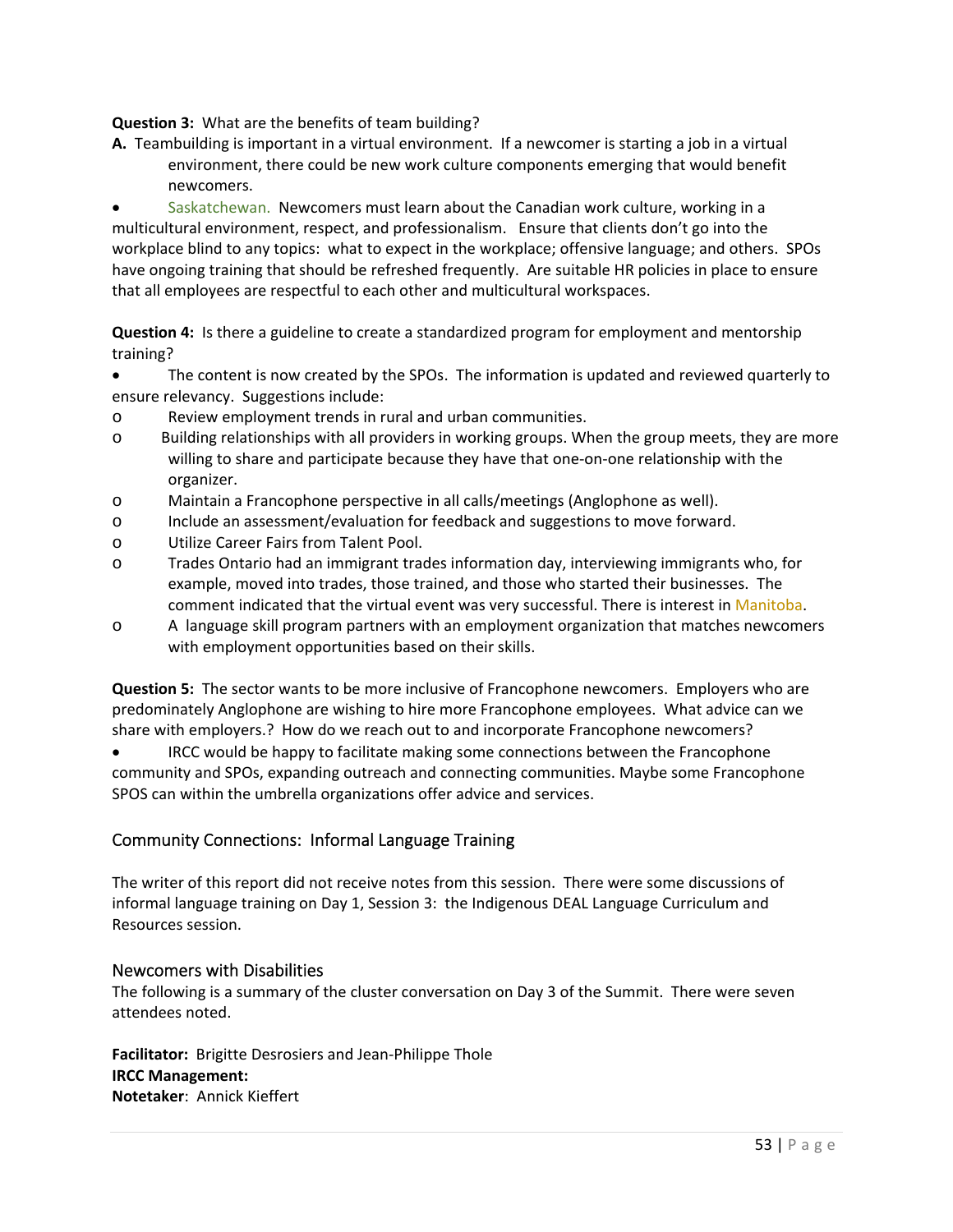There was an associated PowerPoint which is available in the Summit resources in both English and French and will be available to those who request them.

Brigitte welcomed the participants and introduced herself, the cluster's co‐facilitator, Jean‐Philippe Thole, and the note‐taker, Annick Kieffert. She explained that her role was to present the background and the previous cluster work; to lead the participants through some probing questions, and to ensure everyone gets an opportunity to participate if they wish.

She indicated that this session is meant to be a brainstorming activity to help shape the cluster. Once established there will be callouts to relevant SPOs for those interested in participating in the cluster. She noted that notes from this session will be made available to the cluster group when it is established.

Brigitte went through a series of slides introducing the cluster concept, its history, and the planned path forward. She discussed where to start looking forward and the perceived gaps. The cluster strategy calls for a medium‐term plan as well as a long‐term plan to meet the needs of newcomers.

**Traicy Robertson, Manitoba Possible**, discussed her work with MANSO. Various agencies across Canada are trying to find agencies to refer disabled clients and obtain assistance. There are different pathways in various jurisdictions and they are different. Clients with disabilities in EAL programs have often plateaued and not improved. They know their employability chances will be affected. The service providers may be aware of the disabilities but they have not been identified. The service providers have partnered with other organizations to map out what is available and to identify a possible path for their clients. Is there a possibility of having specialized facilities where newcomers can be assessed and get the resources that they need? From there, they would be able to get proper support.

Manitoba Possible has reached out to Winnipeg English Language Assessment and Referral Centre (WELARC) to access language services for newcomers who are blind. The Canadian Institute for the Blind (CNIB) was not interested in providing language training. Manitoba Possible has a proposal into the Manitoba Deaf-Blind Association for a teacher to offer classes.

Brigiette began the question‐and‐answer period by giving some background as to her role and then opened the floor to questions and discussions.

### **Question 1:** Do service providers know about your services?

 Manitoba Possible. Yes, they have worked hard to build relationships. If it's not something obvious, Bridge Care ( provides a single point of access for the initial health assessment and primary care services for newly arrived, government-sponsored refugees) will make the referral. If the client is a RAP client and a disability is detected, referrals will be made.

There may be some waitlists and they are varied. Some referrals can take up to a year e.g., to see a developmental psychologist. There are waitlists for a community living facility and to see a social worker.

For children with learning disabilities, some schools will carry out development tests but not all of them have the resources, Again, there are waitlists to see pediatric development specialists and others. They cannot get certain supports until they are a client of Children's disABILITY Services.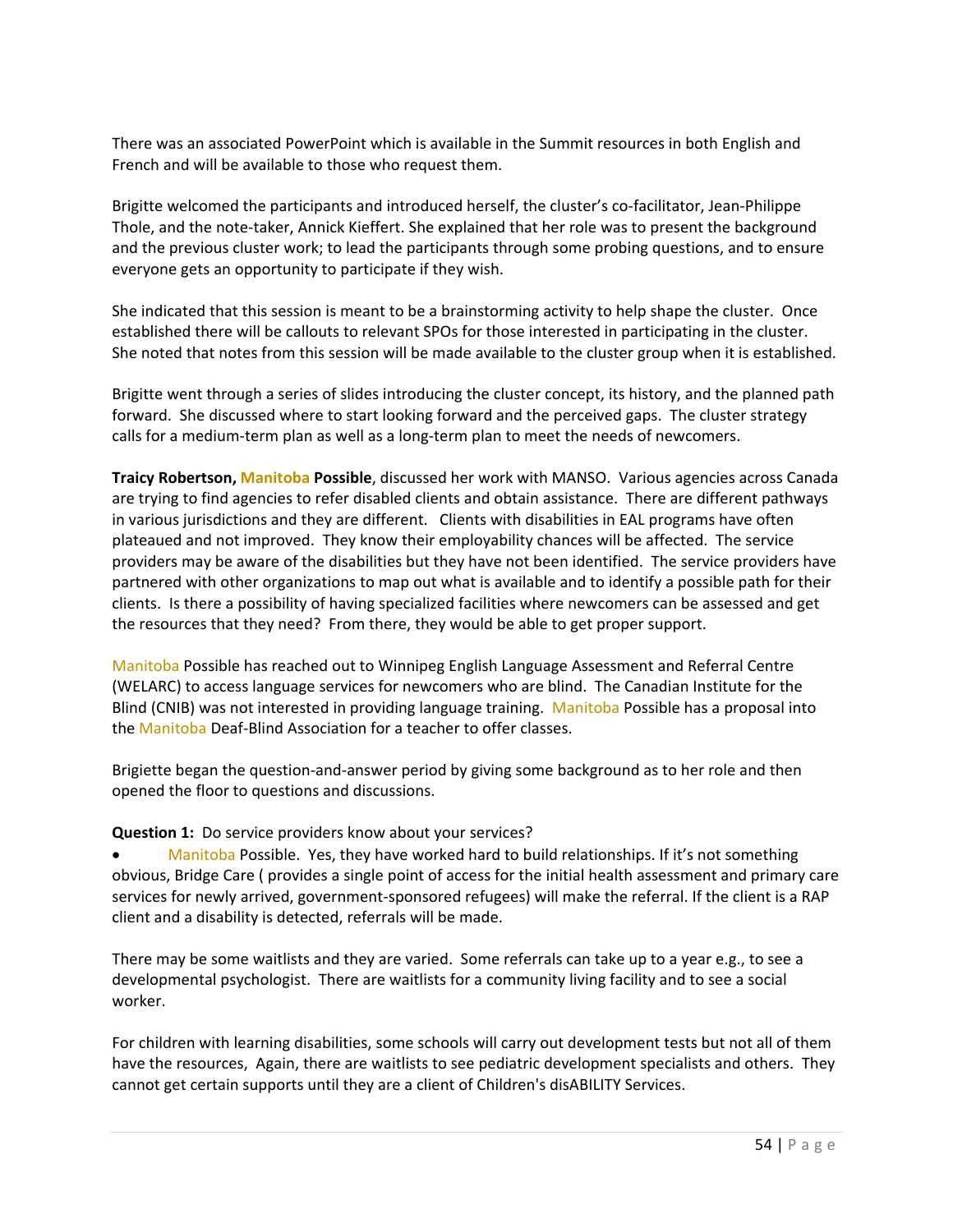**Question 2:** Are assessments done in their first language?

 There is one developmental psychologist in Winnipeg who has developed a culturally friendly test, but it's not based on standardized testing for other clients. After referral, the Province will assess newcomers, but it's is not a culturally appropriate assessment. There are limited resources to which they can be sent. A test developer would provide more guidance on how we can modify the test itself to get the clients on a level playing field.

But even through all of that, we were able to reach more clients online during COVID‐19.

 WELARC has found ways to help clients who identify as disabled in advance. They have reached out to the Centre for Canadian Language Benchmarks (CCLB) to find out what we are allowed to do before seeing the client. Clients with disabilities often have a long wait to get into languages classes.

# *There's no way we can create one blanket guideline for persons with disabilities because each one will need something different.*

 One suggestion by the group was to create a fund that will stay with the client. The fund could be housed by a service provider such as Manitoba Possible or WELARC. When a client gets into language classes, they could utilize the fund to purchase a tablet, access tutoring, or other resources. That fund could follow the student.

 For those that have plateaued, access to a specialized classroom would give them a better settlement outcome. There may be one central facility where clients can attend, something like a newcomer support unit. There they can make connections and have a support team. The support group may be representative of the community, e.g., Chinese, Ethiopian, etc. Translation and interpretation services are is important.

The service area range/zone may be a city such as Winnipeg or Brandon.

 Relationships must be built. Making people aware of the services required for the disabled enables the services providers to know who does what and where those referrals can be made.

**Question 3:** Various SPOs in Edmonton wanted to know how to better support disabled clients.

 Disability specialists were invited to speak at language advisory committees comprised of SPOs. The various SPOS in Edmonton wanted to know how to better support the clients/learners.

**Question 4**: Who should take the lead?

 In Winnipeg, Manitoba Possible has been working with MANSO. The clusters offer the opportunity to develop a model that can be created based on the work that is being done now. The clusters allow service providers to work with others in the region and across the country to develop a model. The lead person would be part of a national committee and link to other initiatives. Services, processes, and trajectories could vary in different areas.

**Question 5:** Does Manitoba Possible have meetings with other provincial leads?

 Yes, MANSO has been doing some work with AAISA. There is an organization called Multicultural Health Brokers Cooperative Ltd in Edmonton, and they have a contract with Family Support for Children with Disabilities.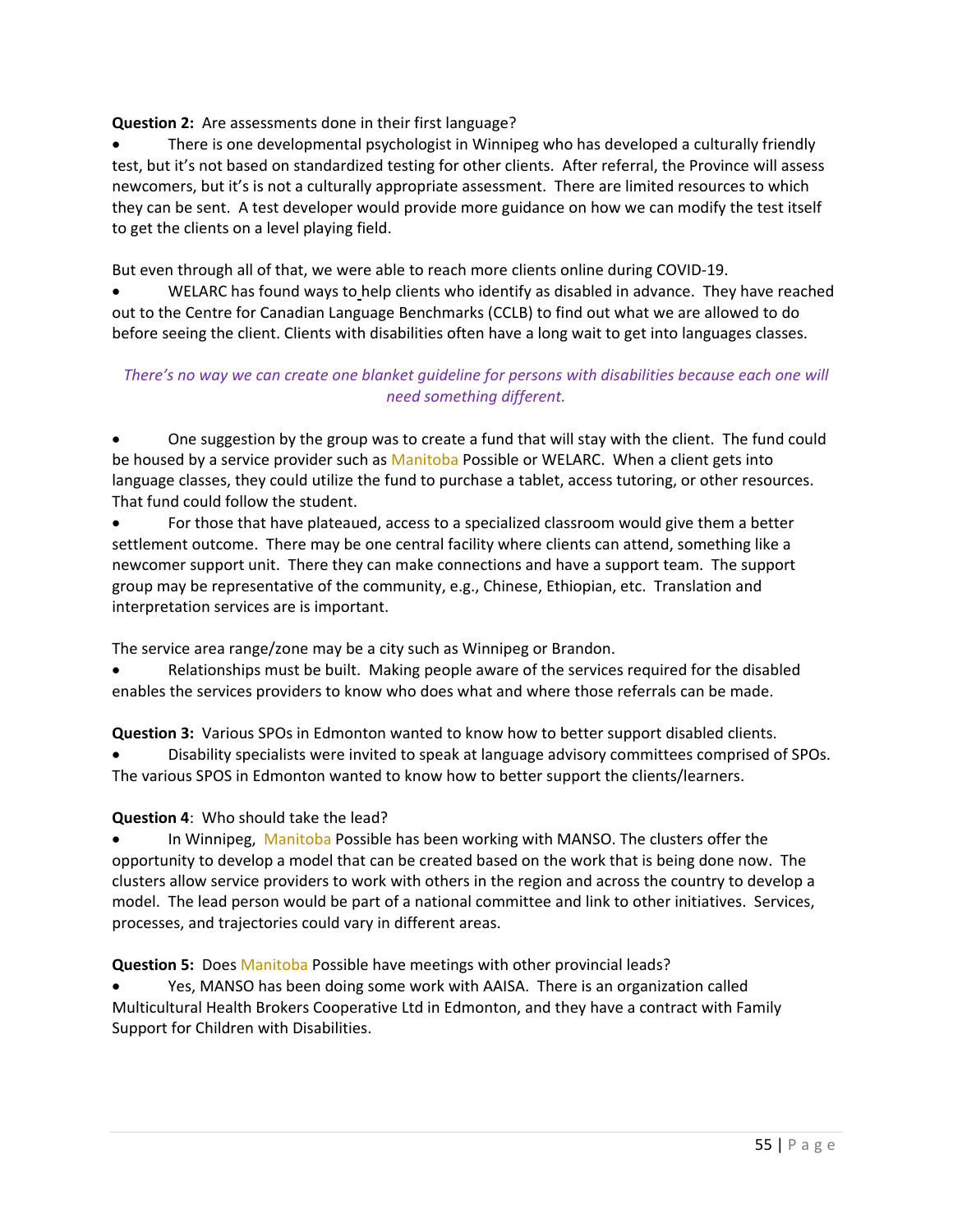# Gender‐based Violence (GBV)

The following is a summary of the cluster conversation on Day 3 of the Summit.

Facilitator: Raquel Alvardo IRCC Management: Raquel Alvarado, Renee Barnabe, Jill Childerhose. Notetaker:

There were 8 to 12 persons in the conversation from IRCC, Alberta, Saskatchewan, and Manitoba.

Raquel explained the history of the clusters and the intent to establish interest and reach out to relevant SPOs. She explained that clusters are groupings of providers across the five PNT jurisdictions that deliver similar services, provide specialized services to a potentially vulnerable clientele, or with similar community/institutional characteristics.

The clusters were initiated because of the inconsistency across the five PNT jurisdictions in the areas of professional development opportunities, programming, service availability between large urban centers and smaller centers, and others. The goal is to improve opportunities, to collaborate and enhance services for vulnerable populations, and to priorities and investment opportunities. These will be based on the previous successes in the regions.

**What has been accomplished so far?** There have been numerous learning events, program evaluations, and virtual learning opportunities. There are regular occasions for engagement and teamwork with peers across the region. The evolution of some clusters will become Communities of Practice with widespread implementation of best practices, and greater support for small centres and the North.

The cluster at this time are: Settlement Workers in Schools (SWIS) & Travailleurs d'établissement dans les écoles (TÉÉ), Case Management, Employment and Mentorship Services, Informal Language Training (Community Connections), Newcomers with Disabilities, Gender‐Based Violence, and LGBTQ+

**Cluster leadership:** There are two co-leads, one from IRCC and one from an SPO. They will work jointly to facilitate the logistics for the cluster. A steering committee is comprised of representatives from SPOs across the regions and works with the PNT lead on developing and implementing a work plan for the cluster.

**Where to start:** The cluster is seeking consistency in services and improved outcomes.

#### **Summary of Gaps:**

- Women‐only programs feel left out of the conversation with IRCC.
- IRCC does not fund much gender‐based violence (GBV) programs and there are minimal resources for men experiencing GBV.
- The service providers in the cluster are lacking Francophone resources.

#### **Medium‐term plans identified**:

- Addressing cultural bias towards men.
- Culturally appropriate resources.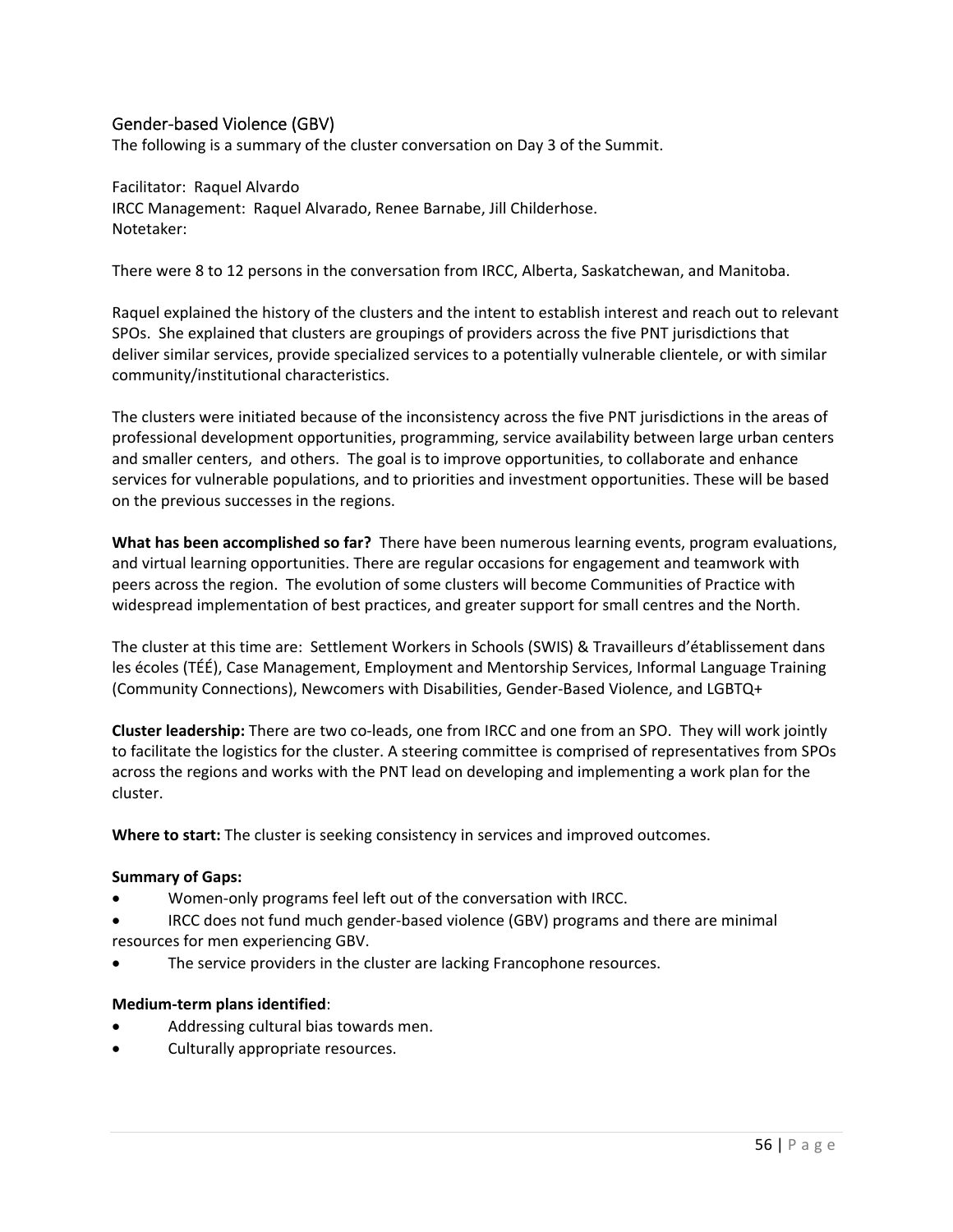## **Long‐term plans identified:**

Educating newcomers before they arrive in Canada; creating a better pre‐arrival strategy.

# **Question 1:** Did we accomplish any of this medium- or long-term plans?

Saskatchewan. The identification of the pre-arrival strategies is beneficial. Early conversations with families to prepare them for what is ahead are useful. Newcomers are stressed when they arrive. The resources for men are useful.

 It's a good point to catch it earlier at pre‐arrival and arrival. There are cases of emotional/ intimate partner violence added on top of language barriers and childcare barriers.

It is good to hear that the gaps identified are relevant. Other gaps?

• The GBV clients may end up floating around and cycle back in around years later and by then it's worse. They have lost faith in the system. They may have mental health issues; they can't get work; and it is another cost to the system. We need to catch them early.

 Expand service provider training for how to work with newcomer women and men so they know how to support them in the crisis and how to refer them to the right resources for long-term help.

# *I received a paper with a note saying, "help me I'm being abused" from an attendee. When newcomers see there is an opportunity to express what's happening in a secretive way, that helps, but sometimes people are only able to give hints if the husband is present.*

 An experienced service provider in a small city in Alberta is lacking services for newcomers, but especially for women experiencing violence. It has never been addressed. If the service providers can meet with the client one-on-one, they may resolve some issues such as shelter protection.

 In‐house support and culturally appropriate programming are important. In shelters, food isn't culturally appropriate. Children/youth suffering too and they do not know where to seek assistance.

 More training and support to provide information and skills on healthy relationships, coping skills, laws, what is abuse, violence, where to look for support, and other concerns. Newcomers may not need the information right away, but it will become handy for them when needed.

# **Question 2:** How has COVID affected the issues?

 SPOs have indicated that there is a concern about women. Women being at home, facilitating homeschooling, and not being able to leave the house. They are not able to make community connections outside of the home.

 COVID made isolation worse. They would rather not leave home to access services. There was a disconnection with service providers—trust has been lost.

**Question 3:** Is IRCC funding GBV programs? If so, are they effective? Are they translated/interpreted?

 Newcomer women are struggling with learning, home affairs, and employment because of a situation at home. An indicator of GBV may be a woman who is in the case management system for an extended period because issues are not being addressed.

 Could IRCC fund each organization to employ an in‐house social worker (long‐term). Clients would not have to be turned away. Newcomers may have problems speaking to external supports. Another suggestion is to have one social worker/support in the community identified to work with newcomers. (medium‐term).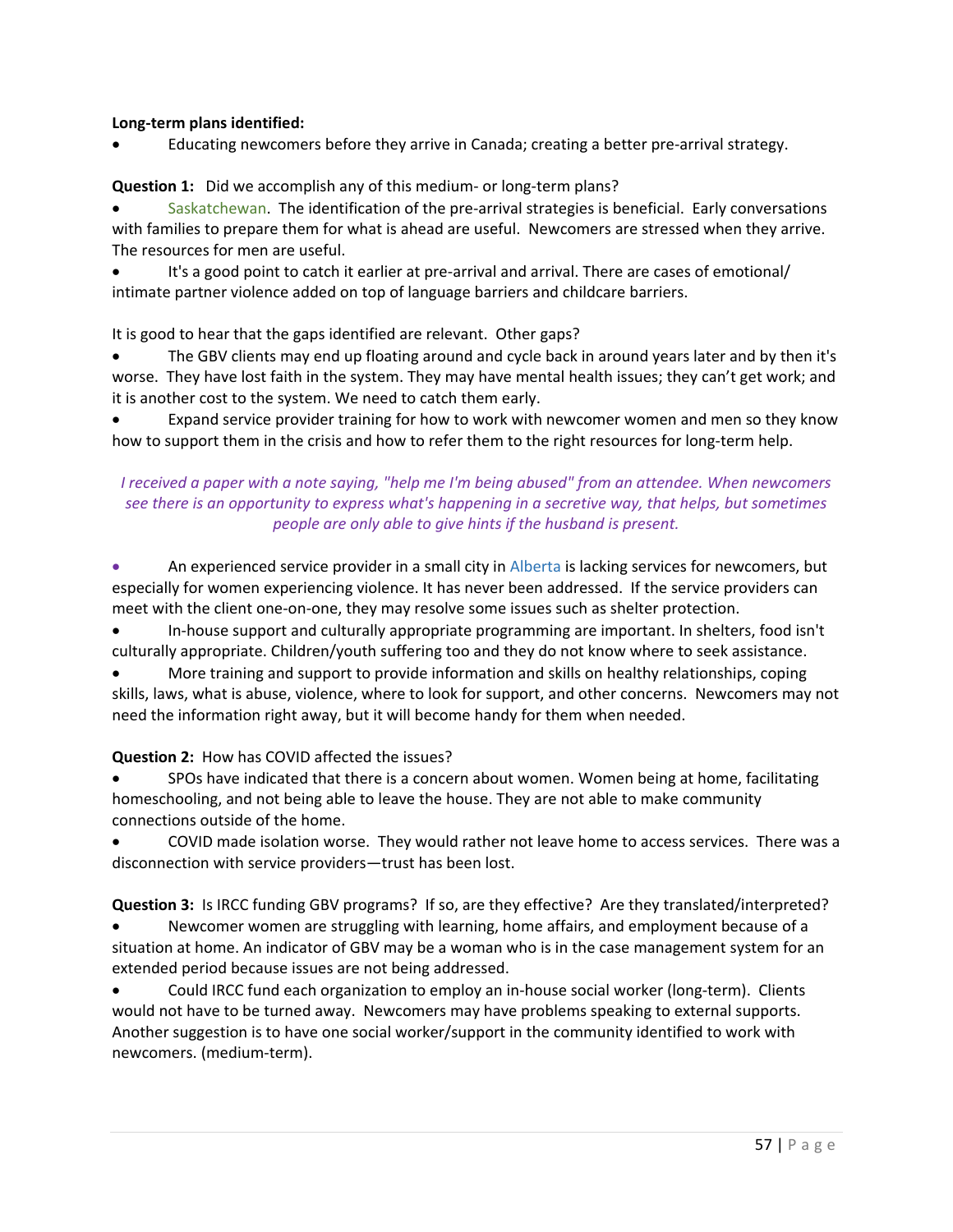**Question 4:** What are some of the access points IRCC could use to reach a lot of these women directly? Where are they interacting the most with IRCC for us to reach them?

 Service providers in Saskatchewan have been forced to streamline. Home dynamics are caught when doing needs assessments because of longer conversations with newcomers. There needs to be a mandated approach in the NAARS protocol. At this point, it's not required for the clients to come to us.

Raquel thanked everyone for the discussion.

# LGBTQ+

The following is a summary of the cluster conversation on Day 3 of the Summit and a summary of the notes provided from the group that attended the conversation.

Facilitators: Ricci Germentiza, Manitoba Institute of Trades and Technology, IRCC Management: Tania Escalante, Carly McFall Notetaker:

### **Medium Term Plans Identified**

 Ensuring women have a secure and safe space in the workplace is a great step forward. This should be expanded to include trans and non‐binary individuals as well.

 There has been headway made by getting newcomers to understand their privacy rights and their right to safe spaces. When asked if there had been any progress from the knowledge, there were no comments. The group suggested moving this to a longer‐term goal.

 In some language classrooms, the pride flag is displayed. This triggers conversation and ensures that individuals are welcome.

# *It would be nice if there was an initiative in a place where we could all promote inclusion in our programs.*

### Gaps.

 It is important to shift our language and take care in not "outing" any clients who may not be at that stage yet.

 One participant suggested that some individuals have not been told they can have privacy in their disclosure of personal information.

# **Long‐Term Plans Identified**

● Did we accomplish any of the long-term plans identified? Tania noted that no formalized process or project deals with outreach and education. As a result, none of the items have been addressed or targeted.

### **Gaps**

 There is not a defined cluster yet. There is not a great deal of momentum currently. Service providers need to get this cluster moving. There needs to be an interested, formalized working group. The cluster does not need to have just IRCC funded SPOs.

 There is a disconnect between what SPOs are providing. It would be helpful if program officers had a list of SPOs who were doing specific tasks or addressing certain needs. It was suggested that formalized programming include resources that could be used in EAL programs. If there are in the future, can they be directed to SPOs.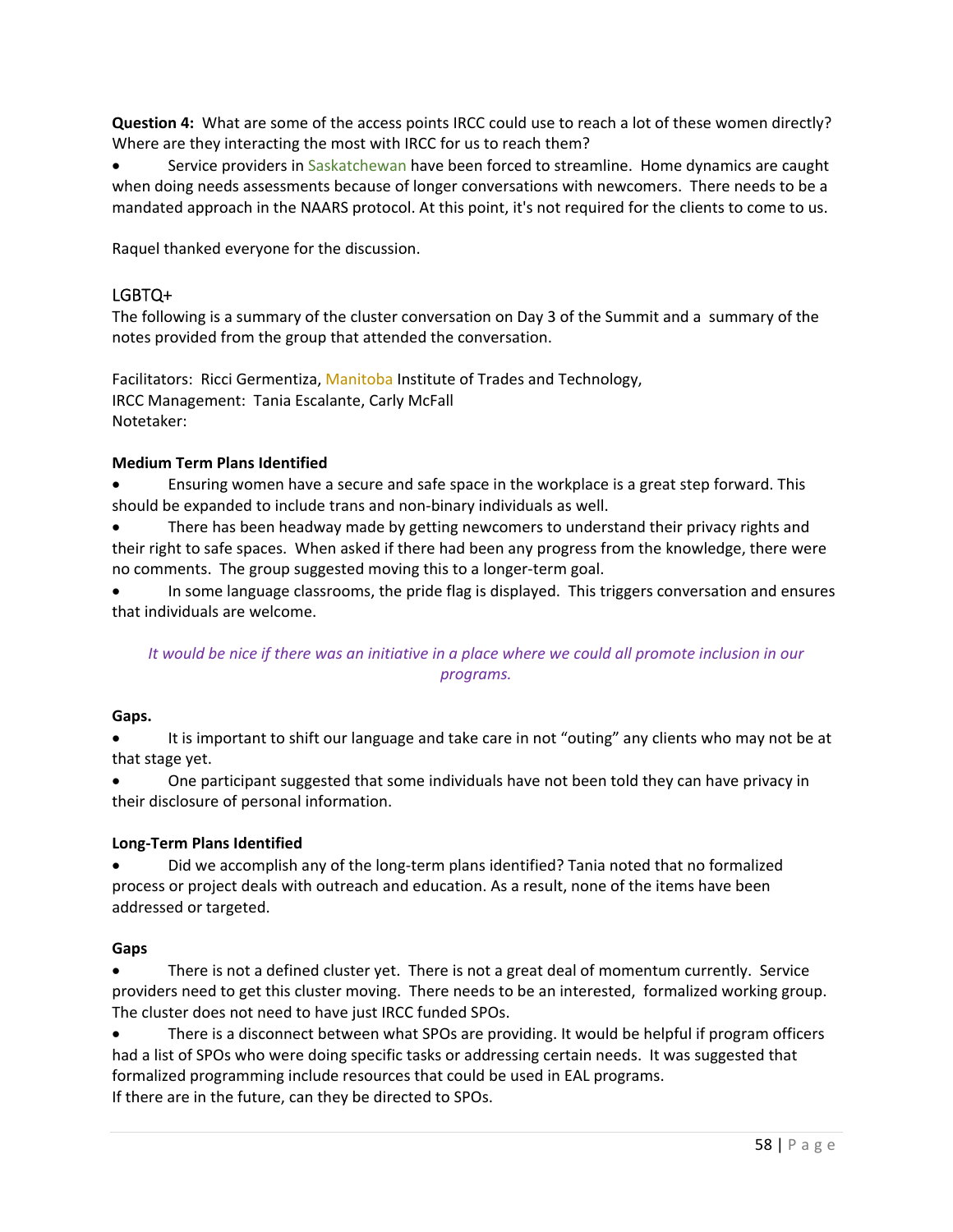## **Maintaining Momentum**

 The cluster needs to be formed and a callout to SPOs need to be made. Tania asked attendees to look within your organization and reach out to IRCC to put this in motion. The work must be collaborative so that the group can work well. It is not ideal for IRCC to make changes that are not collaborative. This would omit the importance of the experiences and perspectives of the organizations, initiatives, and SPOs.

There is still work to be done.

# Session: Supporting your team's mental health.

Ahmad Majid, Executive Director, SAISIA Kari McCluskey, Lost Prizes Coordinator/Contract Faculty of Education, Aurora Family Therapy Centre

A recording was not made of this session to ensure all participants felt comfortable to share. Kari McCluskey did share a resource that is available to participants. She has shared her email address for further inquiries; k.mccluskey@aurorafamilytherapy.com.

A PowerPoint of the Community Resiliency Model (CRM) was provided to participants. The CRM is a set of biologically‐based wellness skills aimed to reset and stabilize the nervous system. This document is also available as a resource in the Summit proceedings.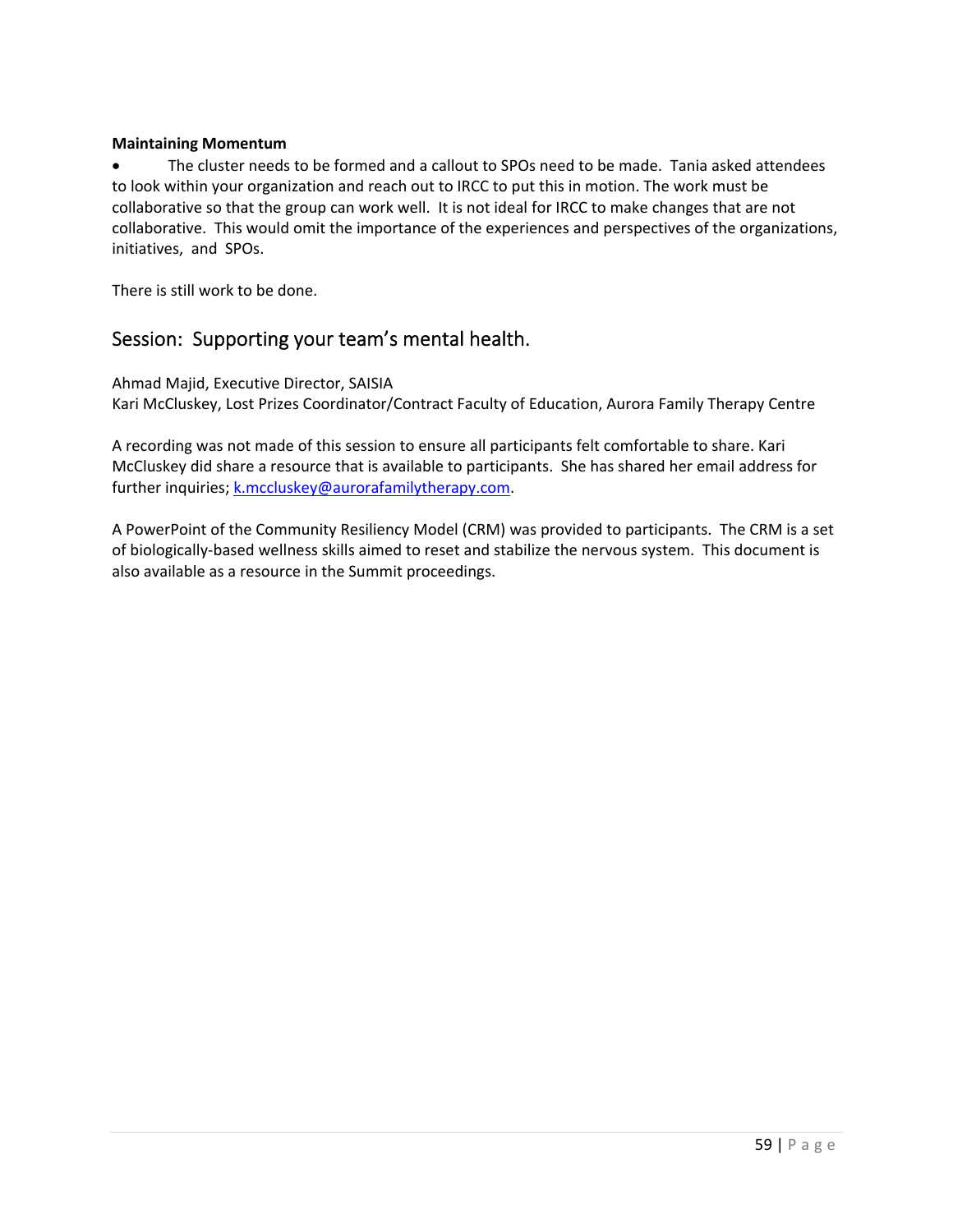# Summary

In the last Summit report of early 2021, it was recognized that change was happening and that COVID was the accelerator. At the second Summit in late 2021, change was accelerated even more with the current and proposed arrival of 40 000 Afghans. These newcomers have had no pre‐arrival service and often arrive with only the clothes on their backs. This process was new to the Settlement sector. This 40 000 were is in addition to the 12 000 GARs who were scheduled to arrive in somewhat (no COVID) normal circumstances.

As a result of the work done prior to the summer of 2021, IRCC, umbrella organizations, and SPOs were much better prepared to meet the needs of Afghan arrivals. This report very much focuses on what has transpired in 2021.

**Delivery of the Summit**. The Summit was again delivered virtually with the full range of components available for interactivity (chats, translations, interpretation, records of sessions, lists of speakers and resources, access to PowerPoints and other resources). There were a few problems this time with interpretation and access to all recorded sessions. This can easily be resolved at another time.

The moderators of each day were the Executive Directors of the umbrella groups namely MANSO, SAISIA, and AAISA. They provided excellent leadership and management of the Summit with their greetings, overviews, and summations. They did so with respect for their audience as well as the Indigenous and Métis lands on which they were located.

This Summit seemed to have integrated Indigenous and Métis practices and traditions in a normalized way. Most sessions recognized the land upon which they were located. Some sessions discussed how they settled newcomers into the "all" communities. Some newcomers are settled in predominately Indigenous communities. Newcomer and Indigenous content, resources, and delivery methods were integrated interchangeably. SPO staff mentioned how much they learned of the Indigenous and Métis cultures while delivering related content to newcomers. This was a very welcomed finding.

**Update on Afghan Arrivals**. Fariborz Birjandian, co‐chair of the Afghan Refugee Resettlement National Steering Committee and CEO of Calgary Catholic Immigration Society (CCIS), discussed the impact of the Afghan arrivals in Canada, federally and provincially, as well as globally. Many countries are involved in the settlement of the Afghanis. When they were first evacuated, 6 000 refugees arrived in Canada within 15 days during COVID, and up to 40 000 are anticipated within the next year. The population is young, well educated, and some speak English.

Corinne Prince was assigned as DG and John Biles and Fariborz co‐chaired the project. IRCC created a Secretariat with a national RAP coordinator and two persons to support the initiative. The National RAP working group was asked to provide guidance to the group. The regions did their planning and 34 agencies across the country settled the refugees. The first arrivals came to the Toronto area and now Calgary and other cities are arrival hubs. Canada is accepting refugees from other countries to which Afghanis were evacuated including.

The project seems to be working well. There are capacity issues with housing and others to manage a large number of refugees on such short notice. There is a huge appetite by Canadian employers to hire Afghanis as they have vast human capital. About 60 percent are under 18 years. Fariborz recommends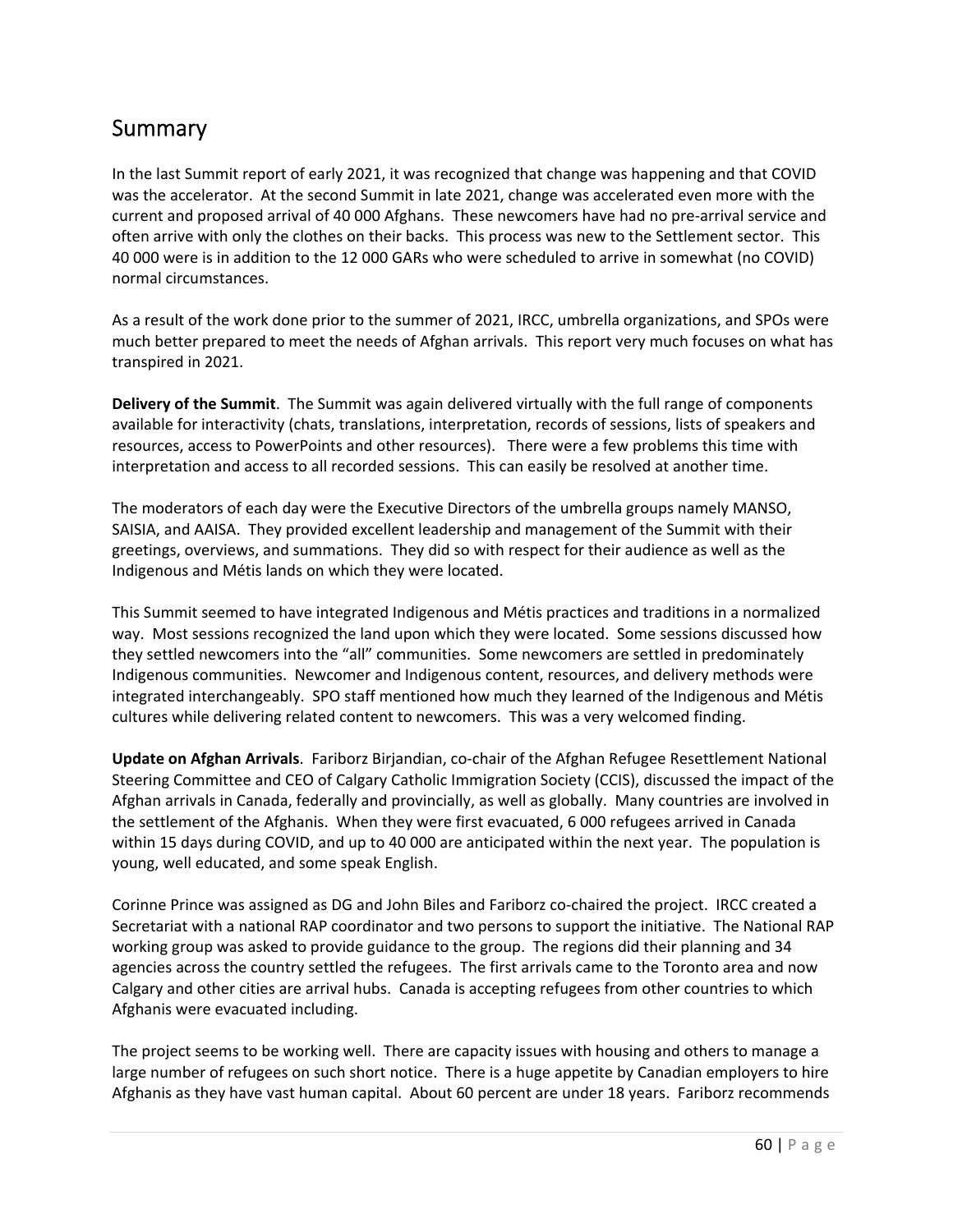that IRCC start talks on broader settlement issues such as LINC availability, community connections, employment programs, and others. Community engagement is key. There were several specific suggestions in the question‐and‐answer session.

**Technology in the Settlement Sector**. Alysha Barratta, PeaceGeeks, again provided updated information on technology for the settlement sector. The session discussed technology's ability to serve settlement agencies and newcomers. There were considerations when designing ethical and effective technological solutions. She also outlined a new digital maturity whereby job descriptions and staff roles have changed to meet technological demands. There is a national community of practice and benchmark scores to assess clients' needs.

The *Arrival Advisor* is a free, multilingual app for immigrants and refugees utilized in BC and adapted and available shortly in MB. The pandemic further demonstrated the need for innovation and adaptation, and it has started quickly. Staff and their organizations have been pushed to the breaking point and funding has been provided, but more is needed to meet the technological realities.

Newcomers' skills are limited for training and information purposes. Access to the internet is expensive. Alysha asked participants to be innovative to address newcomers' needs and the associated costs. She suggested techniques to do so.

There were several specific suggestions in the question‐and‐answer session

**Indigenous EAL Language Curriculum and Resources**. Teresa Burke, Director of Language Support, at MANSO facilitated a panel of specialists who have or are developing Indigenous resources and skills for newcomers. These resources include information on culture, history, customs and beliefs, and contemporary issues. The resources are intended to bridge the gaps and foster relations between Indigenous peoples and newcomers. The Indigenous Orientation Toolkit (IOTK) is one such resource. It provides authentic resources as well as language instruction and portfolio‐based language assessments for language instruction from Literacy to CLB 7-8. Examples of how to use this curriculum were provided. The curriculum work focused on the Truth and Reconciliation Call to Action 93.

Enhanced English Skills for Employment (MB) serves newcomers who focus on the workplace, its culture, and the skills required. Newcomers must have CLB 5‐8 to participate. The Land and Treaties curriculum was adapted for the modules in this program.

**Schooling and the Pandemic.**  Maryam Karimi, the PNT SWIS Coordinator, moderated and facilitated a session of co‐presenters from the Universities of Victoria and Regina. This group received SSHRC funding and support from SAISIA. The research questions were: how was SWIS responding to educational equalities, and what are the recommendations for the SWIS program? The theoretical frameworks came from community‐based research and anti‐racism theory. The data was collected from 8 focus groups with 30 participants recruited by SAISIA and service providers.

Findings established that the students' roles have shifted to that of a mentor of other students, interpreter, and other roles. They have adapted to new modes of delivery and service provision as they are establishing relationships online. The barriers presented by online learning are that it takes much more time and that the SWIS workers' time is limited. Their families needed support as well. They often did not have the access to technology (hardware, software, internet) or enough technology for their entire family. Newcomers place more value on face-to-face interactions. There were interrupted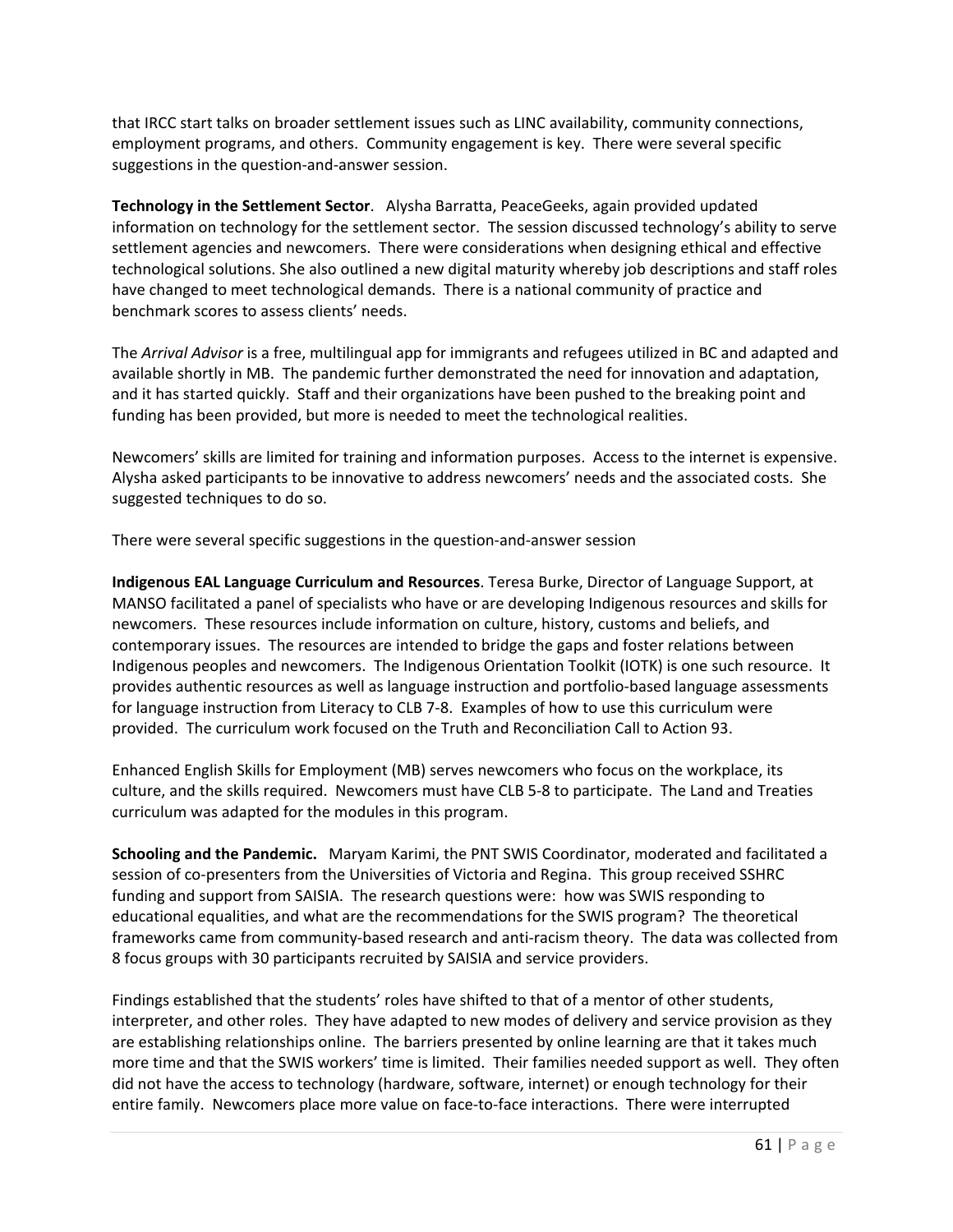channels of communication between the school/teachers, students, and SWIS workers. They were often not aware of what support SWIS workers could provide.

The study provided recommendations for SAISIA, Ministries of Education, and for IRCC.

During a follow‐up panel discussion, some concerns were addressed as well. An administrator of a large geographic school division in rural Saskatchewan (serves 16 schools) found the isolation of newcomer students difficult. There are few numbers of newcomer students and issues of racism arrive. The SWIS workers are supportive.

In Winnipeg, SWIS workers do not have offices/work areas in schools even though some attempt is sometimes made to accommodate them. Transportation is a problem for students, and they often don't have access to the internet and devices at home. Communication is key for all involved.

An excellent model was provided at East Glen High School in Edmonton. About 75 percent of their students have arrived in Canada and speak various languages. The partnerships between East Glen and SWIS work well. SWIS has offices at the school. Usually 100 new students come every one to two months. One of the unique aspects of this scenario is that many of their students go on to postsecondary school, facilitated by SWIS, the school, and Catholic Social Services as the service provider.

Breakout sessions followed the presentations. The moderator facilitated the group summaries.

**Case Management**: **A Social Justice Model.** Dr. David Este, University of Calgary, has been a social worker since 1980 and suggested that social workers remain knowledgeable about the diversity of the audience they are serving and retain the skills of a case manager. He indicated that there is a reference to case management and particularly to newcomers in the literature. He gave a good definition of case management and its processes. He discussed what is expected of a case manager.

He addressed social justice and its three ethical mandates for case management: social justice, inclusion, and equity. He outlined concepts that case managers need to ensure their work is related to the mandates.

He also emphasized that case managers must engage with humility and have a clear understanding of the newcomer's journey. Case managers have a dual responsibility to work with newcomers and to work with their communities and advocacy groups.

The moderator facilitated a question‐and‐answer session. Slides and resources are available.

**Vaccine Uptake and Vaccine Hesitancy**. Researchers associated with the Association for Canada Students and the University of Manitoba presented a snapshot of their ongoing research related to social, economic, and socio‐economic outcomes of immigrants. This presentation was focused on vaccine uptake and hesitancy and often compared the Canadian sample to a United States sample.

There are many variables in this presentation, but the key points most applicable for the PNT region may be the following. Of their respondents, about 53 percent said they do not trust newcomers when it comes to COVID. That is a concern. In reality, about 90 percent of both non‐immigrants and immigrants said they were vaccinated. In Canada, unvaccinated men and women are mainly non-immigrants and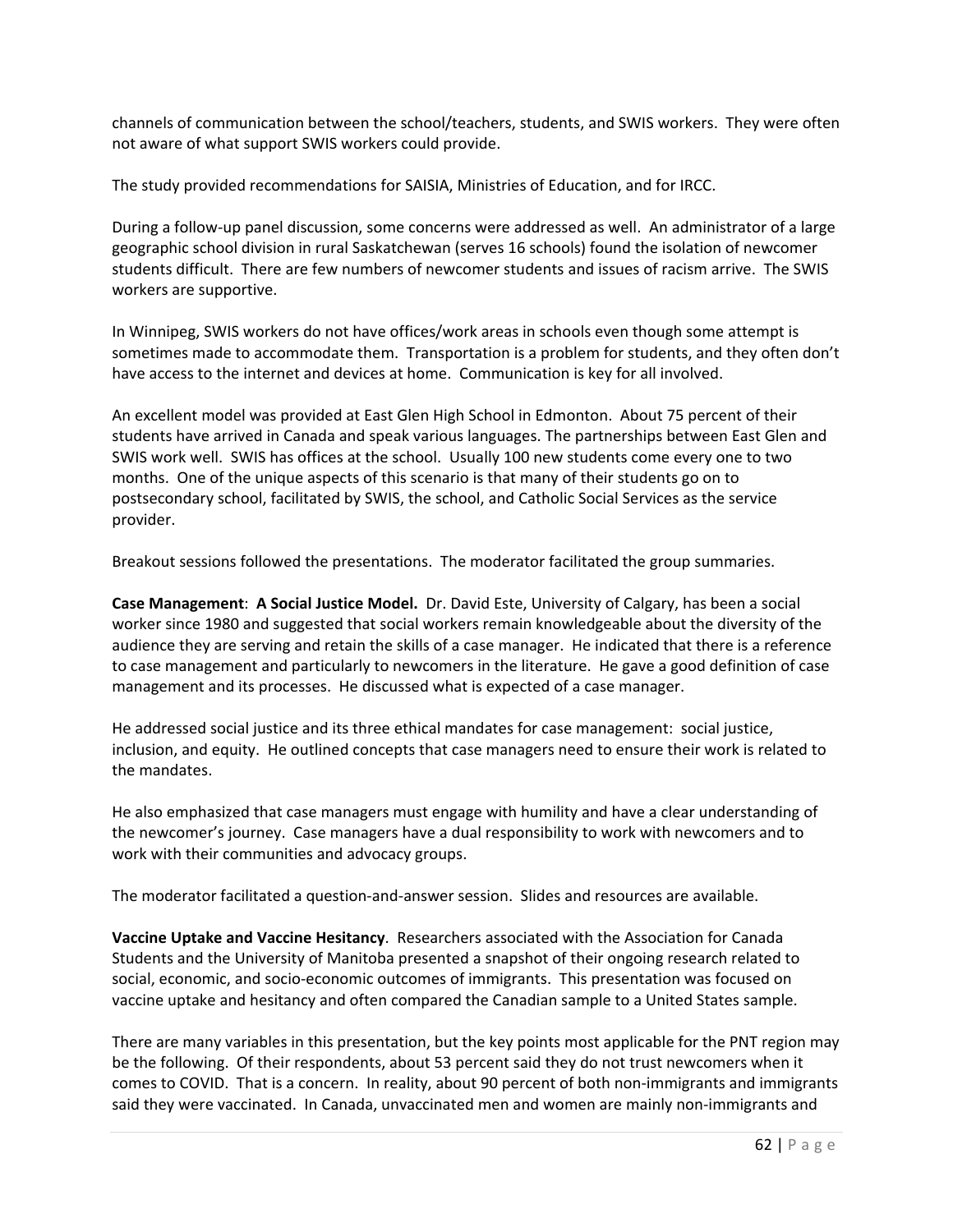mainly between the ages of 35 and 44. Socio‐economic factors such as education, income levels and not strong indicators of vaccine uptake in Canada.

The principal reasons that persons get vaccinated in Canada were to connect with family and friends, not to lose their jobs, and social connections.

In summation and based on this study, there is no reason to be hesitant of newcomers' vaccination uptake in Canada.

The moderator facilitated a question‐and‐answer session.

#### **Open Forum Conversations, Day 2:**

Language.

There were no notes available and the session was not recorded.

**Employment** 

This session was not recorded. The following is a summary of the notes provided.

Some city SPOs do not provide structured work placements. They may assist with the development of a resumé. Entry‐level positions are easy to find. Of those who do provide other services, they focus on the basic needs of the newcomer is getting them a job and then assisting them with longer-term goals. The importance of mentoring is critical. Some agencies assist newcomers with credentials, micro‐ credentials, and pathways to join their profession. Rural and Northern SPOs may or may not have SPOS or employment services. They must work closely with the community and colleges to prepare newcomers for the workplace.

#### SWIS Youth,

This session was not recorded. The following is a summary of the notes provided.

Collaboration with school staff including the EAL/ELL teachers is key. There are always challenges with high-need families. The cultural needs of students are not always met. In rural areas, there is a lack of services for both newcomers and residents.

The Enhanced Settlement Workers in Schools (ESWIS) is a new initiative from IRCC. It offers a collaborative, wraparound approach with a specialist, community services, and school administration and teachers.

There is a trend of youth wanting to volunteer both for current school credit and future employment.

### RAP

This session was not recorded. The following is a summary of the notes provided. There is a full session on RAP called Urban Systems Approach (below). This was a conversation of interested RAP individuals.

RAP client allowances need to be increased (most pressing need). The cost of basic needs of housing, food, and services has increased.

General RAP funding should be increased to better meet the high, complex needs of clients and the increased numbers of clients.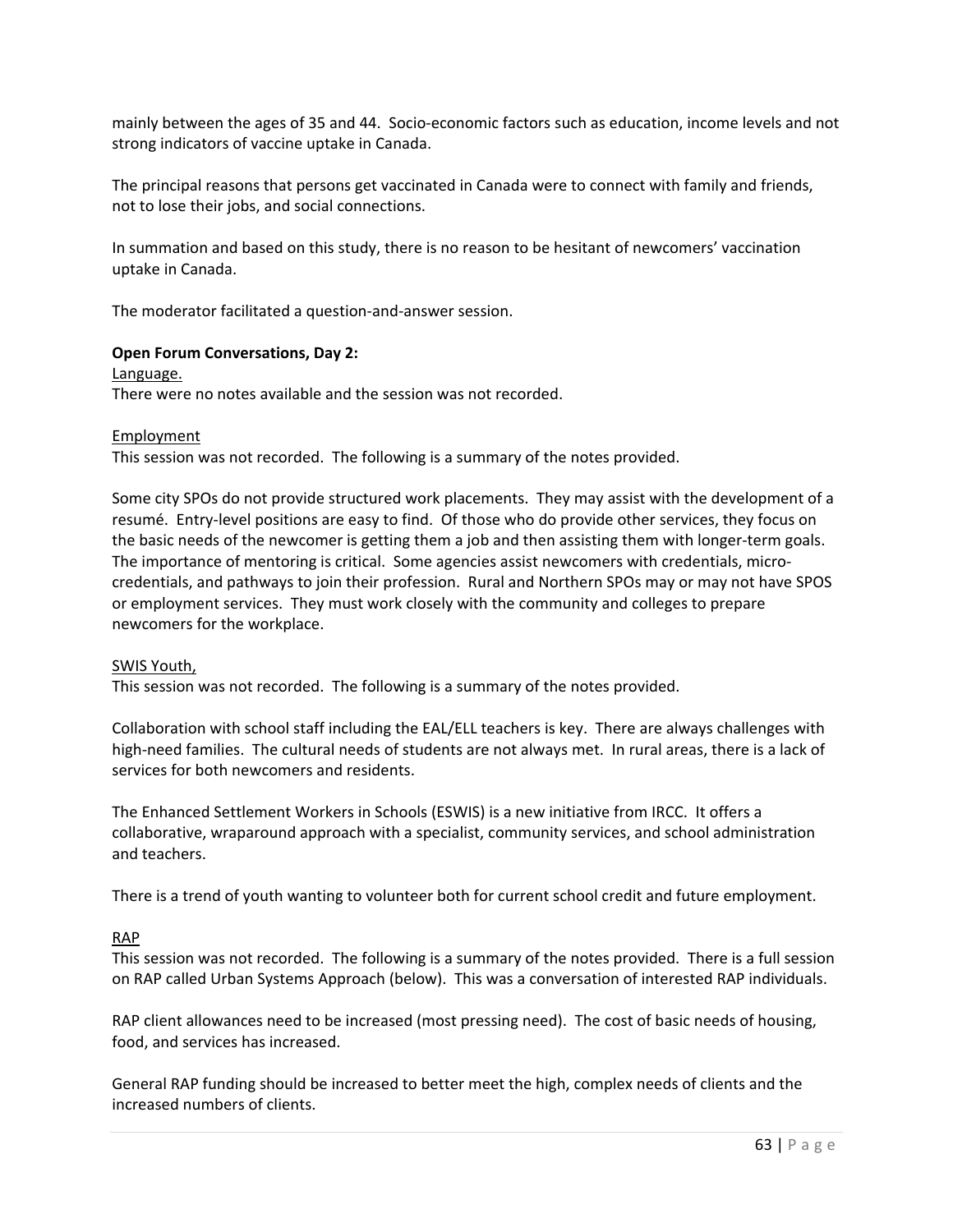Secondary migration is another funding issue. Newcomers can be mobile which further creates problems and challenges to RAP funding. Is it possible to have more flexible funding allotments to meet the needs of secondary migrants?

Staff are overworked and facing burnout. The job is emotionally demanding and the nature of the work is taxing.

The "whole of society" approach is intended to see newcomers through to integration. There is a need for broad, community support to allow this to occur. Community mentors and chamois are integral.

### **Urban Systems Approach (NAARS).**

The urban transformation initiative includes standardizing NAARS and the zonal outreach and referral processes. The purpose of the session was to give insight into some good work that has been done in the region so far.

The Internal Women of Saskatoon has taken the lead as the contribution holder for the NAARS and is the community facilitator for Regina and Saskatoon. The focus is on permanent resident clients. There is a partnership with the Francophone settlement communities in Saskatchewan. The process was described including internal and external factors and identifying stakeholders.

An internal strategic framework was revised with guiding principles. Innovative design thinking and systems thinking was used to plan changes. A NAARS advisory committee and draft terms of reference were developed for each PNT region. A unique partnership with ACF was established. There is a difference between basic NAARS and triage services. Delivery tools/interview templates were refined. Data collection and reporting mechanisms were established with IRCC and others. Implementation strategies were created, and there were promising practices recognized.

The urban systems approach in Manitoba implemented technology (PeaceGeeks) to complete the project. A centralized intake is operating, and the plan was revised and expanded with 22 settlement partners. This process allows for the collection of client information on behalf of IRCC. The standardized NAARS is lengthy but has robust data and information. They are determining how to store and refer the information.

The Winnipeg Information for Newcomers information (WIN) will be launched late in 2021 in both official languages. It will give newcomer settlement providers and Winnipeg organizations access to Winnipeg resources and zone and service provider information. IRCC plans to have the WIN rollout in Winnipeg and then move it into rural areas.

The Manitoba *Arrival Advisor* app is a free mobile app for newcomers to navigate their settlement journey. The topics come from the WIN project.

Seven Oaks Immigrant Service, NorthWest Winnipeg. help newcomer individuals and families in the North‐West Winnipeg community. It is a simple three‐step process. They connect with the newcomers, connect with the community, and then match newcomers with opportunities to learn and work within the community.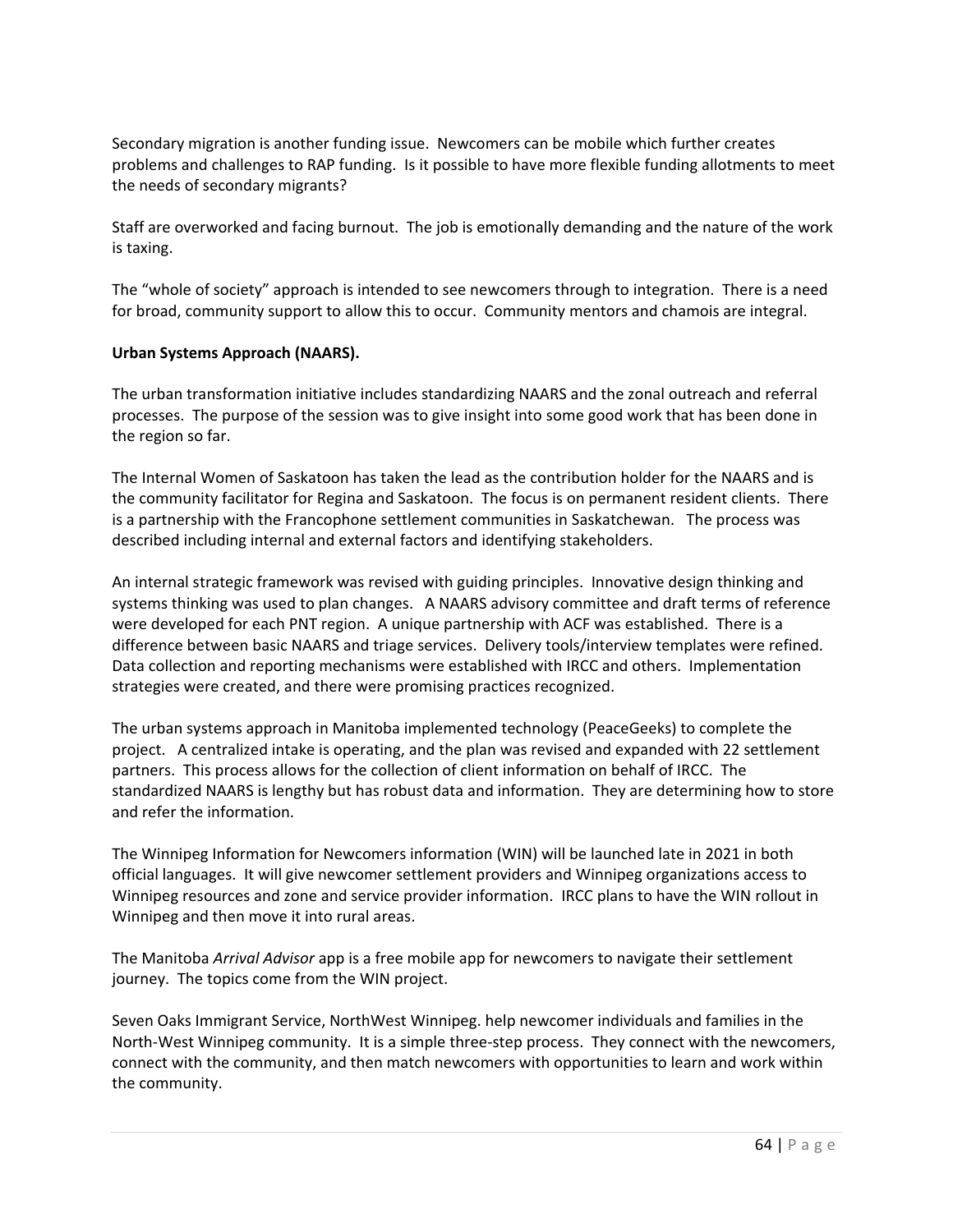The moderator facilitated a question‐and‐answer session.

#### **Open Forum Sessions.**

#### NAARS

There were no further notes given to the writer.

#### Postsecondary Education

Postsecondary institutions are partners in the community and with service providers. Can they provide more targeted programming for newcomers? Can they provide micro-credentials for newcomers and assist newcomers with soft skills to succeed in the employment market?

A recent study on the role of newcomers in colleges and universities suggests that they create a national workforce focused language program; the assessment of students' foundational skills including language; and building skillsets for employment.

There are applied research projects in partnerships with postsecondary researchers and LIPs to develop community studies. There was a presentation of such in this Summit – Schooling and COVID.

#### Literacy

Training literacy teachers can be difficult. Resources were shared to provide assistance. Online literacy training has been challenging. There are many students but they are not progressing and often do not attend classes. Some literacy learners are waiting until COVID is over and then they can attend in person. Small online classes are better. Some suggested that child care services be provided so that newcomers can attend.

#### Community Connections (volunteering).

There have been few volunteers during COVID. Some are concerned about the vaccine hesitancy of newcomers, and volunteers often lack digital literacy and could not work in an online environment. Many volunteers are burnt out from long‐term service. Some settlement agencies share good volunteers, but in general, settlement agencies need more volunteers.

### Community Connections (Youth)

Youth programs have had challenges during COVID. Many youth have not participated at the rates that they did before the pandemic. There is a lack of technology in their homes. When they are connecting with youth workers, it is often about mental health concerns and their challenges. Unique peer groups have evolved whereby older youth are assisting and mentoring younger students.

**The IRCC Afghanistan (Re)Settlement Initiative.** Corinne Prince (Director General, IRCC) and John Biles (Acting Senior Director Operations, Afghanistan Settlement Branch, IRCC) provided an overview of the urgent settlement decisions made in the first few months of the emergency response, the (re) settlement journey, and a look at the future.

A new branch was formed, Afghanistan Resettlement Branch, to respond to the mission. A new Minister was appointed in late October 2021. Canada is committed to re-settling 40 000 Afghans over the medium term. Resettlement will be completed through two programs: a special immigration program for Afghan nationals and their families who assisted Canadians and a special humanitarian program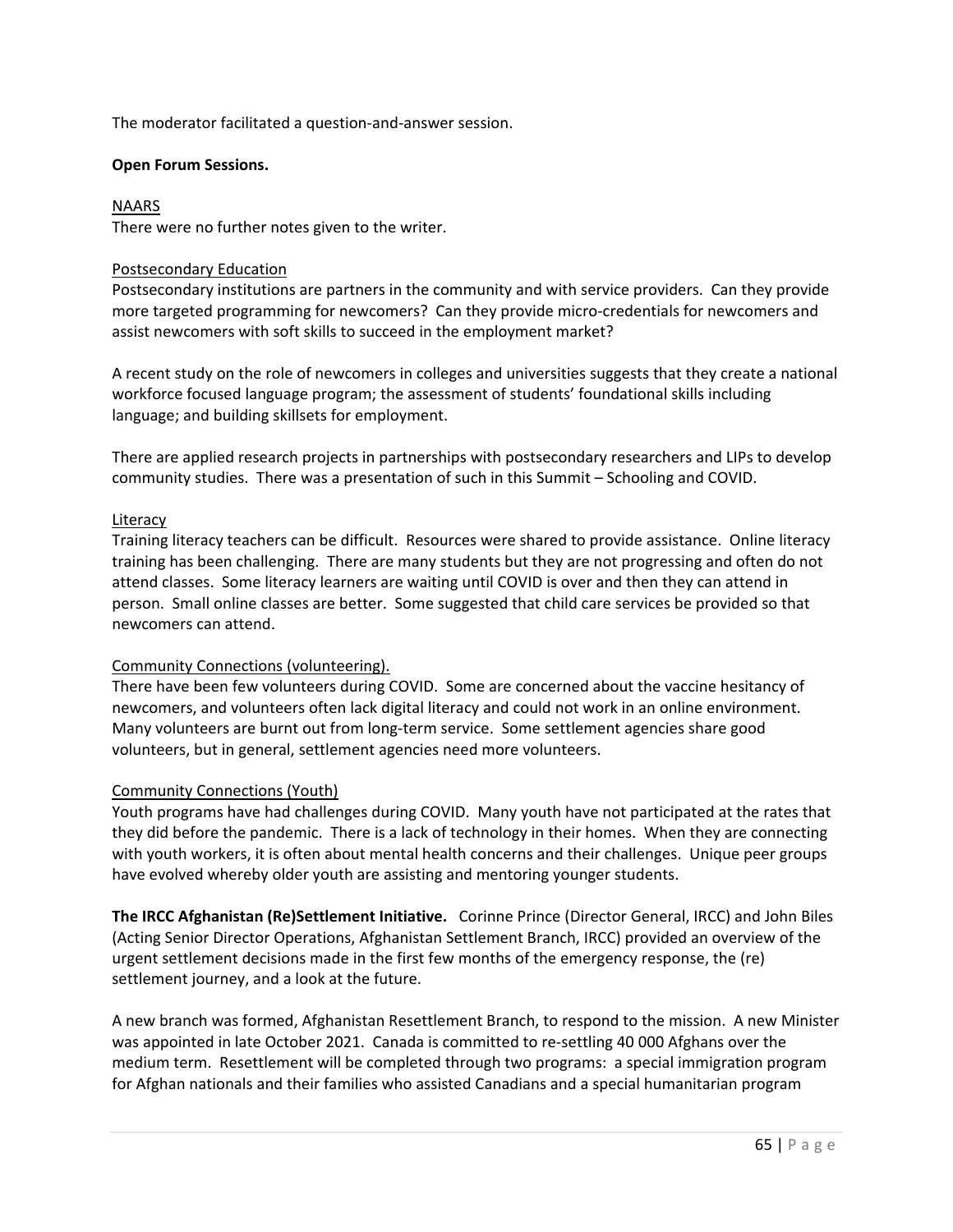focused on resettling Afghan nationals outside of Afghanistan who don't have a durable solution in a third country.

Canada has clear priorities.

Today there are special immigration programs for Afghans who assisted the GoC of which 14 550 applications have been received and 9 575 have been approved. There are 3 555 people who have arrived to December 1, 2021.

This is not an operation Syria. It is a transportation and access challenge. Much time has been spent on navigating the complexities; it is a more complicated process. Staff across many departments, a network of visa officers, provincial governments, settlement agencies, and many others must work together.

Resettlement planning. The first arrivals were in Toronto, and IRCC is now directing mass arrivals to a hub in Calgary and other cities as required. There is great value in partnerships and teamwork. Public support has to be harnessed to meet specific newcomer needs. We realize the importance of pre-arrival orientation.

The PNT knows how to do settlement, and there has been good work done across the region. IRCC has identified major areas for increased and continued focus.

New structures in IRCC support the Afghan Resettlement. There is a National Afghan Steering Committee; a settlement and integration engagement team, and an Afghanistan Task Team. The Afghanistan Settlement Branch was created with Corinne Price as DG,

There are many ways for Canadian citizens and organizations to get involved. The key needs of the Afghan newcomers are many but priorities are information and orientation, employment, housing, and language training.

There will be many arrivals in the coming months. IRCC wants to hear the views of service providers on collaborative efforts.

The moderator facilitated a question‐and‐answer session.

**The importance of iCARE.** Jeslyn Thibedeau and Justin Cavacciut explained how iCARE data is placed into the larger settlement program within context. All documents are available.

The presentation highlighted the Settlement Outcomes Highlights Report (a link is given). The presenters explained the program and its role in measuring and reporting on the settlement program. They explained the need for data and information for Treasury Board and others. The program totals approximately \$800M annually. There are many databases that provide the whole immigration story along with the iCARE program.

From this Report, thematic findings were derived and include the following.

- The starting point for newcomers is often different.
- There are indicators so that SPOs can tailor services to specific clients based on demographics.
- There are key differences in service usage by immigration category.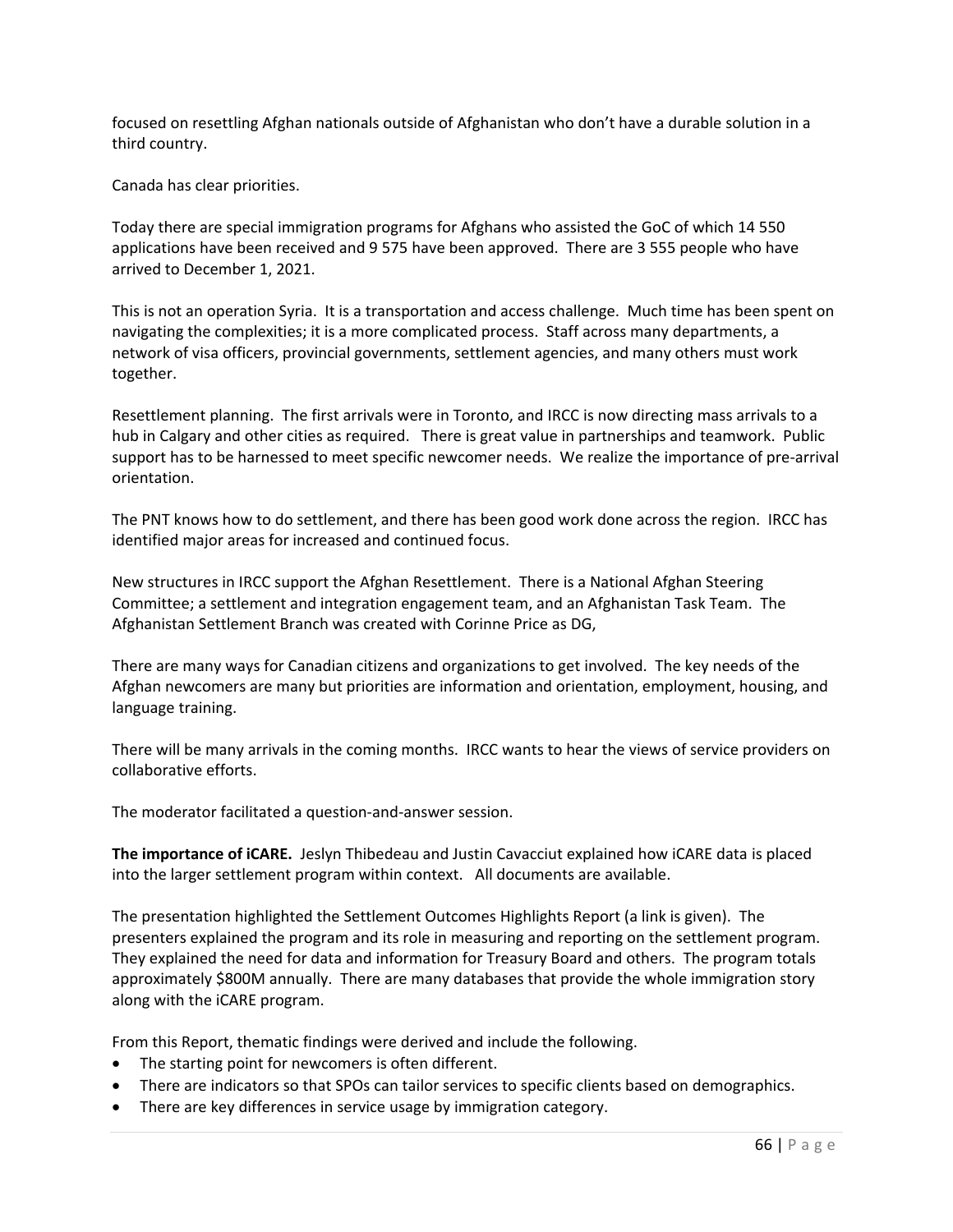- The first year and years of service are crucial.
- Support services (interpretation, child care, transportation, etc.) are important for success.
- Gender is a significant factor.

Future plans include establishing attribution (context) and understanding the program's value. ICare is important.

The question‐and‐answer session was facilitated by the moderator.

**Welcoming Francophone Communities**. Presenters represented Francophone communities in Saskatchewan, Yellowknife, NT, Nunavut, Alberta, and Manitoba.

The presentation was in French, and there were some problems with the closed caption translations and following audio translation. The writer was not able to access French materials from the software. As a result, these overviews are brief.

Yellowknife is carrying out a pilot project with an advisory committee of five members from the community and three Francophone organizations. A community plan was drawn up based on community needs. They meet these needs through activities and resources. All activities are carried out in partnership with Francophone organizations. They have established SWIS connections in schools, with the Francophone culture centre, and with the economic development council. They have hosted cultural and orientation events, and they offer community connection activities so that newcomers know the community's history and culture.

Nunavut has two official languages but only 4 percent of the population of 35 000 are Francophone, mainly located in Iqaluit. Their project was to provide a welcoming French‐speaking community. They provide equitable access to reception and settlement services including a reception at the airport.

There is an annual conference with organizations from the NorthWest Territories, Nunavut, and the Yukon to raise awareness of the Francophone immigration process.

In Moose Jaw and Gravelbourg Saskatchewan, have a Francophone pilot project, led by IRCC, in 14 Francophone communities. The purpose of the initiative is to provide a welcoming community to Francophone newcomers. They have developed a bilingual guide with videos on Facebook.

CANAF, Centre d'Accueil des Nouveaux Arrivants Francophones, Calgary, is a reception centre for Francophone newcomers. They offer employability services and offer services and events throughout Alberta. They are just starting their activities including welcoming services at the airport, employment services, youth services, and community connections. They provide training for teaching staff in the French school system.

Questions were answered after these presentations.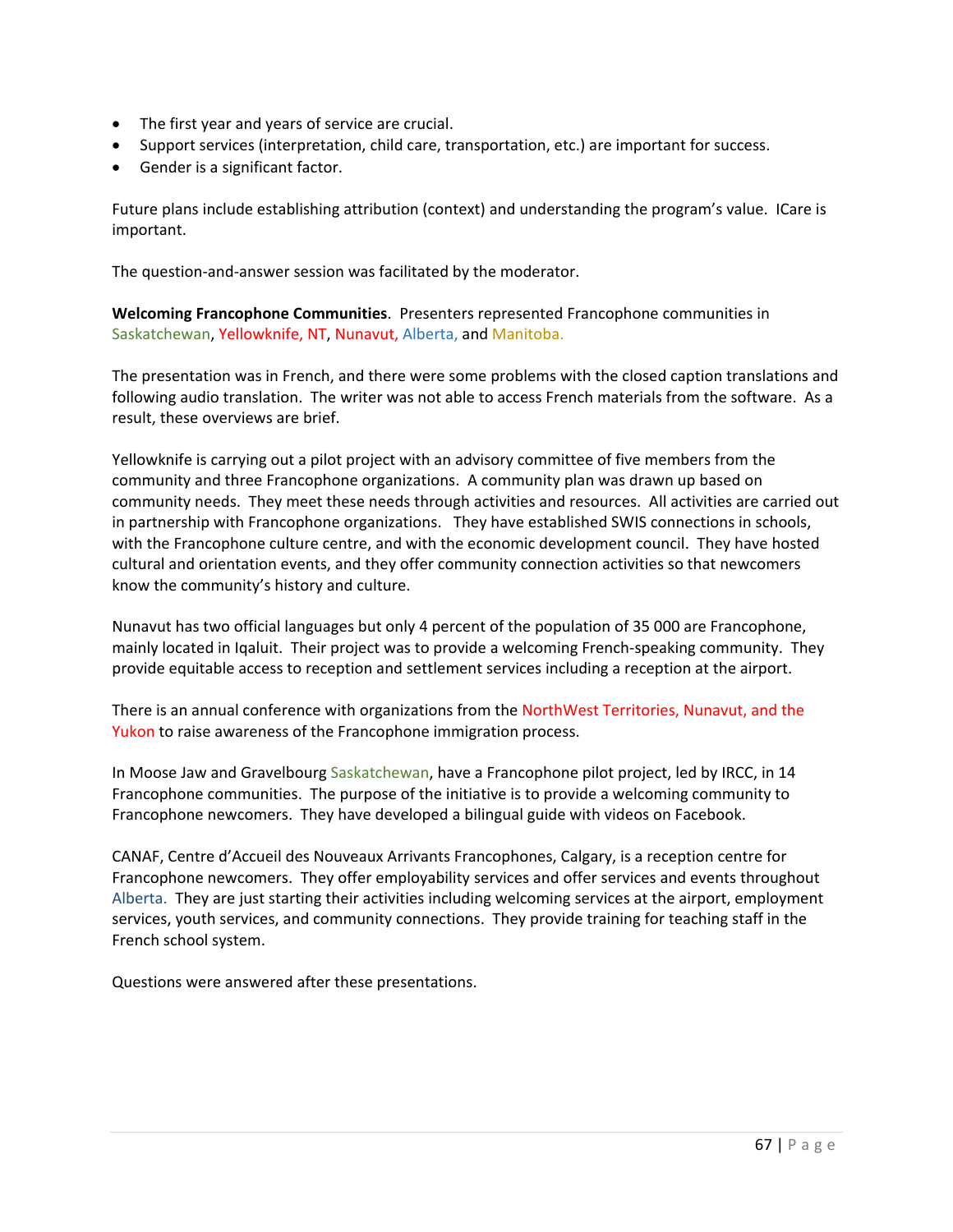#### **Cluster Conversations.**

The clusters are Case Management, SWIS, Employment and Mentorship, Informal language training (under Community Connections), Newcomers with disabilities, gender‐based violence, and LGBTQ+.

The case management cluster is the most established of the clusters. It is well organized and structured and could best handle the sudden arrival of the Afghans. It has a standardized NAARS, currently adapted for each province/territory. It will be revised but provides for the collection of standardized information required by IRCC. There are four tiers of case management identified, and they have moved into the last, triage stage development at this time. They have adopted definitions and a common indicator tool is being piloted.

The Settlement Outcomes Highlight Report recommends the early use of the NAARS to facilitate timely access to needed settlement services. It also reports that IRCC‐funded SPOs were the top source of information for the clients. In 2020, the report says less than a quarter of newcomers received a NAARS. It is assumed that those statistics have improved greatly with the arrival of the Afghans.

The SWIS and SWIS Youth Cluster are organized but not fully functional at this time. They have determined the different levels: SWIS, Enhanced SWIS, and travalleurs d'establissment dans les ecoles (TEE). The Settlement evaluation of SWIS has just been completed and recommendations will be reviewed and will allow for this cluster to move forward.

At the 2021 February Summit, SWIS medium‐ and long‐term plans were outlined by the cluster. At the Fall 2021 Summit, neither the SWIS research presentation nor the conversation groups mentioned that core criteria had been addressed. School boards certainly did not appear to be partners during the pandemic as SWIS workers were not allowed in schools and few had a school contact inside the school during this time. The SWIS workers had to find ways to contact students; and said that they had moved to more of a one‐on‐one mentorship role. The Settlement Outcomes Highlight Report indicates that the needs of Youth, ages 16 – 20, are great. They face many barriers to settlement and integration.

This cluster will move forward in the upcoming year s the Afghan arrivals has many young persons.

Employment and Mentorship Cluster. This cluster was formed in 2019 and states that IRCC is one of many stakeholders who seek to improve newcomers' labour market outcomes. Collaboration with partners is a "must."

The medium‐term plans from the February 2021 Summit indicated that referral systems and training were priorities. However during COVID, there was little/no referrals or training completed. There was a discussion of special needs employment training for the disabled and for the LGBTQ+ community in their respective cluster groups.

The February 2021 longer‐term plans talked about credential recognition and pathways to credentialing. There was much discussion in various conversation groups in this Fall Summit about the concept of micro‐credentialling and its benefits. With the barriers to credential recognition, micro‐credentialling may be a worthwhile endeavour. There is evidence that postsecondary programs are starting to address this gap. The current shortage of workers and high unemployment rates may provide opportunities for the recognition or at least partial recognition of newcomers' credentials and skills.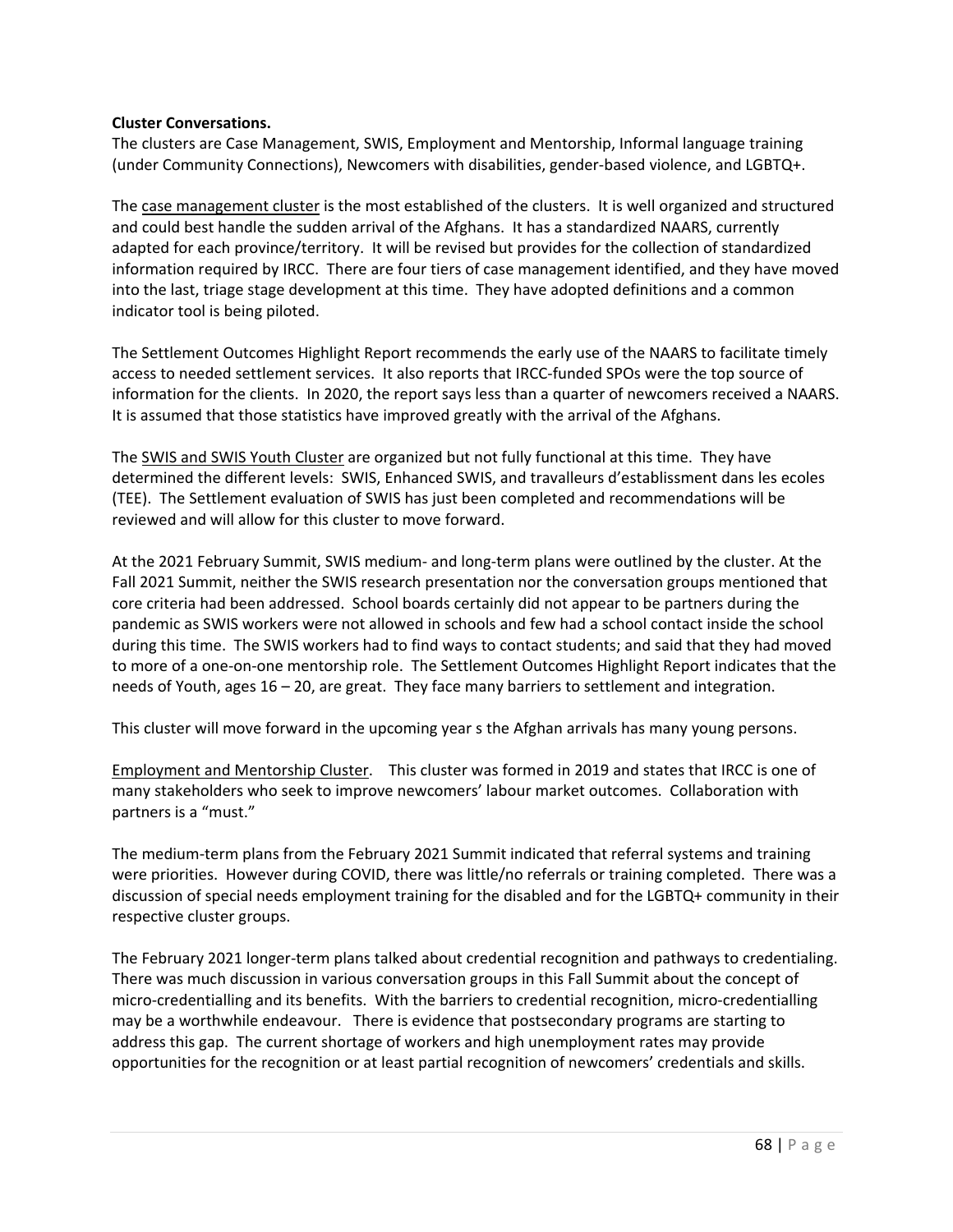The Settlement Outcomes Highlights Report states that the lack of recognition of credentials results in immigrants working in lower-paying occupations for longer periods of time.

The challenge remains of how to get newcomers to work or back to work safely.

Community Connections (Informal Language Training). The cluster was established in 2019 and a callout to the region has been issued. However, there is no real response and progress to date. Those who attended the cluster conversation in Fall 2021 indicated that since COVID, attendance has been very poor and many programs have not been offered. There is a shortage of volunteers for two reasons. Long-serving volunteers are getting fatigued with the great numbers needing informal language training. Also, volunteers are concerned about the vaccine status of newcomers. This concept needs to be dispersed if the evidence from the vaccine update presentation at this Summit is accurate. Canadians, including newcomers, are well vaccinated and are not as a population vaccine‐hesitant.

Participants in this conversation group asked for more funding to support informal language training. Women, in particular, are accessing the services several years after arrival.

Gender‐Based Violence (GBV) Cluster. This cluster does not appear to be organized. There are differences in the programs as evidenced from the discussions of the group. This cluster can be directly linked to NAARS at which time resources can be distributed and possible issues may be identified.

The Calgary SPO in this group seems to have a well‐established program and may be a model that others could follow.

At the February 2021 Summit medium‐term plans were identified: training to staff to identify client characteristics, training on Canadian family roles, and training for Francophones. The Settlement Outcomes Highlights Report found that the uptake of language training is the greatest in the first year of arrival. If GBV information and training were integrated into language training, the GBV may be addressed initially. The report also indicates that there is a shortage of child care facilities which has an impact on women to attend training and gain employment.

Newcomers with Disabilities. It was unclear if this cluster is formed. The groups discussed resources that are available in the region, particularly in Winnipeg. How can this cluster communicate the existing needs of those with disabilities? The goal is to develop partnerships.

At the February 2021 Summit, the medium‐term plan was to share information and network and to share key resources. The groups shared more resources at this Fall Summit as some of the participants were different from those in February. The longer-term plan called for the development of outcomes and an interim health response. The group did not comment on these plans.

LGBTQ+ Cluster. This cluster was led by IRCC. It has not been established as a cluster and IRCC representatives are looking for SPOs to participate. It is unclear if a callout has gone out to the regions. The medium-term plans focussed on a lack of awareness of support for LGBTQ+ newcomers. The longterm plan was to develop a vision.

Currently, Manitoba, MANSO, had the most activity and interest in this conversation. It was the case in February as well, but with a different participant. Saskatchewan has some interest. The group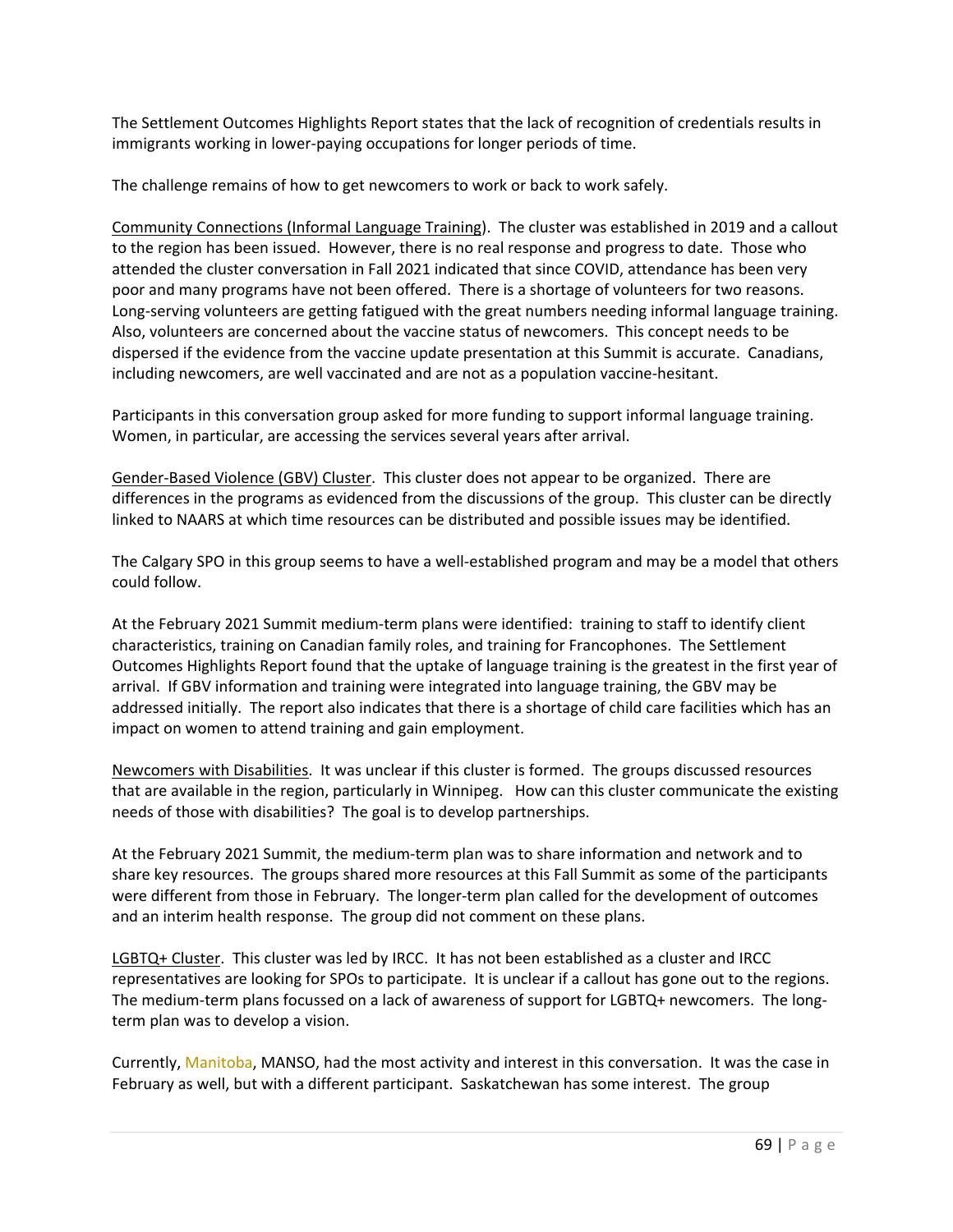wondered who gets funding to support these newcomers. Calgary and Edmonton indicated that they are getting some funding when they attended the February Summit.

There was no session on language training during this Summit. There was a literacy conversation group. Fariborz Birjandian, in the first session of the Summit, recommended to IRCC that the national settlement council begin to talk about broader settlement issues such as LINC availability and others. The Settlement Outcomes Highlights Report suggested that newcomers attend classes and obtain the most benefit from support services within the first year of arrival. Many of the sessions at this Summit discussed language training, formal or informal, as being key to employment and integration.

In the last few months, the PNT has done a remarkable job of meeting the needs of newcomers during a pandemic and during a unprecedented surge of refugees. The forethought and organizational structures put in place by IRCC and the regions has been tremendous. With the collaboration and partnerships developed, newcomers will settle and integrate well. The PNT region works well and is developing critical strategies to meet the needs of the Region.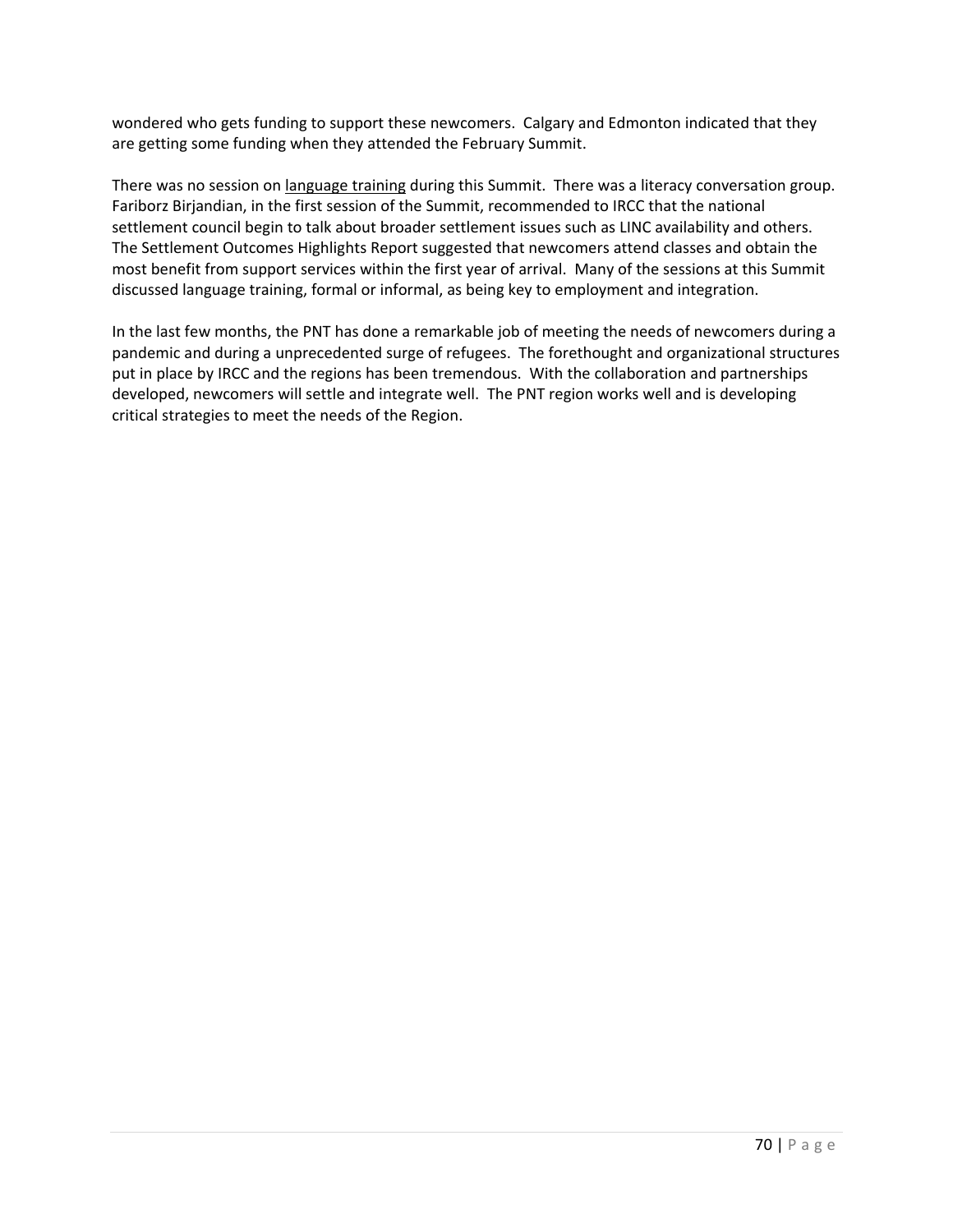# Recommendations

The themes of the Summit and the information provided in presentations and conversation sessions lead to the following recommendations. All readers of this report are encouraged to read and review the information provided at the Summit. There are many suggestions and resources that can be utilized.

## **Recommendation. It is recommended that Provincial participation and collaboration be part of each Summit.**

IRCC, umbrella organizations and the service providers cannot work alone to integrate newcomers. They depend on each other and their partners. At the February 2021 Summit, provincial government administrators and managers provided valuable information on their policies, programs, and future plans particularly on issues of health, education, employment, and others. Partners can also learn of the direction of their immigration associates. This was most beneficial and ongoing collaboration is important.

**Recommendation. Clusters. The case management model of development has worked well and the cluster is still refining processes and documents. The SWIS and Employment/Mentoring clusters could follow a similar model. However, it is recommended that the Gender‐based Violence (GBV) cluster, the Newcomers with Disabilities cluster, and the LGBTQ+ cluster focus more on an integration model whereby policy, resources and pathways are developed and then integrated into the larger clusters such as case management, language training, employment and mentoring.** 

It has been difficult for some clusters to get started but there are pockets of activity in most regions. IRCC should not lead the direction of the GBV, disabilities, and LGBTQ+ clusters; co‐ leads are essential. Umbrella organizations may assist with the progress of these three clusters. The SPOs who are working with clients have the experience and knowledge to meet the needs of their clients. Newcomers would become aware of the support structures and seek assistance when they feel safe and secure. This could occur any time in their settlement process.

# **Recommendation. Standards‐‐but flexible standards. It is recommended that each program areas develop a set of overarching standards. This would be similar to those developed for NAARS.**

However as was cautioned throughout this Summit, "the starting line is different for each newcomer." Several presentations and conversations described programming but adapted to their region or zone. This is important to allow flexibility while still meeting the outcomes of the program. The Settlement Outcomes Highlights Report mentions that they plan to take into account attribution (context) in their further data collection and research. This is most important.

# **Recommendation. It is recommended that IRCC, provincial governments, and umbrella organizations attempt to accelerate the process of credential recognition for newcomers. A dedicated group of individuals could press forward with this work.**

This has been a long-standing issue for newcomers. The micro-credentialling concept may be an opening to start some conversations to pursue a pathway to credentialling for those trained in other countries. Some postsecondary and skill training have started a process. Mentorship opportunities may be advantageous (paid or unpaid) and even better if they are recognized. This is a time of high unemployment, and it may be the right time to push forward with the recognition of foreign credentials so that newcomers can continue in their occupations.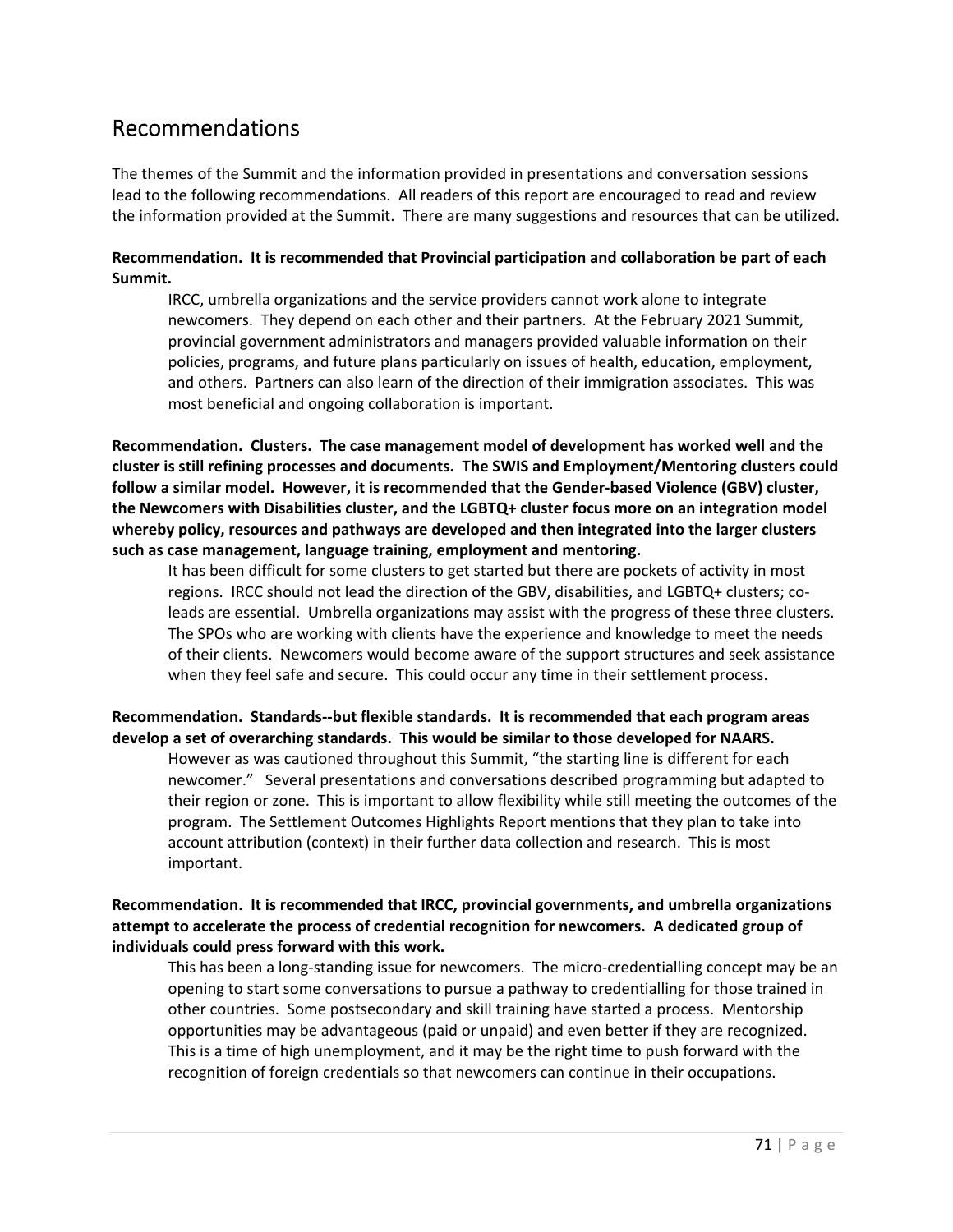**Recommendation. It is essential that partnerships with schools and school divisions be part of the SWIS delivery. Umbrella organizations as well as service providers can help to build those partnerships not only at the local level but at the provincial level and with the professional organizations.** 

It became evident that during the pandemic, that essential SWIS – school partnerships are not occurring. Relationships with students are essential at all times. There were good examples of working partnerships during this Summit. The school research project presentation at this Summit has made similar recommendations. The Settlement Outcomes Highlight Report indicates that teen youth face barriers to settlement and integration. Contact with students is important.

## **Recommendation. Language training and Employment. Accelerate the speed at which newcomers can access language training (formal and informal) especially during the first year of newcomer arrival.**

From information provided at this Summit, most newcomers have obtained employment during their first year of arrival. Language allows them to continue with training, further their education, to move into higher-paid jobs, and start the credentialling process. The Settlement Outcomes Highlight Report indicates that language training uptake was the highest in the first year after landing. Full-time language training increases the likelihood of progression.

# **Recommendation. It is recommended that the delivery mode of the next Summit be a hybrid of both virtual attendance and face‐to‐face attendance.**

During COVID it has been essential to offer the Summits virtually. This has been of benefit to many participants. Those in remote locations and the North were able to attend and participate. The virtual component must allow for the participation of those off‐site and all sessions must be documented and recorded. However, many have indicated that an in‐person format is preferable for networking and collaborative purposes.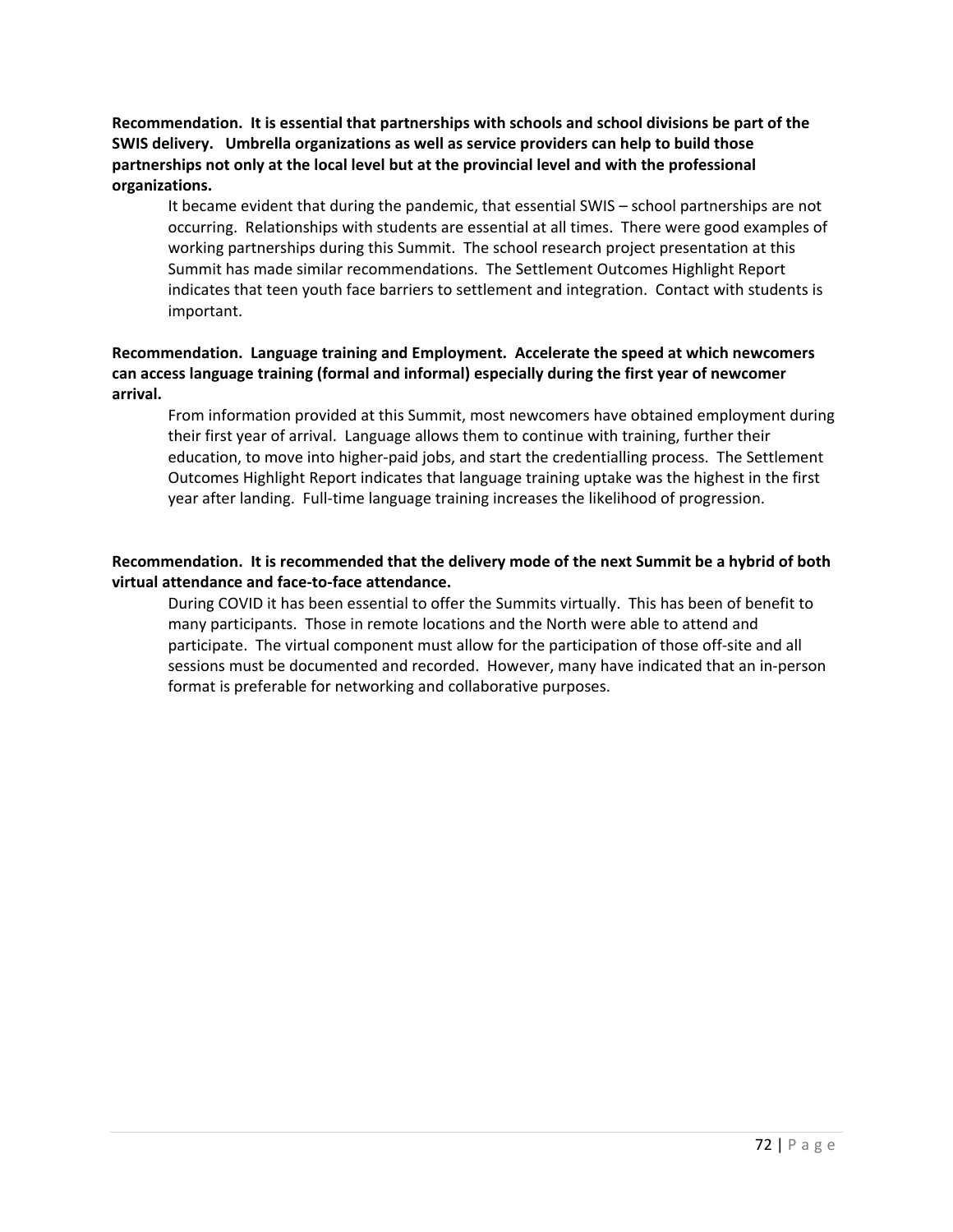## Prioritized IRCC and Sector Suggested Work Plan, January 2022.

| Prior to 2020                                                                                             | 2020<br>2021<br>2022<br>2023<br>2024                                                                                   |                                                                                                            | 2025                                                                                 |                                                                                               |                        |  |  |  |  |  |
|-----------------------------------------------------------------------------------------------------------|------------------------------------------------------------------------------------------------------------------------|------------------------------------------------------------------------------------------------------------|--------------------------------------------------------------------------------------|-----------------------------------------------------------------------------------------------|------------------------|--|--|--|--|--|
|                                                                                                           | New funding 5-year agreement<br>All pilots completed                                                                   |                                                                                                            |                                                                                      |                                                                                               |                        |  |  |  |  |  |
|                                                                                                           |                                                                                                                        | PNT Summit (2)                                                                                             | <b>PNT Summit</b>                                                                    | <b>PNT Summit</b>                                                                             |                        |  |  |  |  |  |
|                                                                                                           |                                                                                                                        |                                                                                                            | Assemble and focus technologies in preparation for surge of immigrants and refugees. |                                                                                               |                        |  |  |  |  |  |
|                                                                                                           |                                                                                                                        | 401 000 immigrants                                                                                         | 401 000+ immigrants                                                                  | 401 000+ immigrants                                                                           | 401 000+ immigrants 12 |  |  |  |  |  |
|                                                                                                           | $(12 500 GARS) +$<br>12 500 GARs +<br>12 500 GARs + ?<br>$500$ GARs + ?<br>20 000 Afghan GARs个<br>20 000 Afghan GARs 个 |                                                                                                            |                                                                                      |                                                                                               |                        |  |  |  |  |  |
| Settlement Working Group (SWG) working with provinces and territories.                                    |                                                                                                                        |                                                                                                            |                                                                                      |                                                                                               |                        |  |  |  |  |  |
| Develop francophone pathway. Target 4.4% francophones outside of Quebec.                                  |                                                                                                                        |                                                                                                            |                                                                                      |                                                                                               |                        |  |  |  |  |  |
| Accelerate language and literacy training for newcomer access in the first year of arrival.               |                                                                                                                        |                                                                                                            |                                                                                      |                                                                                               |                        |  |  |  |  |  |
| Increase digital literacy and technology utilization for program planning and delivery.                   |                                                                                                                        |                                                                                                            |                                                                                      |                                                                                               |                        |  |  |  |  |  |
| 2017→Implement Urban Systems Approach. Cluster: case management (NAARS,<br>RAP); adapt for rural systems. |                                                                                                                        |                                                                                                            |                                                                                      |                                                                                               |                        |  |  |  |  |  |
| Cluster: SWIS. Started. Implement evaluation recommendations; develop                                     |                                                                                                                        |                                                                                                            |                                                                                      |                                                                                               |                        |  |  |  |  |  |
| strategy; develop partnerships with school divisions; pilot.                                              |                                                                                                                        |                                                                                                            |                                                                                      |                                                                                               |                        |  |  |  |  |  |
|                                                                                                           |                                                                                                                        | 2019 Cluster: Employment and Mentoring. Refine cluster administration. Work with provinces. Standardize    |                                                                                      |                                                                                               |                        |  |  |  |  |  |
|                                                                                                           |                                                                                                                        | program format to adapt to provincial needs. Address issues: credentialling and micro-credentialling, work |                                                                                      |                                                                                               |                        |  |  |  |  |  |
|                                                                                                           | culture, anti-racism, and others to be integrated.                                                                     |                                                                                                            |                                                                                      |                                                                                               |                        |  |  |  |  |  |
|                                                                                                           |                                                                                                                        | SWG review of service gaps to temporary                                                                    |                                                                                      |                                                                                               |                        |  |  |  |  |  |
|                                                                                                           |                                                                                                                        | workers, postsecondary institutions, and<br>employers.                                                     |                                                                                      |                                                                                               |                        |  |  |  |  |  |
|                                                                                                           |                                                                                                                        |                                                                                                            |                                                                                      | Collaborate with PNT provincial partners regarding support activities, training, and capacity |                        |  |  |  |  |  |
|                                                                                                           |                                                                                                                        | enhancement.                                                                                               |                                                                                      |                                                                                               |                        |  |  |  |  |  |
|                                                                                                           |                                                                                                                        | 2017 Cluster: Informal Language training. Not prioritized until 2021. Develop strategy, pilot.             |                                                                                      |                                                                                               |                        |  |  |  |  |  |
|                                                                                                           | 2018 SWG review of newcomer mental health                                                                              |                                                                                                            |                                                                                      |                                                                                               |                        |  |  |  |  |  |
| Cluster: Gender-based Violence. Refine and define.                                                        |                                                                                                                        |                                                                                                            |                                                                                      |                                                                                               |                        |  |  |  |  |  |
| Cluster: LGBTQ+. Refine and define.                                                                       |                                                                                                                        |                                                                                                            |                                                                                      |                                                                                               |                        |  |  |  |  |  |
|                                                                                                           | Cluster: Newcomers with Disabilities. Refine and define.                                                               |                                                                                                            |                                                                                      |                                                                                               |                        |  |  |  |  |  |
|                                                                                                           |                                                                                                                        |                                                                                                            | Innovate and develop partnerships to deal with incoming newcomers.                   |                                                                                               |                        |  |  |  |  |  |
|                                                                                                           |                                                                                                                        |                                                                                                            | More flexible programming to better meet clients' needs.                             |                                                                                               |                        |  |  |  |  |  |
|                                                                                                           |                                                                                                                        |                                                                                                            | Innovate and Collaborate                                                             |                                                                                               |                        |  |  |  |  |  |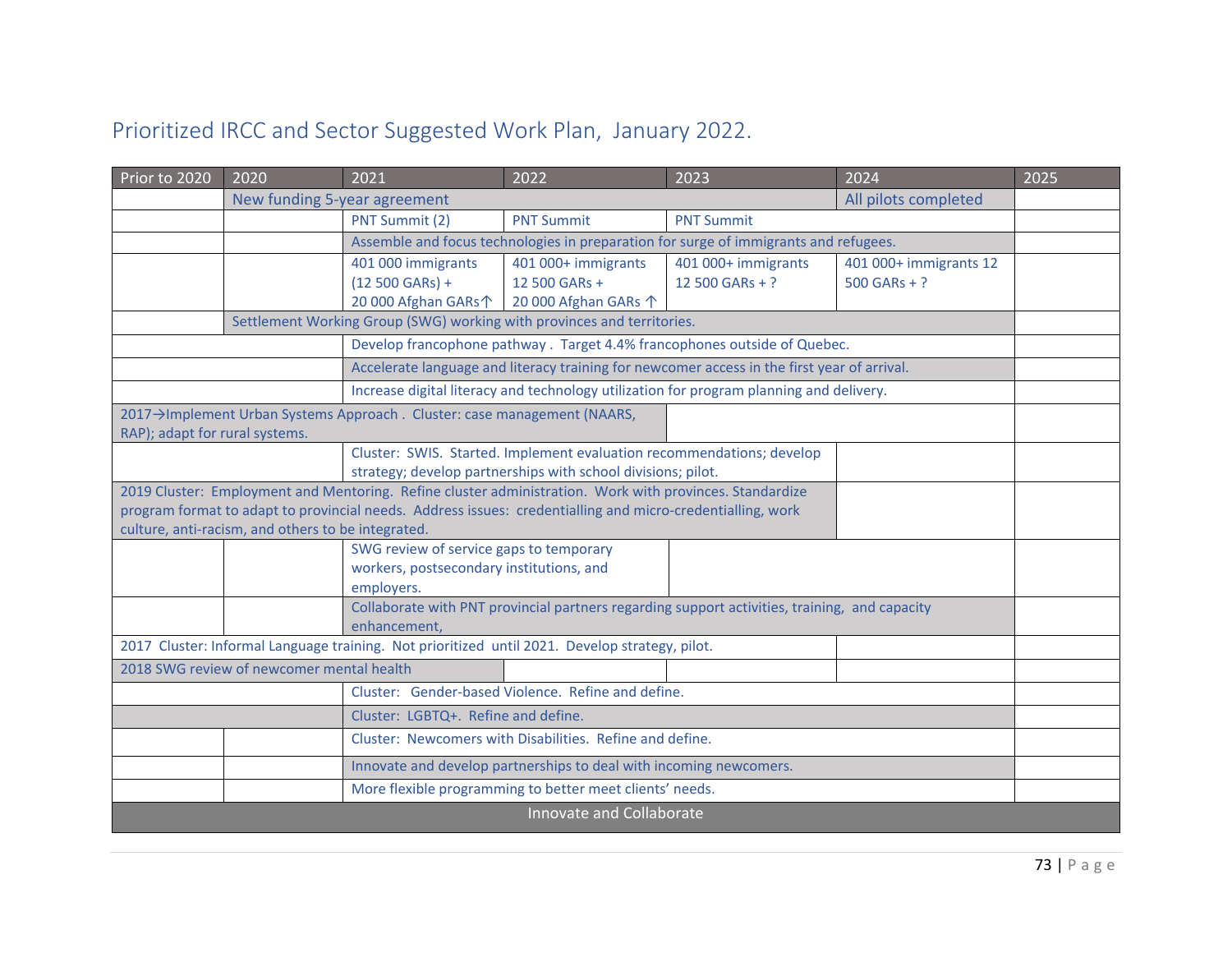### Appendix A: Registrations

This list is general as some registration details were unknown. The "unknown" association by region means that category was not completed on the registration form.



British Columbia (BC) is not part of the PNT Region, but BC experts work with the PNT. Some presenters were from BC.



Non‐member registrants included IRCC (the largest group), LIPs, and others who did not identify their association.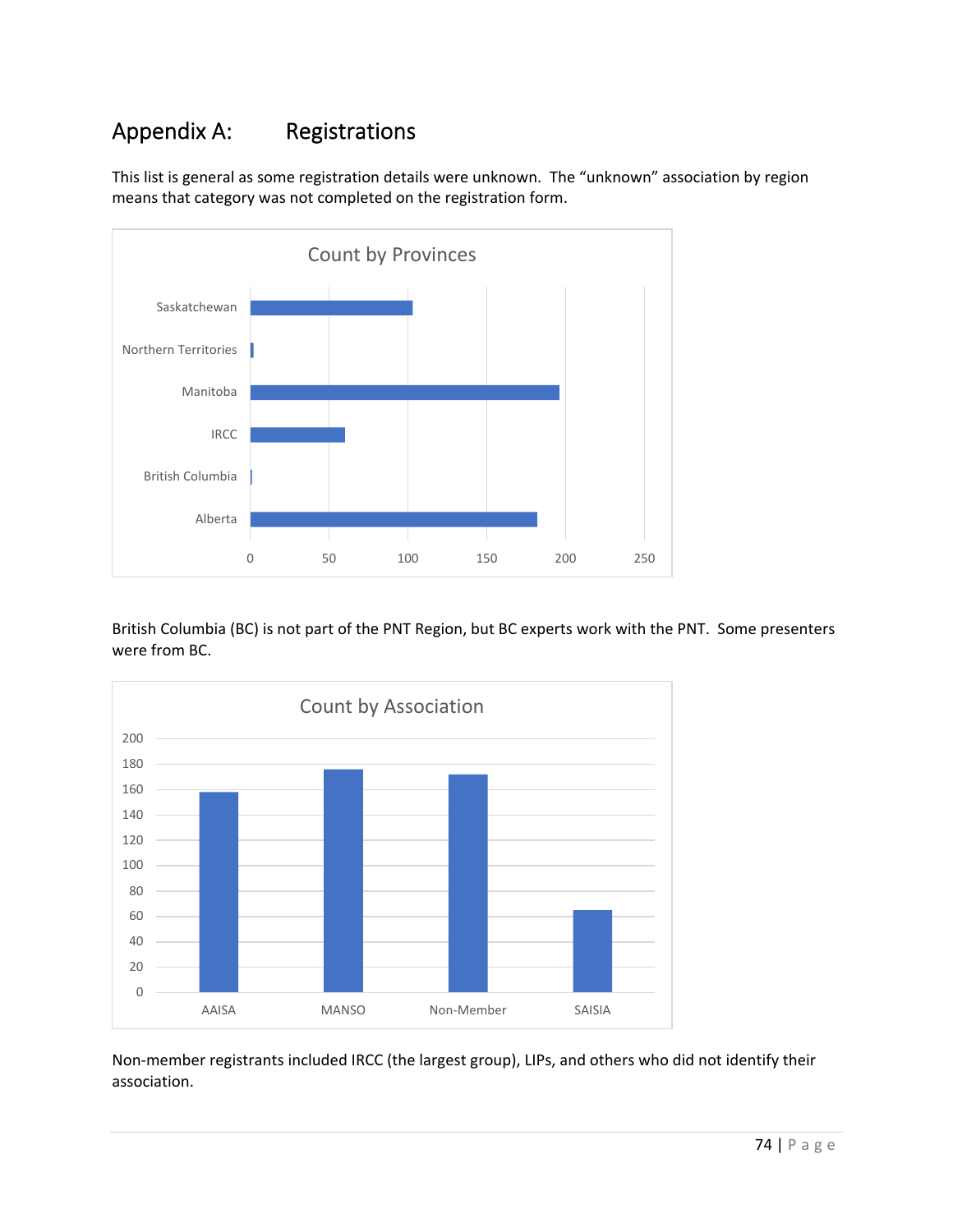| <b>Regionally</b>  | <b>Province</b> | Organization                                       | #              |  |  |
|--------------------|-----------------|----------------------------------------------------|----------------|--|--|
| <b>Association</b> |                 |                                                    |                |  |  |
| AAISA              | Alberta         | <b>AAISA</b>                                       | 9              |  |  |
| AAISA              | Alberta         | <b>Action for Healthy Communication</b>            | 6              |  |  |
| AAISA              | Alberta         | Alberta International Medical Graduate Association | $\mathbf{1}$   |  |  |
| AAISA              | Alberta         | <b>ASSIST Community Service Centre</b>             | 3              |  |  |
| AAISA              | Alberta         | ASSOCIATION FRANCOPHONE DE BROOKS, AFB             | $\mathbf{1}$   |  |  |
| AAISA              | Alberta         | <b>Bow Valley College</b>                          | $\overline{2}$ |  |  |
| AAISA              | Alberta         | <b>Bredin Centre for Career Advancement</b>        | $\overline{2}$ |  |  |
| AAISA              | Alberta         | C.A.R.E.                                           | 1              |  |  |
| AAISA              | Alberta         | <b>Calgary Catholic Immigration Society</b>        | $\overline{2}$ |  |  |
| <b>AAISA</b>       | Alberta         | <b>Calgary Immigrant Women's Association</b>       | $\overline{4}$ |  |  |
| AAISA              | Alberta         | <b>CANAF</b>                                       | 9              |  |  |
| <b>AAISA</b>       | Alberta         | <b>Catholic Social Services</b>                    | 11             |  |  |
| <b>AAISA</b>       | Alberta         | Calgary Catholic Immigrant Society (CCIS)          | 5              |  |  |
| <b>AAISA</b>       | Alberta         | Central Alberta Refugee Effort                     | 3              |  |  |
| AAISA              | Alberta         | Changing Together.A Centre for Immigrant Women     | $\mathbf{1}$   |  |  |
| <b>AAISA</b>       | Alberta         | <b>CSS-LARCC</b>                                   | 1              |  |  |
| <b>AAISA</b>       | Alberta         | <b>ECSD LINC</b>                                   |                |  |  |
| <b>AAISA</b>       | Alberta         | Edmonton Immigrant Services Association (EISA)     | 23             |  |  |
| <b>AAISA</b>       | Alberta         | <b>Edmonton Mennonite Centre for Newcomers</b>     | $\overline{2}$ |  |  |
| <b>AAISA</b>       | Alberta         | Edmonton Region Immigrant Employment Council       | $\overline{2}$ |  |  |
| <b>AAISA</b>       | Alberta         | <b>EMCN</b>                                        | $\overline{a}$ |  |  |
| <b>AAISA</b>       | Alberta         | EmployAbilities                                    | $\mathbf{1}$   |  |  |
| <b>AAISA</b>       | Alberta         | <b>ERIEC</b>                                       | $\overline{2}$ |  |  |
| AAISA              | Alberta         | <b>Family Dynamics</b>                             | $\mathbf{1}$   |  |  |
| <b>AAISA</b>       | Alberta         | Francophonie Albertaine Plurielle Association      | $\mathbf{1}$   |  |  |
| <b>AAISA</b>       | Alberta         | FRAP                                               | 1              |  |  |
| AAISA              | Alberta         | <b>Grande Prairie Centre for Newcomers</b>         | 1              |  |  |
| AAISA              | Alberta         | Grande Prairie Council for Lifelong Learning       | 1              |  |  |
| <b>AAISA</b>       | Alberta         | <b>HIV Edmonton</b>                                | 1              |  |  |
| AAISA              | Alberta         | Keyano College                                     | $\overline{2}$ |  |  |
| AAISA              | Alberta         | Making Changes Employment Association of Alberta   | $\mathbf{1}$   |  |  |
| AAISA              | Alberta         | Maple Leaf Academy                                 | $\overline{2}$ |  |  |
| AAISA              | Alberta         | Multicultural Family Resource Society              | $\mathbf{1}$   |  |  |
| AAISA              | Alberta         | Municipality of Jasper                             | $\mathbf{1}$   |  |  |
| AAISA              | Alberta         | NorQuest College                                   | 4              |  |  |
| AAISA              | Alberta         | <b>REACH Edmonton</b>                              | $\mathbf{1}$   |  |  |
| AAISA              | Alberta         | Saamis Immigration Service Association             | $\overline{7}$ |  |  |
| AAISA              | Alberta         | <b>SCWCA</b>                                       | $\overline{a}$ |  |  |

# Registration by Association, Province, and Organization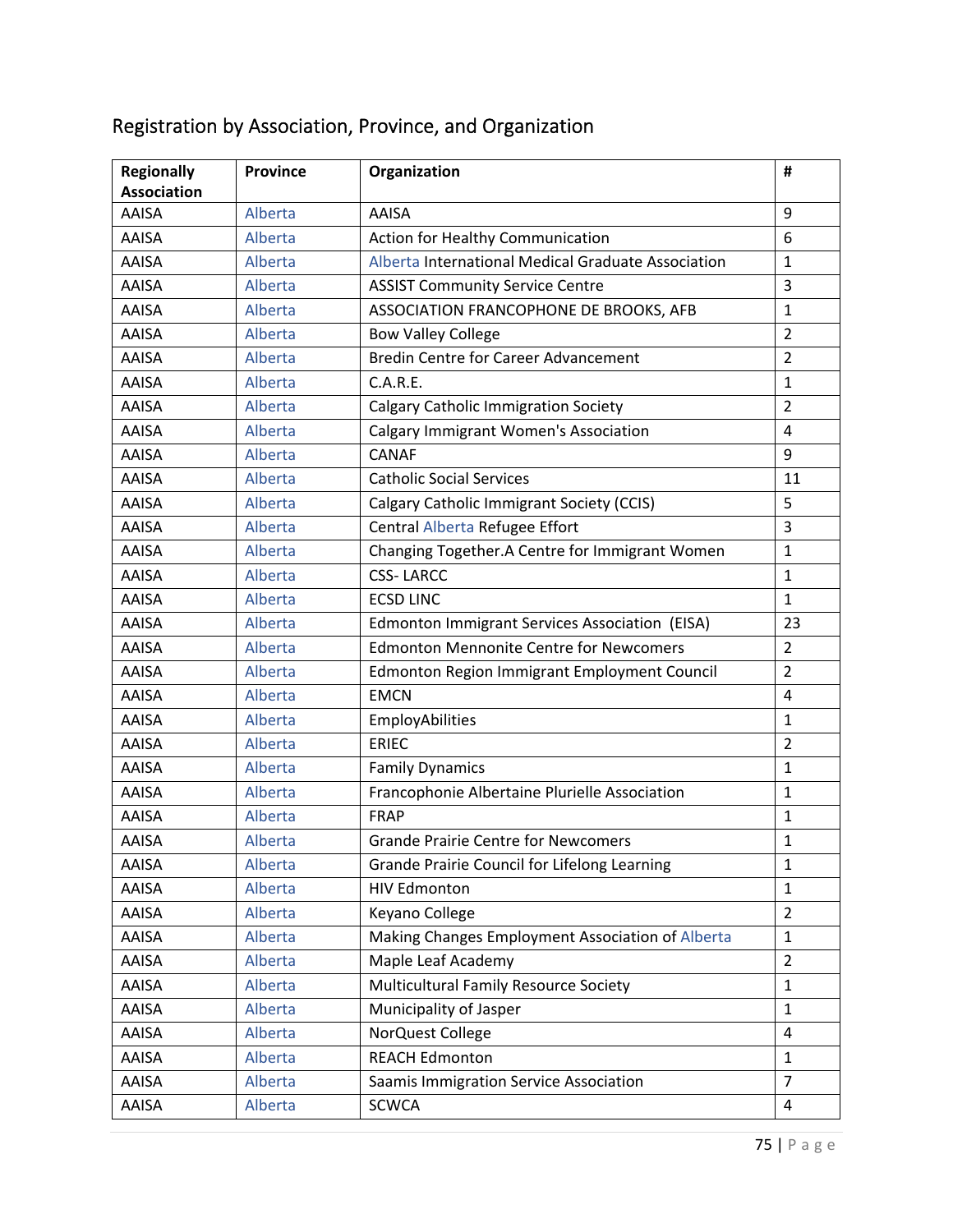| AAISA        | Alberta        | $\overline{2}$<br>Settlement Services in the Bow Valley |                                  |  |  |  |
|--------------|----------------|---------------------------------------------------------|----------------------------------|--|--|--|
| <b>AAISA</b> | Alberta        | <b>TDCALA</b>                                           | $\mathbf{1}$                     |  |  |  |
| AAISA        | Alberta        | The Immigrant Education Society (TIES)                  | $\overline{2}$                   |  |  |  |
| <b>AAISA</b> | Alberta        | YMCA of Northern Alberta                                | $\overline{2}$                   |  |  |  |
| AAISA        | Alberta        | Unknown                                                 | $\mathbf{1}$                     |  |  |  |
| <b>AAISA</b> | Alberta        | Unknown                                                 | $\mathbf{1}$                     |  |  |  |
| Non-Member   | Alberta        | <b>Action for Healthy Communities</b>                   | $\mathbf{1}$                     |  |  |  |
| Non-Member   | Alberta        | <b>Bredin Center for Career Advancement</b>             | 1                                |  |  |  |
| Non-Member   | Alberta        | <b>Brooks Community Adult Learning Council</b>          | 1                                |  |  |  |
| Non-Member   | Alberta        | Education                                               | 1                                |  |  |  |
| Non-Member   | Alberta        | <b>EMCN</b>                                             | $\overline{2}$                   |  |  |  |
| Non-Member   | Alberta        | Equilibrium School                                      | $\mathbf{1}$                     |  |  |  |
| Non-Member   | Alberta        | <b>Government of Alberta</b>                            | 3                                |  |  |  |
| Non-Member   | Alberta        | Lethbridge College                                      | $\mathbf{1}$                     |  |  |  |
| Non-Member   | Alberta        | Municipality of Jasper                                  | 1                                |  |  |  |
| Non-Member   | Alberta        | Red Deer Local Immigration Partnership                  | $\mathbf{1}$                     |  |  |  |
| Non-Member   | Alberta        | Settlement Services in the Bow Valley                   | $\mathbf{1}$                     |  |  |  |
| Non-Member   | Alberta        | Women In Need Society                                   | 1                                |  |  |  |
| Non-Member   | Alberta        | YMCA of Northern Alberta                                |                                  |  |  |  |
| <b>AAISA</b> | Alberta        | <b>Action for Healthy Communities</b>                   |                                  |  |  |  |
| <b>AAISA</b> | Alberta        | <b>Catholic Social Services</b>                         |                                  |  |  |  |
| AAISA        | Alberta        | <b>EMCN-Edmonton Mennonite Centre for Newcomers</b>     | $\mathbf{1}$                     |  |  |  |
| <b>AAISA</b> | Alberta        | La Francophonie Albertaine Plurielle-FRAP               | 9                                |  |  |  |
| AAISA        | Alberta        | Settlement Services in the Bow Valley                   | $\overline{2}$                   |  |  |  |
| AAISA        | Alberta        | <b>YMCA</b>                                             | $\overline{7}$                   |  |  |  |
|              |                |                                                         |                                  |  |  |  |
| Non-Member   | <b>British</b> | University of Victoria                                  | $\mathbf{1}$                     |  |  |  |
|              | Columbia       |                                                         |                                  |  |  |  |
|              |                |                                                         |                                  |  |  |  |
| Non-Member   | <b>IRCC</b>    | Immigration, Refugee and Citizenship Canada (IRCC)      | 59                               |  |  |  |
| AAISA        | <b>IRCC</b>    | <b>IRCC</b>                                             | 1                                |  |  |  |
| <b>MANSO</b> | <b>IRCC</b>    | A & O Support Services for Older Adults                 | $\mathbf{1}$                     |  |  |  |
| Non-Member   | Manitoba       | <b>IRCC</b>                                             | $\mathbf{1}$                     |  |  |  |
|              |                |                                                         |                                  |  |  |  |
| <b>MANSO</b> | Manitoba       | A & O: Support Services for Older Adults                | $\mathbf{1}$                     |  |  |  |
| <b>MANSO</b> | Manitoba       | African Communities of Manitoba Inc.                    | $\mathbf{1}$                     |  |  |  |
| <b>MANSO</b> | Manitoba       | <b>Assiniboine Community College</b>                    | $\overline{2}$<br>$\overline{2}$ |  |  |  |
| <b>MANSO</b> | Manitoba       | <b>Aurora Family Therapy Centre</b>                     |                                  |  |  |  |
| <b>MANSO</b> | Manitoba       | <b>Bilal Community and Family Centre</b>                |                                  |  |  |  |
| <b>MANSO</b> | Manitoba       | Brandon Neighbourhood Renewal Corporation               | $\mathbf{1}$                     |  |  |  |
| <b>MANSO</b> | Manitoba       | Cartwright-Roblin Community Development                 | $\mathbf{1}$                     |  |  |  |
| <b>MANSO</b> | Manitoba       | <b>Eastman Immigrant Services</b><br>$\mathbf{1}$       |                                  |  |  |  |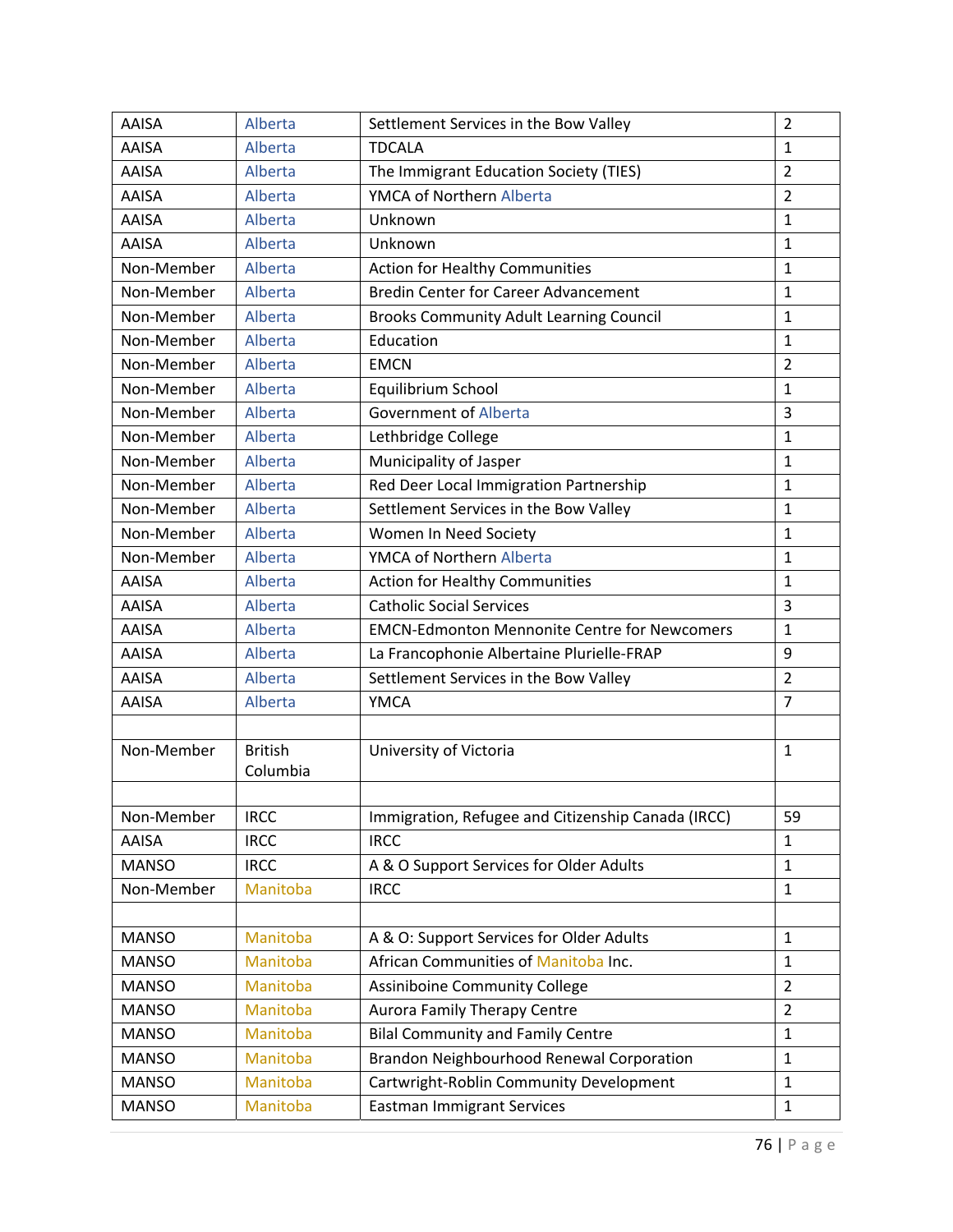| <b>MANSO</b> | Manitoba | 3<br>Eastman Region Immigration Partnership                |                |  |  |  |
|--------------|----------|------------------------------------------------------------|----------------|--|--|--|
| <b>MANSO</b> | Manitoba | 3<br>EDGE Skills Centre, INC and ESL                       |                |  |  |  |
| <b>MANSO</b> | Manitoba | <b>EESE</b>                                                | 1              |  |  |  |
| <b>MANSO</b> | Manitoba | <b>English Online</b>                                      | 5              |  |  |  |
| <b>MANSO</b> | Manitoba | <b>Enhanced English Skills for Employment</b>              | $\mathbf{1}$   |  |  |  |
| <b>MANSO</b> | Manitoba | <b>Family Dynamics</b>                                     | 19             |  |  |  |
| <b>MANSO</b> | Manitoba | <b>Food Matters Manitoba</b>                               | $\mathbf{1}$   |  |  |  |
| <b>MANSO</b> | Manitoba | <b>Immigrant Centre Manitoba</b>                           | 10             |  |  |  |
| <b>MANSO</b> | Manitoba | Immigrant and Refugee Community Organization of            | $\mathbf{1}$   |  |  |  |
|              |          | Manitoba, Inc.                                             |                |  |  |  |
| <b>MANSO</b> | Manitoba | Immigration Partnership Winnipeg<br>3                      |                |  |  |  |
| <b>MANSO</b> | Manitoba | <b>IRCOM</b>                                               | $\overline{2}$ |  |  |  |
| <b>MANSO</b> | Manitoba | Jewish Child & Family Service                              | 5              |  |  |  |
| <b>MANSO</b> | Manitoba | <b>LRSD</b>                                                | $\mathbf{1}$   |  |  |  |
| <b>MANSO</b> | Manitoba | Manitoba Assn of Newcomer Serving Organizations<br>(MANSO) | 5              |  |  |  |
| <b>MANSO</b> | Manitoba | Manitoba Institute of Trades & Technology                  |                |  |  |  |
| <b>MANSO</b> | Manitoba | Manitoba Interfaith Immigration Council                    |                |  |  |  |
| <b>MANSO</b> | Manitoba | <b>Manitoba Start</b>                                      |                |  |  |  |
| <b>MANSO</b> | Manitoba | MIIC-Welcome Place                                         | $\overline{2}$ |  |  |  |
| <b>MANSO</b> | Manitoba | <b>MITT</b>                                                |                |  |  |  |
| <b>MANSO</b> | Manitoba | Mosaic Newcomer family resource Network                    | 5              |  |  |  |
| <b>MANSO</b> | Manitoba | <b>Mount Carmel Clinic</b>                                 | $\overline{2}$ |  |  |  |
| <b>MANSO</b> | Manitoba | N.E.E.D.S. Inc                                             | 3              |  |  |  |
| <b>MANSO</b> | Manitoba | Neepawa & Area Immigrant Settlement Services               | 3              |  |  |  |
| <b>MANSO</b> | Manitoba | New Journey Housing                                        | $\mathbf{1}$   |  |  |  |
| <b>MANSO</b> | Manitoba | North End Women's Centre                                   | 2              |  |  |  |
| <b>MANSO</b> | Manitoba | North West Regional Immigrant Services                     | $\overline{2}$ |  |  |  |
| <b>MANSO</b> | Manitoba | Opportunities for Employment (OFE)                         | 1              |  |  |  |
| <b>MANSO</b> | Manitoba | Pembina Valley Local Immigration Partnership               | $\mathbf 1$    |  |  |  |
| <b>MANSO</b> | Manitoba | Pluri-elles (Manitoba) Inc.                                | $\mathbf{1}$   |  |  |  |
| <b>MANSO</b> | Manitoba | Portage Learning & Literacy Centre                         | 4              |  |  |  |
| <b>MANSO</b> | Manitoba | Red River College                                          | 9              |  |  |  |
| <b>MANSO</b> | Manitoba | <b>Regional Connections</b>                                | 5              |  |  |  |
| <b>MANSO</b> | Manitoba | <b>RETIS Adult EAL</b>                                     | $\mathbf{1}$   |  |  |  |
| <b>MANSO</b> | Manitoba | River East Transcona Immigrant Services                    | $\mathbf{1}$   |  |  |  |
| 6            | Manitoba | <b>SEED Winnipeg</b>                                       | 6              |  |  |  |
| <b>MANSO</b> | Manitoba | Seven Oaks Immigration Services                            | $\overline{2}$ |  |  |  |
| <b>MANSO</b> | Manitoba | <b>Success Skills Centre</b>                               | 2              |  |  |  |
| <b>MANSO</b> | Manitoba | The Pas Immigrant Services                                 | $\mathbf{1}$   |  |  |  |
| <b>MANSO</b> | Manitoba | The Salvation Army, LEEP                                   | $\mathbf{1}$   |  |  |  |
| <b>MANSO</b> | Manitoba | Thompson Settlement Services                               | $\mathbf{1}$   |  |  |  |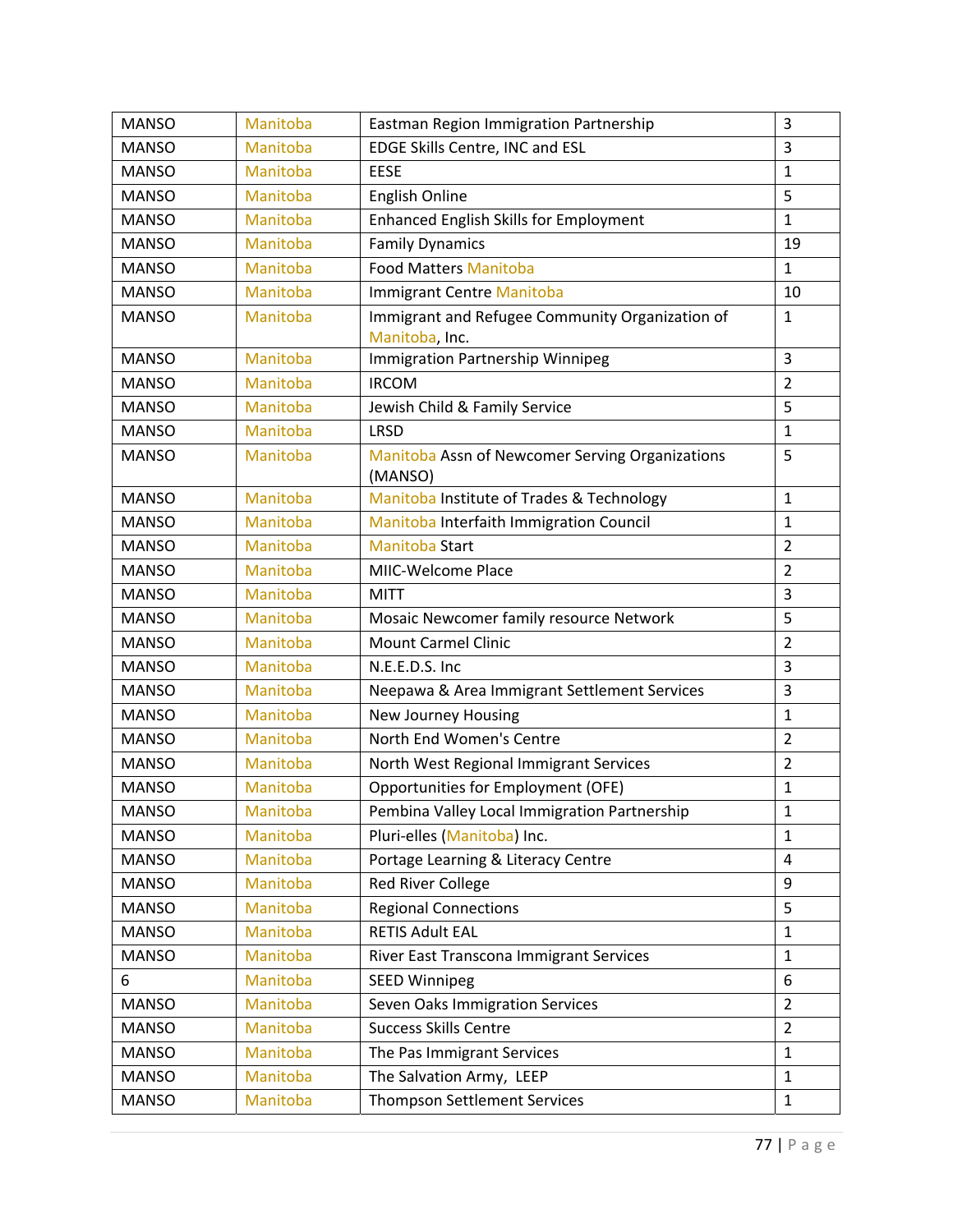| <b>MANSO</b> | Manitoba           | $\overline{3}$<br>Université de Saint-Boniface                  |                |  |  |  |
|--------------|--------------------|-----------------------------------------------------------------|----------------|--|--|--|
| <b>MANSO</b> | Manitoba           | <b>WELARC</b>                                                   | $\overline{7}$ |  |  |  |
| <b>MANSO</b> | Manitoba           | West Central Women's Resource Centre                            | $\overline{2}$ |  |  |  |
| <b>MANSO</b> | Manitoba           | <b>Westman Immigrant Services</b>                               | 10             |  |  |  |
| <b>MANSO</b> | Manitoba           | Winnipeg School Division                                        | $\overline{2}$ |  |  |  |
| <b>MANSO</b> | Manitoba           | $\overline{2}$<br><b>WIS</b>                                    |                |  |  |  |
| <b>MANSO</b> | Manitoba           | <b>WSD Adult EAL Program</b>                                    | $\mathbf{1}$   |  |  |  |
| <b>MANSO</b> | Manitoba           | Mosaic Newcomer Family Resource Network                         | $\mathbf{1}$   |  |  |  |
| <b>MANSO</b> | Manitoba           | YMCA-YWCA of Winnipeg                                           |                |  |  |  |
| Unknown      | Manitoba           | <b>Immigrant Centre Manitoba</b>                                |                |  |  |  |
| Non-Member   | Manitoba           | <b>Addictions Foundation of Manitoba</b>                        |                |  |  |  |
| Non-Member   | Manitoba           | Advanced Education, Skills and Immigration                      |                |  |  |  |
| Non-Member   | Manitoba           | Government of Manitoba                                          | $\overline{2}$ |  |  |  |
| Non-Member   | Manitoba           | <b>Immigrant Centre Manitoba</b>                                |                |  |  |  |
| Non-Member   | Manitoba           | <b>Newcomer Education Coalition</b>                             | $\mathbf{1}$   |  |  |  |
| Non-Member   | Manitoba           | Pluri-elles                                                     |                |  |  |  |
| Non-Member   | Manitoba           | SEED Winipeg Inc.                                               |                |  |  |  |
| Non-Member   | Manitoba           | University of Manitoba                                          |                |  |  |  |
| Non-Member   | Manitoba           | <b>WESTMAN IMMIGRANT SERVICES</b>                               | 5              |  |  |  |
| <b>MANSO</b> | Manitoba           | <b>Aurora Family Therapy Centre</b>                             | $\mathbf{1}$   |  |  |  |
| <b>MANSO</b> | Manitoba           | Enhanced English Skills for Employment and English              | $\mathbf{1}$   |  |  |  |
|              |                    | Online                                                          |                |  |  |  |
| <b>MANSO</b> | Manitoba           | Manitoba Institute of Trades & Technology                       | $\mathbf{1}$   |  |  |  |
| <b>MANSO</b> | Manitoba           | <b>Manitoba Possible</b>                                        | $\mathbf{1}$   |  |  |  |
| Non-Member   | Manitoba           | Immigrant and Refugee Organization of Manitoba                  | $\mathbf{1}$   |  |  |  |
| Non-Member   | Manitoba           | MB Institute of Trades & Technology (MITT)                      | $\mathbf{1}$   |  |  |  |
| Non-Member   | Manitoba           | COALITION OF MANITOBA CULTURAL COMMUNITIES<br>FOR FAMILIES INC. | $\mathbf{1}$   |  |  |  |
| Non-Member   | Unknown            | Portage Community Revitalization Corporation                    | $\overline{2}$ |  |  |  |
|              |                    |                                                                 |                |  |  |  |
| Non-Member   | Northern           | <b>Carrefour Nunavutt</b>                                       | $\overline{2}$ |  |  |  |
|              | <b>Territories</b> |                                                                 |                |  |  |  |
|              |                    |                                                                 |                |  |  |  |
| Non-Member   | Saskatchewan       | International Women of Saskatoon                                | 12             |  |  |  |
| Non-Member   | Saskatchewan       | Local Immigration Partnership Saskatoon                         | $\mathbf{1}$   |  |  |  |
| Non-Member   | Saskatchewan       | Moose Jaw Multicultural Council                                 | $\mathbf{1}$   |  |  |  |
| Non-Member   | Saskatchewan       | Regina Open Door Society (RODS)                                 |                |  |  |  |
| Non-Member   | Saskatchewan       | Saskatchewan intercultural association                          |                |  |  |  |
| Non-Member   | Saskatchewan       | Saskatchewan Polytechnic                                        |                |  |  |  |
| Non-Member   | Saskatchewan       | Saskatoon Open Door Society (SODS)                              | 23             |  |  |  |
| Non-Member   | Saskatchewan       | Southwest Newcomer Welcome Centre                               | 9              |  |  |  |
| SAISIA       | Saskatchewan       | Assemblée communautaire fransaskoise                            |                |  |  |  |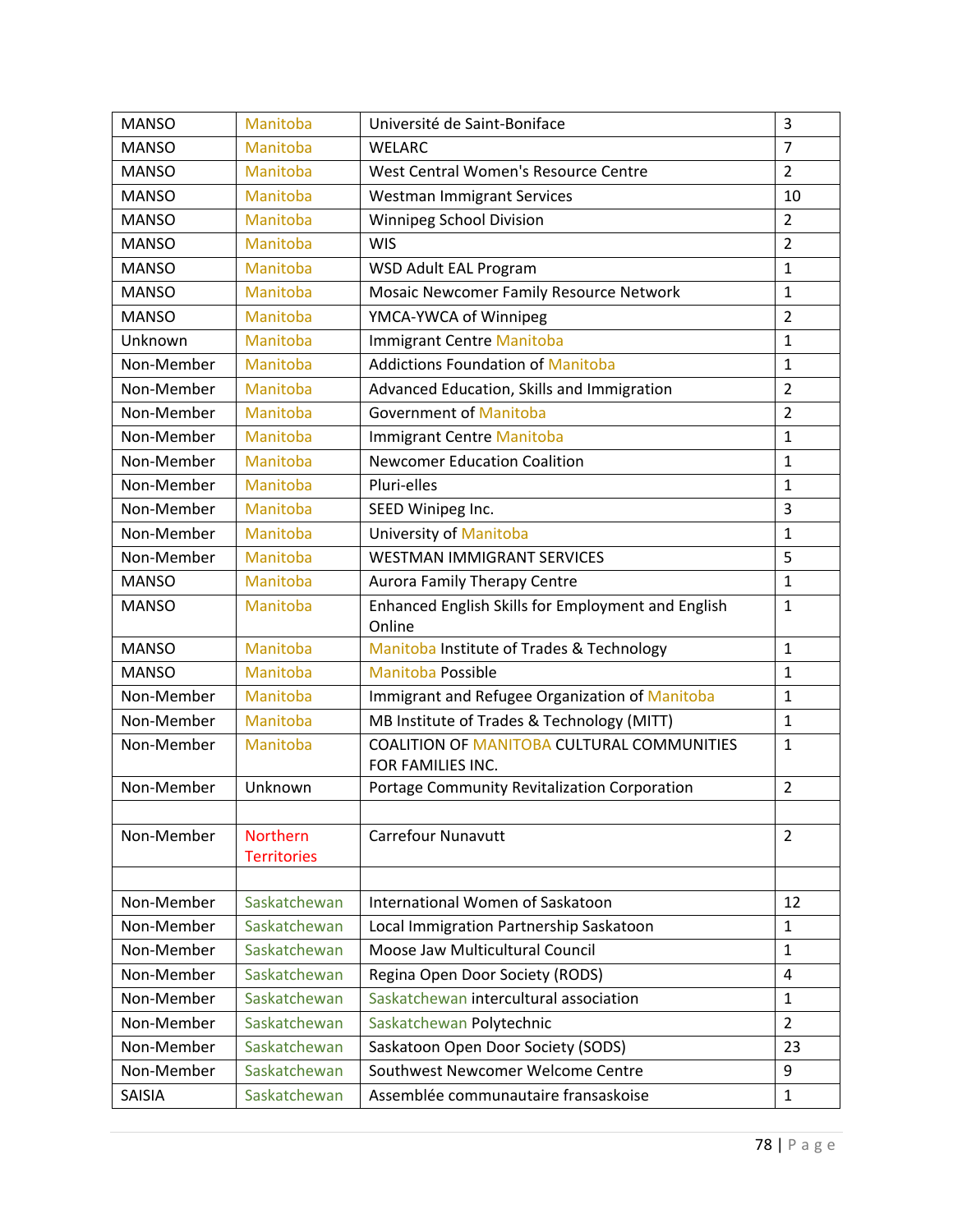| <b>SAISIA</b> | Saskatchewan | $\mathbf{1}$<br>Battlefords Immigration Resource Ctr Inc. |                |  |  |
|---------------|--------------|-----------------------------------------------------------|----------------|--|--|
| <b>SAISIA</b> | Saskatchewan | <b>Carlton Trail College</b>                              | $\overline{2}$ |  |  |
| <b>SAISIA</b> | Saskatchewan | <b>CFS Regina</b>                                         | 1              |  |  |
| <b>SAISIA</b> | Saskatchewan | City of Saskatoon                                         | $\mathbf 1$    |  |  |
| <b>SAISIA</b> | Saskatchewan | <b>Cumberland College</b>                                 | $\overline{2}$ |  |  |
| <b>SAISIA</b> | Saskatchewan | <b>GLOBAL GATHERING PLACE</b>                             | $\overline{2}$ |  |  |
| <b>SAISIA</b> | Saskatchewan | Humboldt Regional Newcomer Centre                         | $\overline{2}$ |  |  |
| SAISIA        | Saskatchewan | Moose Jaw Multicultural Council                           | $\overline{2}$ |  |  |
| <b>SAISIA</b> | Saskatchewan | North West College                                        | $\mathbf{1}$   |  |  |
| <b>SAISIA</b> | Saskatchewan | <b>Northeast Newcomer Services</b>                        | $\mathbf{1}$   |  |  |
| <b>SAISIA</b> | Saskatchewan | Prairie Skies Integration Network                         | $\mathbf{1}$   |  |  |
| <b>SAISIA</b> | Saskatchewan | Regina Open Door Society                                  | 5              |  |  |
| <b>SAISIA</b> | Saskatchewan | Rif-SK                                                    | $\mathbf 1$    |  |  |
| SAISIA        | Saskatchewan | <b>SAISIA</b>                                             | 5              |  |  |
| <b>SAISIA</b> | Saskatchewan | Saskatchewan Intercultural Association                    | 3              |  |  |
| <b>SAISIA</b> | Saskatchewan | Saskatoon Industry Education Council                      |                |  |  |
| <b>SAISIA</b> | Saskatchewan | Service d'accueil et d'inclusion Francophone - SK         | $\mathbf{1}$   |  |  |
| SAISIA        | Saskatchewan | Southeast Advocates For Employment                        |                |  |  |
| <b>SAISIA</b> | Saskatchewan | Southeast College                                         | $\mathbf{1}$   |  |  |
| <b>SAISIA</b> | Saskatchewan | Southwest Newcomer Welcome Centre                         | $\mathbf{1}$   |  |  |
| <b>SAISIA</b> | Saskatchewan | The Humboldt Regional Newcomer Cent                       | 3              |  |  |
| SAISIA        | Saskatchewan | Ukrainian Canadian Congress of Saskatchewan               | 6              |  |  |
| SAISIA        | Saskatchewan | <b>YWCA</b>                                               | $\overline{2}$ |  |  |
| Non-Member    | Saskatchewan | Saskatoon Public Schools                                  |                |  |  |
| Saskatchewan  |              | WFC initiative of Moose Jaw/Gravelbourg // CFA de         | $\mathbf{1}$   |  |  |
|               |              | Moose Jaw/Gravelbourg                                     |                |  |  |
| Non-Member    | Saskatchewan | <b>YWCA Prince Albert</b>                                 | $\mathbf{1}$   |  |  |
| Non-Member    | Saskatchewan | CANAF                                                     | 1              |  |  |
| Non-Member    | Saskatchewan | East Central Newcomer Welcome Centre Inc.                 | $\mathbf 1$    |  |  |
| Non-Member    | Saskatchewan | English Online Inc.                                       | $\overline{2}$ |  |  |
| Non-Member    | Saskatchewan | <b>Enhanced English Skills for Employment</b>             | $\mathbf{1}$   |  |  |
| Non-Member    | Saskatchewan | <b>ERIEC</b>                                              | $\mathbf{1}$   |  |  |
| Non-Member    | Saskatchewan | <b>Eupraxia Training</b>                                  | $\mathbf{1}$   |  |  |
| Non-Member    | Saskatchewan | University of Regina                                      | $\mathbf{1}$   |  |  |
| Non-Member    | Unknown      | <b>Family Dynamics</b>                                    | 3              |  |  |
| Non-Member    | Unknown      | <b>Flexibility Learning Systems</b>                       | $\mathbf{1}$   |  |  |
| <b>AAISA</b>  | Unknown      | Francophonie Albertaine Plurielle (FRAP)                  | $\mathbf{1}$   |  |  |
| Non-Member    | Unknown      | <b>IFSSA</b>                                              | $\mathbf{1}$   |  |  |
| Non-Member    | Unknown      | Mosaic Newcomer Family Resource Network                   | $\mathbf 1$    |  |  |
| Non-Member    | Unknown      | <b>Newcomer Information Centre</b><br>1                   |                |  |  |
| Non-Member    | Unknown      | North West Regional Immigrant Services                    | $\mathbf{1}$   |  |  |
| Non-Member    | Unknown      | <b>Regional Connections</b><br>$\mathbf{1}$               |                |  |  |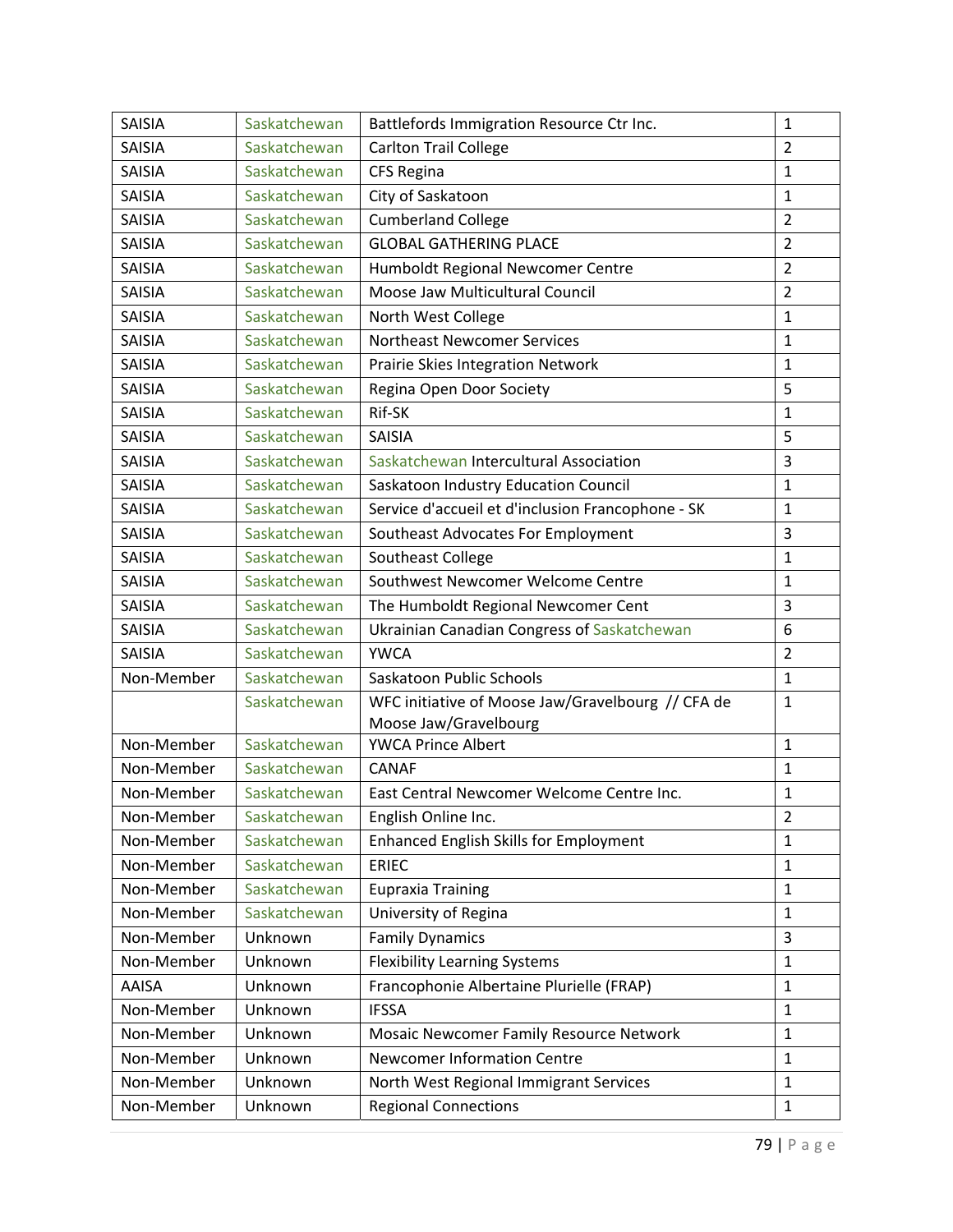| <b>Total registrants</b> |         |                                                              | 569          |
|--------------------------|---------|--------------------------------------------------------------|--------------|
|                          | Unknown | Settlement and Integration Policy (SIP)                      | 1            |
|                          | Unknown | <b>Regional Connections Immigrant Services</b>               | 1            |
|                          | Unknown | Prairie Skies Integration Network                            | $\mathbf{1}$ |
|                          | Unknown | PeaceGeeks                                                   | 1            |
|                          |         | Services (N.E.E.D.S.) Inc.                                   |              |
|                          | Unknown | Newcomers Employment and Education Development               | $\mathbf{1}$ |
|                          | Unknown | <b>NEEDS</b>                                                 | 1            |
|                          | Unknown | La fédération franco-ténoise                                 | 1            |
|                          | Unknown | <b>Islamic Family &amp; Social Services Association</b>      | 1            |
|                          | Unknown | Enhanced English Skills for Employment and English<br>Online | 2            |
|                          | Unknown | Eastglen High School                                         | 1            |
|                          | Unknown | <b>Centre for Newcomers</b>                                  | 1            |
| Non-Member               | Unknown | Sprint It!                                                   | 2            |
| Non-Member               | Unknown | <b>Rural Development Network</b>                             | 1            |
| Non-Member               | Unknown | <b>RRLIP</b>                                                 | 3            |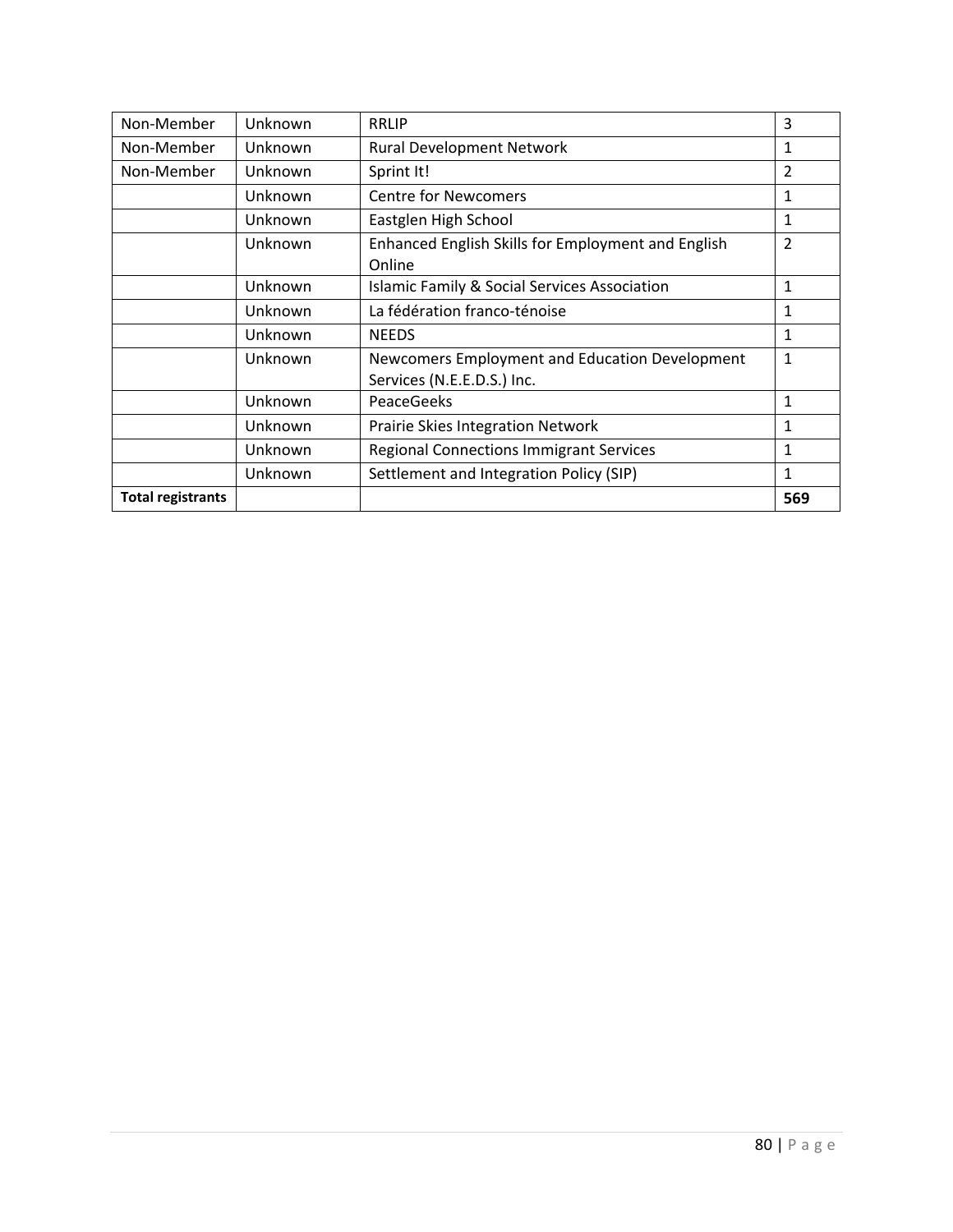# Appendix B: Summit Agenda/Program

| <b>Mountain Time</b> | dnesday, November 17, 2021 - Provi<br><b>Central Time</b> | time | <b>Hosted by MANSO</b>                                                                                                                                                                                                                                                                                                                                                                                                       | <b>Mountain Time</b>                   | <b>Central Time</b> time |    | day, November 24, 2021 - Regional/Clustei<br><b>Hosted by AAISA</b>                                                                                                                                                                                                                                                         | <b>Mountain Time</b>                   | <b>Central Time</b>                    | time | ednesday, December 1, 2021/<br>Hosted by SAISIA - IRCC content led                                                                                                                                                                                                    |
|----------------------|-----------------------------------------------------------|------|------------------------------------------------------------------------------------------------------------------------------------------------------------------------------------------------------------------------------------------------------------------------------------------------------------------------------------------------------------------------------------------------------------------------------|----------------------------------------|--------------------------|----|-----------------------------------------------------------------------------------------------------------------------------------------------------------------------------------------------------------------------------------------------------------------------------------------------------------------------------|----------------------------------------|----------------------------------------|------|-----------------------------------------------------------------------------------------------------------------------------------------------------------------------------------------------------------------------------------------------------------------------|
| 9:30 - 9:50 AM       | 10:30 - 10:50 AM                                          | 20   | <b>Opening Remarks</b>                                                                                                                                                                                                                                                                                                                                                                                                       | 9:30 - 9:50 AM                         | 10:30 - 10:50 AM 15      |    | <b>Opening Remarks</b>                                                                                                                                                                                                                                                                                                      | 9:30 - 9:50 AM                         | 10:30 - 10:50 AM                       | 15   | <b>Opening Remarks</b>                                                                                                                                                                                                                                                |
| 9:50 - 10:50 AM      | 10:50 - 11:50 PM                                          |      | Session 1:<br>Keynote - Afghan Arrivals Update<br>Fariborz Birjandian, Calgary Catholic<br>Immigration Society (CCIS)                                                                                                                                                                                                                                                                                                        | 9:50 - 10:50 AM                        | 10:50 - 11:50 PM         |    | <b>Session 5:</b><br>Keynote<br><b>Case Management</b><br>(David Este, University of Calgary)                                                                                                                                                                                                                               | 9:50 - 10:50 AM                        | 10:50 - 11:50 PM                       | 60   | Session 8:<br>Keynote: Keynote: The IRCC Afghanistan<br>(Re)Settlement Initiative: The Early Response, the<br>Present, and Planning for the Future<br>Corrine Prince and John Biles, IRCC                                                                             |
| 10:50 - 11:05 AM     | 11:50 - 12:05 PM                                          | 15   | <b>Networking &amp; Stretch Break</b>                                                                                                                                                                                                                                                                                                                                                                                        | 10:50 - 11:05 AM                       | 11:50 - 12:05 PM         | 15 | <b>Networking &amp; Stretch Break</b>                                                                                                                                                                                                                                                                                       | 10:50 - 11:05 AM                       | 11:50 - 12:05 PM                       | 15   | <b>Networking &amp; Stretch Break</b>                                                                                                                                                                                                                                 |
| 11:05 - 11:50 AM     | 12:05 - 12:50 PM                                          |      | Session 2:<br><b>Exploring the Future of Technology in</b><br>the Settlement Sector<br>Alysha Baratta, PeaceGeeks                                                                                                                                                                                                                                                                                                            | 11:05 - 11:50 AM                       | 12:05 - 12:50 PM         |    | Session 6:<br>Vaccine uptake and vaccine hesitancy among<br>mmigrants in Fall 2021: An update from Canada and<br>the USA<br>Lori Wilkinson & Jack Jedwab                                                                                                                                                                    | 11:05 - 11:50 AM                       | 12:05 - 12:50 PM                       |      | Session 9: The importance of iCARE // L'importance<br>de iEDEC<br>Jeslyn Thibedeau & Justin Cavacciuti, IRCC                                                                                                                                                          |
| 11:50 - 12:20 PM     | 12:50 - 1:20 PM                                           | 30   | <b>Networking &amp; Lunch Break</b>                                                                                                                                                                                                                                                                                                                                                                                          | 11:50 AM - 12:50 PM 12:50 PM - 1:50 PM |                          |    | <b>Open Forum Conversations:</b><br>Language<br><b>Teresa Burke</b><br><b>Employment</b><br>Déborah Chevalier<br><b>SWIS Youth</b><br>Maryam Karimi<br><b>RAP</b><br><b>Seid Oumer Ahmed</b>                                                                                                                                | 11:50 - 12:20 PM                       | 12:50 - 1:20 PM                        | 10   | <b>Networking &amp; Lunch Break</b>                                                                                                                                                                                                                                   |
| 12:20 PM - 1:20 PM   | 1:20 - 2:20 PM                                            |      | Session 3:<br><b>Indigenous EAL Language Curriculum</b><br>and Resources<br>Moderator: Teresa Burke<br><b>Panel Discussion:</b><br>Dina Demburg, Karen Loeb and<br>Adrianne Breyfogle<br><b>Breakout Discussions:</b><br><b>Facilitators:</b><br>Jess Hamm - SK<br>Sarosh Rizvi-AB<br>Teresa Burke-MB                                                                                                                        | 12:50 - 1:20 PM                        | 1:50 - 2:20 PM           |    | <b>Networking &amp; Lunch Break</b>                                                                                                                                                                                                                                                                                         | 12:20 PM - 1:20 PM                     | 1:20 PM - 2:20 PM                      |      | Session 12: Welcoming Francophone Communities<br>Cécile Fagot<br>Chantal Morin<br>Erwan Oger<br>Salwa Meddri                                                                                                                                                          |
| 1:20 - 1:30 PM       | 2:20 - 2:30 PM                                            |      | <b>Networking &amp; Stretch Break</b>                                                                                                                                                                                                                                                                                                                                                                                        | 1:20 - 2:05 PM                         | 2:20 - 3:05 PM           |    | Session 7:<br><b>Urban Systems Approach</b><br>Ijeoma Nwamuo, Executive Director, International<br>Women of Saskatoon (IWS)<br>Dayna Hinkel, at Manitoba Start<br>Jana Mckee, Program Director, Seven Oaks<br>Immigration Services (SOIS)<br>José Chinchilla Settlement Coordinator, Seven Oaks<br>Immigrant Services (SOIS | 1:20 PM - 1:30 PM                      | 2:20 PM - 2:30 PM                      | 10   | <b>Networking &amp; Stretch Break</b>                                                                                                                                                                                                                                 |
| 1:30 - 3:00 PM       | 2:30 - 4:00 PM                                            | 45   | <b>Session 4:</b><br><b>Schooling &amp; the Pandemic</b><br><b>Moderator: Maryam</b><br><b>Research Presentation</b><br>Amanda Gebhard, Fritz Pino and Willow<br>Samara Allen<br><b>Panel Discussion</b><br>Christine Bileau, Rene Mateso, Janine<br>Hart, Ngena Ali-Ebenga<br><b>Provincial Breakout Conversations</b><br><b>Breakout Facilitators:</b><br>Oliver Kamau - AB, Ricardo Morales -<br>SK and Don Walmsley - MB | 2:05 - 3:05 PM                         | 3:05 - 4:05 PM           |    | <b>Open Forum Conversations 3:</b><br><b>NAARS</b><br>Roselyn Advincula<br><b>Post secondary</b><br><b>Sturary Shwartz from Red River College</b><br>Literacy<br><b>Daniel Green</b><br><b>Community connections (volunteering)</b><br>Icasiana de Gala<br><b>Community Connections (youth)</b><br>Oliver Kamau             | 1:30 PM - 2:30 PM                      | 2:30 PM - 3:30 PM                      |      | <b>Cluster Conversations</b><br>SWIS/TEE<br><b>Case Management</b><br><b>Employment and Mentorship Services</b><br><b>Community Connections: Informal Language</b><br><b>Training</b><br><b>Newcomers with Disabilities</b><br><b>Gender based Violence</b><br>LGBTQ+ |
| 3:00 - 3:15 PM       | 4:00 - 4:15 PM                                            | 15   | <b>Closing Remarks</b>                                                                                                                                                                                                                                                                                                                                                                                                       | 3:05 - 3:20 PM                         | 4:05 - 4:20 PM           | 15 | <b>Closing Remarks</b>                                                                                                                                                                                                                                                                                                      | 2:30 PM - 3:15 PM<br>3:15 PM - 3:30 PM | 3:30 PM - 4:15 PM<br>4:15 PM - 4:30 PM |      | Supporting your teams mental health<br><b>Kari McCluskey</b><br>Lost Prizes Coordinator/Contract Faculty Faculty of<br><b>Education, Aurora Family Therapy Centre</b><br><b>Conference Closing Remarks</b>                                                            |
|                      |                                                           |      |                                                                                                                                                                                                                                                                                                                                                                                                                              |                                        |                          |    |                                                                                                                                                                                                                                                                                                                             |                                        |                                        |      |                                                                                                                                                                                                                                                                       |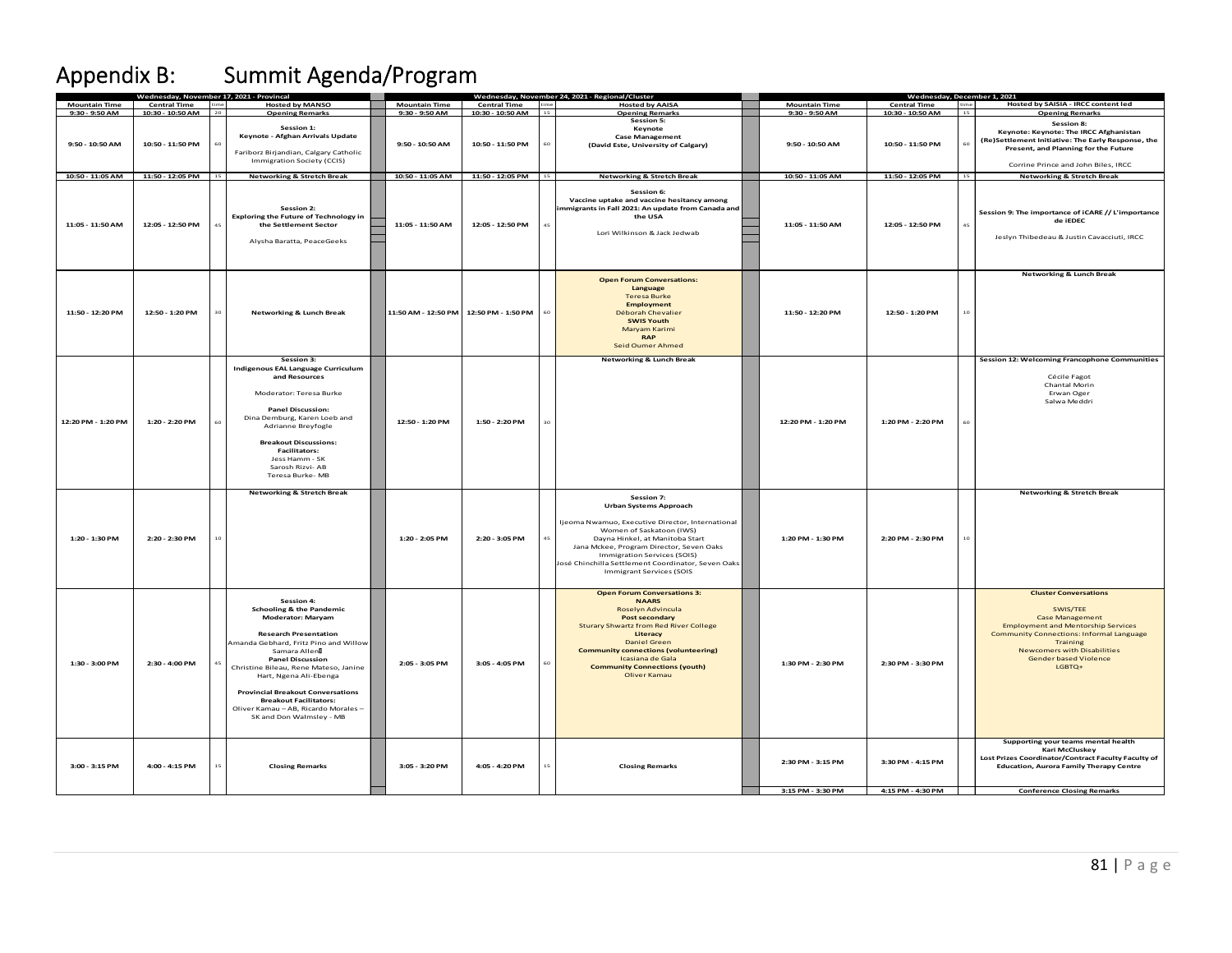## Appendix C: Event Feedback and Summary from Daily Participants

The information collected by Spark Event Collective, and summarized by the writer of this report are as follows.

There were 96 evaluations completed online by the 579 registrants of the Summit. Some of these registrants were presenters. Of the 96 responses, most (about 75 percent or more) completed the survey after day 1, November 17, 2021. A few were completed after day 2, but the remainder of the responders were mainly after day 3, December 1, 2021.

| What's your affiliation? |      |  |  |  |  |  |
|--------------------------|------|--|--|--|--|--|
| <b>AAISA</b>             | 20%  |  |  |  |  |  |
| <b>MANSO</b>             | 33%  |  |  |  |  |  |
| <b>SAISIA</b>            | 17%  |  |  |  |  |  |
| <b>IRCC</b>              | 10%  |  |  |  |  |  |
| <b>Provincial</b>        | 2%   |  |  |  |  |  |
| Government               |      |  |  |  |  |  |
| Other                    | 18%  |  |  |  |  |  |
| <b>Total responses</b>   | 100% |  |  |  |  |  |

Those who chose "other" included those from PNT SPOs, Local Immigration Partnerships (LIPs), or those not identifying as being members of the umbrella organizations.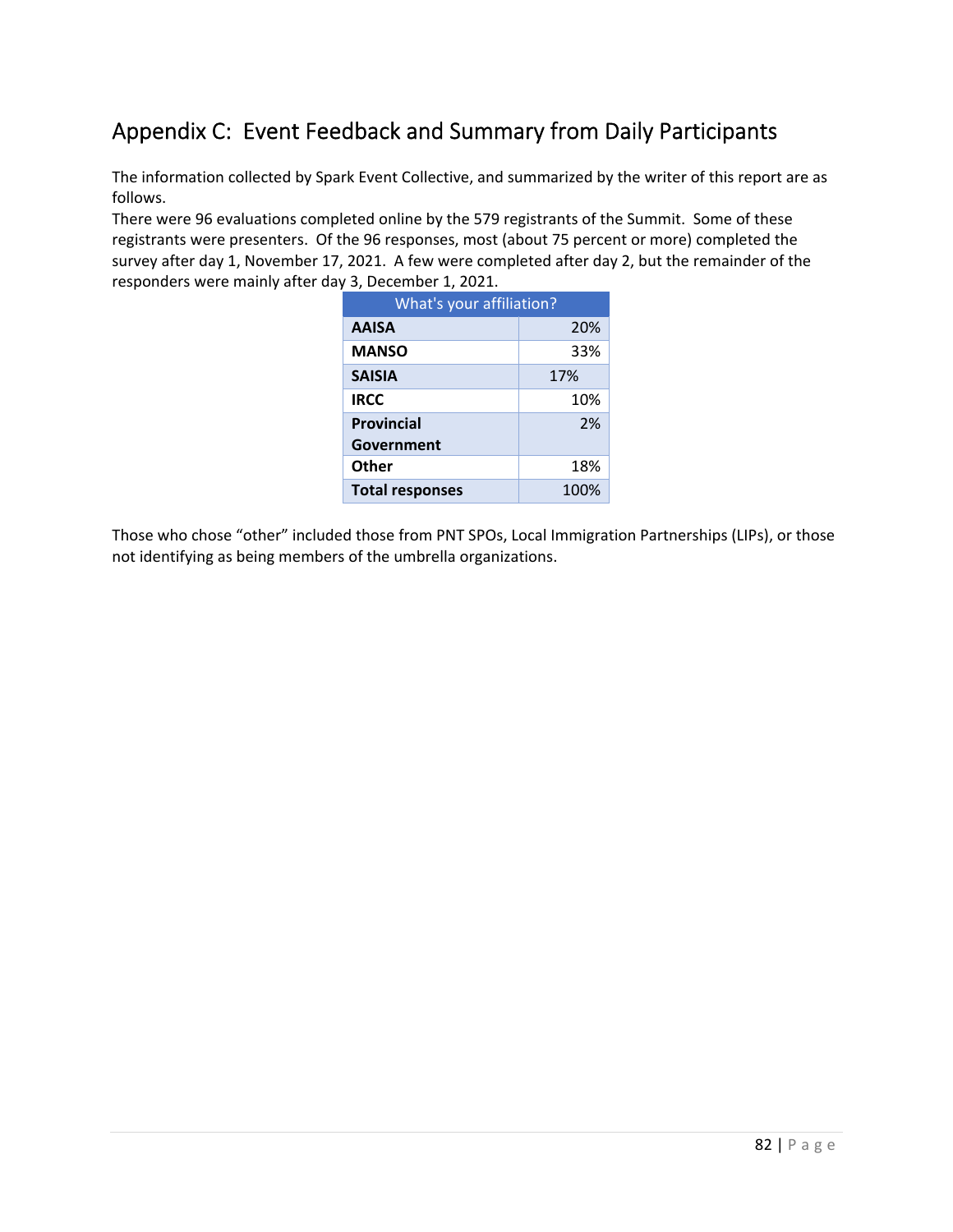| The rank of overall quality of each of the following aspects of the PNT Summit |                |              |         |           |                  |                |          |  |
|--------------------------------------------------------------------------------|----------------|--------------|---------|-----------|------------------|----------------|----------|--|
|                                                                                | Poor           | <b>Below</b> | Average | Above     | <b>Excellent</b> | N/A            | Weighted |  |
|                                                                                | %              | Average %    | %       | Average % | %                | %              | Average  |  |
| Ease of online<br>registration                                                 | 0              | 1            | 9       | 24        | 64               | $\mathbf{1}$   | 4.52     |  |
| <b>Responsiveness to</b><br>inquiries before the event                         | $\overline{0}$ | $\Omega$     | 5       | 21        | 27               | 47             | 4.42     |  |
| Ease of access to the<br>online conference<br>platform                         | $\Omega$       | 3            | 9       | 29        | 56               | $\Omega$       | 4.36     |  |
| The overall quality of<br>panel speakers                                       | $\Omega$       | $\Omega$     | 6       | 31        | 61               | $\overline{2}$ | 4.57     |  |
| The overall quality of<br>session speakers                                     | $\Omega$       | $\Omega$     | 7       | 31        | 60               | 2              | 4.54     |  |
| The overall quality of PNT<br><b>Summit</b>                                    | $\Omega$       | $\mathbf{1}$ | 7       | 31        | 61               | $\Omega$       | 4.51     |  |

### The participants were asked to rank the overall quality of each of the given aspects of the PNT Summit.

Many found the experience rich and worked well. Other respondents suggested that they had some technical issues around the French to English translation although resolved toward the end; the platform was unpredictable; no recordings of the chats and group sessions; and some general technical issues may have been due to connection issues. Some had to join via Zoom.

1. Participants look forward to an in‐person Summit when it is safe.

| Do you feel your professional skills have improved from the sessions at this Summit? |           |                            |  |  |  |  |
|--------------------------------------------------------------------------------------|-----------|----------------------------|--|--|--|--|
| Yes                                                                                  | <b>No</b> | <b>Additional Comments</b> |  |  |  |  |
| 83%                                                                                  | 10%       | 4%                         |  |  |  |  |

The respondents suggested that there should be sessions for new, less experienced persons and sessions for more experienced persons. They felt more knowledgeable about the Afghani situation, newcomers in schools, and issues around Indigenous peoples.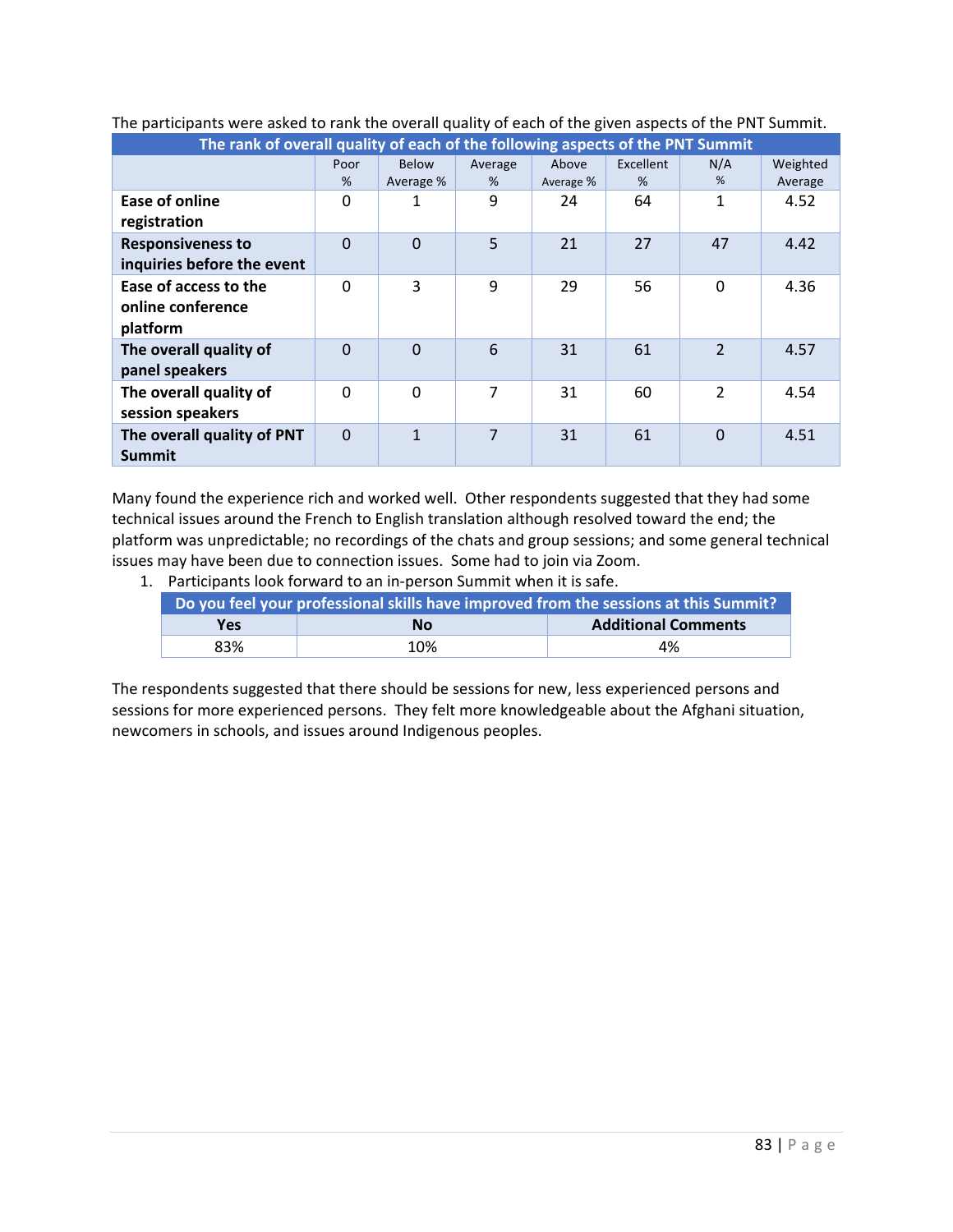The respondents' **favourite part of the event** is shown as follows (top to bottom).



spread out over three weeks. This helped with managing their workloads and virtual fatigue. **What are the elements that you would improve?** 

| Would you recommend this Summit to your colleagues and friends? |    |  |  |  |  |
|-----------------------------------------------------------------|----|--|--|--|--|
| Yes                                                             | N٥ |  |  |  |  |
| 98%                                                             | 2% |  |  |  |  |

The respondents agreed that the Summit was educational and informational (latest settlement information and trends).

#### *Excellent resources.*

For those not familiar with the scope of the settlement sector, it raised awareness of the programs, challenges, benefits, and solutions to potentially resolve problems. In response to several of the survey questions, the benefits of learning about our First Nation's history and culture were great. Many were not aware of the role of SWIS and their challenges to meet the needs of newcomer students.

*It is important for someone who lives in Canada to know the experience of a refugee.*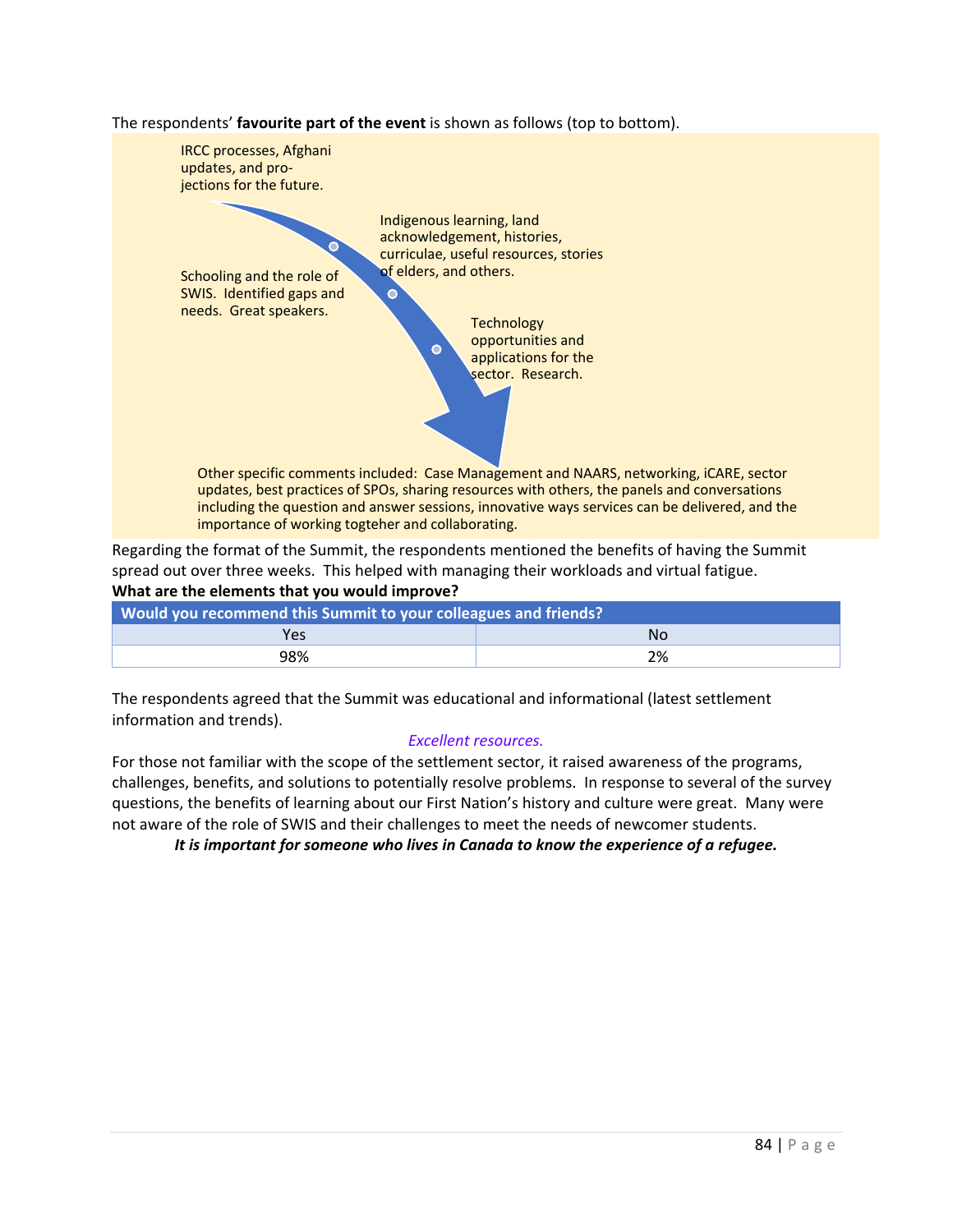| Do you see the value of a joint Summit in the future? How often would be appropriate? |                             |               |               |       |  |  |  |  |
|---------------------------------------------------------------------------------------|-----------------------------|---------------|---------------|-------|--|--|--|--|
| <b>Annually</b>                                                                       | <b>Biennially (2 years)</b> | Every 4 years | None of these | Other |  |  |  |  |
| 76%                                                                                   | 15%                         |               | 1%            | 5%    |  |  |  |  |

The other suggestions were to offer a regional Summit every two years and alternate with a local or provincial conference and a suggestion to have a Summit semi‐annually. A respondent new to the sector found persons to whom s/he could defer for more advice on a topic.

| Would you like to provide your feedback on individual sessions? |           |  |  |  |  |  |
|-----------------------------------------------------------------|-----------|--|--|--|--|--|
| <b>Yes</b>                                                      | <b>No</b> |  |  |  |  |  |
| 20%                                                             | 80%       |  |  |  |  |  |

Of the 20 percent that did provide feedback, the following is a summary. The survey respondents were asked to respond on a 5‐point scale of Strongly Disagree (1) to Strongly Agree (5). Results are recorded as a weighted average.

Caution is taken, however, in that only 13 of 579 registered individuals (not just 20% of the survey respondents) provided feedback on individual sessions and thus the following **would not be considered reliable information.**

**Would you provide feedback on individual sessions? We would appreciate your feedback on speakers and presentation outcomes. The scale used was 1 poor and 5 Excellent**

| <b>Session</b>                                                        | The material<br>was well<br>organized | <b>Ideas were</b><br>useful | <b>Helped me</b><br>develop and<br>learn | Pace was<br>comfortable | Overall, the<br>content was<br>valuable |          |
|-----------------------------------------------------------------------|---------------------------------------|-----------------------------|------------------------------------------|-------------------------|-----------------------------------------|----------|
| Afghan<br>Arrivals<br>Update                                          | 4                                     | 4.36                        | 4.21                                     | 4.07                    | 4.29                                    |          |
| Future of<br>Technology<br>in Settlement                              | 4.15                                  | 4.00                        | 3.92                                     | 4.08                    | 4.15                                    | Weighted |
| Indigenous<br><b>EAL Language</b><br>Curriculum &<br><b>Resources</b> | 4.15                                  | 4.17                        | 4.15                                     | 4.08                    | 4.38                                    | average  |
| Schooling<br>and the<br>Pandemic                                      | 4.42                                  | 4.33                        | 4.25                                     | 4.33                    | 4.42                                    |          |

### **Please provide any other suggestions, feedback, or comments that would help us improve our event in future years.**

More than half of the respondents thanked the funders and organizers of this event.

- Very useful, informative, well-organized, and interactive. I like it.
- Good learning and collaboration opportunity.
- Thanks. Well done. Great event. C'est inspirant et encrourageant.
- Helpful to hear the different speakers on every topic.

Others liked the three‐day format over three weeks for two reasons: to deal with/keep up with their work and because it is challenging to be online for three days.